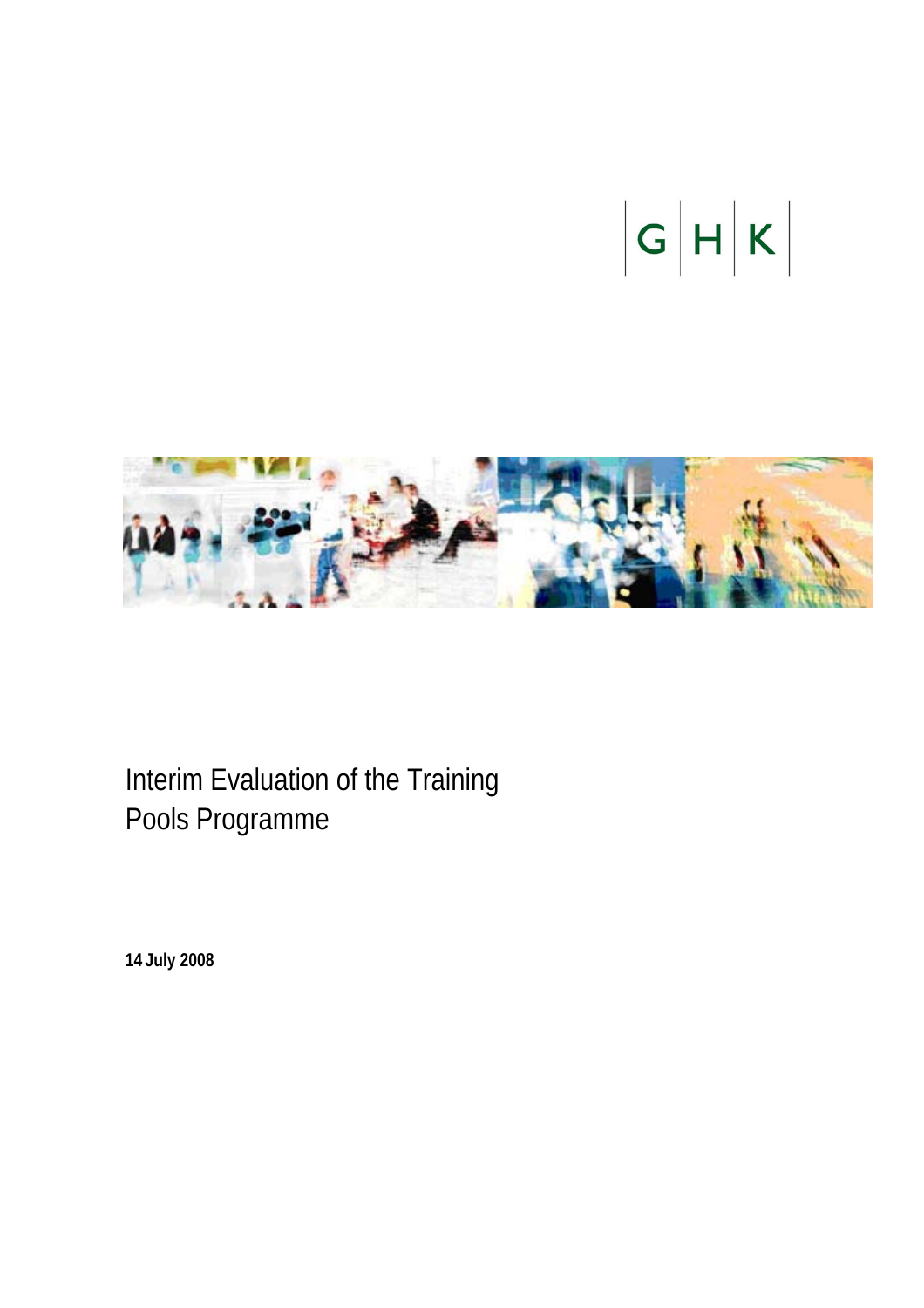# Interim Evaluation of the Training Pools Programme SEEDA

A report submitted by GHK

*Date: 14/07/08* 

526 Fulham Road, London SW6 5NR Tel: 020 7471 8000; Fax: 020 7736 0784 [www.ghkint.com](http://www.ghkint.com/)

 $|G|H|K$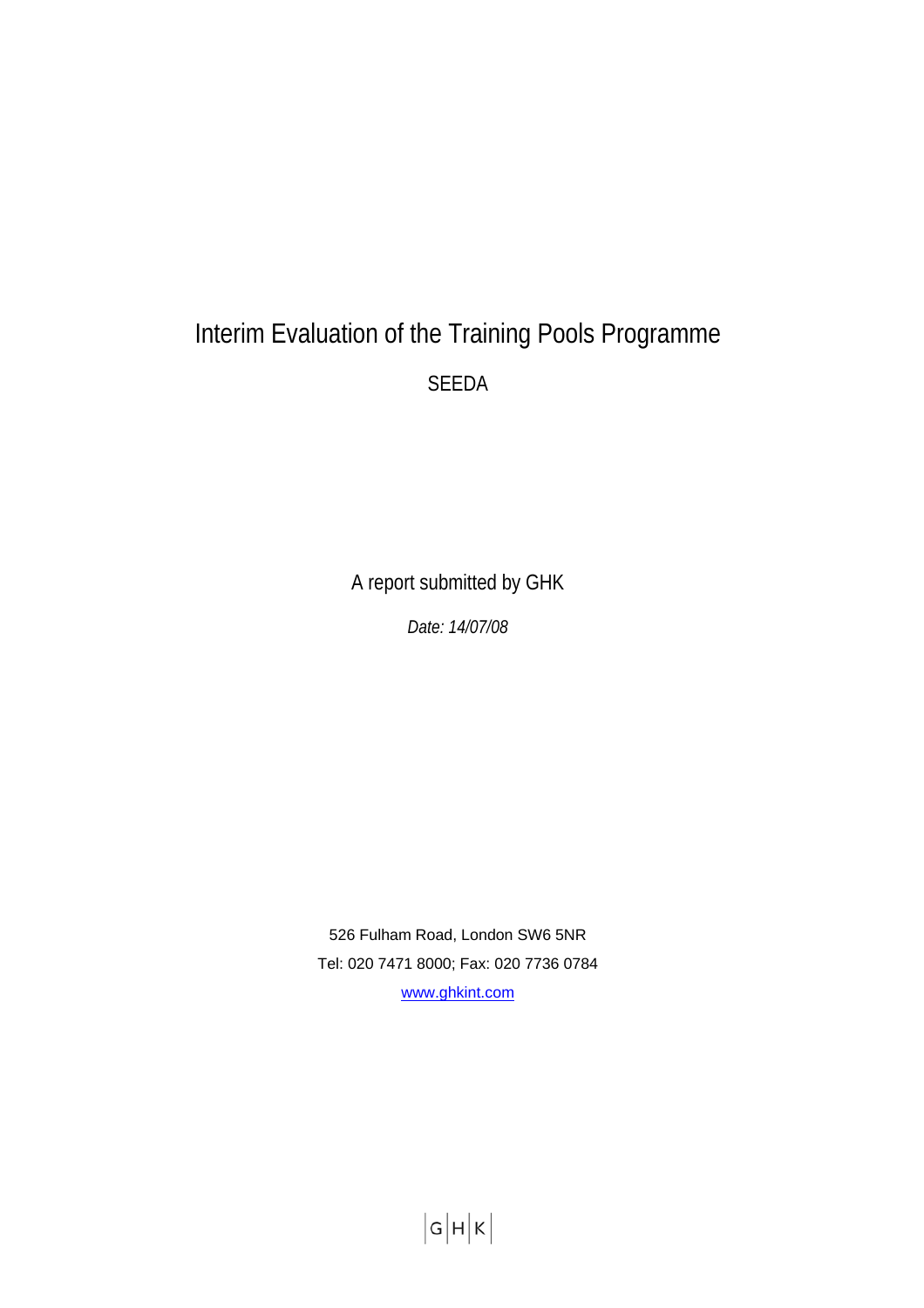# **Document Control**

| Document    | Interim Evaluation of the Training Pools Programme - Final Report |
|-------------|-------------------------------------------------------------------|
| Job No.     | J4936                                                             |
| Prepared by | Jane Walmsley and Shane Beadle                                    |
| Checked by  |                                                                   |
| Date        | $14^{th}$ July 2008                                               |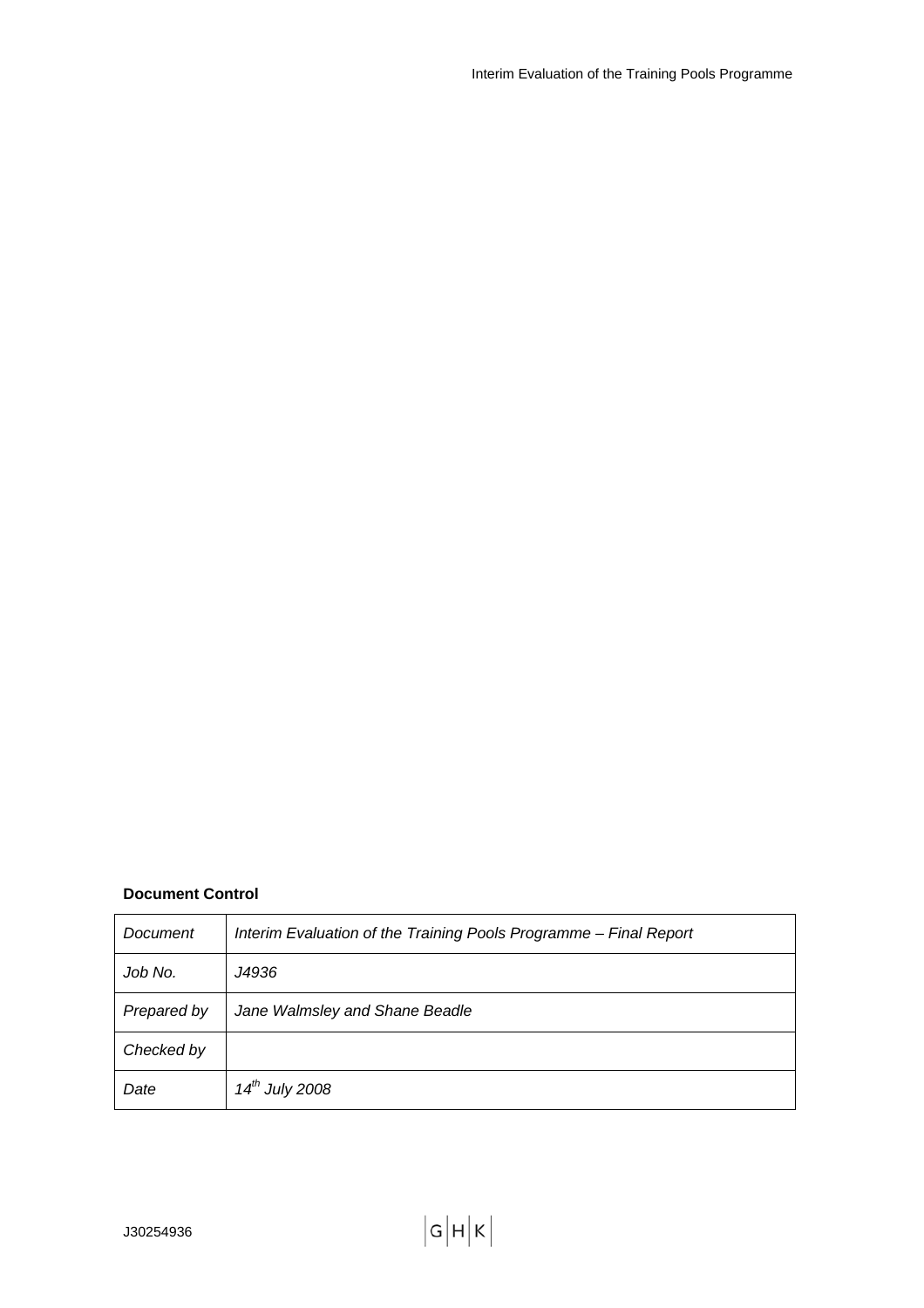# **CONTENTS**

| 1.1          |                                                         |  |  |
|--------------|---------------------------------------------------------|--|--|
| 1.2          |                                                         |  |  |
| 1.3          |                                                         |  |  |
| 1.4          |                                                         |  |  |
| 1.5          |                                                         |  |  |
| 1.           |                                                         |  |  |
| 1.1          |                                                         |  |  |
| 1.2          |                                                         |  |  |
| 1.3          |                                                         |  |  |
| 1.4          |                                                         |  |  |
| 1.5          |                                                         |  |  |
| $\mathbf{2}$ | RATIONALE, INTERVENTION LOGIC AND INTERVENTION MODEL  8 |  |  |
| 2.1          |                                                         |  |  |
| 2.2          |                                                         |  |  |
| 2.3          |                                                         |  |  |
| 3            |                                                         |  |  |
| 3.1          |                                                         |  |  |
| 3.2          |                                                         |  |  |
| 3.3          |                                                         |  |  |
| 3.4          |                                                         |  |  |
| 3.5          |                                                         |  |  |
| 3.6          |                                                         |  |  |
| 4            |                                                         |  |  |
| 4.1          |                                                         |  |  |
| 4.2          |                                                         |  |  |
| 4.3          |                                                         |  |  |
| 4.4          |                                                         |  |  |
| 4.5          |                                                         |  |  |
| 5            |                                                         |  |  |
| 5.1          |                                                         |  |  |
| 5.2          |                                                         |  |  |
| 5.3          |                                                         |  |  |
| 5.4          |                                                         |  |  |
|              |                                                         |  |  |
|              |                                                         |  |  |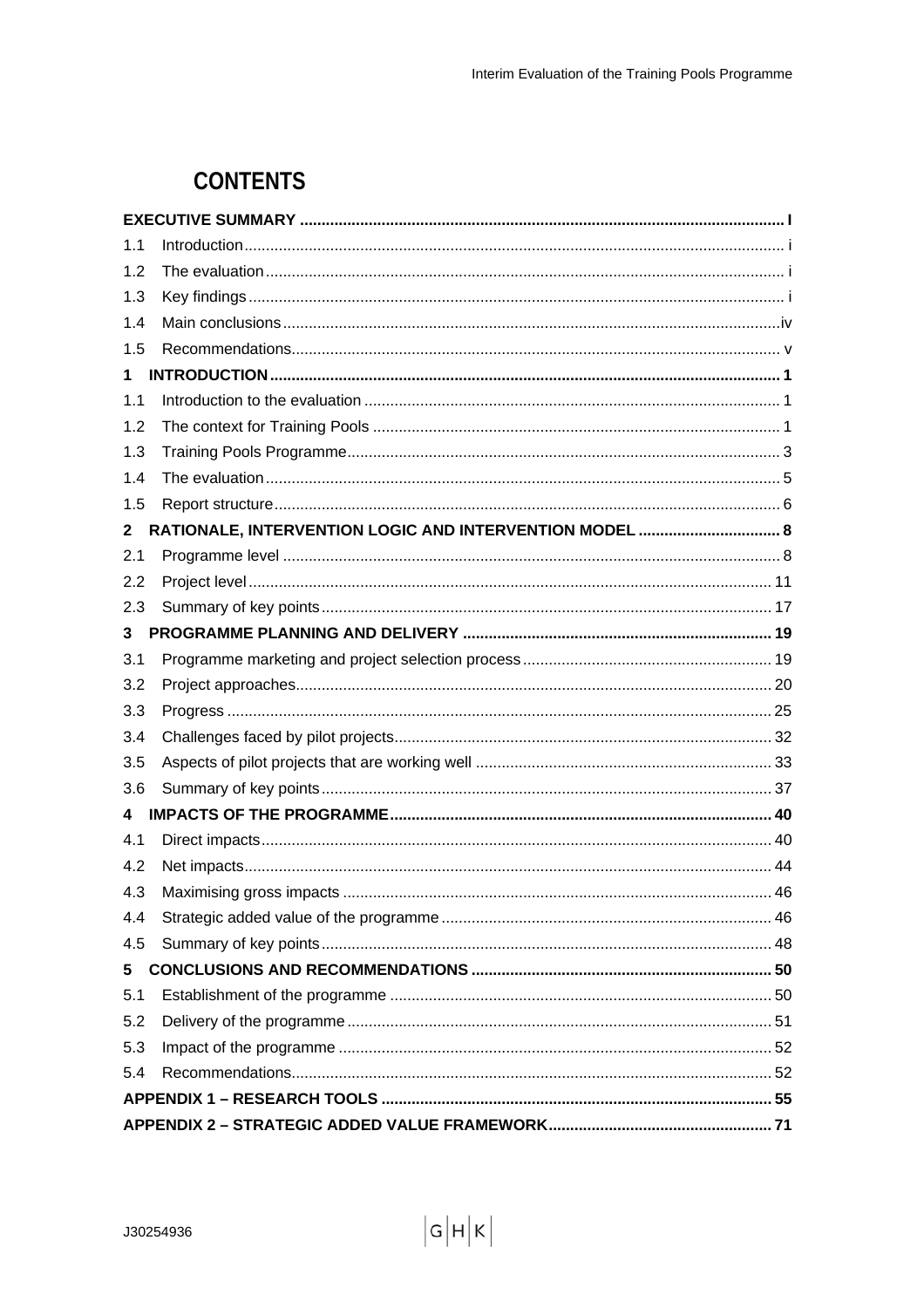# <span id="page-4-0"></span>**EXECUTIVE SUMMARY**

# **1.1 Introduction**

In February 2008, GHK was commissioned to carry out the interim evaluation of SEEDA's Training Pools programme. Training Pools is a three year fund targeted at consortiums of employers, training providers and other stakeholders to support the design and development of training solutions that are not currently available and which address level 3 sector-specific skills needs.

The programme commenced in summer 2006 and has to date funded 17 projects through three bidding rounds. SEEDA's total investment in Training Pools is £2.5 million with projects receiving from £26,000 to £200,000 depending on the scale and focus of their proposed activities.

# **1.2 The evaluation**

The evaluation provides a review of the programme's development and delivery in the context of its initial aims and objectives, and assesses the progress and evidence of outcomes to date of ten Training Pools projects that commenced delivery between January and October 2007. These projects cover a diverse range of sectors (including marine, digital media, financial services and retail) and skills gaps and are trialling a range of different solutions to meet sector skills need ranging from the development of new full level 3 qualifications, to new apprenticeships, blended learning approaches, coaching, and master classes.

Evaluation frameworks for assessing outcomes and impacts (including additionality where feasible) and strategic added value were drawn up during the study's inception phase and provided the framework for the development of the research tools used to collect data and information in the study's fieldwork phase. This comprised of a review of documentary and monitoring evidence relating to the programme, and interviews with lead organisations delivering Training Pools projects, their partners and beneficiaries of Training Pools interventions (employers and employees). SEEDA staff and stakeholders involved in the appraisal process were also consulted. In total 98 people took part in the study in total.

# **1.3 Key findings**

# *Rationale, intervention logic and intervention model*

The **rationale** for the programme is clearly expressed: links between skills and productivity, the region's intermediate skills needs and SEEDA's objectives around skills are articulated and evidenced. Less clear is the specific sectors or areas that could most benefit from having these issues addressed;

The **intervention logic** for the programme and 'consortium' intervention model proposed for the programme directly take account of and propose to address the market failures identified. While there is not a stated intervention logic for the programme, it is possible to establish this from the information provided about the programme;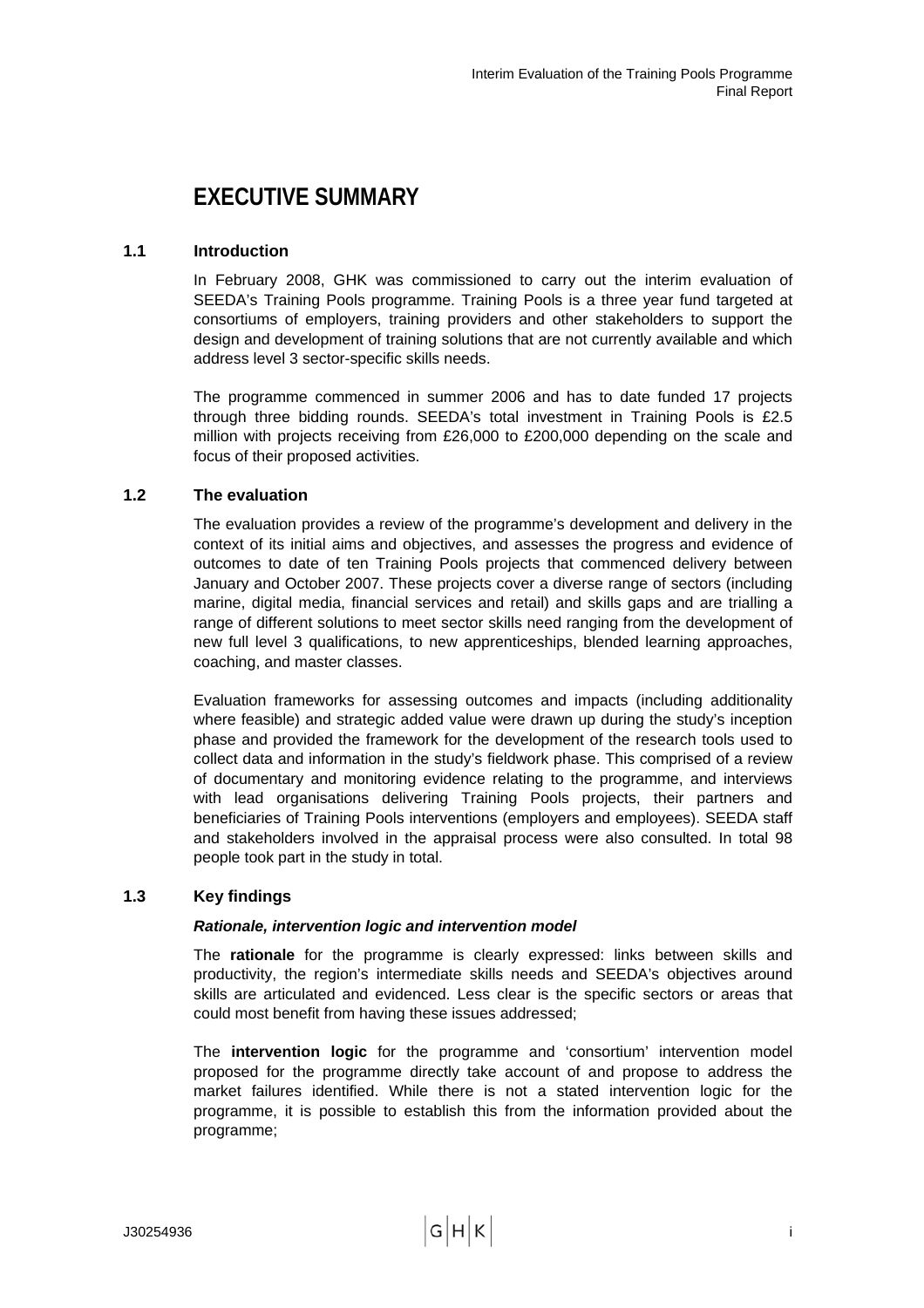The **intervention model** is clearly set out and allows considerable flexibility in terms of design and delivery of the intervention.

The extent to which **bidders** recognised the relevance of contributing to improved competitiveness and productivity within their sectors varied. All projects are able to identify market failures that their pilots will address: the extent of evidence to support these does however vary.

All the projects were able to identify **skills challenges** within their sector; however the extent to which bidders present sectoral intelligence to support their proposed pilots varies: six projects draw on SSAs and other sources though only some of these are clearly identified as pertaining to the region.

Projects largely present a coherent **theory of change** in their bid documents that connect with market failures identified. Less clear is the extent to which sustainability has been considered as part of the logic for intervening.

Projects proposed to trial a range of approaches towards the development and delivery of their pilots. This suggests that the particular circumstances of industries and the provider base working in the sector have been taken into account.

## *Programme planning and Delivery*

In terms of the **project appraisal process**, SEEDA's approach towards promoting the programme was effective in soliciting a relatively good response from a range of organisations across a variety of sectors.

Despite the amount of interest in the programme, only half of the applications made were considered viable projects. Support offered to applicants was not considered to have significantly improved the quality of the bids submitted;

The sector coverage of the programme does not adequately reflect all priority sectors in the South East. Some sectors have no project because of poor quality proposals;

The process of project appraisal was considered to be largely robust and fair in testing and shaping bids and determining an allocation of funds. Concerns were only expressed about the strength of the technical assessment and strategic alignment.

In relation to **project planning and delivery**, consortium arrangements vary considerably between pilots. Although no partners explicitly questioned the extent to which these are fit for purpose, it is legitimate to question the arrangement put in place by several projects based on the progress these projects have made to date and some of the challenges faced in engaging partners and employers.

Positively there is evidence that employers are being consulted in all the pilots and projects have generally tailored employer involvement to what is most appropriate within the sector. Eight projects provide evidence of the in-depth employer engagement that should be expected in Training Pools consortiums.

There is evidence in a several pilots that projects have taken the opportunity to market test and modify approaches based on responses to this. This demonstrates good utilisation of the flexibility that the Training Pools programme affords.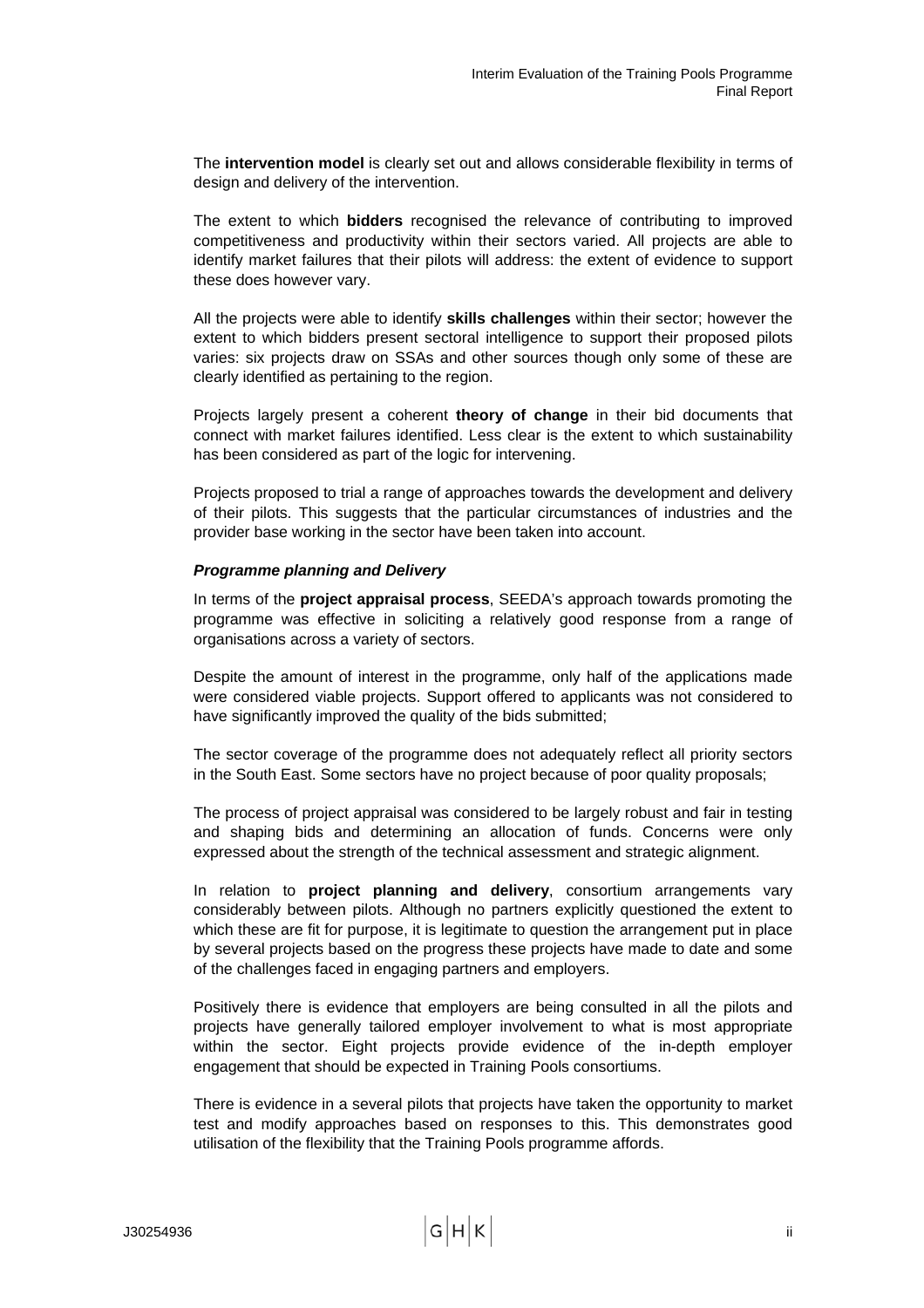**Progress** made in delivering the pilots is mixed: four projects are on track either meeting or exceeding their milestones and/or targets; three have experienced delays which are recoverable; and three have problems delivering as planned. These delays in part relate to the lack of similar project management experience of some project leads.

**Planned and achieved outputs** fall short of programme level targets set in the programme's planning phase. Projects have set stretching targets for the number of beneficiaries engaged in their pilots. This is appropriate given the need to robustly evidence the viability of their interventions. However, over half of projects do not have measures in place to upscale delivery to the level needed to meet the targets established at the outset of their project;

Many providers were unable to provide adequate data on the geographic distribution of their activity, detail of set up and unit costs and an indication of the sustainability of their interventions in terms of the preparedness of employers and funders to meet future costs. This suggests that core business planning processes have not been robustly carried out by some projects;

**Challenges** have resulted from the allocation of insufficient time to prepare for pilot delivery and this has affected the performance of some projects. For many projects, effective engagement with some FE and HEI providers has proved problematic. Some of these providers have not demonstrated the willingness to share risk or take the long term view needed to develop innovative products that will respond to employer needs. Private providers are stepping up to fill this gap in some projects;

In relation to the intervention model, some **aspects are working well** in most projects: partnership working among consortium members, involvement of private sector training providers, and generating employer buy-in. Employer and employee feedback about the programme and pilots is generally positive.

## *Impacts of the programme*

Pilot approaches are generating positive impacts for **individuals participating in training**. These are being achieved through the acquisition of new skills but also new knowledge and information. There is potential and in some instances evidence that skills and knowledge acquisition is leading to demonstrable improvements in productivity –this is more evident in some projects than in others.

**Employers** are largely positive about the benefits of the training to their businesses, acknowledging the skills gained and their value in relation to skills and business needs. There is some evidence that employers plan to train more as a result of their involvement in a Training Pools project (five employers) and no evidence that employers view of training had been adversely affected because of their involvement;

Training Pools pilots have not yet generated benefits to the business bottom line for employers. Few employers were able to identify the potential for future impact. Many however, also said that it was too early to judge the potential contribution that could be generated from training;

**Partners**, including training providers, see potential benefits from their involvement in the programme but these are generally not yet achieved.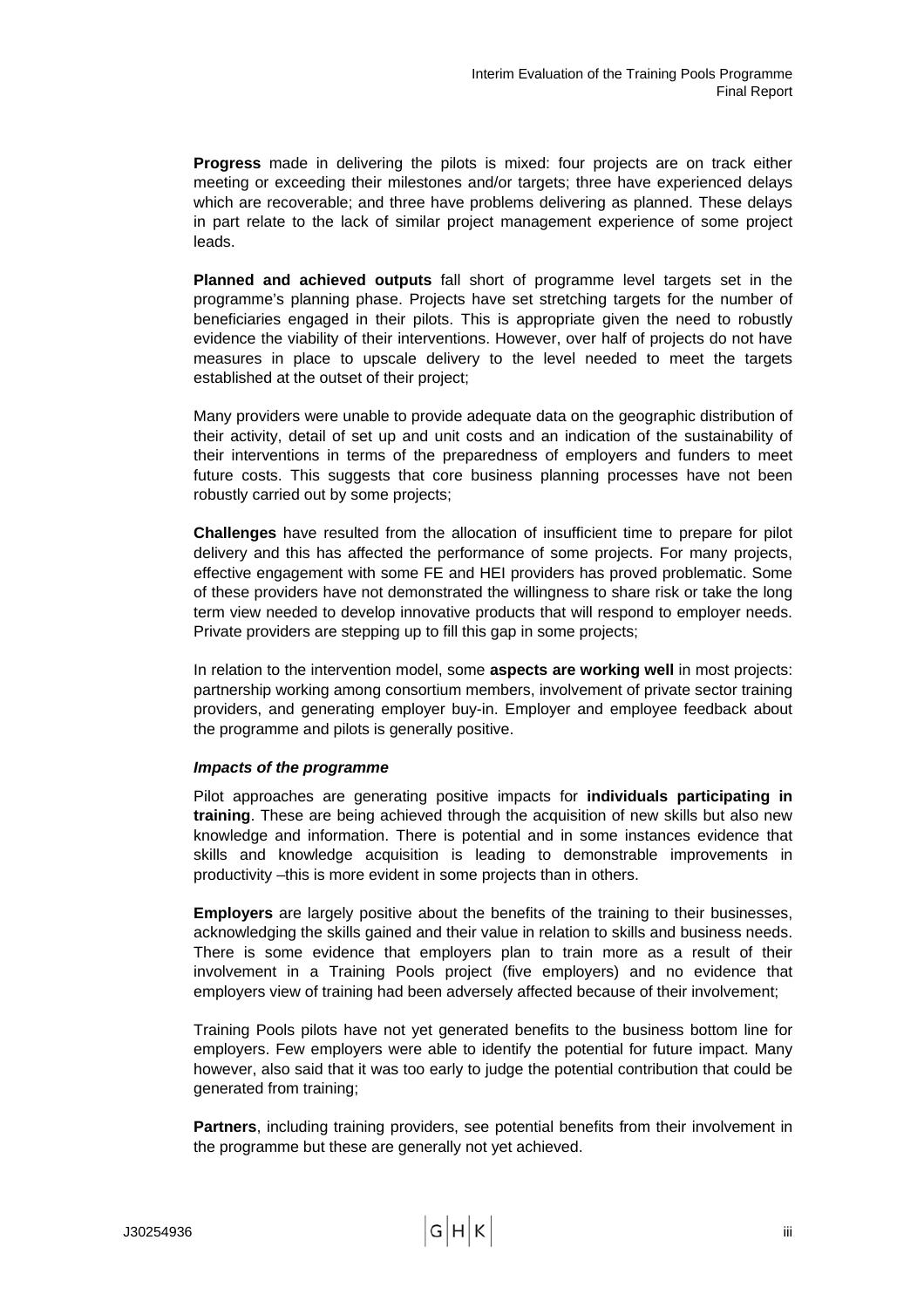<span id="page-7-0"></span>In terms of **net economic impact**, impacts can be offset in several projects by a some deadweight, substitution and displacement. There is limited evidence of leakage. These factors are not possible to quantify at this stage in project delivery. There is very limited evidence that multipliers are counterbalancing factors that need to be discounted. Only one project was able to provide any substantial evidence of this.

There is evidence that the programme is yielding **strategic added value;** all told there is a good range of wider emerging impacts. However in most instances further work is needed to ensure these deliver the potential benefits that are envisaged.

# **1.4 Main conclusions**

## *Establishment of the programme*

Overall, the programme has a clearly articulated and robust **rationale** that draws on the potential for skills to contribute to productivity and competitiveness gains, makes the case for focusing on skills gaps at the intermediate level, and evidences links into the regional skills agenda as articulated in the RES.

In terms of **programme design**, the consortium model that is at the centre of the Training Pools approach has been a key strength.

The recruitment of potential projects to the programme was largely left to market response. The programme would have benefited from greater targeting in order to ensure that pilots were funded in sectors that provided the greatest potential to achieve productivity and competitive gains by investment in skills acquisition at level 3 and businesses targeted were those most likely to achieve productivity gains as a result of their involvement.

The programme has sought to respond to **market failures** resulting from employers' underinvestment in training and perceived supply side gaps. Arguably there has been too strong a focus on the latter and a lack of critical challenge to appraise the extent to which addressing supply side failure offers the potential to truly deliver on employers' demands for training interventions that clearly provide a business benefit.

Although the **appraisal process** was largely robust and fair in testing and shaping bids, there was arguably insufficient attention paid to the financial viability and sustainability of proposals, risk assessment and the technical assessment of bids.

# *Delivery of the programme*

Strong **partnership working** has aided the efficiency of the planning process. A number of projects have effectively capitalised on the requirements of the bidding process to lay the foundations of partnership working needed to move smoothly through the planning stage. Where pilots have built on prior experience of joint working this has also been an asset.

In terms of **progress and outputs**, most projects are delivering their pilots within acceptable margins of cost and timescale. However stretching targets have been set and these are unlikely to be met.

A significant number of the **challenges** that projects have faced result from shortcomings in the early stages of developing their approaches: weaknesses in the rationale and intervention logic of a number of projects have been exposed. A key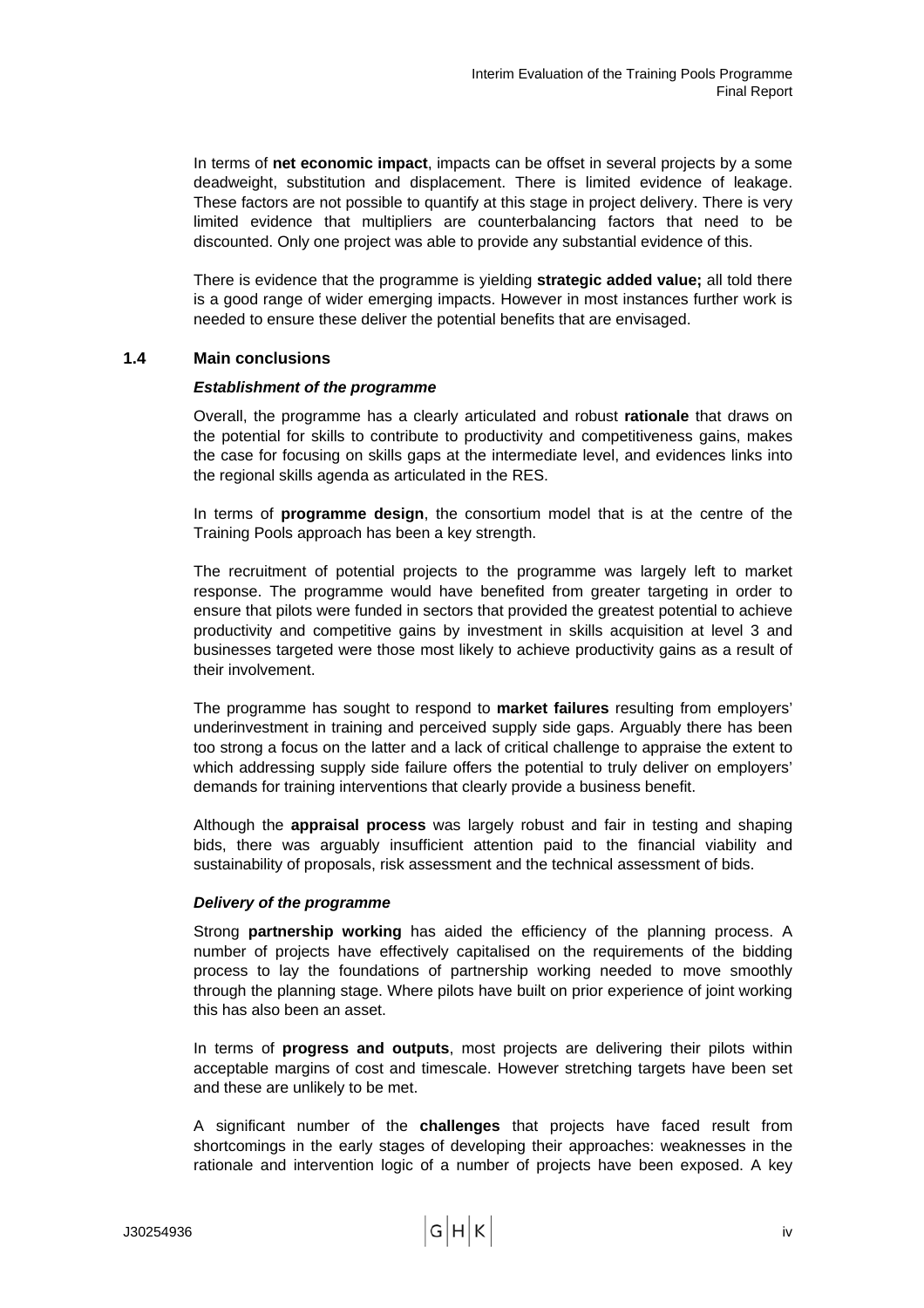<span id="page-8-0"></span>objective of the programme however is to test the viability of approaches and in this sense valuable lessons can be learnt from these experiences at the programme level.

Less beneficial have been delivery challenges that have resulted from ineffective project management. These have served to detract from the 'testing' of interventions.

## *Impact of the programme*

Training Pools pilots are generating **positive impacts for both employees and employers**. There is little evidence to date however, that Training Pools interventions are impacting on businesses' bottom line. Skills are one of the many factors that contribute towards productivity; therefore a degree of proportionality is required in drawing conclusions about the success or failure of pilots because of this.

It is essential however, that pilot projects are equipped to collect data on the relevant measures that will indicate whether an **economic impact** has been achieved, and the key factors that need to be discounted in order to assess the net economic impact of interventions. There is little evidence that all projects have the necessary systems in place to capture this data.

Finally, in terms of the **sustainability** of pilot approaches, the majority of projects point to the importance of the Training Pools pilot in providing the evidence needed to make the case for the mainstreaming of their approaches and in terms of building a persuasive argument that will attract the interest of employers. The scale of some pilot projects (in terms of the number of employers or employees engaged) is small or uncertain at this stage. A key concern needs to be the ability of projects to influence the supply side and employers given the small scale on which their interventions have been tested.

## **1.5 Recommendations**

# *Recommendations for the Training Pools programme*

Most projects have yet to firm up their plans for **evaluation.** This provides the opportunity for SEEDA to provide the advice and support that is needed to ensure that the project level evaluation is sufficiently focused on evidencing the impact of the pilots and that measures are put in place to ensure monitoring and evaluation data collected will provide the basis for a full assessment of economic impact in the final programme level evaluation.

Projects should be encouraged to appoint an independent evaluator if this is feasible given their stage of delivery. The focus of project level evaluation should be on the robust assessment of additionality and value for money as well as identifying more general lessons and elements of good practice.

A number of projects are either behind schedule or stalling. SEEDA staff responsible for **contract management** should maintain a close watching brief over these projects and work closely with projects to assess what steps can be taken to ensure the delivery and 'testing' of pilot approaches. In some instances, it may be necessary to rationalise the scope of pilots in order to ensure a degree of 'testing' takes place.

An **assessment of value for money** should be included in the final programme evaluation. This will require the collation of robust cost data, the assessment of outcomes against sector comparators and an assessment of 'customer' satisfaction.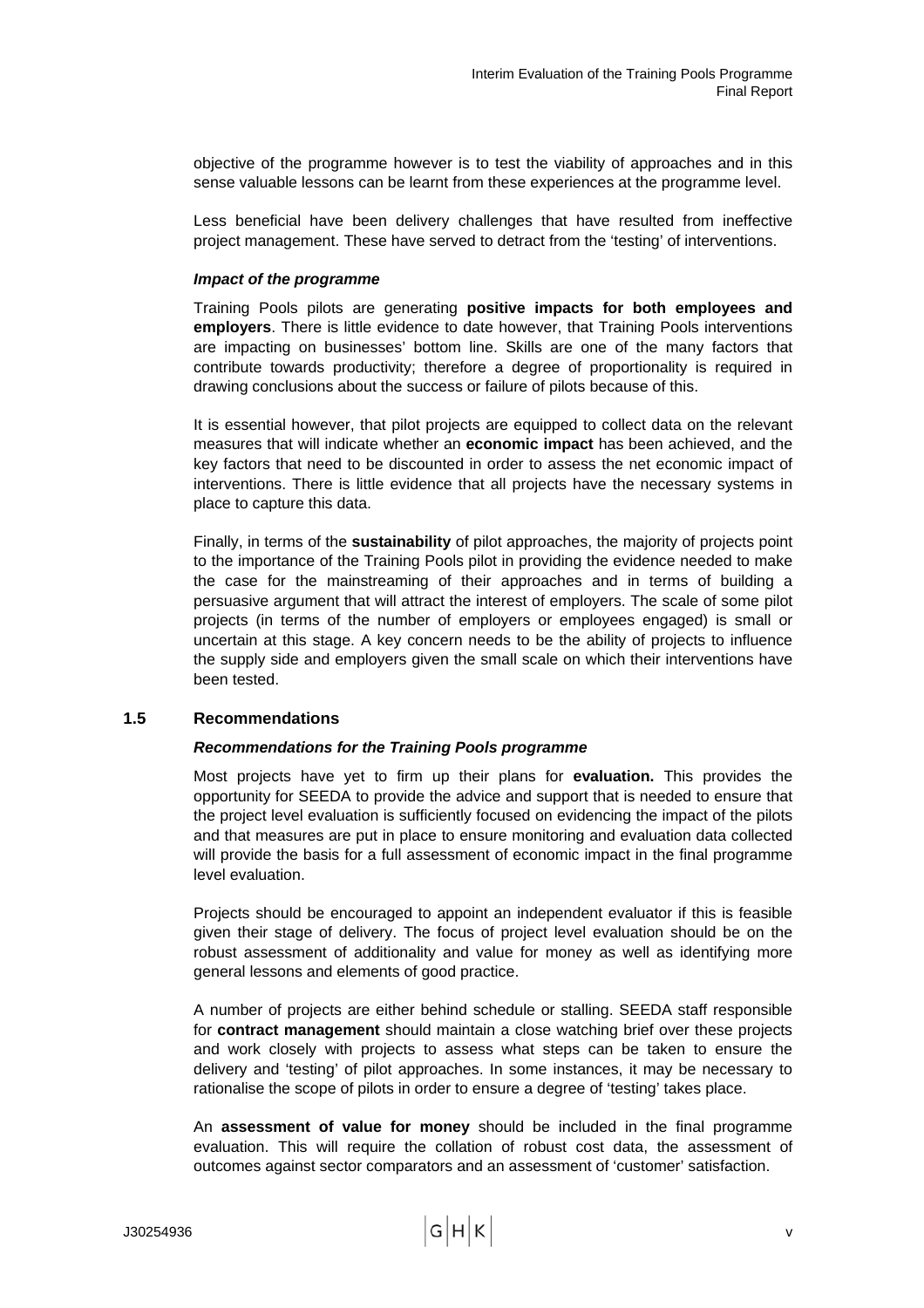# *Lessons to be considered by SEEDA in the planning and development of future skills related initiatives.*

With any programme, a useful starting point is the development of clear **intervention logic.** This has the benefit of providing a framework for evaluating a programme and generating the criteria against which potential bids can be assessed.

Assumptions around market failure should be tested and proposed intervention logics challenged to ensure that funded interventions generate the strongest opportunities to generate **productivity gains**. This could be integrated into the bid appraisal process but would be more usefully employed earlier on in programme development through for example, workshops or briefing sessions with potential applicants.

In terms of **target setting** assessing potential performance against targets once projects have been selected stage will indicate whether targets agreed in the programme planning phase should be reviewed or steps taken to ensure projects meet their commitments to deliver.

Consideration should be given to extending the period over which outputs and outcomes are attributed to a programme should to beyond the programme funding period in order to capture the full value of the investment made in establishing the initiative.

Demonstration programme require a more hands on approach towards **programme management** than other programmes. For some pilot projects this might mean closer scrutiny and monitoring. In most cases what is required are opportunities for pilots within a programme to share their experiences of challenges and lessons to assist others in overcoming problems as these arise.

Assessing the **capability and capacity of project leads and partners** is required to ensure robust piloting takes place. Employing independent sector expertise can provide stronger scrutiny in the bid appraisal process while conducting interviews with shortlisted bidders provides the opportunity for a more general assessment to be made.

Measures to **robustly evaluate** at the programme and project level need to be established at the outset. Demonstration of success or failure requires close attention to the lessons learnt, the assessment of impacts and added value. Independent project level evaluation is particularly important in generating the detailed information that employers will want to know before they invest in an approach and in terms of generating a credible evidence base from which pilots can go on to lobby for further supply side support.

Involvement of stakeholders with the knowledge and experience to provide a **strategic steer** throughout the programme is a valuable asset. It can ensure that a programme remains routed within the strategic aims and objectives that led to the programme rationale at the outside and also provide a mechanism for disseminating and spreading good practice established by the programme and potentially provide the linkages needed to sustain successful approaches.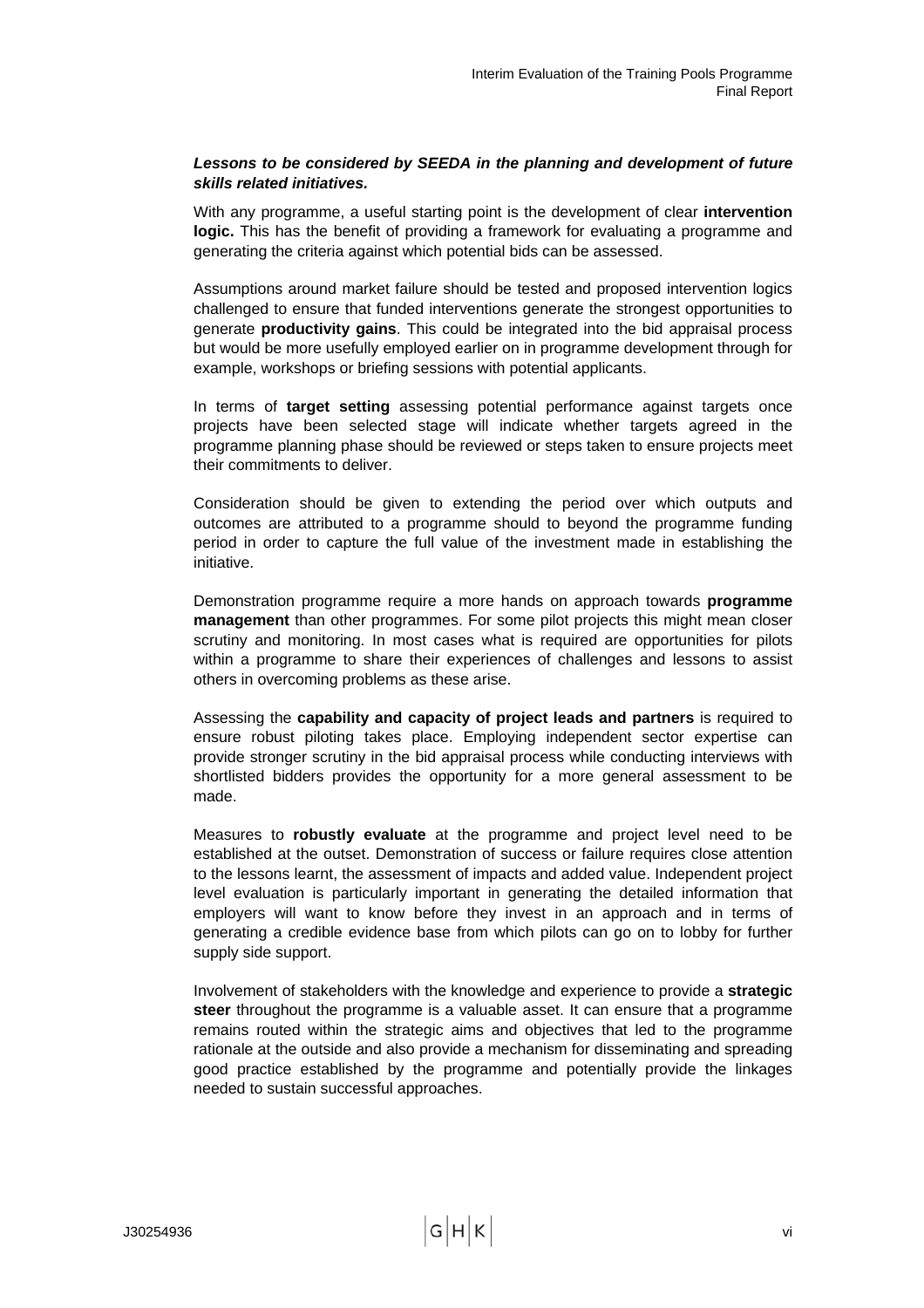# <span id="page-10-0"></span>**1 INTRODUCTION**

# **1.1 Introduction to the evaluation**

In February 2008, GHK was commissioned to carry out the interim evaluation of SEEDA's Training Pools programme. Training Pools is a three year fund targeted at consortiums of employers, training providers and other stakeholders to support the design and development of training solutions that are not currently available and which address sector-specific skills needs. This report details the findings of this study. It provides a review of the programme's development and delivery in the context of its initial aims and objectives, and assesses the progress and evidence of outcomes to date of ten Training Pools projects that commenced delivery between January and October 2007.

# **1.2 The context for Training Pools**

# *1.2.1 Regional perspective*

Over the past eight years two consistent themes have emerged in debates on the South East economy:

- The South East consistently outperforms the UK average on a wide range of measures of economic wellbeing. The South East's strong performance in national terms puts it firmly among the most prosperous regions globally. Since 1997 the region has achieved the fastest growth in Gross Value Added (GVA) per head in the UK. With high economic activity rates, high vacancy rates and low unemployment, the South East has one of the tightest labour markets in the UK. The challenge becomes one of remaining the engine room of the country's economy, and managing continuing economic growth in the more buoyant areas in a sustainable way. Skills gaps and shortages can be inhibiting factors.
- Growth means improving the performance of the region's under-performing assets. There are wide disparities across the region and underused resources in terms of social capital (skills not used, people with low skills, people not in work). The South East contains a number of underperforming areas, measured by GVA. For example, GVA per head in the Thames Valley was 60% higher than the national average in 2002, while in the Isle of Wight it was 39% below the national average. This can be linked to disparities in social capital. The challenge is how can the region bring about regeneration in the parts of the region that are not performing well, ensuring that every part of the region (and every community) shares in, and contributes to, future economic success.

As a consequence the skills of the working population are a key issue for even a relatively thriving regional economy, such as the South East. The government has increasingly identified a need for regional and sub-regional strategic leadership to make the right connections between skills needs and the wider productivity agenda within each region - both through a strategic vision and through individual projects and programmes. This is, in part, a recognition that strategic regional leadership - drawing on local expertise and resources - can help to integrate the approach to skills with the enterprise, innovation and employment agendas.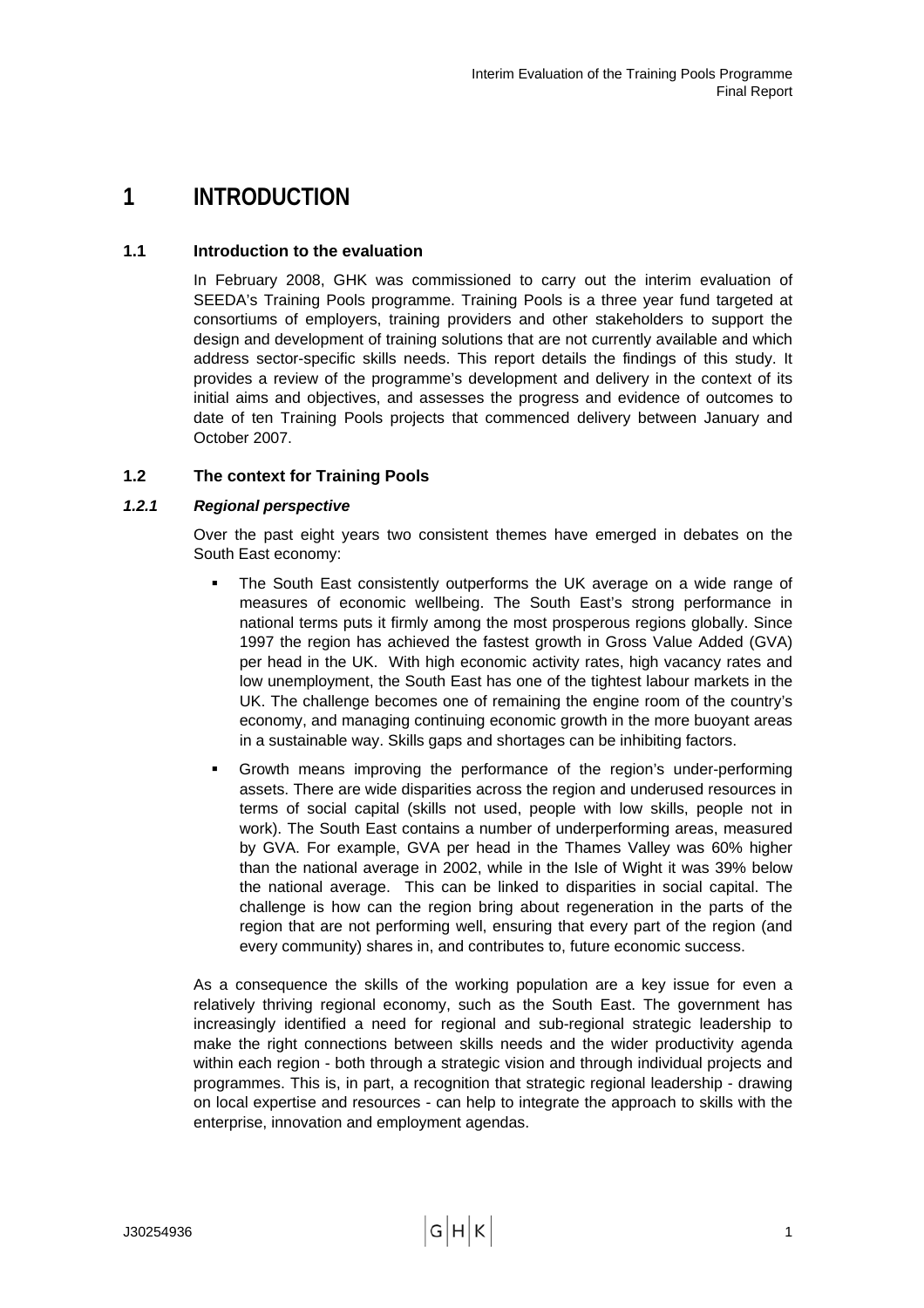Regional Skills Partnerships are expected to encourage demand-led training in each region across the private, public and voluntary sectors of the economy, so they play an important role in aligning the provision of publicly funded adult skills, business support, and labour market and productivity services with the priorities identified in the Regional Economic Strategy (RES). They need to:

- Put employers' needs centre stage;
- Raise ambition in the demand for skills;
- **Motivate and support more learners to re-engage in learning;**
- Make colleges and training providers more responsive to employers' and learners' needs;
- Achieve better working across different agencies engaged in business support and skills development.

The RES for the South East states that its strategic objectives for skills development include raising productivity with the smarter use of skills, increasing economic inclusion with the acquisition of skills, and making the most of the skills of South East residents.

# *1.2.2 National perspective*

The government's Skills White Paper, the Leitch review and government's response to this, between them point to the need for:

- More adults as well as young people to obtain level 3 and above skills with a target set of 56% of adults having a level 3 by 2011;
- More relevant training for those aged 14-19 to equip them for work with a focus of vocational courses;
- An up-skilling of the existing workforce to meet skills shortages, raise productivity and face up to falling demand for low skilled jobs;
- A greater contribution from employers and individual learners to the investment in higher level skill needs, particularly for adults who have already achieved a level 2.

Most sector skills agreements (SSAs) highlight that in many sectors and sub-sectors there is a mismatch between the skills available and the skills needed, particularly for craft, technical and professional employment which is not being addressed either by the learning being provided or the level of take up. Yet many of these also show that there continues to be weak engagement between employers and FE providers with limited trust in the value of qualifications and low take up of some level 3 qualifications. Sector Skills Councils (SSCs) are expected to broker with FE and HE providers and the qualification bodies' changes to qualifications and approaches to provision.

In the government's latest Skills White Paper and its response to Leitch it is clear that, while the government's financial support for adult skills is targeted at those without first full level 2 qualifications with increasing resources for basic skills and Train to Gain, there is growing government support for addressing intermediate level skills and reducing skills shortages. With the focus also on reducing barriers for learners and employers and giving more influence to employers over qualification reforms and FE provision, there is much else which is working towards increasing the number of adults with first full level 3 skills.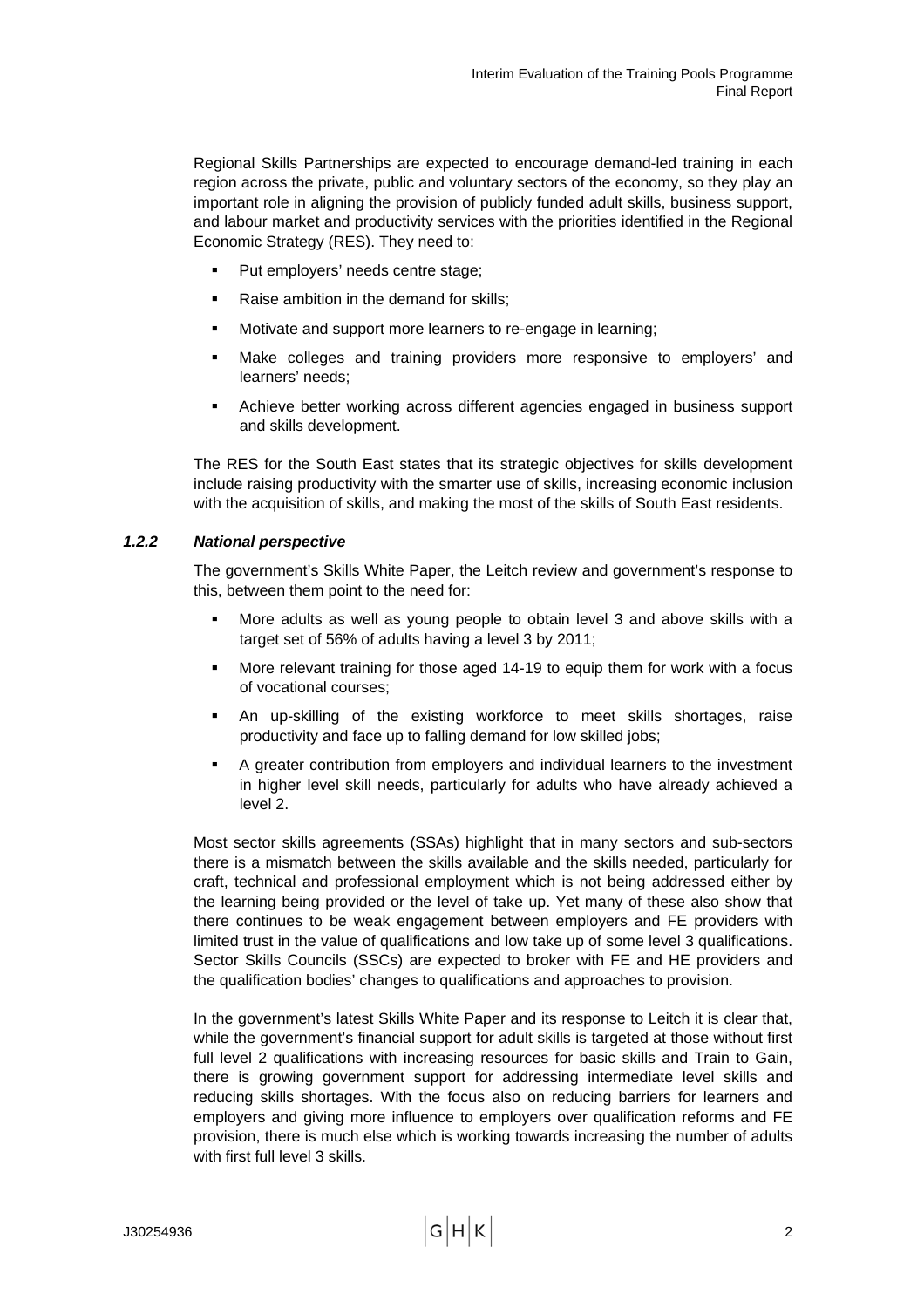<span id="page-12-0"></span>This includes:

- Access to Skills Accounts for adults with the availability of these in pilots areas which include the South East for level 3 learners:
- Train to Gain brokers in some regions providing employers with access to level 3 work based learning which is subsidised;
- The increased availability of modern apprenticeships to those aged up to 25 and the development of more advanced apprenticeships;
- The availability of adult learning grants for adults of all ages studying full-time towards a level 3 qualification;
- Raising the bar for CoVEs with the Action for Business Colleges accreditation;
- Higher Level Skills Pathfinders, though there are none in the South East.

However for many employers and individuals the pace of change is not happening quickly enough to address skills issues raised by SSCs nor is there sufficient confidence in providers and qualifications to generate higher contributions from employers to the cost of provision. With a growing recognition of the complexity of skills gaps and solutions which need to be devised and delivered based on local and regional understanding of business needs and the economy, the government has supported the need for regional and sub-regional strategic leadership to make the right connections between skills needs and the wider productivity agenda within each region, both through a strategic vision and through individual projects and programmes.

# **1.3 Training Pools Programme**

The Training Pools programme is expected to contribute to the region's skills objectives by addressing sector specific skills needs at level 3 and above through the development of qualifications, learning opportunities customised to employers' needs, and new learning provision where there is a gap in what is currently available.

The specific aims of the programme are to enable:

- Businesses to strengthen their influence on what support and provision is required and how this is shaped to meet their skills needs;
- Businesses to facilitate collaborations with training providers to develop the most relevant and useful training;

The Training Pools programme is also expected in its design to draw in leverage and support from other sources by working with established sector consortiums, and to channel funding for training where existing training provision and funding is not currently available so complementing and enhancing rather than duplicating current provision.

The programme commenced in summer 2006 and has to date funded 17 projects through three bidding rounds. SEEDA's total investment in Training Pools is £2.5 million with projects receiving from £26,000 to £200,000 depending on the scale and focus of their proposed activities.

The ten pilot projects that are included in this evaluation cover a diverse range of sectors and skills gaps and are trialling a range of different solutions to meet sector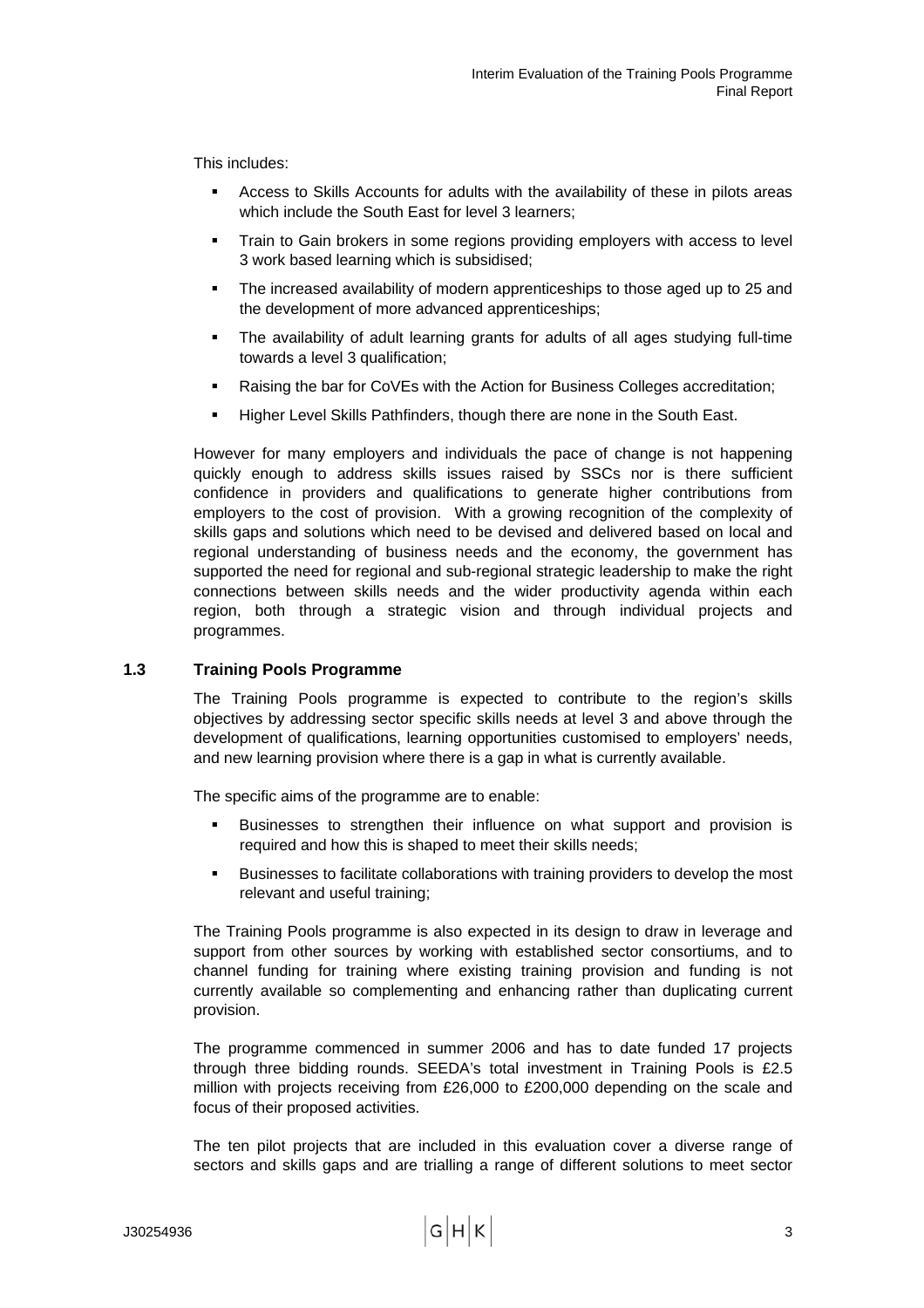skills needs. These range from the development of new full level 3 qualifications, to new apprenticeships, blended learning approaches, coaching, and master classes. Box 1.1 provides a short summary of each project.

#### **Box 1.1 Training Pools Pilot Projects**

**Composite Technologies pilot:** aims to develop a nationally recognised composites technical qualification at level 3 and 4. Cogent has led the pilot in collaboration with two private sector training providers and several FE colleges. The modular programme, comprised of 12, week-long courses, will be targeted at skilled and semi-skilled senior operators, team leaders and technician working in industries that have polymer processing core to their business (marine, aerospace, automotive sectors). The project intends to increase the availability of skilled and knowledgeable workers by creating a clear progression route (addressing the gaps at levels 3 and 4). Ultimately it is envisaged that this will assist businesses to innovate and trial the adoption of new techniques. This project is led by Cogent, the sector skills council for chemicals, nuclear, oil and gas, petroleum and polymers and received £200,000 funding from SEEDA. The project started in February 2007 and is due to complete delivery in September 2009.

**Digital Horizons:** is a year long series of industry-led seminars and master classes collectively aimed to provide target audiences with grounding in the latest trends and techniques being adopted to exploit the business opportunities of product developed across digital media platforms. The project is aimed at freelancers, and SMEs working in the gaming, film, TV, animation and interactive media industries. Strong emphasis has been placed on equipping participants with the knowledge needed to develop strategic links, networks and entrepreneurial skills needed to develop and exploit new market opportunities. This project has been led by the South East Media Network in partnership with Screen South, Skillset and Wired Sussex and received £157,500 funding from SEEDA. The project started in February 2007 and will complete its activities by September 2008.

**Engineering Project Control Pilot:** ECITB has developed a five day training course to introduce the principles of project controls. The course is geared towards those who are starting their career in project controls either as a graduate or a mover from another profession. The course was developed to address the skills shortages in project control and to encourage the development of a career path in this specialism. It is hoped that developing in house capacity will reduce employers need to externally contract this type of work. The five day course links in to a programme that is being separately piloted to facilitate the achievement of an NVQ through workplace learning. ECITB leads this project and works in partnership with Adept, a private training provider. SEEDA has provided £26,000. The project started in June 2007 and was due to finish Spring 2008.

**Fresh Skills for Chefs:** is an interrelated programme of master classes and food producer visits for chefs within six sub-regions of the South East (Kent- Thanet; Sussex - Chichester; Isle of Wight; Hampshire -Portsmouth and Brockenhurst; Surrey – Guildford; Oxfordshire, Berkshire, Buckinghamshire). It is designed to increase the skills of chefs in preparing dishes using fresh produce and their knowledge of local suppliers. It is not expected that all chefs will necessarily sign up for both since some may not be buyers and some may not need to improve their practical skills in food preparation. The programme recognises that many chefs lack skills in fresh food preparation as they are not routinely taught in NVQ level 3 courses or on the job, and that many are not familiar with local sources of fresh produce which can boost profit margins and sales. The project is led by Tourism South East and received £198,000 funding from SEEDA. The project started in October 2007 and is due to complete in September 2009.

**Investment Sector pilot:** aims to provide 'non-regulated' staff with a broad knowledge of the financial sector. While technical staff receive intensive training to meet the regulatory standards placed on the sector, this programme seeks to address the relative paucity of training for non-regulated staff. This unaccredited programme is intended to provide these staff with a broad understanding of the financial sector and the range of investment products. The project is led by the Financial Services Sector Skills Council and received £160,000 funding from SEEDA. The project commenced in January 2007 and was due to complete delivery in July 2008.

**Marine CAD pilot:** the project's focus is on providing skills training to marine companies based in the SE in the use of automated techniques to design and produce plugs and moulds (using CAD / CAM technologies) needed to manufacture decks and other marine components. Traditionally, these components are produced manually by skilled craftsmen. Using CAD / CAM technology, these components can be produced using automated processes, but higher technical skills levels are required to operate the specialised machinery. The project will also demonstrate the competitive and productivity advantages to be gained by re-skilling existing members of staff in the new technologies. So far the project has worked with a private training partner to deliver a 10 day course to six individuals enabling them to use a particular software package. They received this training at a subsidised rate. The project received £180,000 from SEEDA. It commenced in October 2007 and is due to complete in March 2009.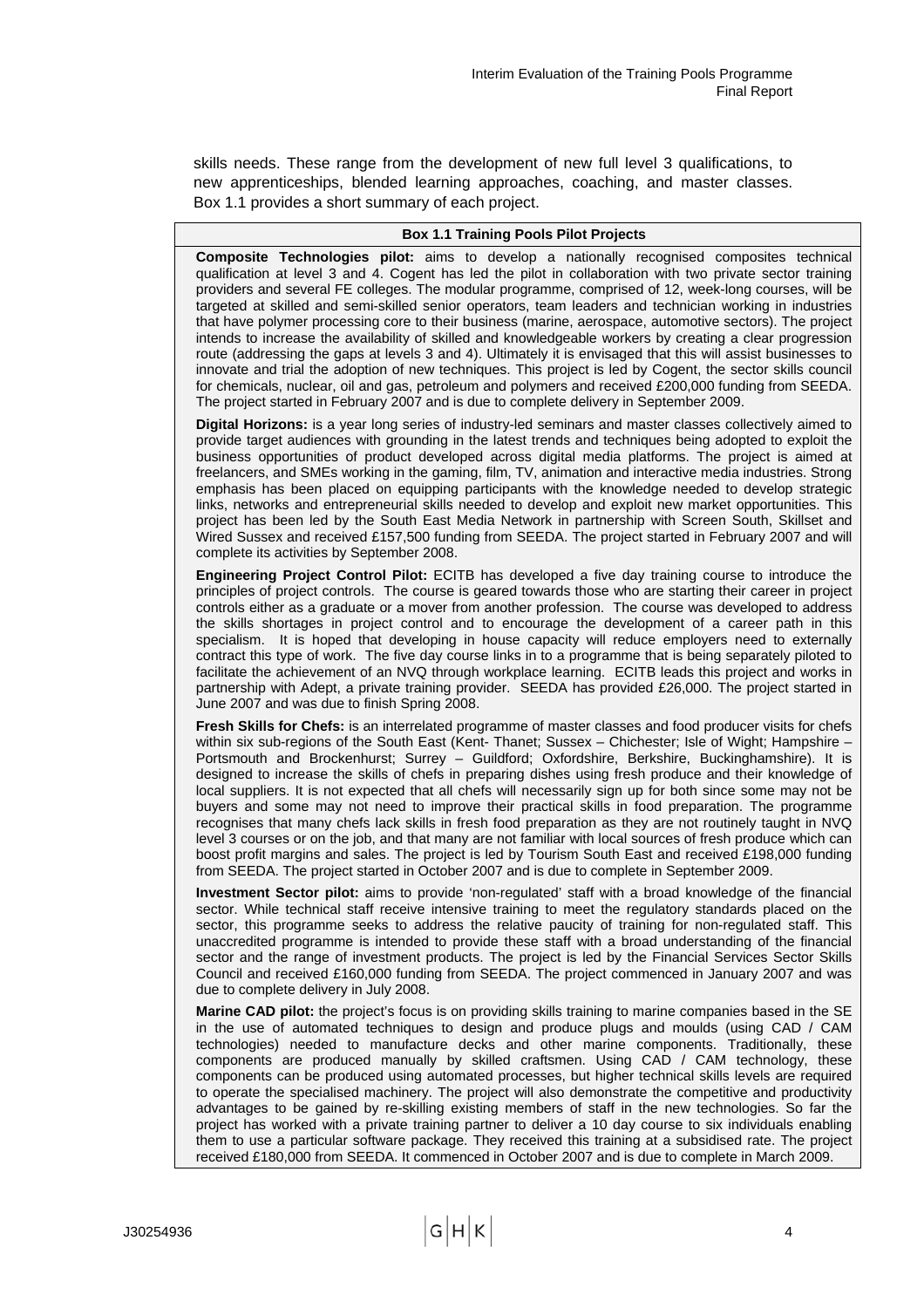<span id="page-14-0"></span>**National Physics Laboratory pilot (NPL):** this project has two distinct parts to it – addressing the training gap around the accurate use of medical thermometers; and helping staff to be able to assess levels of safety and risk associated with optical radiation. New technologies in thermometry have not generally been accompanied by adequate training programmes to ensure that accurate readings are taken, while a new European directive will require risk assessments to be conducted in relation to sources of optical radiation. The learning is not accredited but is intended to be accessible to a wide range of professional staff working with these technical instruments. The pilot is delivered by the National Physics Laboratory and received £195,000 funding from SEEDA. The project is intended to run from October 2007 to December 2008.

**RetailSmart:** aims to provide sales training for staff in the retail sector leading to an Award at Level 3. The programme was developed to address the lack of training among shop floor staff in the sector and offers a more accessible and focused package than the full Level 3 NVQ in retail. Learning is mainly self-directed, with additional workshops for learners to discuss the material with a tutor and with each other. It is hoped that the training will increase productivity among retailers through improved sales techniques. The project is led by the College of North West Kent and has received £160,000 of SEEDA funding. The project started in March 2007 and is due to complete in September 2008.

**Route into Radio**: the project aims to give a boost to the careers of those who are currently peripherally employed in the radio industry, giving them a step up the ladder to progress. The training, funded by employees, begins with a formal taught programme led by industry figures. During this period, one of two units of the Media Techniques diploma is completed. Trainees then participate in a 25 day structured internship at a radio station with supervision from a mentor. The project is one of the few of its kind which offers media training specific to the radio sector and seeks to give trainees hands on experience and contacts in an industry reliant on networks for recruitment. It seeks to develop a structured entry path into radio and to increase diversity in employment. Skillset, the SSC for creative media leads this project. Delivery is undertaken by industry figures and employers under the co-ordination of a senior employee from a major radio group working in a freelance capacity. The project received £196,000 funding from SEEDA and is scheduled to run from September 2007 to September 2009.

**Surveyors Apprenticeship pilot:** this project has two objectives: it seeks to develop the capacity of surveying firms through the training of non-chartered surveyors, and to increase the diversity of the profession. The training consisted of a distance learning diploma in Surveying Practice as well as an NVQ level 3 validated by work experience. The candidates undertake the training over a two year period. Apprentices work four days a week for a participating employer and spend one day a week at the delivery partner's premises undertaking coursework. Asset Skills, the lead organisation for this project, is seeking to develop a new entry pathway into surveying which will open up the profession to non-graduates. The Chartered Surveyors Training Trust (CSTT) facilitates the delivery and the diploma element. £149,000 of SEEDA funding was provided for the project which started in March 2007 and is due to complete in March 2011.

# **1.4 The evaluation**

This interim evaluation sets out to provide an overview of the programme's achievements to date, assess the effectiveness of the programme's interventions and make recommendations on how the programme can be improved. There are three specific aims of the evaluation which are to:

- Review and assess the rationale, design and processes put in place to establish the programme;
- Assess the effectiveness and efficiency of programme and project delivery;
- Evaluate the programme's outputs and outcomes, paying specific attention to net economic impact and strategic added value.

Evaluation frameworks for assessing outcomes and impacts (including additionality where feasible) and strategic added value were drawn up during the study's inception phase and provided the framework for the development of the research tools used to collect data and information in the study's fieldwork phase (provided in Appendix 1). Fieldwork took place during April and May 2008 and consisted of: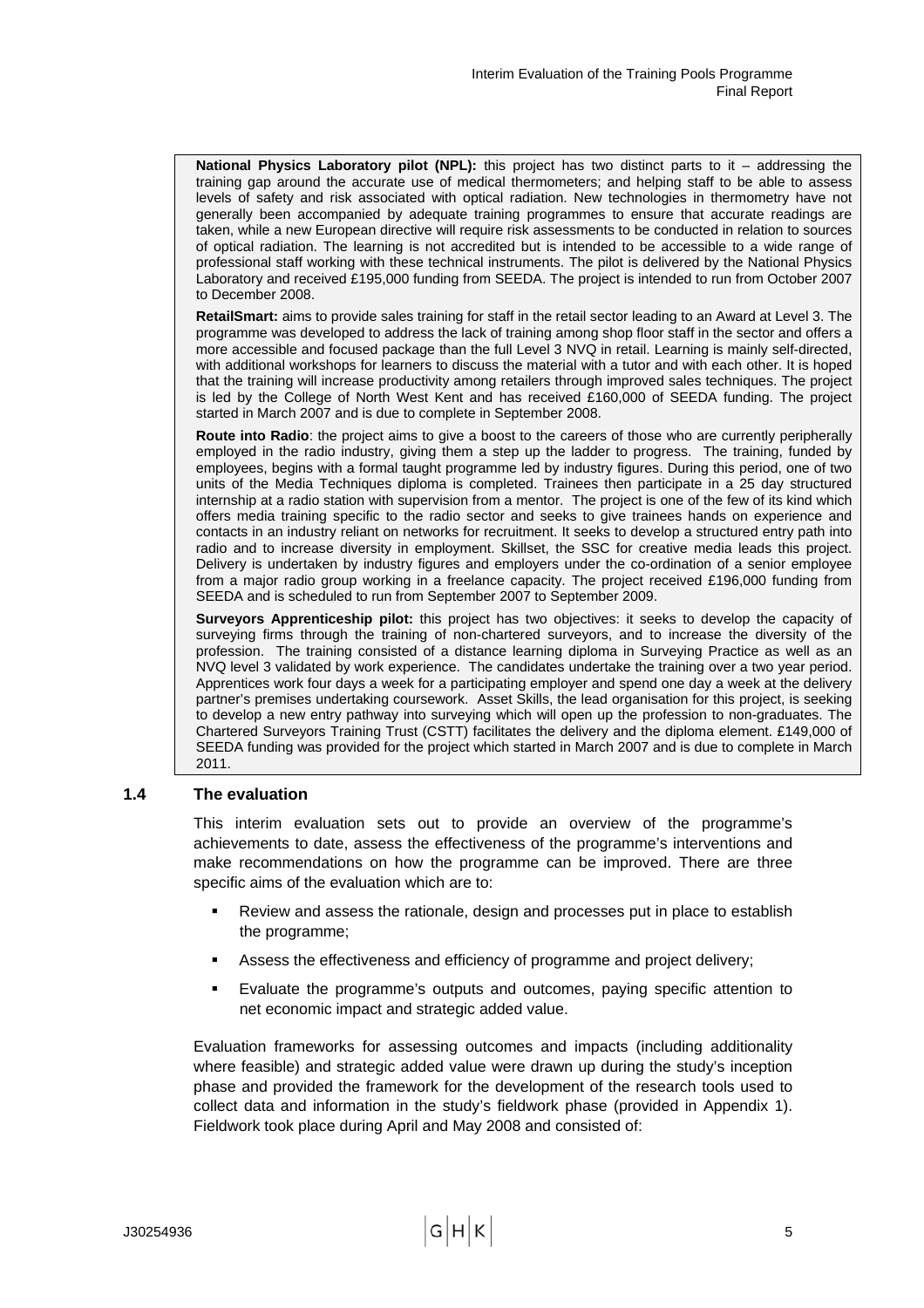- <span id="page-15-0"></span> A review of documentary and monitoring evidence relating to the programme; including the initial internal SEEDA funding application, an externally commissioned programme impact assessment, the funding applications made by all ten successful bids included in the scope of this evaluation and some of the unsuccessful bids;
- Visits to the ten lead organisations delivering Training Pools projects together with follow up interviews with key delivery partners and project stakeholders, including employers that have been part of the project design and development process (43 interviews completed);
- **Interviews (mixture of face to face and phone) with employers who are recipients** of training pools interventions (20 interviews completed);
- Interviews (mixture of face to face and phone) with recipients of the training, the majority of whom are employees (27 interviews completed);
- **Interviews with SEEDA staff developing the programme and stakeholders** involved in the appraisal process (eight interviews completed).

In total 98 people took part in the study.

Key considerations in the evaluation are:

**Assessing net economic impact** – all projects included in this interim evaluation are in the delivery phase with few having made sufficient progress to give consideration to assessing the economic contribution made to a business as a result of their participation in the programme. Where emerging evidence of impact and additionality can be considered, this has been presented. The report provides recommendations on steps that need taking to ensure that projects are equipped to provide information and data that will be necessary to conduct an additionality assessment in the final evaluation.

**Beneficiary Survey: employers and employees sample size** – it was initially agreed to increase the number of the beneficiaries to be interviewed to make a sounder assessment of economic impact to a total of 60 employers and employees even though this is only an interim evaluation. In total 47 were accessed. Two reasons account for this. In general projects appear to have engaged smaller numbers of employers and employees than initially envisaged. For two projects (Composite Technologies pilot and NPL), no employers or employees are yet involved as both projects are still in their planning and development phase

# **1.5 Report structure**

The remainder of this report is structured as follows:

- Chapter 2 reviews the rationale, intervention logic and intervention model used at programme level and project levels and assesses the extent to which they clearly articulate and make a justification for SEEDA's investment.
- Chapter 3 reviews the planning and delivery of the programme. It details the process for selecting and appraising projects then goes onto explore the approaches towards delivery adopted by projects, progress to date, challenges and aspects of delivery that are working well;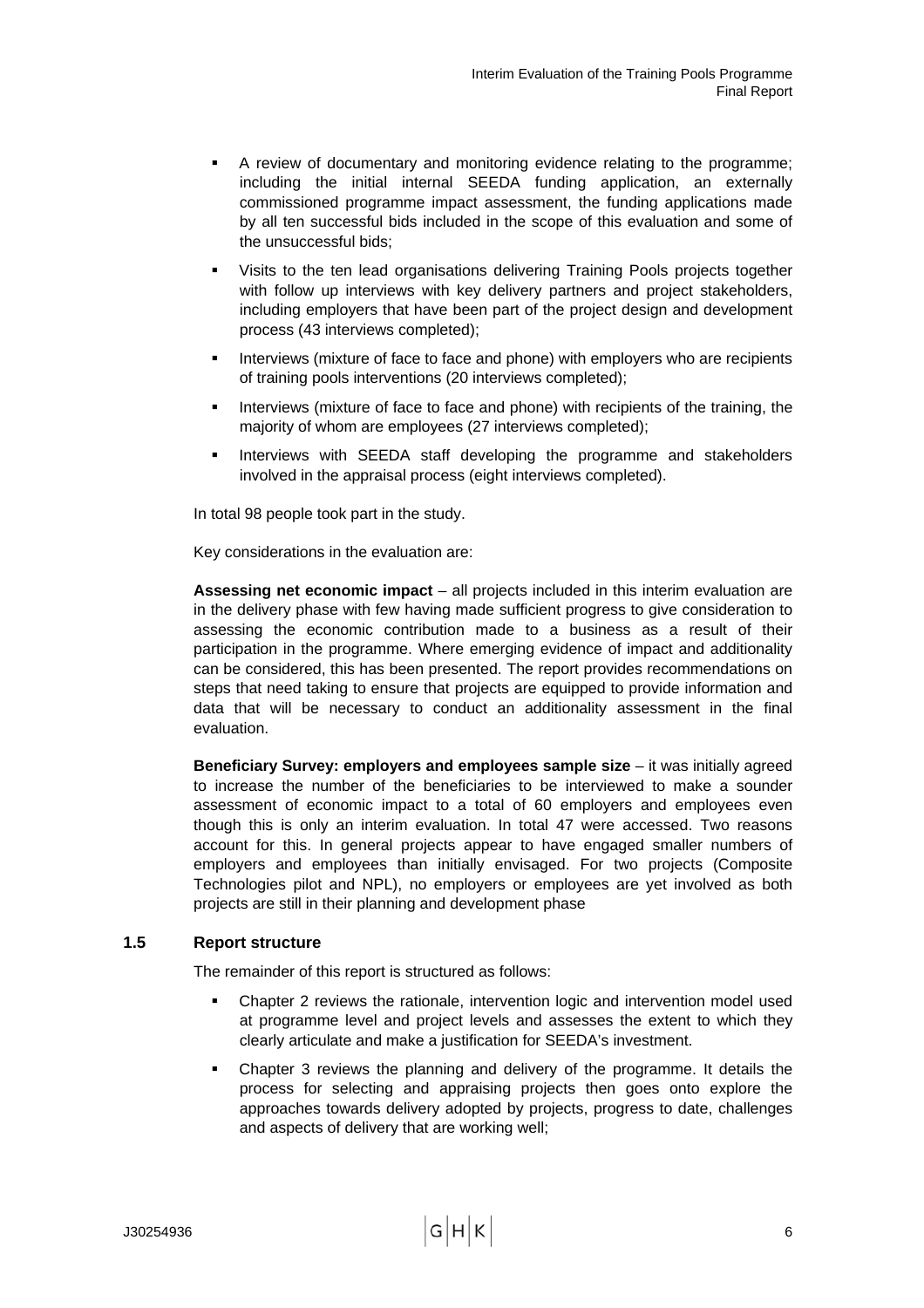- Chapter 4 reviews the impacts derived from project interventions to date, assesses the net impact of these and reviews the evidence of strategic added value that the programme presents to date;
- Chapter 5 summarises the evaluation's conclusions and presents recommendations and lessons to inform future decisions about the programme.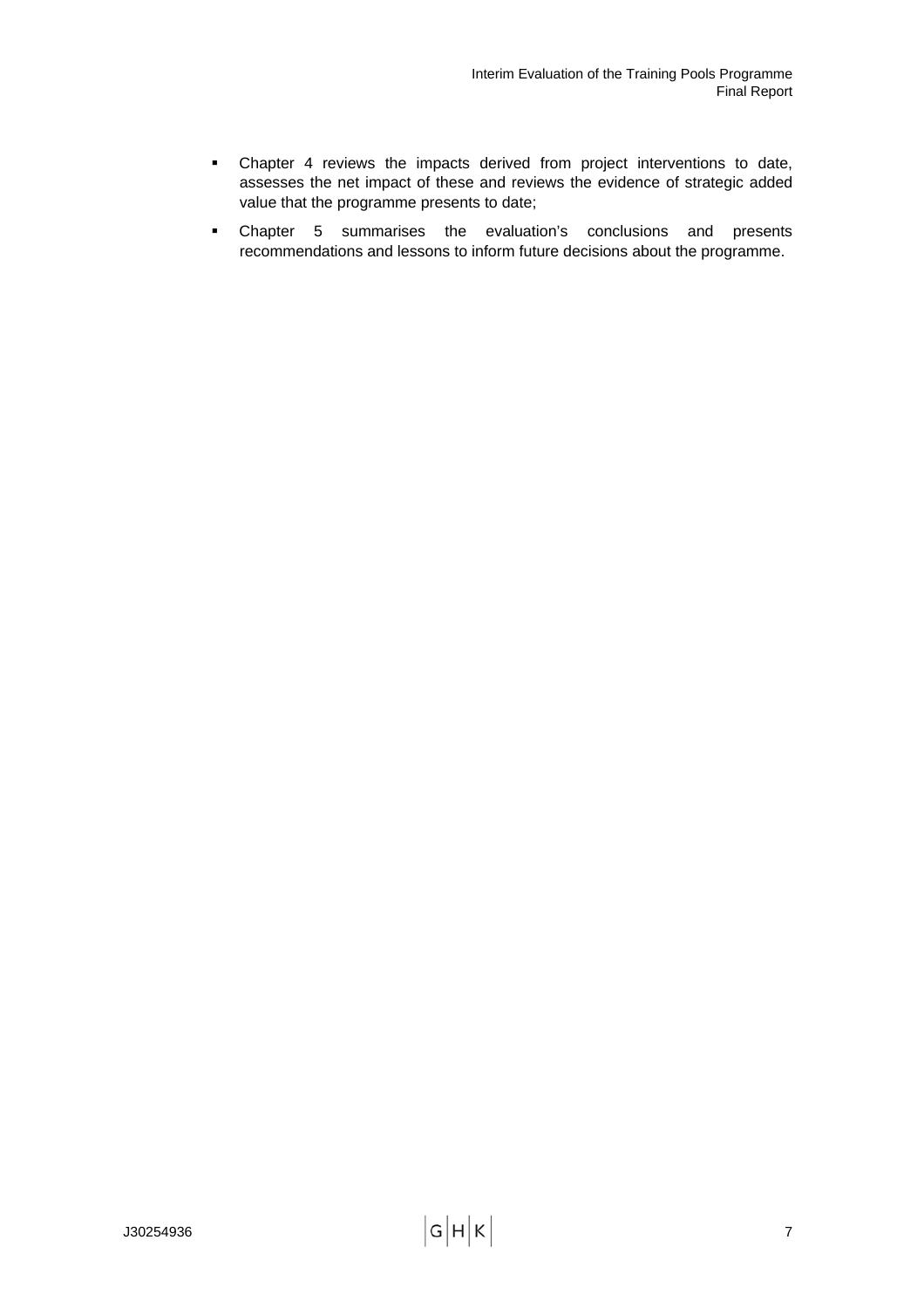# <span id="page-17-0"></span>**2 RATIONALE, INTERVENTION LOGIC AND INTERVENTION MODEL**

This chapter describes and reviews the arguments for and evidence supporting the Training Pools intervention. It explores the rationale for a SEEDA funded training intervention at Level 3; the intervention logic, or, 'theory of change' used to demonstrate how the programme would result in sustainable outcomes; and the justification for the approach, or 'intervention model' pursued; i.e. the 'Training Pool' model. An assessment of these three factors is made at both the programme and project level. This chapter draws on an analysis of programme and project level bid documentation and discussions with SEEDA staff involved in the development of the programme.

# **2.1 Programme level**

# *2.1.1 Rationale for a training intervention at Level 3*

In making the case for a SEEDA sponsored investment in the development of training at level 3 the following factors are considered in turn: the link between skills and productivity; the importance of intermediate skills to the region; alignment with regional objectives; and market failure.

**The link between skills and productivity:** Driving productivity in the region is central [t](#page-17-1)o SEEDA's remit and this linkage is made in the impact assessment<sup>1</sup>. Evidence is drawn from the recent White Papers about Skills and the Leitch review about how skills affect productivity. What this includes is evidence that individuals draw greater economic benefits from acquiring level 3 and above skills, and that productivity and performance are affected by skills gaps and skills shortages especially for technical and craft skills.

**The importance of intermediate (level 3) skills to the region:** The case for the programme and the impact assessment also make two key arguments to justify a focus on intermediate and higher level skills within the South East.

- First is evidence generated from sectoral intelligence, regional employer surveys and national data sets, such as the LFS and NESS, which collectively suggest there are significant numbers of skills shortages and skills gaps at Level 3 and above. Research conducted in 2000 found that one in eleven hard-to-fill vacancies, equating to over 21,000 jobs, in the region resulted from skills shortages. As far as the types of skills that might improve productivity are concerned, the Regional Skills for Productivity Alliance's Skills Action Plan identifies skills shortages in management and ICT, employability and key skills together with professional skills in advanced manufacturing as key generic skills problems in the region.
- Second, there is an argument made in support of competitiveness. As demand for low skilled jobs decreases, it will be increasingly important that the region competes on a high skills and high added value basis. This is the region's

l

<span id="page-17-1"></span><sup>1</sup> *'Training Pools Impact Study'* SQW, May 2006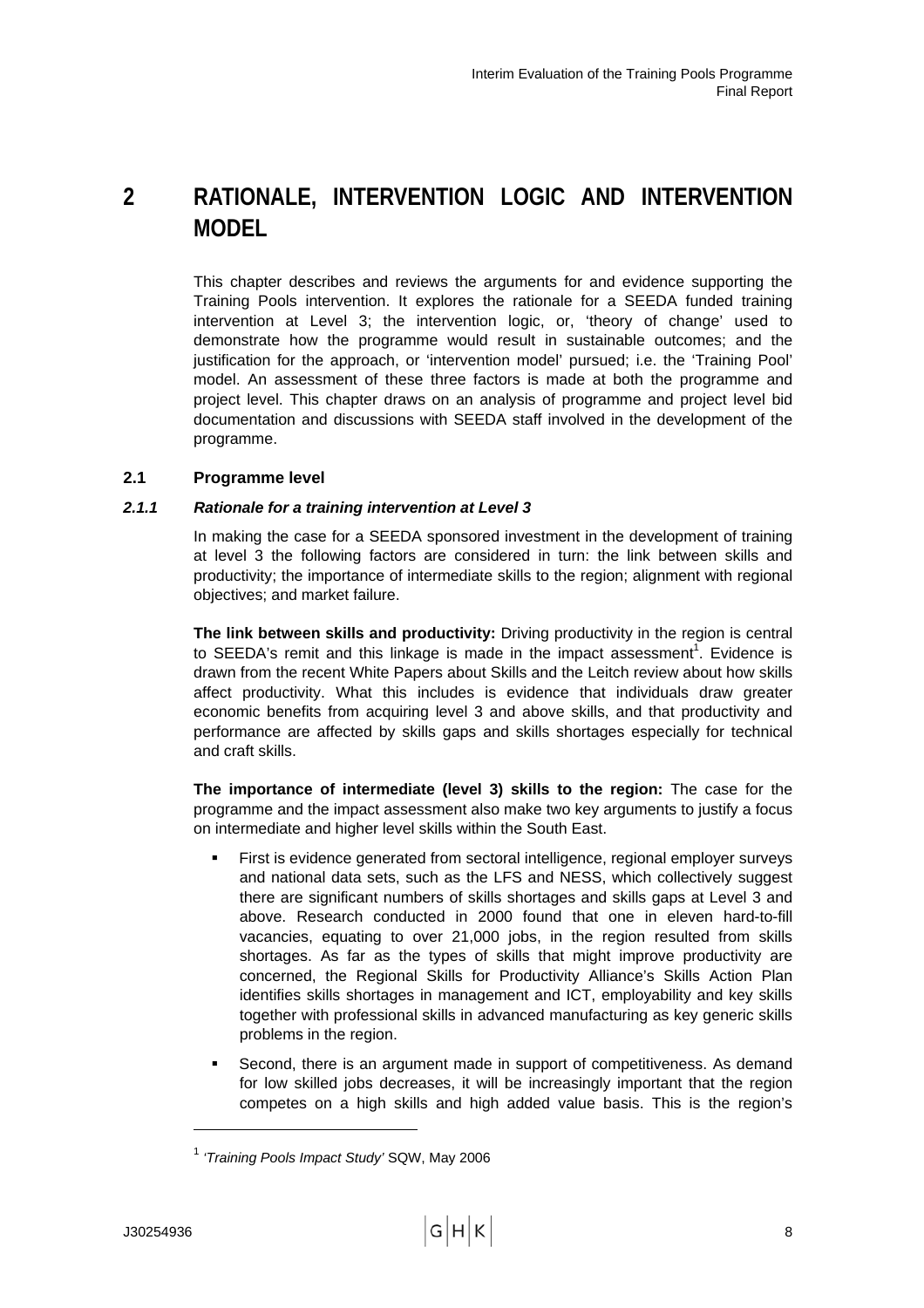competitive advantage but it is essential that the workforce's skills adequately match the local job market.

**Alignment with SEEDA's objectives:** The programme's focus on addressing sector specific skills needs at level 3 and above through the provision of new qualifications, learning opportunities customised to employers needs, and new learning provision where there is a gap in what is currently available clearly responds to three of the RES's strategic objectives for skills around raising productivity with the smarter use of skills, increasing economic inclusion with the acquisition of skills, and making the most of the skills of the working age population of the South East.

More specific RES objectives to which the programme aligns include:

- Stimulating demand for higher level skills in business, and signposting and clarifying the skills provision on offer to business – a task allocated to the Regional Skills and Productivity Alliance.
- Targets to raise the percentage of the working age population with level 2 and level 4 qualifications to 66% and 28% respectively by 2016 – this skills target features in the 'Smart Growth' objective within the RES.

**Market failure:** The rationale for Training Pools at the programme level has largely focused on market failure in the provision of publicly funded provision. Raising the quality and responsiveness of provision to match employer needs remains a significant policy objective on the learning and skills agenda and has been the subject of policy initiatives ranging from programmes such as Centres of Vocational Excellence, and Action for Business colleges, to qualifications reform such as the Qualifications and Credit Framework and Sector Qualifications strategies.

Feedback from the region's employers cited by SEEDA staff suggests that many employers are struggling to source publicly funded level 3 provision, and what is available is not readily accessible or in a form that meets their needs. This may be a supply side gap because of the greater focus on below level 2 skills for adults. Although there is an acknowledgement that the government is increasing investment in intermediate and higher level skills for many employers, the pace of change is not happening quickly enough to address their needs.

There is also a recognition that there is a market failure because of businesses' failure to act. The programme's impact assessment points to two possible factors that could arguably justify a SEEDA response. First, it may be the case that the training need associated with a skills shortage is spread across a large number of SMEs which acting alone would lack the resources and capacity to take action. In these instances, a 'critical mass' of employers need bringing together to enable the training provision market to identify the need and make a response. Secondly, the assessment argues that there maybe prospective gaps which, because of their newness, have yet to register and initiate a response by training providers and those responsible for designing and delivering appropriate curricular.

# *2.1.2 Intervention logic*

The 'theory of change' which can usefully demonstrate how a project (and its associated inputs and outputs) intends to deliver sustainable outcomes is not clearly articulated in the programme's impact assessment study. However from discussions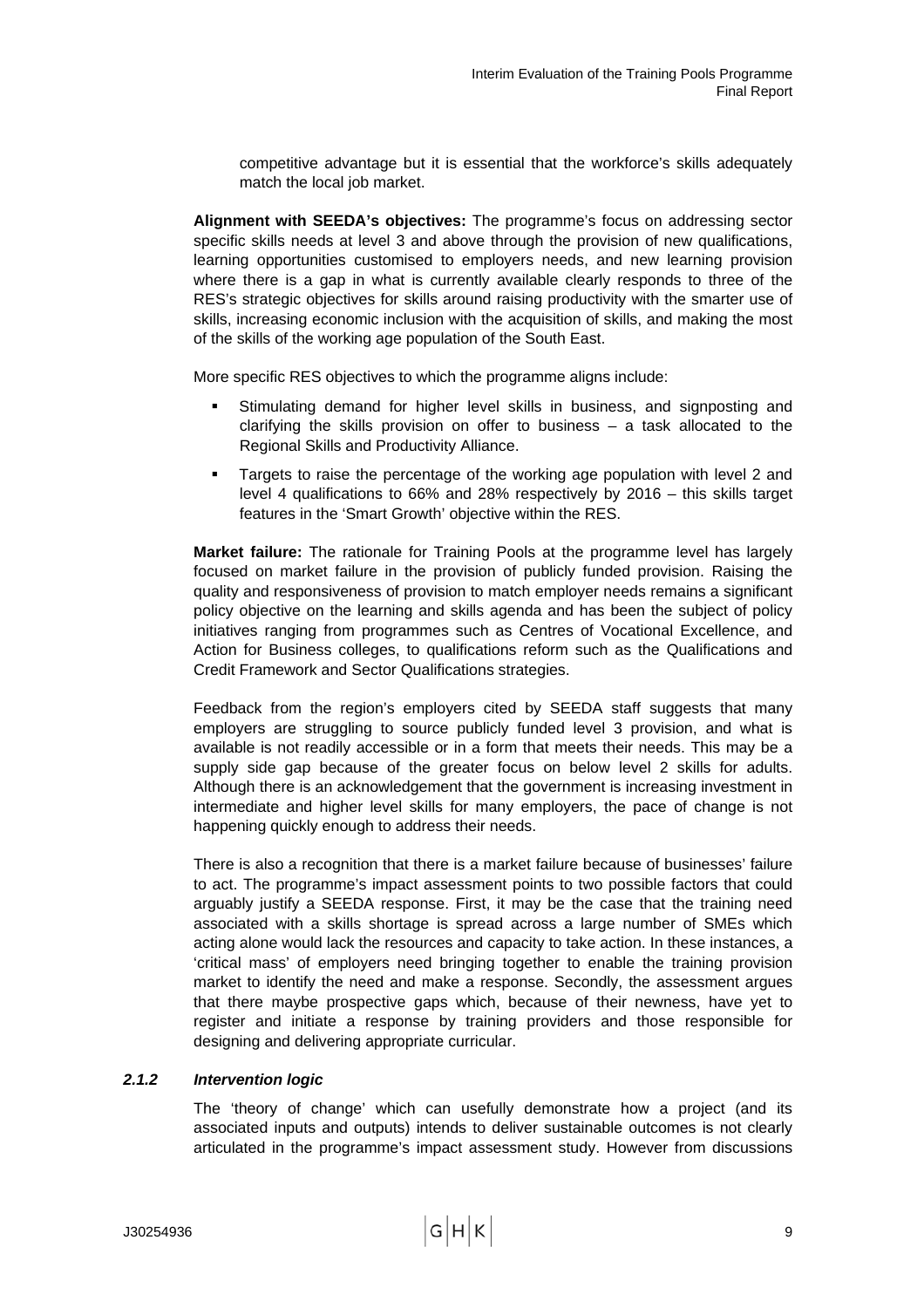with SEEDA staff and a review of the internal application for SEEDA funding the following key points emerge about the intervention logic.

- **Employers need to be more closely engaged in the design of the training where** employers are not able to source appropriate training or are not satisfied with the qualification training offer. Where they are, there should be a greater likelihood that employers will try the new offer and continue to 'buy into' the product once it has been established.
- Providers need to be encouraged to respond to employers' needs. The FE colleges and HEIs involved in Training Pools pilot projects should 'raise their game' and become more business focused and commercially astute in their operation. They should also overcome some of their risk averseness.
- Providers and employers need the 'pump priming' investment to generate solutions to skills needs where an employer, training provider or sector body has not had the resources or the incentive to go it alone. Investing in such solutions where there is a clear latent demand and ownership would suggest a stronger interest in maintaining the viability and sustainability of the intervention after SEEDA funding has ended.
- **There are emerging opportunities for some pilot projects to be adopted and gain** access to mainstream funding through the emerging network of skills academies, Train to Gain funding for level 3, new apprenticeships and qualification reform; the funding can effectively speed this up.

Initially consideration was given to focusing the Training Pools programme on five or six priority sectors for the region defined in terms of their employment share, share of GVA in relation to other sectors, and growth forecasts. However, it was decided by SEEDA's Board, on review of the internal programme bid document, that the programme should be widened out to include all sectors. No specific indication of priority areas or sub-regions to be covered by the programme was made.

# *2.1.3 Intervention model*

The Training Pools model was initially envisaged as having the following key features:

- A consortium approach in which key sector bodies (SSCs, sector consortiums) would work collaboratively with training providers and employers to identify and devise solutions to skills gaps at level 3 or above;
- The requirement for pilot projects to address skills needs that it can be demonstrated are shared by a 'critical mass' of employers representing large, small and medium-sized employers across the sector;
- Flexibility to innovate, test ideas and offer truly flexible sector specific responses, without the need to develop accredited provision at level 3;
- The opportunity to pilot models of design, development and delivering interventions which offer alternatives to industry norms.

This model was considered to have the following potential advantages in relation to the perceived rationale and intervention logic:

 Provide a catalyst for identifying needs and generating a training response more quickly and without the risk than would be the case through other mechanisms;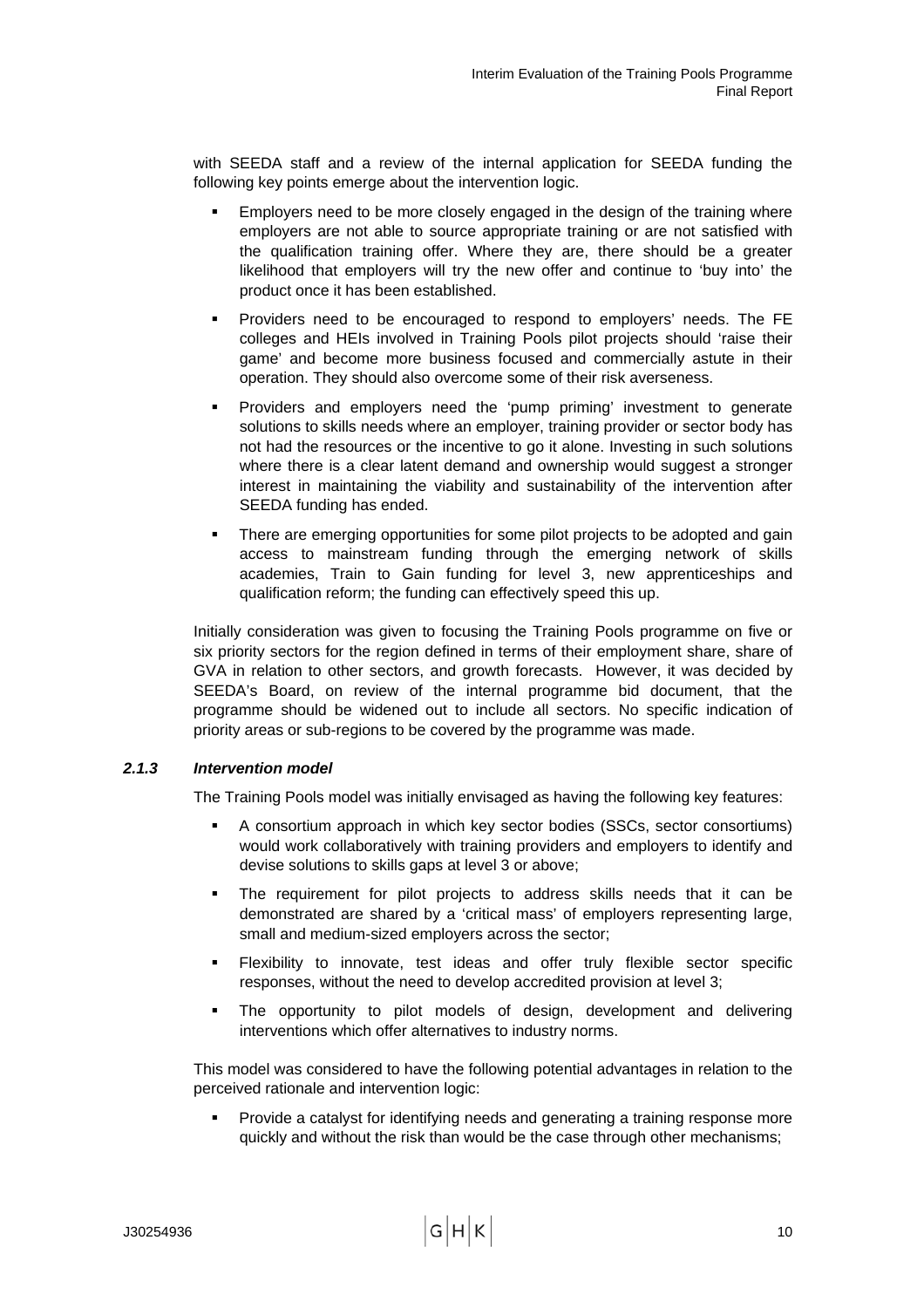- <span id="page-20-0"></span> Reduce the customary time lag between skills needs emerging and the establishment of provision to address them;
- Bring about collaborations between key sector bodies, training providers and employers in the planning and delivery which should mean a more employer responsive training offer and something employers and providers will continue to buy into;
- Give the opportunity to develop a more flexible and tailored intervention which is required in addressing skills gaps at level 3 and above than a level 3 qualification.

# **2.2 Project level**

# *2.2.1 Rationale for a training intervention*

In making a case for their proposed project, lead organisations have generally in their bid documents shown evidence of improving productivity and competitiveness; addressing a priority skills need; some aligning their plans with regional objectives; and overcoming some kinds of market failure. These have been discussed with the project managers and bidders in the interviews. Each is considered in turn.

**Improvement in competitiveness and productivity of businesses:** Arguably this is the most important outcome that SEEDA would be expecting to see resulting from its investment in Training Pools as it is most strongly allied to the strategic aims of the RES. Five projects' bid documents identify the logic between their intervention (inputs) and the potential for productivity and competitive gains (outcomes) albeit in fairly general and unquantifiable terms.

- Fresh Skills for Chefs identifies that its proposed format of techniques masterclasses, visits to local producers and suggested menus could equip chefs to respond to consumer demand for dishes freshly prepared with local produce. Increased demand for local produce would be generated from improved relationships between chefs and suppliers.
- Engineering Project Control pilot up skilling in-house staff should generate the potential for greater productivity and competitiveness rather than relying on more expensive agency staff's knowledge with more limited company and industry knowledge.
- NPL healthcare providers will have access to accredited training fully compliant with a forthcoming EU directive on optical radiation which will enable the sector to achieve a competitive advantage as first adopters and reduce the potential for error in patient care.
- Marine CAD pilot would maintain and build the international competitiveness of SME marine designers within the South East and enable efficiency and productivity gains as a result of the adoption of new technology.
- Digital Horizons would equip audio-visual businesses with the knowledge, experience and contacts to enable new 'cross platform product development', new collaborative partnerships, portfolio diversification and new routes to market.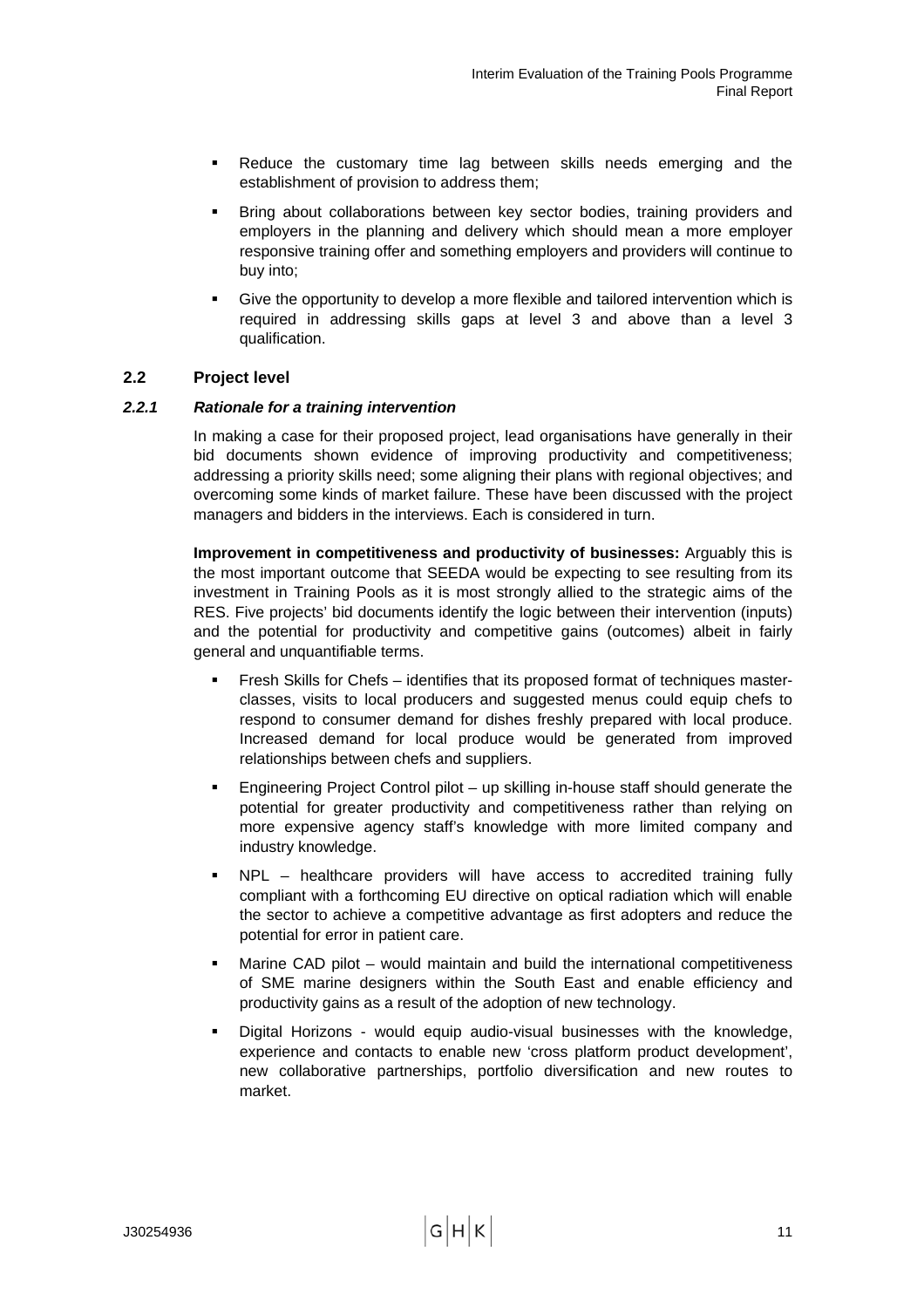For the others links to increased productivity are less tangible. These projects tend to be more focused on the capacity of the intervention to provide individual participants with skills and experience that will:

- Improve their employability Route into Radio, Retail Smart and the Investment Sector pilot all aim to equip individuals with the generic skills that will make them more valued in their industries.
- Improve adaptability particularly within the Composites Technologies pilot which aims to give individuals knowledge and experience of polymer applications across a range of industries, enabling them to adapt to the introduction of new processes and contribute to development of production methods around these.
- Career progression providing a vocational route up the career ladder for individuals without higher level qualifications which might have traditionally provided access to higher level jobs (Surveyors Apprenticeship pilot, Composite Technologies pilot).

**Evidence of a priority skills need:** Bid documents present why the skills need has arisen and evidence to support this. In general, the skills challenges facing sectors are, on the whole, clearly argued and articulated and include:

- Greater adaptability of the workforce to address change in the sector Retail Smart argues that high quality customer service is required to attract the spending power of the prime (55+) consumer group; Route into Radio argues that entrants to the Radio industry require a mix of broadcast, production and sales skills to meet changing employer needs;
- Ability to exploit new technologies to maintain international market share the Marine CAD pilot identifies the challenges for UK SME design companies in adopting CAD design techniques that are becoming industry standard for boat builders internationally; Digital Horizons cites the need for stronger knowledge and understanding of the operation of digital platforms across different industries to enable SMEs to grow and exploit new markets and platforms for their products;
- Increasing the supply of skills in difficult to recruit professions where potential recruits are under-skilled - Fresh Skills for Chefs, the Surveyors Apprenticeship pilot and Project Control for Engineering Construction all cite a shortage of key technically proficient staff; chefs, surveyors and project control experts.

Bid documents draw on a range of labour market intelligence (mainly produced as part of the SSA process) and to a lesser degree forecasting of future industry trends, in order to substantiate these arguments. Particularly coherent cases are made by Fresh Skills for Chefs, Digital Horizons and Retail Smart. The Composites Technologies pilot, Route into Radio and Marine CAD pilot directly link their proposed projects with key priorities in SSAs, SSA Action Plans or regional strategies.

The degree to which bid documents present a case for intervention in the region varies. Projects that successfully address priority skills needs have argued on the basis of: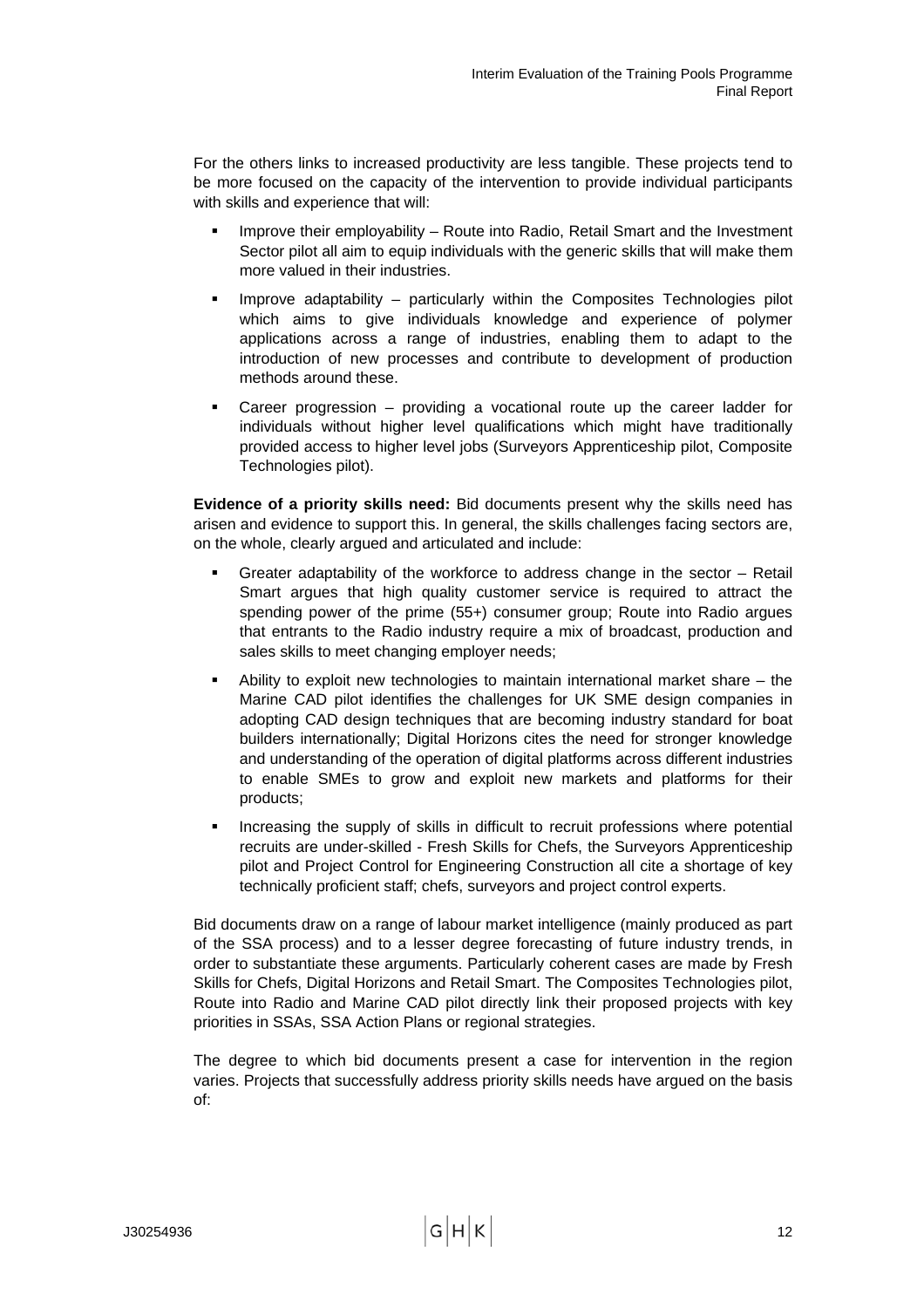- The economic importance of the industry to the SE either in terms of GVA or a strong business cluster present in the South East (Investment Sector pilot; NPL (in full); Marine CAD pilot);
- The need to maintain the competitiveness and growth of the sector and skills base in relation to other regions (Fresh Skills for Chefs, Route into Radio), or the international market (Digital Horizons, Composites Technologies pilot).

**Alignment with regional objectives:** Projects on the whole demonstrate an understanding of the focus and direction of regional policy on skills, with some specifically stating links between project objectives and RES objectives. Route into Radio, for example, makes reference to targets five and six in the RES and identifies the project's alignment with SEEDA's skills escalator and priority cross cutting themes around support for the creative industries and equality and diversity.

Several projects state an intention to promote equity of access into their industries through a focus on increasing their workforce's diversity (Surveyors Apprenticeship pilot, Routes into Radio). The Surveyors Apprenticeship pilot goes as far as setting specific targets for the recruitment of women and BME individuals to the pilot that are higher than current industry norms.

Only one project highlights an intention to target project interventions in SEEDA's priority geographical areas for growth or addressing economic inequalities (Investment Sector pilot).

**Market failure:** Market failures to which projects aimed to respond broadly fall into three categories:

- Supply side gaps between existing qualifications/training and what an industry demands in terms of practical and technical skills;
- Lack of an industry response resulting from the shortage of incentives for businesses to take a lead; and
- Lack of incentives both in the supply side and an industry's employer body to respond to the needs of a specific group of workers that are not deemed 'a training priority'.

*Supply side market failures:* These are wide ranging predominantly, but not exclusively relating to publicly funded provision. Examples given in project bid documents include:

- No provision exists relating to the specific priority skills need  $-$  e.g. no provision directly delivering skills relating to composite technologies at levels 3 and 4; no specific training for the project control profession at intermediate and higher levels (Engineering Project Control pilot); no bite sized up-skilling training available (Fresh Skills for Chefs);
- FE and HE provision that is too narrowly focused to address employer needs. For example, broadcast media provision fails to adequately address the range of skills that entrants to the industry are expected to have (Route into Radio). Existing chefs qualifications fail to adequately cover skills needed to prepare and cook fresh produce (Fresh Skills for Chefs) and are offered in a form that most chefs would either be ineligible for (targeted at under 25s full time) or unable to commit to (time commitment and delivery model of formal qualification);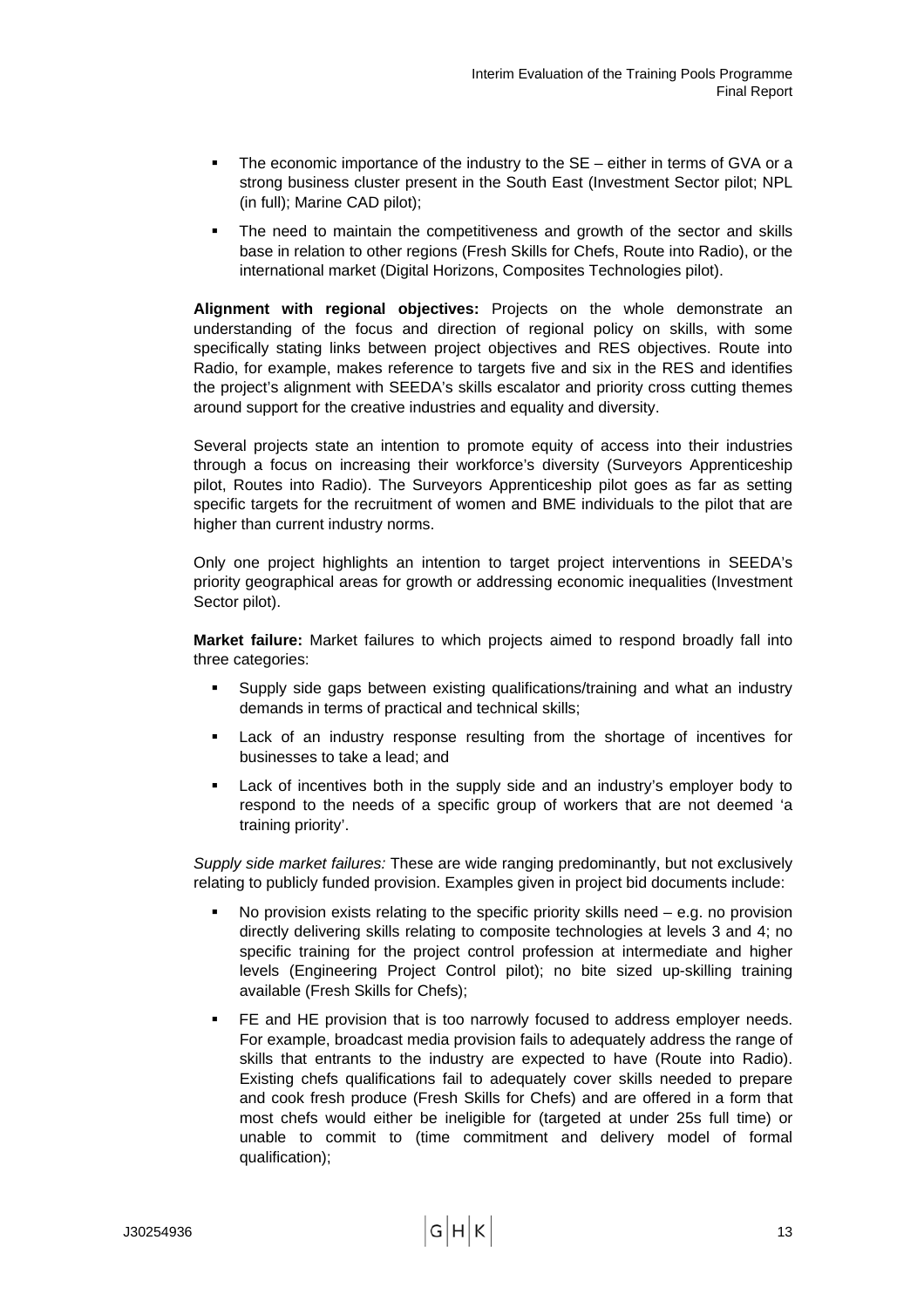Industry-led training that is too narrow or broad in focus – training on medical and optical instruments is product specific and does not provide users with the foundation for understanding the application of the range of equipment and safety aspects relating to them (NPL); product specific CAD training is not geared to its application in the marine boatbuilding industry.

*Lack of an industry response:* The main issue emerging from project bid documents as to why employers have failed to invest in provision to up-skill the workforce, even when it is by their own admission a crucial skills gap, relates to risk. The following factors were highlighted as 'blocks' to industry responses.

- The cost of development this is an issue in sectors where the proposed training solution requires a cross-industry response between businesses that have no tradition of working together (e.g. commercial, community and public radio – Route into Radio). It is also raised in industries where the cost of specialist equipment and materials makes training prohibitively expensive for small numbers (Composites Technologies pilot).
- Competition generally, small and medium businesses face the risk of losing staff to competitors following up-skilling and do not have the means to do more than on the job training themselves unless it is mandatory. More specifically, employers in some sectors fear sharing information and knowledge through training programmes could lead to the loss of a competitive advantage (Digital Horizons, Marine CAD pilot).
- Unaware of the potential added value of skills to the business employers are sceptical that training can deliver a real business benefit possibly because of previous experience, or concern that the focus of training will not prove to make a financial return to the bottom line. Chefs and hospitality industry businesses, for example, are not currently convinced that paying for skills will have a financial return.
- Fast moving change within industries in the audio-visual and digital industries businesses face difficulties in keeping abreast with change which means that employers have not been able to develop a response.

*Failure to meet the needs of 'non priority' workers*: In some occupational areas it appears that skills gaps have not been addressed because it has not been deemed a priority by employers, who have prioritised training investment in staff most able to deliver profitability or productivity to the business. The Investment Sector pilot, for example, is targeting unregulated staff within the financial sector to improve their knowledge, understanding and ability to communicate using the language of the financial sector. Route into Radio similarly focuses on individuals that could be perceived to be on the periphery of their industry whose value in terms of productivity or profitability to a business is unmeasured. For Retail Smart the issue for employers is one of the value of investing in a highly transient workforce. This is particularly the case for SME employers that will lack the resources to invest significantly in training.

# *2.2.2 Intervention logic*

Most projects have been able to set out a reasonably coherent theory of change which can be identified from bid documentation and interviews with the originators or project leads. There are some gaps most particularly around securing sustainable outcomes.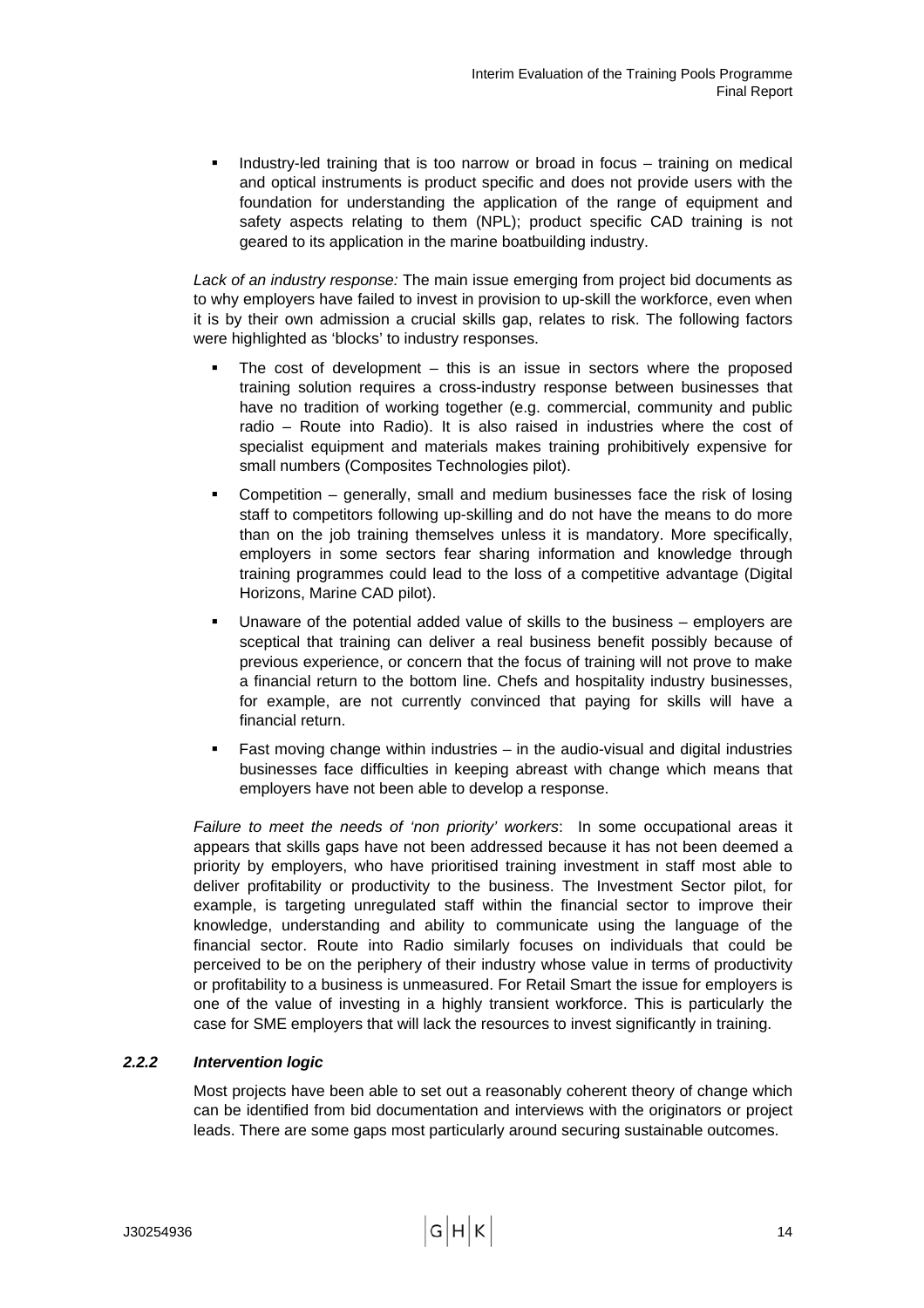**Improving the responsiveness of the supply side offer to business needs:** many projects are intending to sustain their interventions through the supply side offer in the following ways:

- Embedding employee led provision within National Skills Academies is expressed as an intended outcome by both Fresh Skills for Chefs and the Composites Technologies pilot;
- Extending an existing qualification to a new industry Route into Radio aims to establish the potential market and applicability of the Media Ttechniques diploma to the radio industry and lobby for funding based on the outcome of this;
- Obtaining mainstream funding the Surveyors Apprenticeship pilot having ascertained that the model of learning complies with requirements for mainstream apprenticeship funding expects to secure this based on the successful piloting of the project;
- Encouraging HE and FE engagement with employers Route into Radio and Digital Horizons both intend to provide HE and FE providers with exposure to industry led solutions to support the forging of links between employers and learning institutions;
- Encouraging the adoption of new material into the curriculum Fresh Skills for Chefs expects FE colleges to adopt the master class format and integrate skills associated with the preparation of fresh produce into existing course structures.

**Increasing employers' engagement with training and training providers**: bids generally outline their intentions to engage employers in the development of training; draw new employers into contact with providers; increase employers' understanding of what publicly funded training can provide; and demonstrate how provision will be adapted to match working arrangements of businesses. There is some evidence presented that explains the anticipated value of flexible delivery models proposed (e.g. Digital Horizons, Route into Radio, RetailSmart). Some projects also express their intention to engage employers in the development of training materials (Investment Sector pilot, Route into Radio, Composite Technologies pilot). However bids have not tended to identify the links been such actions with the potential outcomes that this can generate around improving engagement between employers and training providers in order to promote responsiveness and take up of publicly funded provision.

**Providing opportunities to develop training at low risk to employers and providers:** most projects expect to be:

- Funding the majority of project set up costs with contributions, mainly in kind, from employers and providers;
- Providing the training courses at a heavily subsidised rate to employers all bids indicated their intention to make provision affordable, however little detail is provided in project bids on project employer contributions and how this relates to the overall cost of delivering provision. In some instances projects cite the 'loss leader' approach as the rationale for this (e.g. Marine CAD pilot). Other projects simply state that employers would be unable or unwilling to meet the actual cost of delivery (RetailSmart, Digital Horizons).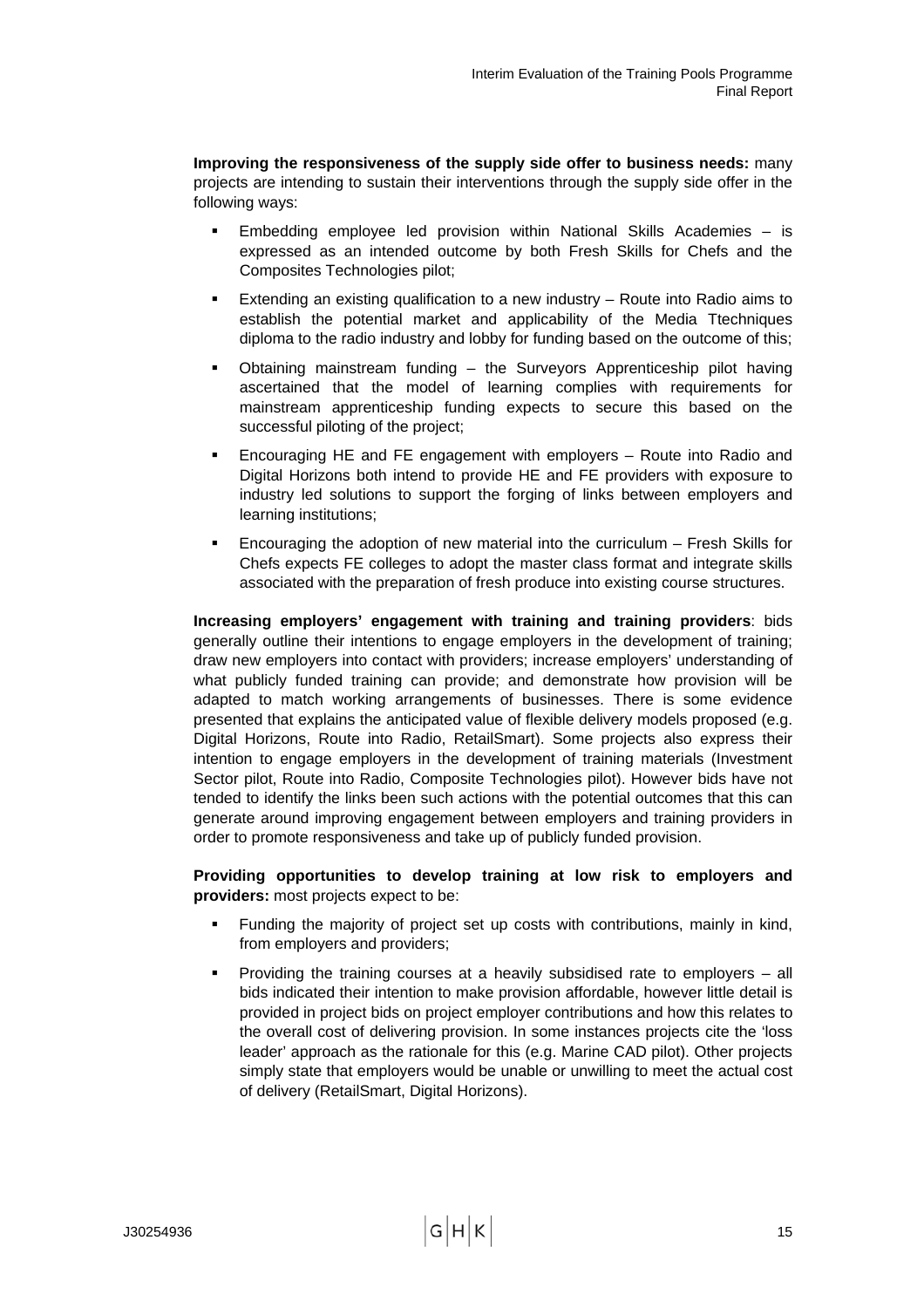# *2.2.3 Intervention model*

Projects have largely proposed following the consortium model envisaged and used the flexibility to adopt appropriate arrangements for the sector and nature of training provision being developed.

**Development of the pilot:** the following approaches are proposed:

- The majority of bids outline the intention to establish steering groups to either guide the overall direction of the pilot and/or directly contribute to the design and delivery of approaches and specific training materials;
- A number of bid documents outline proposals to outsource the development of materials to businesses or private training providers with specific product knowledge and expertise (Investment Sector pilot, Marine CAD pilot);
- In several instances, pilot development is limited as the approach has previously been developed and trialled (Surveyors Apprenticeship pilot and Engineering Project Control pilot). In these instances, work planned for the pilot stage largely focused on the marketing of approaches to employers and employees.

**Delivery of the pilot:** Intervention models for delivery proposed in project bid documents fall broadly within two categories:

- CPD model content is delivered through master classes or seminars for example. Multiple episodes of short duration are delivered over a six to 12 month period. The approach has been more commonly adopted by pilot projects targeting their sector's SMEs and micro-businesses that generally find it difficult to accommodate the release of staff on formal courses over long periods. A feature of this model is the exchange of knowledge and experience and information sharing alongside activity leading to skills acquisition (Fresh Skills for Chefs, Digital Horizons);
- Traditionally based 'taught' model content is delivered in a classroom or training facility setting through modules, each of which is a block period of five days for example. This model has been adopted by pilot projects looking to deliver technically specific skills training (e.g. Marine CAD pilot, Engineering Project Control) or in areas were the subject matter better delivered over block periods (Composites Technologies pilot).

Projects have also adopted a range of other approaches. These include:

- Employer led delivery  $-$  adopted when the knowledge base needed for the project is firmly based within the private sector: Digital Horizons; Routes into Radio; Marine CAD pilot;
- Blended learning utilising a mixture of delivery methods to meet employer requirements. The Investment Sector pilot provides the option of delivery through trainers in a classroom environment or an e-learning platform;
- Coaching and peer mentoring to develop individuals (Routes into Radio) and also business ideas (Digital Horizons);
- On-site training delivery Retail Smart, Marine CAD pilot.

**Learning output:** In terms of the proposed accreditation of learning carried out by participants in the pilot projects, an array of proposals are made.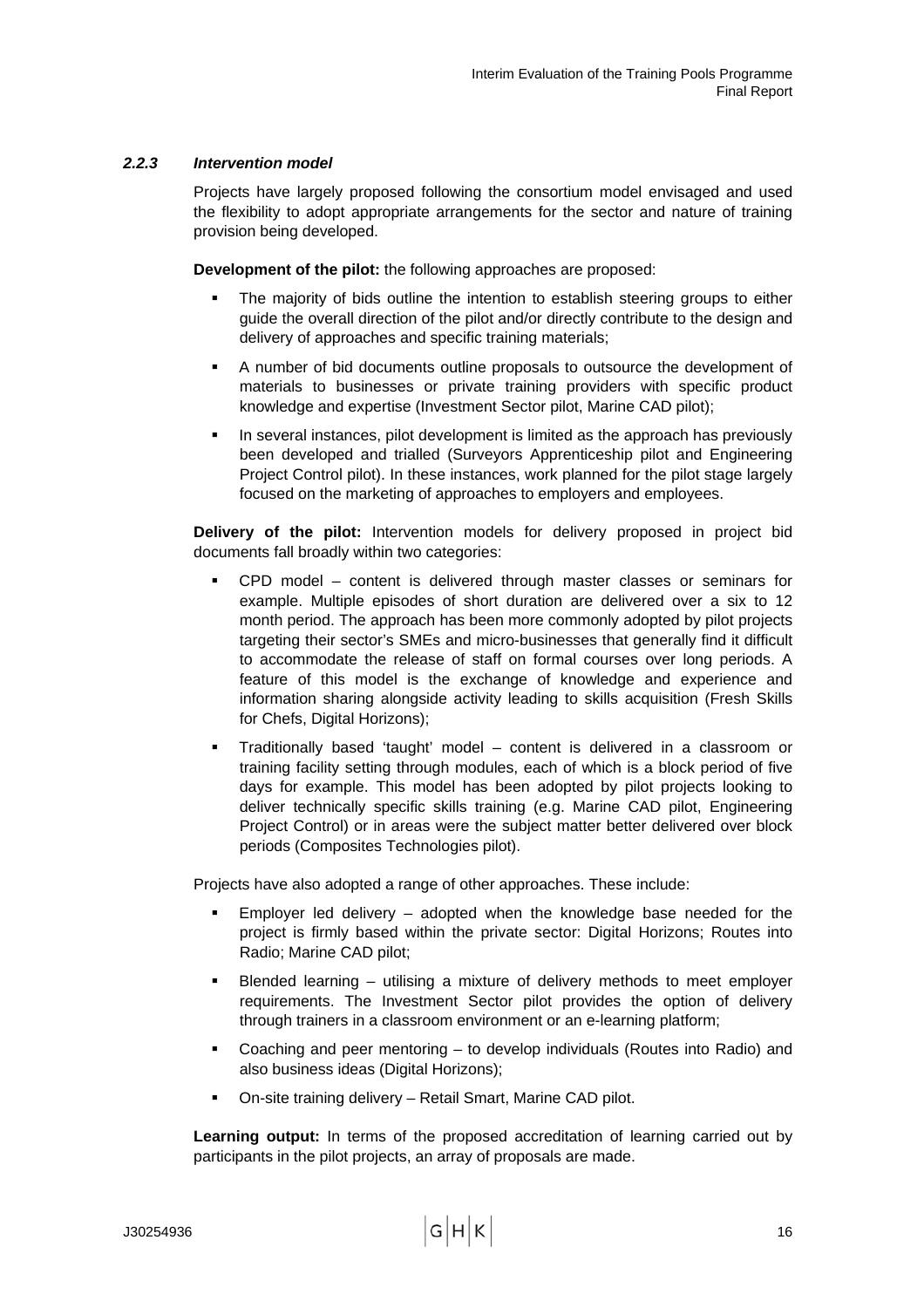- <span id="page-26-0"></span> Two projects intend to accredit their provision to a full level 3 qualification or above – Surveyors Apprenticeship pilot; Composites Technologies pilot.
- Two projects intend to offer participants the opportunity to go down a formal qualifications route and receive either a level 3 Award (Retail Smart) or the opportunity to accumulate units towards a full level 3 qualification (Route into Radio). The Investment Sector pilot states the intention to benchmark provision against the national qualifications framework providing the potential for the training to contribute towards a qualification.
- Three projects intend to provide more informal recognition. Fresh Skills for Chefs wishes to explore accreditation of learning through CoVEs or Action for Business Colleges and the increased adoption of the sector's skills passport.
- Three projects do not link into the qualifications framework or offer other forms of accreditation - Digital Horizons, the Engineering Project Control pilot, and the Marine CAD pilot.
- NPL proposes to link training provision to ISO17024 although the foundation for this in not made clear in the bid.

# **2.3 Summary of key points**

In terms of the case made for Training Pools at the programme level it is possible to conclude that:

- The rationale for the programme is clearly expressed: links between skills and productivity, the region's intermediate skills needs and SEEDA's objectives around skills are articulated and evidenced. Some evidence of the types of key skills shortages that Training Pools could address is presented. Less clear is the specific sectors or areas that could most benefit from having these issues addressed;
- The dual nature of market failure is identified in the programme rationale. Greater emphasis is given to the failure of providers to match up to employers' needs with training. However a clear case is also made that explains businesses' underinvestment in training to meet their employees' skills needs with specific reference to the South East;
- **The intervention logic for the programme and 'consortium' intervention model** proposed for the programme directly take account of and propose to address the market failures identified;
- While there is not a stated intervention logic for the programme, it is possible to establish this from the information provided about the programme;
- The intervention model is clearly set out and allows considerable flexibility in terms of design and delivery of the intervention.

In terms of the case made by organisations pitching for Training Pools funding it can be concluded that:

 The extent to which bidders recognised the relevance of contributing to improved competitiveness and productivity within their sectors varied - half of the projects identified this in their rationale and only in fairly general and unquantifiable terms;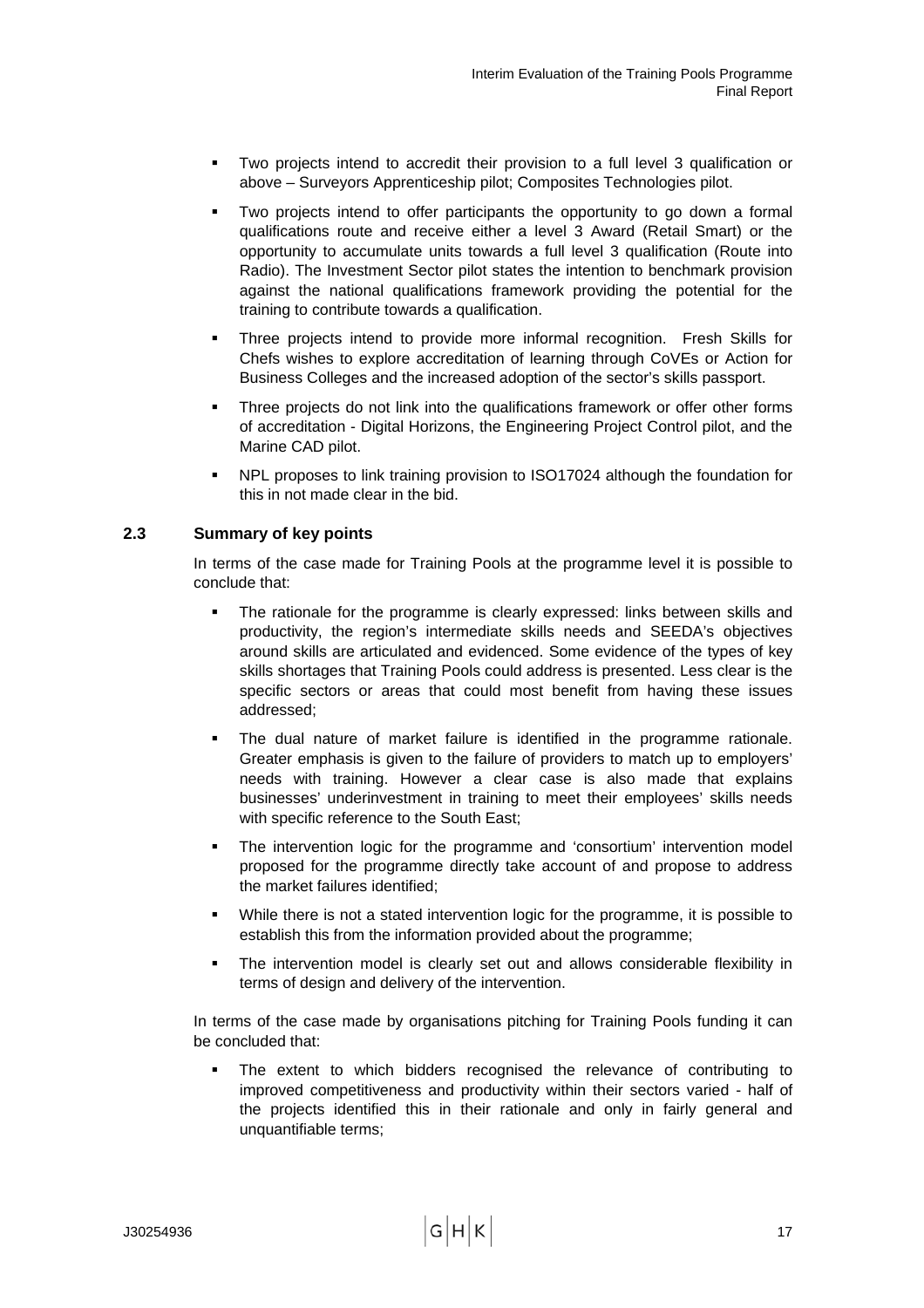- All the projects were able to identify skills challenges within their sector some relate to specific technical skills shortages and skills gaps whereas others identify the need to improve the adaptability of the employees and employers to take advantage of emerging market opportunities;
- The extent to which bidders are able to present sectoral intelligence to support their proposed pilots varies: six projects draw on SSAs and other sources though only some of these are clearly identified as pertaining to the region;
- All projects are able to identify market failures that their pilots will address: the extent of evidence to support these does however vary;
- Projects largely present a coherent theory of change in their bid documents that connect with market failures identified. Less clear is the extent to which sustainability has been considered as part of the logic for intervening. Bids byin-large do not sufficiently address how interventions will contribute towards strengthening the relationships between employers and providers and encourage greater responsiveness within the provider community and the financial viability of products post funding is not well articulated;
- Projects proposed to trial a range of approaches towards the development and delivery of their pilots. This suggests that the particular circumstances of industries and the provider base working in the sector have been taken into account.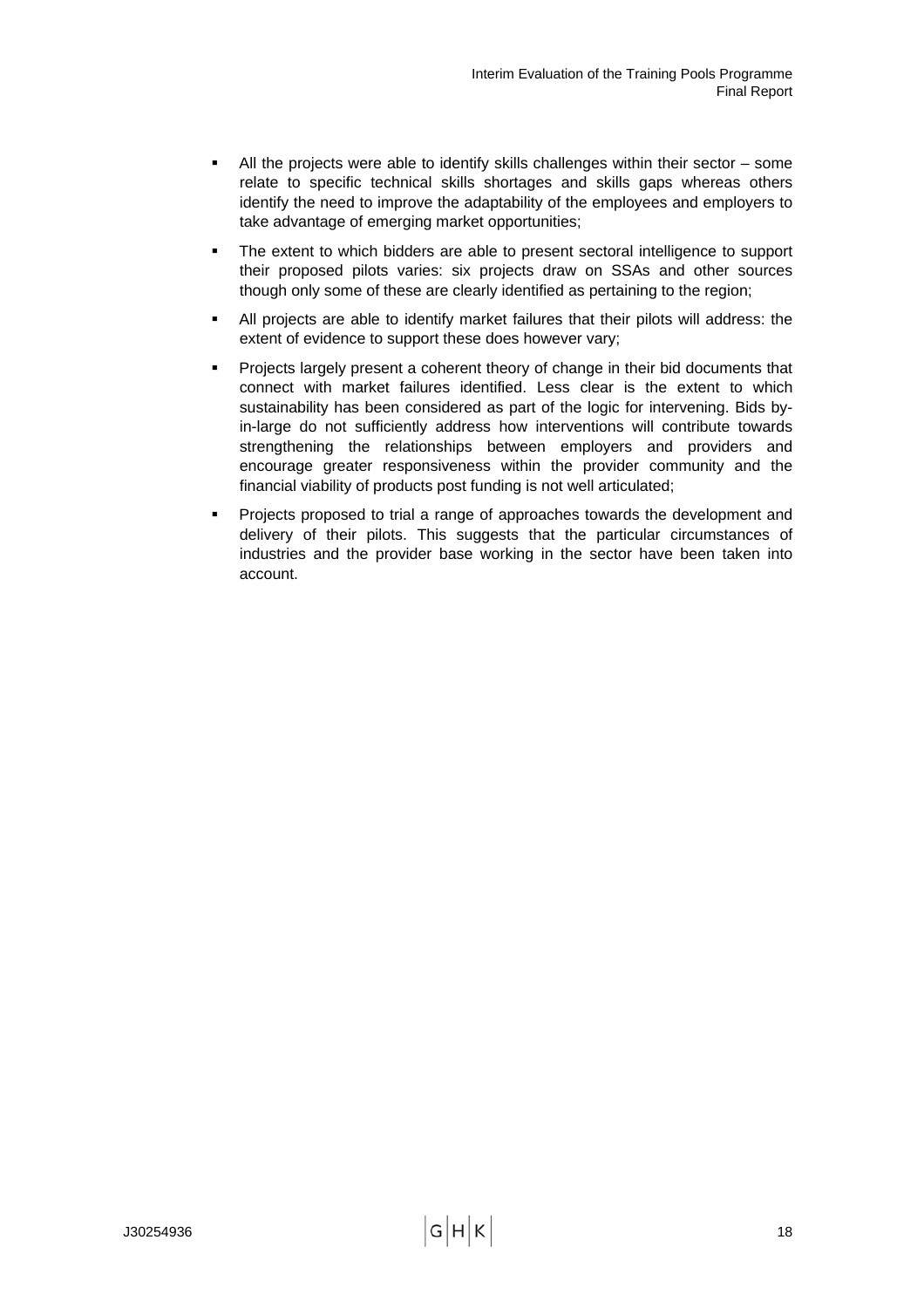# <span id="page-28-0"></span>**3 PROGRAMME PLANNING AND DELIVERY**

This chapter of the report reviews the process by which both the overall programme was planned and managed by SEEDA and how the ten pilot projects have been managed and delivered. It begins with a review of the processes put in place to market the programme to potential bidders and the appraisal process through which projects were selected, and then explores the various approaches adopted by projects to the planning, development and delivery of provision. Finally an assessment of the progress of projects is made, together with a review of challenges and lessons learnt. This chapter draws on interviews with stakeholders involved in the project appraisal process, lead organisations delivering pilots and their partners, participants in the training interviews, and the analysis of project level monitoring data.

# **3.1 Programme marketing and project selection process**

SEEDA staff involved in the design and development of Training Pools undertook the initial marketing of the programme to potential participants. Focus was placed on targeting intermediary organisations, such as the Association of Colleges, LSC, Association of Learning Providers and Higher Education South East as well as direct approaches to SSCs and Business Links. The adoption of a selective approach towards marketing was deliberate and intended to identify lead organisations with the capacity to build consortiums of sector bodies, providers and employers, and raise the quality of bids to the programme.

There have been three bidding rounds for the programme. For Rounds 1 and 2 in September 2006 and January 2007 no restrictions were placed by SEEDA on the sector coverage of bids or the potential solutions to address skills deficits. Bidders in Round 3 in December 2007 were invited to identify interventions that would assist sectors to prepare and generate a legacy from the 2012 Olympic Games<sup>2</sup>[.](#page-28-1)

In Round 1, 25 EOIs were submitted, 12 were short listed and seven approved. In Round 2, 22 EOIs were submitted, nine were short listed and four approved. Applicants short listed by SEEDA staff were invited to submit full bids. In Round 1 no support was offered to assist applicants to develop their project bids. SEEDA staff offered applicants in Round 2 the opportunity to discuss approaches and offered advice on bids. Short listed bids were then reviewed by a project appraisal panel comprising SEEDA Training Pools programme staff together, representatives of areas teams and the Global Competitiveness Unit with a representative of the SSDA, LSC and Business Links.

In commenting on the marketing and project selection process the following observations were made by stakeholders and SEEDA staff involved in the process:

 Overall there was a good response to the programme. Bids reflected a crosssection of industries and potential approaches. There was a poor response from HE in both rounds (arguably because the programme was marketed to them at too short notice). Following the selection process a number of key sectors that

l

<span id="page-28-1"></span> $2$  Round 3 of the Training Pools project is not subject to review in this interim evaluation.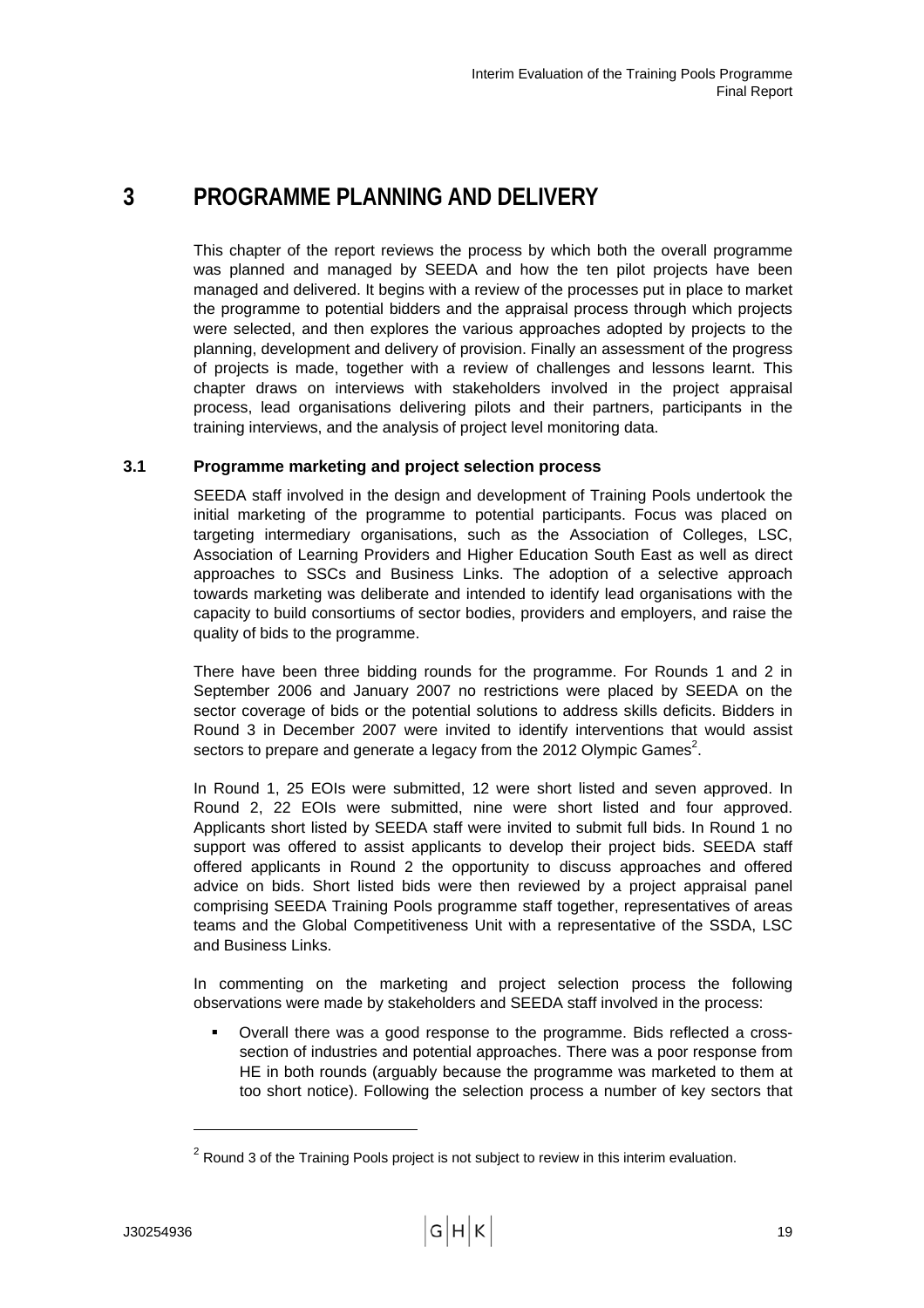<span id="page-29-0"></span>should have been represented in the programme were not because of the quality of their submissions (healthcare, land-based industries, manufacturing and engineering);

- The quality of bids varied significantly in both Rounds 1 and 2. The assistance offered by SEEDA in Round 2 does not appear to have made a discernible impact on the overall quality of bids. A number of bids were particularly weak around the rationale for the intervention and the nature of market failure they were seeking to address. Applicants tended to focus on the supply side funding failure rather than the type of provision that would genuinely meet employer needs. Overall, SSC applicants tended to have a firmer understanding of employer needs and the objectives of the programme than other bidders to the programme, notably FE colleges;
- It was argued by several stakeholders that greater scrutiny around the technical aspects of bids and proposed budget and outputs, i.e. financial assessment, was needed to fully appraise the capacity of lead organisations to deliver and to assess aspects of bids such as value for money in relation to set up costs and risks associated with the delivery of their approaches;
- The requirement of applicants to receive endorsement by the relevant SSC in Round 2 was considered a sound measure that built on lessons from the Round 1 appraisal process;
- Panel members valued the opportunity to provide feedback on pilot projects recommended to receive funding and considered that bidders had generally strengthened their proposals in light of these recommendations.

Overall, the skills, experience and knowledge of panel members was viewed as sufficient for the appraisal process required. Involvement of an SSDA representative was considered particularly useful in ensuring strategic fit between bids and the findings of research into the demand for and supply of provision conducted by SSCs in the development of SSAs. Concern was raised about the appropriateness of SSCs' involvement in the review of bids relating to their sector where they were also a bidder, although no impropriety was suggested. LSC involvement in the process was considered beneficial from the perspective of aligning objectives around skills interventions in the region.

Several stakeholders suggested that the appraisal process could have benefited from more strategic input. It was felt this was needed to ensure better alignment with the draft RES and greater understanding of how the programme's potential to fit and contribute to priorities for the future regional economy. It was argued by one stakeholder that a deeper understanding of why markets fail and the appropriateness of proposed skills interventions to address failures would have enabled the panel to offer greater critical appraisal of bids.

# **3.2 Project approaches**

# *3.2.1 Project 'consortiums'*

A key concept underpinning the Training Pools approach is the adoption of a consortium model. This envisaged that sector bodies, providers and employers would collectively have a role to play in the planning, development and delivery of interventions. In practice, the degree of partnership working within consortiums has varied, as have the roles and strength of engagement of different consortium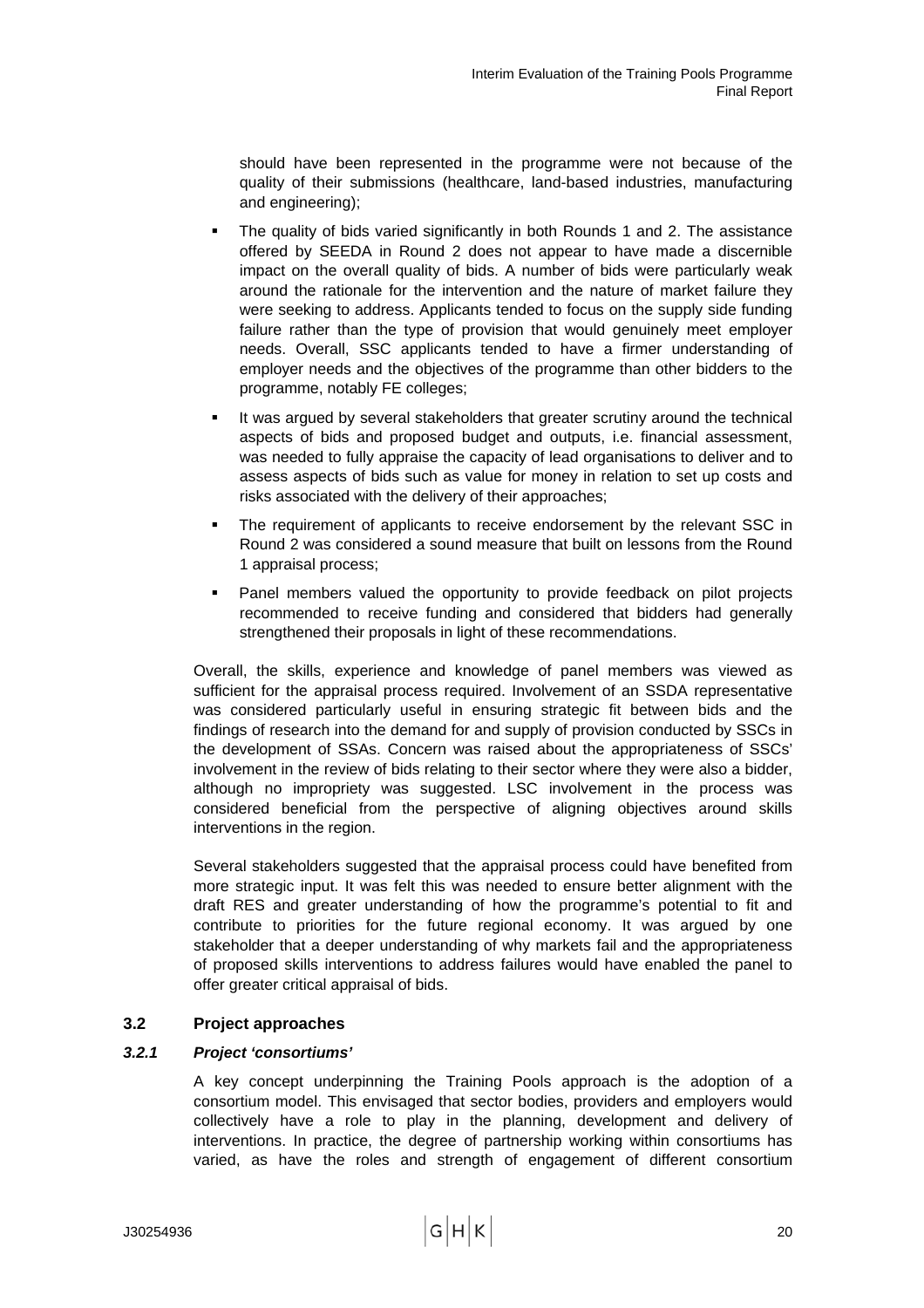members. However, it is possible in general terms to categorise the nature of the consortium model adopted in one of three ways: partnership approach; consultative approach; unilateral approach.

**Partnership approach:** generally this model has seen sector bodies, providers and employers involved in the planning of the overall approach, the development of the intervention and its delivery. For example:

- Digital Horizons the project was jointly conceived, developed and delivered by three regional audio-visual sector bodies together with the SSC for the sector. Each brings specific expertise that has been utilised for the project. Screen South and Wired Sussex took the lead on delivering the project's programme of master classes and seminars, Skillset has advised on the project's approach towards evaluation, and the South East Media Network (SEMN) has delivered overall project management. Partners have overseen the development of the programme of events and provided strategic guidance through the project's steering group. Feedback from employer members of the SEMN Board has offered strategic guidance on the direction of the project;
- Route into Radio key sector employers played an important role in championing the concept for the project during its inception stage. An awarding body (City and Guilds), sector specialist training provider and employers (from public, commercial and community radio) have jointly steered the project. Collectively they decided on the mix of formal learning and workplace internship to feature in the programme for participants. Employers have played a key role in the delivery of the project, hosting interns and providing them with coaching, mentors and relevant work experience;
- Investment Sector pilot Two prominent sector employers developed the bid together with the Financial Sector Skills Council and maintained their engagement throughout the development of course materials. One has gone on to pilot the training programme. Two FE colleges have sat on the project steering group.

**Consultative approach:** in this model the lead organisation has assumed the main role in driving forward the approach, involving employer, sector and provider partners at different stages of project development and delivery. Examples include:

- Fresh Skills for Chefs the project bid was developed by Tourism South East in consultation with Proskills and several interested colleges and county food groups. FE colleges and county food groups have general led on the delivery of master classes and food producer visits;
- NPL course materials have been developed in collaboration with Southampton University (as an employer representative) and a specialist training provider;
- RetailSmart The College of North West Kent worked closely with Excel to ensure that learning materials were fully mapped to level 3 standards. The project has been delivered in close collaboration with the Bluewater retail centre's Learning Shop: they assisted with marketing the programme and provided training facilities;
- Composite Technologies pilot training modules have been designed by a technical steering group comprising training providers from both the private sector and FE.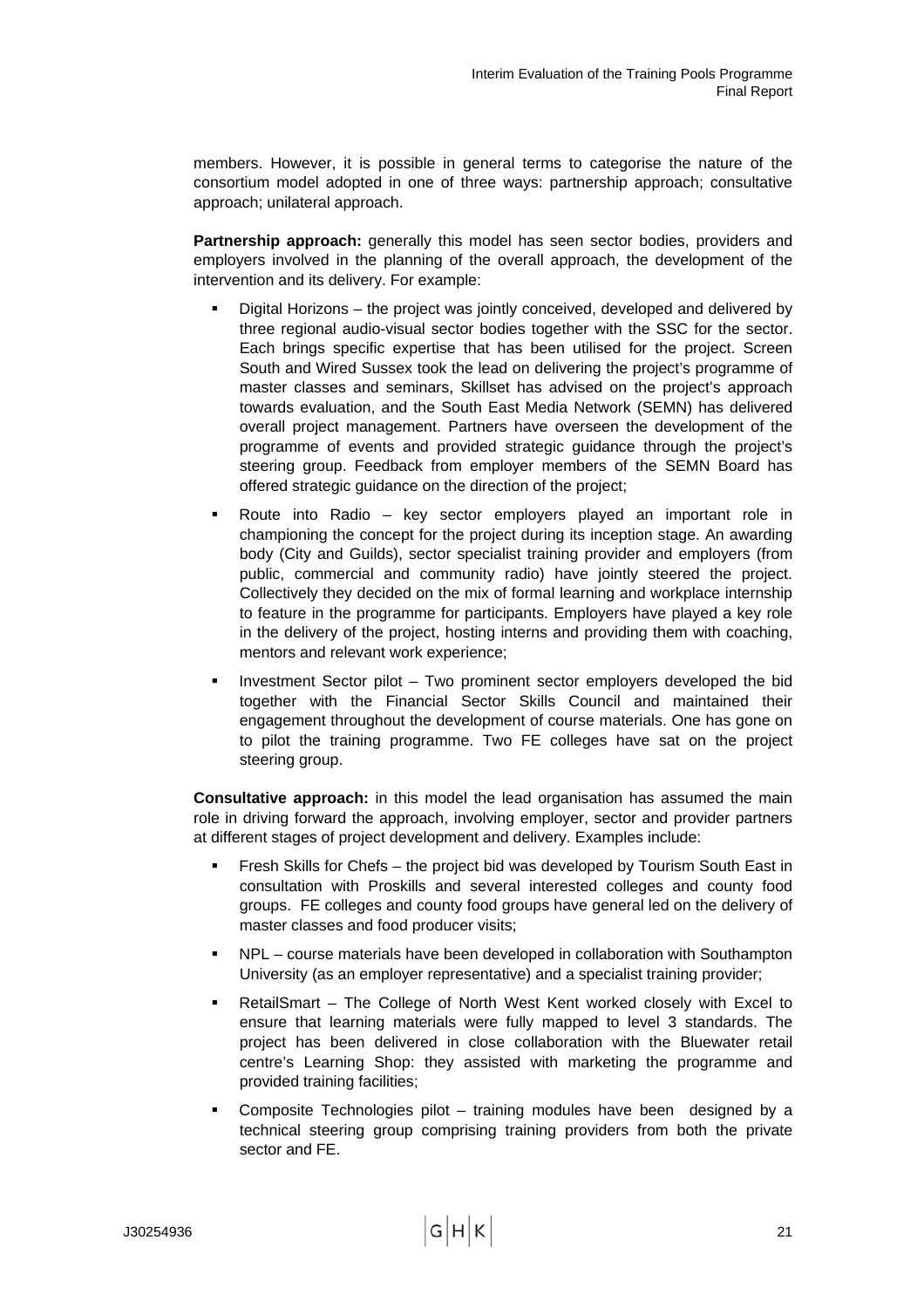**Unilateral approach:** In this instance lead organisations have maintained control of the project, involving partners, often through sub-contracting arrangements, at appropriate stages in the project. For example:

- Surveyors Apprenticeship pilot and the Engineering Project Control pilot in both these instances delivery has been out-sourced to training providers. For both these projects the training solutions were largely developed with other sources of funding prior to the programme. Training Pools funding has been used to extend the provision into the South East;
- The Marine CAD pilot similarly outsourced the development of training materials specific to the application of CAD software for the Marine industry to the company that developed the software application.

# *3.2.2 Employer and training beneficiary engagement*

**Involvement in consultation and product development and design and delivery:**  In order to ensure the responsiveness of training products to employer needs and test potential market demand, projects have tended to either consult directly with regional employers or involve employers in the design of course content or delivery. Consultation has generally consisted of:

- The discussion of project concepts with employer groups located in the area that the project intended to target (Composite Technologies pilot, Marine CAD pilot);
- Testing project ideas with individual employers identified as likely to participate (Marine CAD pilot, Fresh Skills for Chefs. RetailSmart);
- The review of project approaches with employer board members of sector bodies (Digital Horizons) or employer members of Steering Groups on related projects (Project Control pilot);
- More formal identification of market demand through surveying and testing of the offer with participating employers (Fresh Skills for Chefs, RetailSmart, Marine CAD pilot).

Organisations leading projects reported that this work had:

- Generated a base of 'interested' employers that the training products could then be marketed to once up and running;
- **Assisted in working up detailed project approaches;**
- **Helped generate 'buy in' from leading sector employers;**
- **Tested demand.**

Consultation was of more limited value in projects that planned activity in multiple locations where consultation across all sites was not feasible and employer needs reflected local circumstances.

There are five projects that have involved employers in the design and development of the training products. The Investment Sector pilot and NPL have both involved one or two large employers in steering committees to develop materials; Route into Radio had employer members on the project steering group that steered the overall direction and focus of produce development. Digital Horizons took an iterative approach using feedback of employers participating in the early programme events to help shape activity scheduled to take place later on in the programme. In Fresh Skills for Chefs,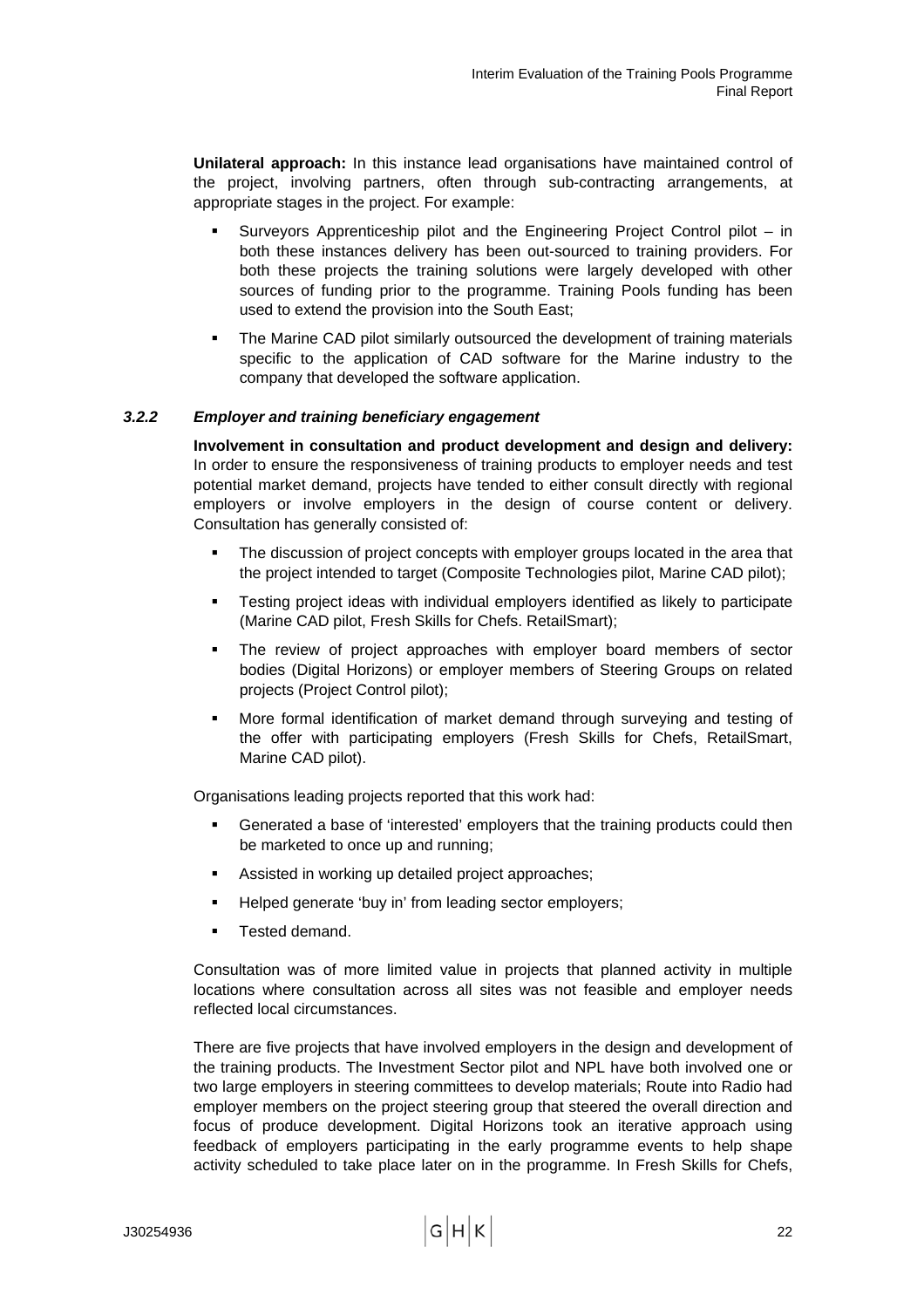Chichester College ran a pilot to test reactions and gain employer feedback and later a breakfast event.

By and large, this type of employer engagement has had a positive impact. Employers involved in the process largely commented that their taking part in more detailed project development meant that the content and structure of training products better reflected what they wanted to get out of the product than might otherwise have been the case. Commenting on Route to Radio, one partner said *'it's unique provision. No other media studies course gives you the same level of experience along with the accreditation. This wouldn't have been possible without employers' buy in to what was involved'.* 

Developing provision in collaboration with employers has not been without problems as a training provider commissioned to develop materials on behalf of a project pointed out. *'Obviously there are compromises to be made when developing things by committee, and it's been frustrating at times. But the employers have been integrally involved and shared their wishes… the course will meet their needs and be an effective product'*. A small number of employers share several concerns about the process that they had been involved in. One large employer questioned how relevant the project he was involved in would be for SMEs in the sector given that none had been involved in its development. Another employer raised concern about being asked to represent her sector as she was the sole employer voice involved in product design.

Two projects have directly involved employers in the delivery of pilots. Employers involved in Route into Radio have delivered a key component of the pilot by hosting workplace placements; taking on management responsibility and providing mentors, coaching and careers advice for interns on the programme. With Digital Horizons the entire programme of seminars and master classes has relied on the involvement of leading industry professionals dealing with the challenge of applying digital technologies across the range of multi-media platforms. As one Digital Horizons partner pointed out, *'the project had to be industry led because this is where the knowledge base is. The industry is moving so fast and HE and FE just hasn't kept up'*. Another, Fresh Skills for Chefs, has used employers to host training where public providers have not been either suitable or willing.

**Recruitment of employers and participants to projects**: For the majority of employers their main involvement has been as a recipient of training for employees within their business. In order to attract employers to their projects, substantial effort has gone into marketing, particularly where a fairly large number of employers were required to pilot the programme across a wide area.

In the main, projects have utilised individual approaches to known employers from the lead organisation or project partners. A small number of projects have attracted employers by direct marketing or word of mouth.

Approaches have included:

- Digital Horizons sector bodies that were members of the steering group actively marketed the project to their networks (email, newsletters) and made individual approaches to those that they considered would benefit most;
- Fresh Skills for Chefs marketed extensively through local food groups, providers, and tourism offices conducting mail shots to existing contacts. Good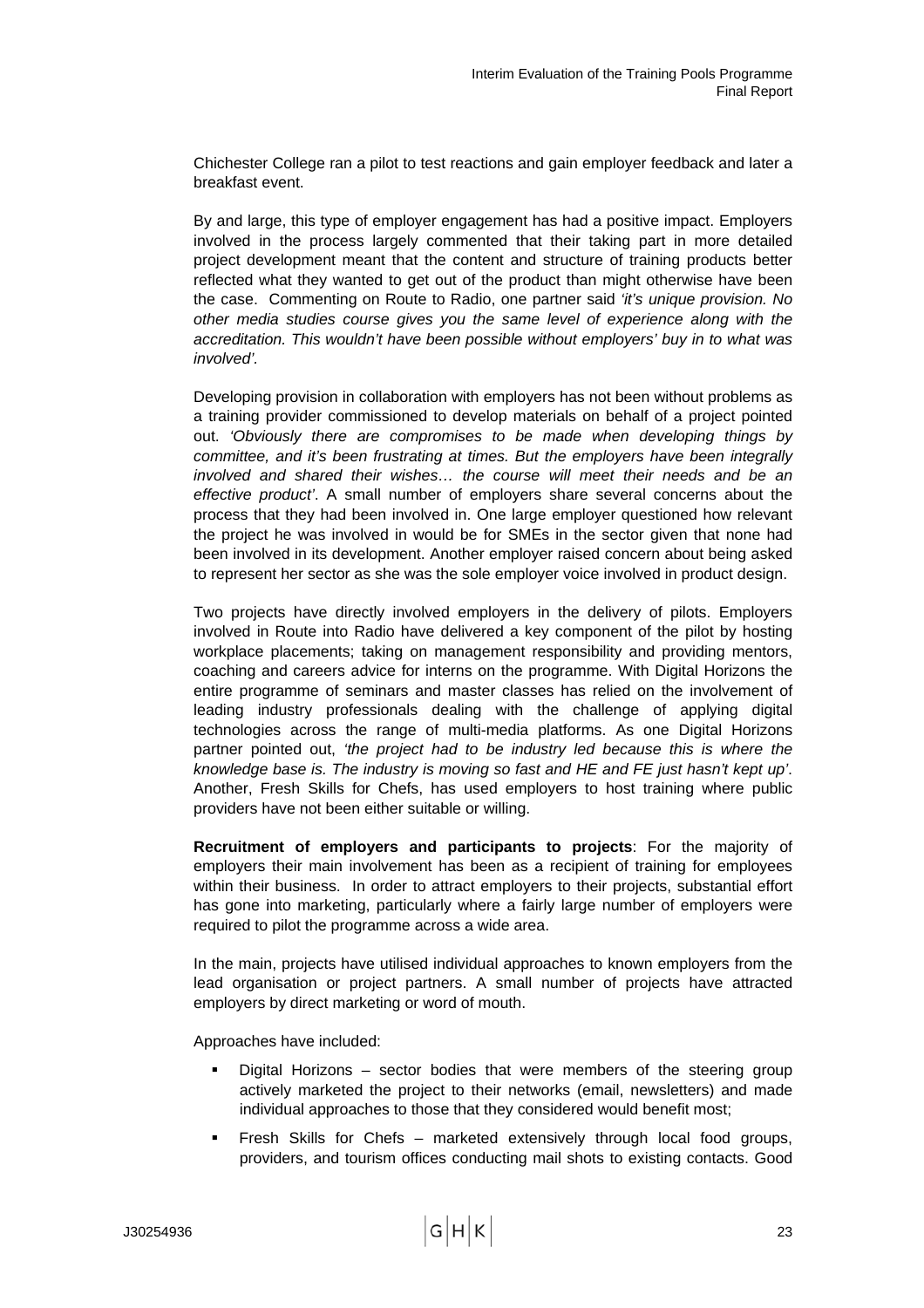levels of coverage of the programme of master classes and local producer visits has also been achieved in the local press and radio;

- Engineering Project Control pilot the five day training programme was marketed directly to the HR department of businesses in the industry;
- Surveyors Apprenticeship pilot a telesales organisation was contracted to identify employers interested in participating in the pilot. Face to face visits by the project's delivery partner were used to follow up and secure employer involvement.

When all the projects are considered, the recruitment of employers and participants for the pilot has been fairly mixed. In three instances pilots have been oversubscribed. Digital Horizons and Route into Radio both targeted individual participants which may account for the relative ease with which people could commit to the programme. In the case of Digital Horizons these were largely micro-businesses and freelancers. Route into Radio targeted individuals looking to progress into the radio industry. The Engineering Project Control pilot also had success at recruiting participants achieving repeat business from employers after initial positive feedback from employees that had attended. The Surveyors Apprenticeship pilot received strong initial interest in the programme, but a number of employers pulled out at short notice. A downturn in market conditions was reported by the project manager as the main factor influencing these employers' decisions. The Marine CAD pilot was successful at recruiting employers for the first pilot run of the training, but is now struggling to engage more. Fresh Skills for Chefs have reported mixed participation. Demand is reported to be locally sensitive, with some topics attracting a lot of interest in some locations and not in others. The scheduling of master classes, both in terms of the time of the day and day of the week is also emerging as an important factor. The Investment Sector pilot has trialled the pilot with one big employer after a second employer pulled out because of reorganisation. This employer remains involved and is looking to pilot the provision later in the year.

Two projects have yet to recruit any employers. Both the Composite Technologies pilot and NPL are still in the process of developing training materials and have yet to implement their marketing strategies fully. The Composite Technologies pilot project manager reported that there has been a good level of employer interest, but that employers need to see the finished product before they will commit further.

# *3.2.3 Approach towards the delivery of the pilot*

For projects that have commenced delivery of their pilots, approaches set out in bids have largely been followed. In some instances, projects have been able to tailor or enhance their approaches by taking advantage of other initiatives taking place within the sector and the interest and support of employers and partners. For example:

- Route into Radio as the project has progressed new elements have been added including: radio station managers and industry bodies involvement in the taught component of the programme as guest speakers and the introduction of 'production days' as part of the programme as a result of radio stations' offer of the use of studio space;
- Digital Horizons programme events have been hooked into wider industry events where possible and participants have been given exclusive opportunities to network and question key industry figures participating in these events. The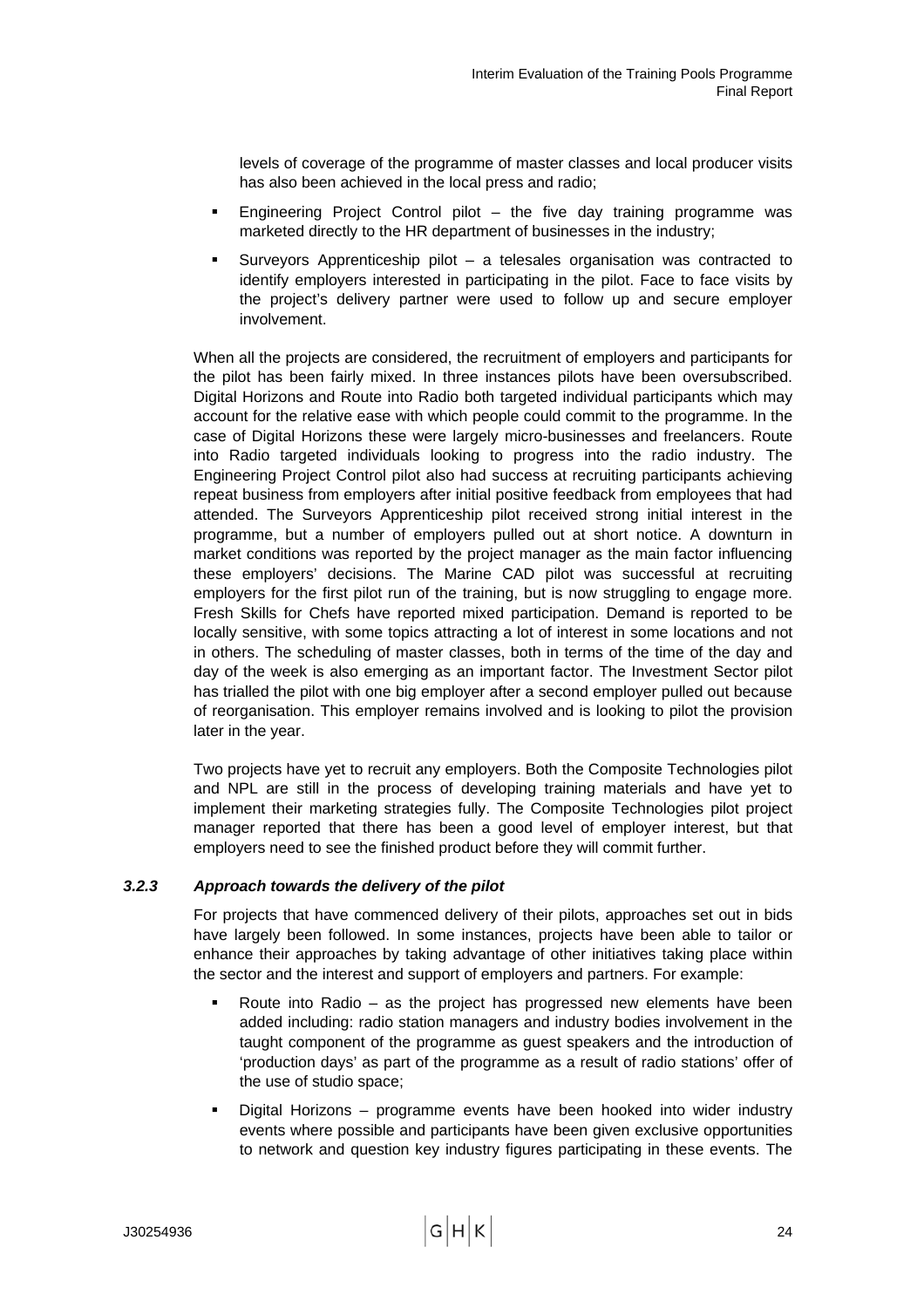<span id="page-34-0"></span>pilot has been modified to enable participants to present on a topic of their choice and receive feedback from an expert panel and other participants. This is being enhanced in the future with one to one coaching sessions for participants with the CEO of the South East Media Network;

**Fresh Skills for Chefs – relationships with food groups have generally been very** productive. Their role has been in organising visits to local producers and assisting with overcoming local delivery of training in one sub-region. There is a coming together of objectives because they see the project as an opportunity to market local produce to chefs and have an appreciation of chefs' requirements. Colleges are involved in the development and delivery of master classes and some proactive signing up of celebrity chefs.

# **3.3 Progress**

Table 3.1 below provides a summary of the progress made by each pilot project to date, together with observations on this status.

| Table 3.1 Progress to date         |                                                                                                                                                 |                                                                                                                                                                                                                |  |  |  |  |  |
|------------------------------------|-------------------------------------------------------------------------------------------------------------------------------------------------|----------------------------------------------------------------------------------------------------------------------------------------------------------------------------------------------------------------|--|--|--|--|--|
| Pilot project                      | Progress to date                                                                                                                                | <b>Observations</b>                                                                                                                                                                                            |  |  |  |  |  |
| Composite<br>Technologies<br>pilot | $\blacksquare$<br>Two out of six planned units for the course have<br>been completed by the project's technical<br>committee.                   | The development of course<br>materials has been much<br>slower than expected and the<br>project has struggled to identify<br>suitably equipped facilities at<br>which the course can be<br>trialled.           |  |  |  |  |  |
|                                    | Marketing taken in-house by lead organisation in<br>$\blacksquare$<br>order to drive recruitment. Employers yet to be<br>signed up.             |                                                                                                                                                                                                                |  |  |  |  |  |
|                                    | Project in negotiation with a potential FE partner<br>$\blacksquare$<br>that has facilities and equipment to host the<br>piloting of provision. |                                                                                                                                                                                                                |  |  |  |  |  |
| Digital<br>Horizons                | ٠<br>A series of 12 'events' (master classes and<br>seminars) have been hosted at venues across the<br>SE over a 12 month period.               | The programme of events<br>completed at the end of April<br>2008. All aspects of the project                                                                                                                   |  |  |  |  |  |
|                                    | 36 participants completed the programme with an<br>$\blacksquare$<br>average of 70% attendance.                                                 | were successfully delivered.                                                                                                                                                                                   |  |  |  |  |  |
|                                    | External evaluators have been appointed to<br>$\blacksquare$<br>assess the impact of the pilot.                                                 |                                                                                                                                                                                                                |  |  |  |  |  |
|                                    | Sector bodies involved in the pilot are exploring<br>$\blacksquare$<br>how the success of the programme can now be<br>built on.                 |                                                                                                                                                                                                                |  |  |  |  |  |
| Engineering<br>Project             | Three five day project control training courses<br>$\blacksquare$<br>held.                                                                      | Course had been largely<br>developed and piloted prior to<br>SEEDA funding being sought<br>enabling ECITB to hit the<br>ground running with delivery.<br>Trusted and experienced<br>delivery partner in place. |  |  |  |  |  |
| Control pilot                      | $\blacksquare$<br>Participants recruited from a range of companies.                                                                             |                                                                                                                                                                                                                |  |  |  |  |  |
|                                    | First course had fewer than anticipated delegates<br>٠<br>but this trend has been completely reversed now -<br>15+ trainees on latter courses.  |                                                                                                                                                                                                                |  |  |  |  |  |
|                                    | Project incorporated into ECITB suite of training<br>$\blacksquare$<br>and being offered to all levy paying employer.                           |                                                                                                                                                                                                                |  |  |  |  |  |
| <b>Fresh Skills</b>                | $\blacksquare$<br>Programmes started in three sub-regions with both                                                                             | Ahead of target at end of April.<br>Slowed down in two areas by<br>providers pulling back from                                                                                                                 |  |  |  |  |  |
| for Chefs                          | producer visits and master classes; with plans in<br>place taking shape for the rest of the programme.                                          |                                                                                                                                                                                                                |  |  |  |  |  |
|                                    | Programme planning in other sub-regions well<br>$\blacksquare$<br>advanced in most.                                                             | participation.                                                                                                                                                                                                 |  |  |  |  |  |
|                                    | Extended programme to the other sub-regions in<br>$\blacksquare$<br>the South East.                                                             |                                                                                                                                                                                                                |  |  |  |  |  |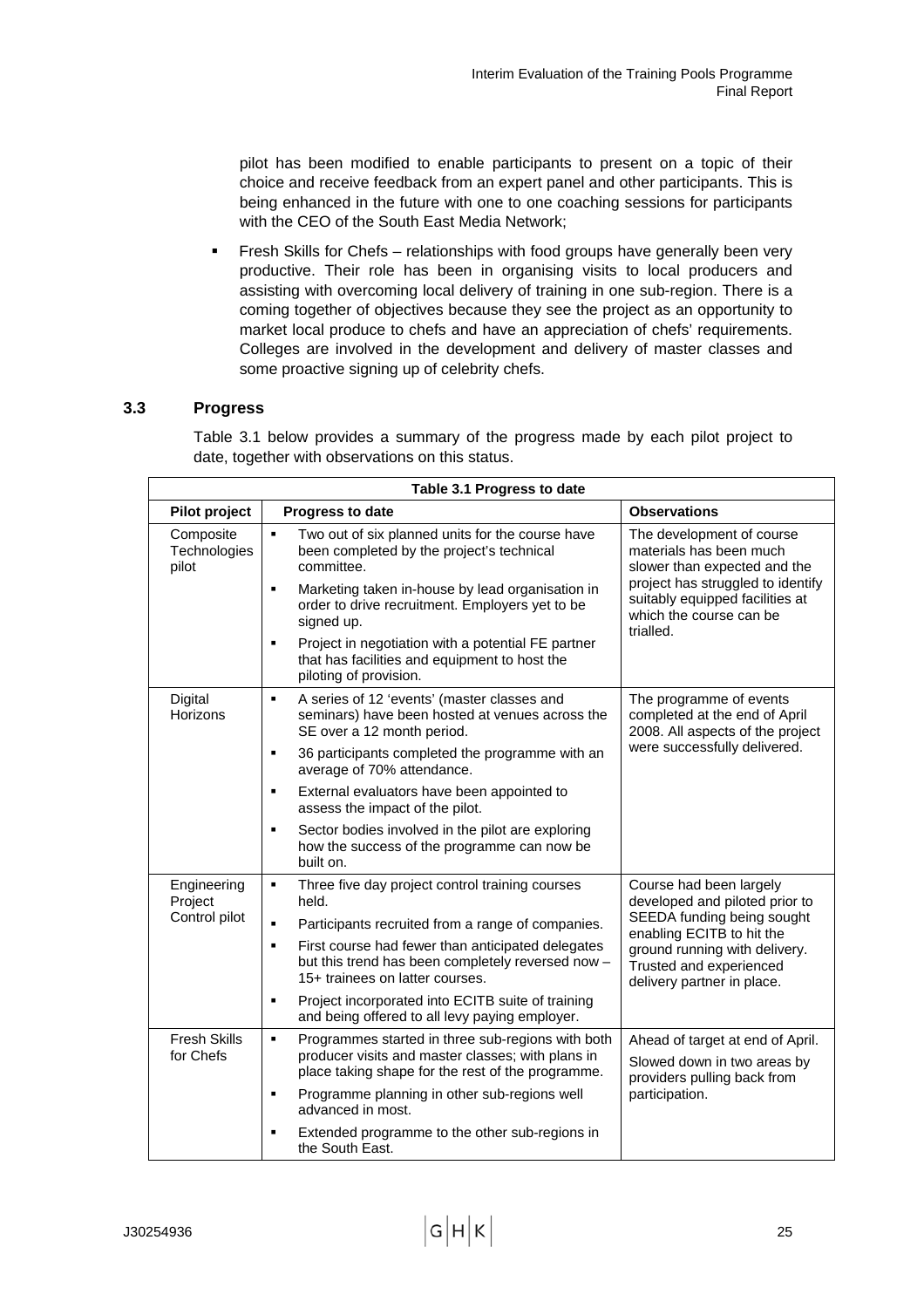|                          | ٠              | Plans for work to sustain the offer in the region<br>after delivery is largely completed.                                |                                                                                                                                                                                                                                                                                                                                 |
|--------------------------|----------------|--------------------------------------------------------------------------------------------------------------------------|---------------------------------------------------------------------------------------------------------------------------------------------------------------------------------------------------------------------------------------------------------------------------------------------------------------------------------|
| Investment               | $\blacksquare$ | Course materials have been developed.                                                                                    | Initial delay in developing the                                                                                                                                                                                                                                                                                                 |
| Sector pilot             | ٠              | Piloting is taking place with nine learners in one<br>large employer.                                                    | learning materials and one of<br>the two employers intended to<br>pilot the programme has not<br>been able to do so. However,<br>partnership arrangements are<br>strong and feedback has been<br>positive so far.                                                                                                               |
|                          | ٠              | One other employer expected to pilot the training<br>has pulled out because of internal issues.                          |                                                                                                                                                                                                                                                                                                                                 |
| Marine CAD<br>pilot      | $\blacksquare$ | New training course developed by private partner<br>specialising in the marine modules of the software<br>they sell.     | Course delivered to a very<br>small number of individuals and<br>no firm plans to repeat.                                                                                                                                                                                                                                       |
|                          | $\blacksquare$ | Project delivered to six individuals in the South<br>East.                                                               | However the course is being<br>seen as part of a wider initiative<br>to encourage this sector to                                                                                                                                                                                                                                |
|                          | ٠              | Course has been delivered by provider to others<br>outside of the region.                                                | engage with this technology, as<br>the cost of training is not the<br>only barrier.                                                                                                                                                                                                                                             |
| <b>NPL</b>               | ٠              | The project is still at an early stage.                                                                                  | Course is behind schedule and<br>has not yet been developed.<br>NPL is the leading national<br>authority on measurement and<br>has developed links with<br>partners that will provide a<br>source of learners once the<br>materials are ready.                                                                                  |
|                          | $\blacksquare$ | Course materials for thermometry and optical<br>radiation are still being developed.                                     |                                                                                                                                                                                                                                                                                                                                 |
|                          | ٠              | Links developed with partner organisations:<br>Southampton general hospital and private<br>companies donating resources. |                                                                                                                                                                                                                                                                                                                                 |
| <b>RetailSmart</b>       | ٠              | After an initial delay, course materials have been<br>developed and will be refined through piloting<br>process.         | Project is developing well after<br>early delays to developing the<br>learning materials and<br>beginning the piloting. Deliverer<br>is well respected and has<br>strong links with employers in<br>Bluewater.                                                                                                                  |
|                          | ٠              | Piloting is taking place with first cohort of learners<br>- approximately one third of target number<br>reached.         |                                                                                                                                                                                                                                                                                                                                 |
|                          | $\blacksquare$ | TNAs have been conducted with half the target<br>number of employers.                                                    |                                                                                                                                                                                                                                                                                                                                 |
| Route into               | ٠              | First of three intern cohorts recruited.                                                                                 | Project is developing well and                                                                                                                                                                                                                                                                                                  |
| Radio                    | ٠              | 12 interns participated in guided learning hours<br>over six days and all allocated placements.                          | delivering above target. Led<br>by senior industry figure which<br>has facilitated considerable                                                                                                                                                                                                                                 |
|                          | ٠              | Calibre of interns has been very impressive.                                                                             | buy-in from other employers                                                                                                                                                                                                                                                                                                     |
|                          | ٠              | Employers and other partners engaged to deliver<br>GLH and to take on interns.                                           | and contribution of in kind<br>support for project.                                                                                                                                                                                                                                                                             |
|                          | $\blacksquare$ | External evaluation commissioned and in<br>progress.                                                                     |                                                                                                                                                                                                                                                                                                                                 |
|                          | ٠              | SSC seeking to identify how the project can be<br>sustained post SEEDA funding.                                          |                                                                                                                                                                                                                                                                                                                                 |
| Surveyors<br>Apprentice- | $\blacksquare$ | 6 apprentices on the training course, fewer than<br>the anticipated 15.                                                  | Various factors appear to have<br>contributed to the slow start of                                                                                                                                                                                                                                                              |
| ship pilot               | $\blacksquare$ | Employers slow to come on board.                                                                                         | this project and the withdrawal<br>of delivery partner: insufficient<br>groundwork with employers to<br>market test and promote<br>course; weakening market<br>conditions at the point employer<br>recruitment was taking place;<br>and the capacity of the delivery<br>partner to extend their activities<br>in to South East. |
|                          | ٠              | Accreditation of the course as an apprenticeship<br>within the QCA framework not achieved.                               |                                                                                                                                                                                                                                                                                                                                 |
|                          | ٠              | Withdrawal of delivery partner jeopardises the<br>recruitment and progression of the subsequent<br>two cohorts.          |                                                                                                                                                                                                                                                                                                                                 |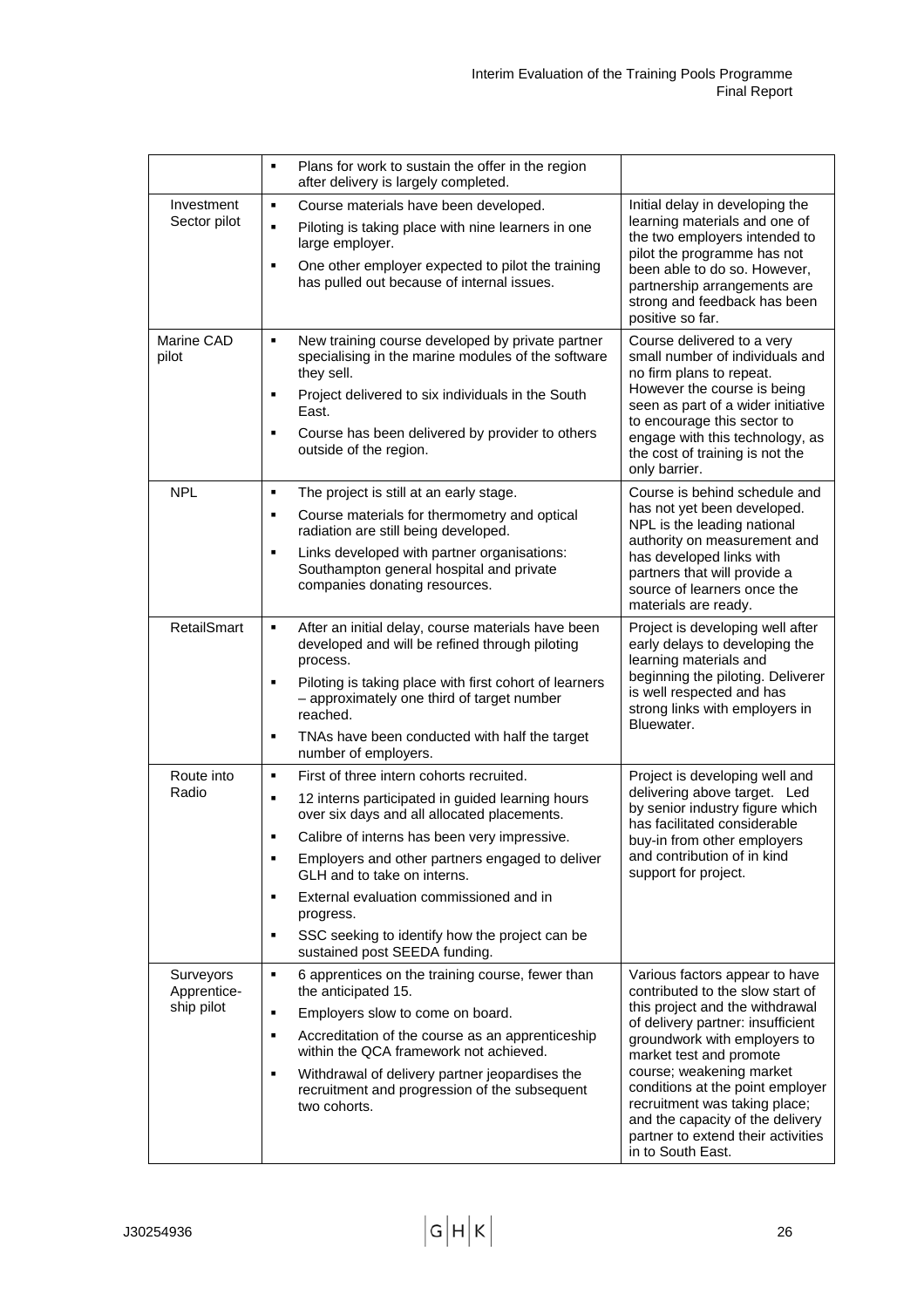# *3.3.1 Progress against target outputs*

All projects were asked to specify quantifiable targets against outputs deemed relevant to the programme in SEEDA's Tasking Framework. The table below summarises progress to date.

| Table 3.2 Progress against RDA Tasking Framework Outputs |                                                            |                                                                     |                                                          |                   |  |  |
|----------------------------------------------------------|------------------------------------------------------------|---------------------------------------------------------------------|----------------------------------------------------------|-------------------|--|--|
|                                                          | <b>Businesses</b><br>assisted to<br>improve<br>performance | People assisted in their<br>skills development                      | Adults gaining a<br>qualification at<br>Level 3 or above | <b>Assessment</b> |  |  |
| Engineering                                              | 12 target to date $3$                                      | 36 target                                                           | No target specified                                      | <b>Targets</b>    |  |  |
| <b>Project Control</b><br>pilot                          | 13 achieved <sup>4</sup>                                   | 41 achieved                                                         |                                                          | exceeded          |  |  |
|                                                          | 12 project target <sup>5</sup>                             | 36 project target                                                   |                                                          |                   |  |  |
| Fresh Skills for                                         | 10 target to date                                          | 10 target                                                           | No target specified                                      | Ahead of          |  |  |
| Chefs                                                    | 43 achieved                                                | 54 achieved                                                         |                                                          | target            |  |  |
|                                                          | 100 project target                                         | 250 project target                                                  |                                                          |                   |  |  |
| <b>RetailSmart</b>                                       | 10 target to date                                          | 20 target to date                                                   |                                                          | Ahead of          |  |  |
|                                                          | 25 achieved                                                | 40 achieved                                                         |                                                          | target            |  |  |
|                                                          | 50 project target                                          | 100 project target                                                  | 100 project target                                       |                   |  |  |
| Route into                                               | 20 target to date                                          | 12 target to date                                                   |                                                          | Ahead of          |  |  |
| Radio                                                    | 34 achieved                                                | 12 achieved                                                         |                                                          | target            |  |  |
|                                                          | 60 project target                                          | 36 project target                                                   | 100 project target                                       |                   |  |  |
| Marine CAD                                               | 3 target to date                                           | 6 target to date                                                    | No target specified                                      | On target         |  |  |
| pilot                                                    | 3 achieved                                                 | 6 achieved                                                          |                                                          |                   |  |  |
|                                                          | 45 project target                                          | 45 project target                                                   |                                                          |                   |  |  |
| <b>Digital Horizons</b>                                  | 25 target to date                                          | 70 target to date                                                   | No target specified                                      | Behind target     |  |  |
|                                                          | 36 achieved                                                | 36 achieved                                                         |                                                          |                   |  |  |
|                                                          | 50 project target                                          | 140 project target                                                  |                                                          |                   |  |  |
| Investment                                               | 5 target to date                                           | 165 target to date                                                  |                                                          | Behind target     |  |  |
| Sector pilot                                             | 1 achieved                                                 | 36 achieved                                                         |                                                          |                   |  |  |
|                                                          | 5 project target                                           | 305 project target                                                  | 45 project target                                        |                   |  |  |
| Surveyors                                                | 8 target to date                                           | 15 target                                                           |                                                          | Behind target     |  |  |
| Apprenticeship<br>pilot                                  | 6 achieved                                                 | 6 achieved                                                          |                                                          |                   |  |  |
|                                                          | 40 project target                                          | 95 project target                                                   | 95 project target                                        |                   |  |  |
| Composite<br>Technologies                                | Yet to commence<br>delivery                                | Yet to commence delivery<br>30 project target                       | Yet to commence<br>delivery                              | Not on track      |  |  |
| pilot                                                    | 15 project target                                          |                                                                     | 30 project target                                        |                   |  |  |
| <b>NPL</b>                                               | Yet to commence                                            | Yet to commence delivery                                            | No target specified                                      | Not on track      |  |  |
|                                                          | delivery                                                   | 40 project target                                                   |                                                          |                   |  |  |
| Overall                                                  | 161 achieved                                               | 231 achieved                                                        | 0 achieved to date                                       |                   |  |  |
| Programme                                                | 93 cumulative project<br>target to date                    | 322 cumulative project target<br>to date                            | 370 cumulative<br>project target                         |                   |  |  |
|                                                          | 377 cumulative project<br>target                           | 1077 cumulative project target<br>1500 original programme<br>target | 1200 original<br>programme target                        |                   |  |  |

l

<span id="page-36-0"></span> $3$  'target to date' refers to planned outputs up to  $31<sup>st</sup>$  March 2008

<span id="page-36-2"></span><span id="page-36-1"></span><sup>&</sup>lt;sup>4</sup> 'achieved' refers to actual outputs up to 31<sup>st</sup> March 2008<br><sup>5</sup> 'project target refers to overall planned outputs over the lifetime of the project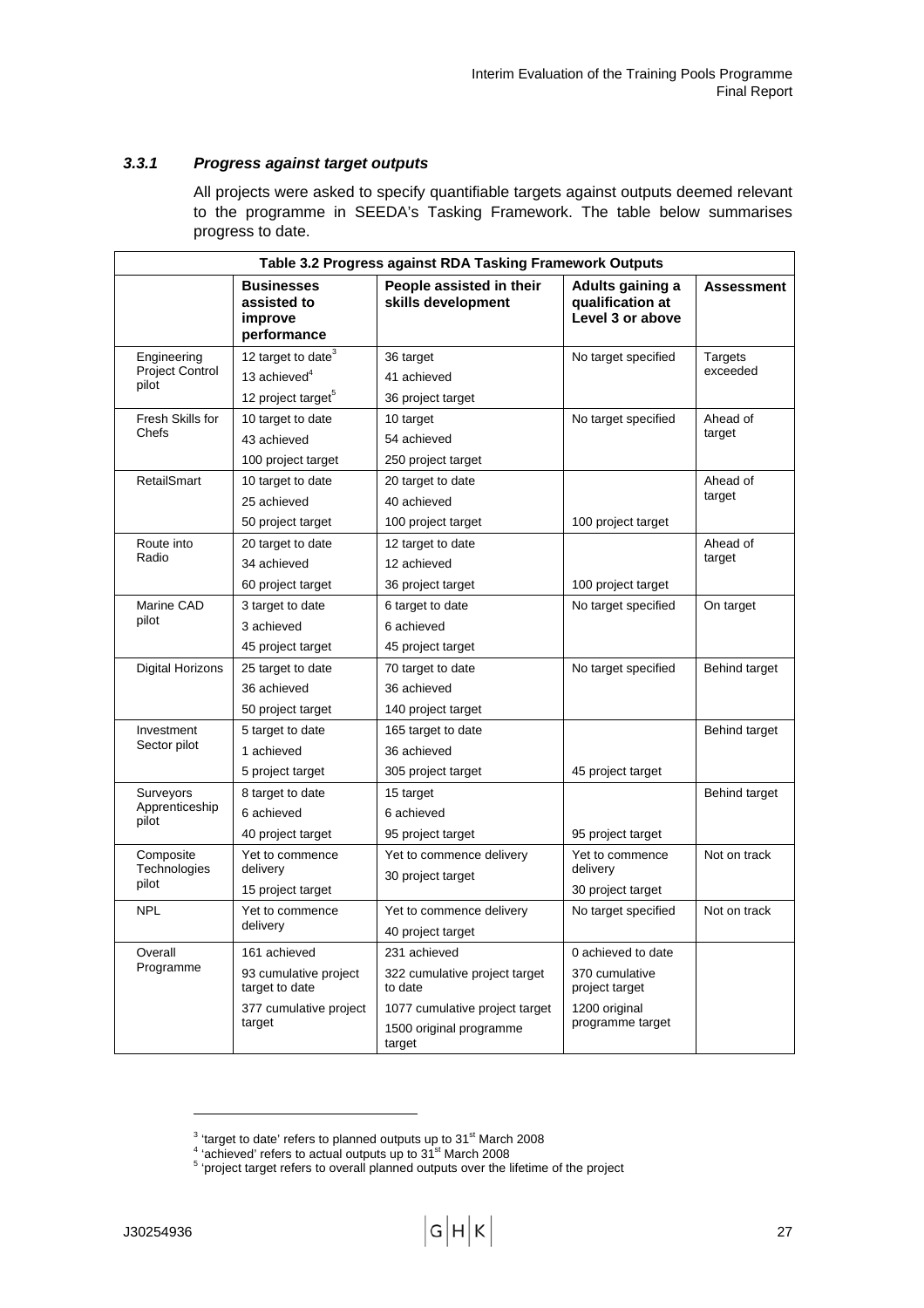Drawing on the data presented in Table 3.2 the following observations can be made.

#### **People assisted in their skills development.**

- **Individual project performance has been mixed, with some projects exceeding** their planned outputs by March 2008 and others falling short. Across the programme as a whole, the numbers of employees / learners that have been engaged with training to date stands at two-thirds of what was expected at this stage of the programme (231 achieved outputs against 322 planned outputs).
- The cumulative targets set for Round 1 and Round 2 projects of 1077 people assisted in their skills development is broadly in line with the original programme target of 1500 (bearing in mind that Round 3 projects will also contribute to this overall figure).
- **However, in light of currently performance and what is know about projects** plans for the remainder of the pilot period, the up scaling needed to achieve programme level targets is unlikely to be achieved.

#### **Adults gaining a qualification at level 3 or above.**

- Five of the ten projects have targets set against this measure and only in two instances are there plans to deliver full level three qualifications (Composites Technologies pilot, Surveyors Apprenticeship pilot).
- The cumulative target across the five projects aiming to deliver level 3 qualifications (in part or in full) is 370, around one-third of the original programme target of 1200 outputs. This shortfall is not unexpected given the programme's focus on the development of provision that is tailored and responsive to employer's needs. Arguably this programme target output is overstated given this.
- It is uncertain at this stage whether some projects will achieve their planned outputs on this measure: both projects that planned to offer full level 3 qualifications have yet to have their provision accredited.

#### **Businesses assisted to improve performance.**

- Although this is not a formal measure of the programme's performance, all projects have targets for the numbers of employers that they are seeking to actively engage in the delivery of their interventions.
- Projects have exceeded initial targets for engaging employers. 161 employers have been involved in the programme (until end March 2008) against a target of 93. This is accounted for by five projects that have exceeded their year one targets.
- Across whole programme, projects collectively intend to work with 377 employers. Although many have made a good start, there are no indications, for a number of projects, that preparations are in place to upscale activity to the level needed to meet the target.

#### *3.3.2 Spend*

Seven projects provided a breakdown of current expenditure. Overall, projects reported that they are on track with spend given their present stage of delivery. Only one project reported overspend and this related to project steering and marketing costs. Three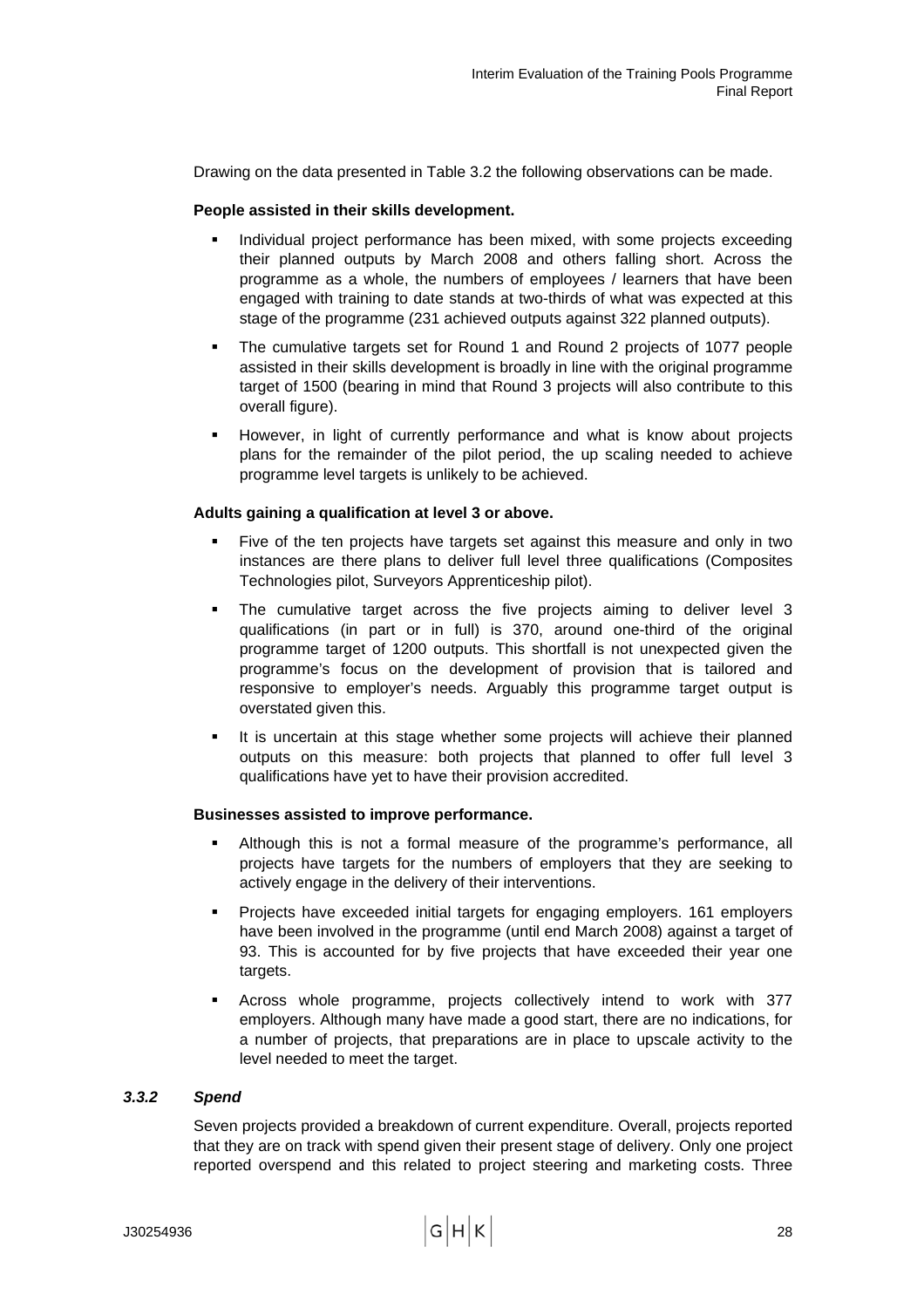projects reported under-spend: two of these projects have yet to commence delivery; the third reported under-spend on anticipated training delivery budgets.

# *3.3.3 Achievement of match funding*

Project were asked to provide data on the level of match funding planned and achieved to date. Table 3.3 summarised the information provided.

| Table 3.3 Match funding                        |          |                                                                          |                                                                       |                                                                                                                 |  |
|------------------------------------------------|----------|--------------------------------------------------------------------------|-----------------------------------------------------------------------|-----------------------------------------------------------------------------------------------------------------|--|
|                                                |          | <b>Planned match</b><br>funding                                          | Achieved match funding                                                | <b>Assessment</b>                                                                                               |  |
| Engineering<br><b>Project Control</b><br>pilot | Actual   | ECITB time: £4,000                                                       | ECITB time: £4,000                                                    | On target                                                                                                       |  |
|                                                | In kind  | ECITB levy funding:<br>£30,000                                           | ECITB levy funding: £28,000                                           |                                                                                                                 |  |
| Fresh Skills for                               | Actual:  | None                                                                     | N/a                                                                   | <b>Exceeding expectations</b><br>for employer and other<br>contributions but falling<br>short on TSE staff time |  |
| Chefs                                          | In kind: | Employers: £700                                                          | Employers: £6,912                                                     |                                                                                                                 |  |
|                                                |          | TSE staff time: £12,237                                                  | TSE staff time: £2,189                                                |                                                                                                                 |  |
|                                                |          | Other:£10,000                                                            | Other:£15,562                                                         |                                                                                                                 |  |
| Marine CAD                                     | Actual   | Employers: 30%                                                           | Employers: 30%                                                        | On target                                                                                                       |  |
| pilot                                          | In kind  | Employers: 30%                                                           | Employers: 30%                                                        |                                                                                                                 |  |
| <b>NPL</b>                                     | Actual   | None                                                                     | N/a                                                                   | On target at this early<br>stage in the pilot                                                                   |  |
|                                                | In kind  | Private sector<br>companies: £27,000                                     | Private sector companies:<br>£2,000                                   |                                                                                                                 |  |
|                                                |          | Employers: £5,000                                                        | Employers: nil                                                        |                                                                                                                 |  |
|                                                |          | NPL: £45,000                                                             | NPL: £10,000                                                          |                                                                                                                 |  |
| Route into<br>Radio                            | Actual   | Intern contribution:<br>£12,000                                          | Intern contribution - £12,000                                         | Meeting targets                                                                                                 |  |
|                                                | In kind  | Employer facilities:<br>£78,000                                          | No information provided                                               |                                                                                                                 |  |
| Surveyors<br>Apprenticeship<br>pilot           | Actual   | Employers: £18,000                                                       | Employers: £18,000                                                    | Meeting targets                                                                                                 |  |
|                                                | In kind  | None                                                                     | N/a                                                                   |                                                                                                                 |  |
| Digital Horizons                               | Actual   | Employers: between<br>£300 and £750 per<br>employer depending on<br>size | Employers: between £300 and<br>£750 per employer depending<br>on size | Meeting targets                                                                                                 |  |
| Investment<br>Sector pilot                     | Actual   | None                                                                     | N/a                                                                   | No information provided                                                                                         |  |
|                                                | In kind  | FE Colleges: £11,249                                                     | No information provided                                               |                                                                                                                 |  |
|                                                |          | Employers: £22,018                                                       |                                                                       |                                                                                                                 |  |
|                                                |          | Other: £2,250                                                            |                                                                       |                                                                                                                 |  |
| Composite<br>Technologies<br>pilot             | Actual   |                                                                          |                                                                       | No information provided                                                                                         |  |
|                                                | In kind  |                                                                          | Private providers: £4,000                                             |                                                                                                                 |  |
| RetailSmart                                    |          |                                                                          |                                                                       | No information provided                                                                                         |  |

The seven projects for which information was available report satisfactory progress with achieving match funding from partners and employers. Incomplete data on cost means it is difficult to ascertain the level of employer contribution towards training interventions.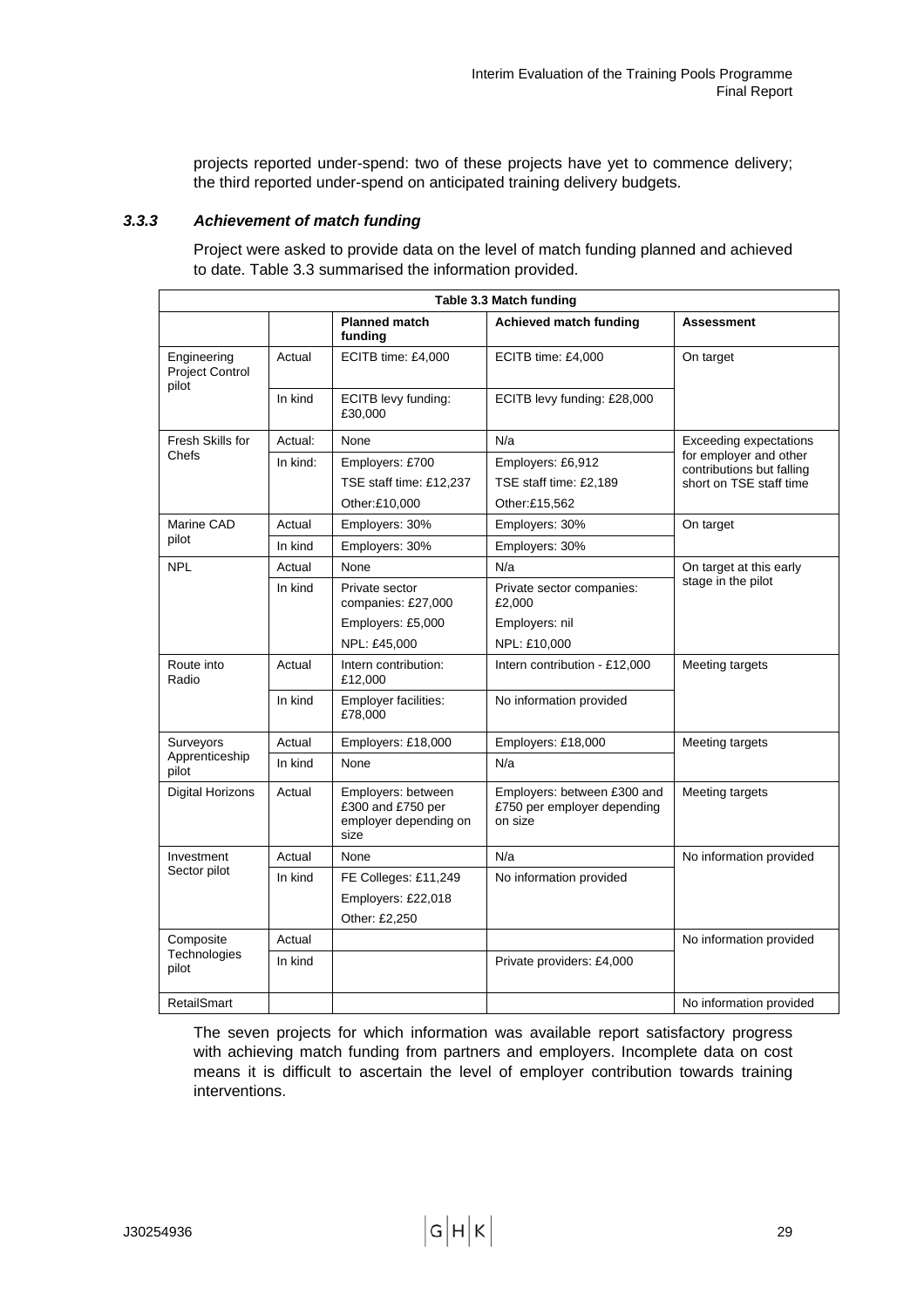# *3.3.4 Geographic spread of programme activity*

Projects were asked, in so far as is possible at this stage of delivery, to provide an overview of the sub-regional distribution of their project activity. Table 3.3 provides an overview of the information received.

| <b>Table 3.3 Regional Distribution</b> |                                                                                                                                                                                                                                                                                                                                                      |                                                                                                             |  |  |
|----------------------------------------|------------------------------------------------------------------------------------------------------------------------------------------------------------------------------------------------------------------------------------------------------------------------------------------------------------------------------------------------------|-------------------------------------------------------------------------------------------------------------|--|--|
|                                        | % funding per county                                                                                                                                                                                                                                                                                                                                 | <b>Basis on which distribution</b><br>determined                                                            |  |  |
| <b>Engineering Project</b>             | Berkshire: 5%                                                                                                                                                                                                                                                                                                                                        | Participating employers located in<br>these counties                                                        |  |  |
| Control pilot                          | Buckinghamshire: 2.5%                                                                                                                                                                                                                                                                                                                                |                                                                                                             |  |  |
|                                        | Dorset: 10%                                                                                                                                                                                                                                                                                                                                          |                                                                                                             |  |  |
|                                        | Hampshire: 19%                                                                                                                                                                                                                                                                                                                                       |                                                                                                             |  |  |
|                                        | Surrey: 15%                                                                                                                                                                                                                                                                                                                                          |                                                                                                             |  |  |
|                                        | Outside of region: 48.5%                                                                                                                                                                                                                                                                                                                             |                                                                                                             |  |  |
| <b>Fresh Skills for Chefs</b>          | Buckinghamshire: 2%                                                                                                                                                                                                                                                                                                                                  | Based on employers' location, but<br>only includes chefs where the correct<br>paperwork has been completed. |  |  |
|                                        | Hampshire:4%                                                                                                                                                                                                                                                                                                                                         |                                                                                                             |  |  |
|                                        | Isle of Wight: 10%                                                                                                                                                                                                                                                                                                                                   | Chefs who have benefitted but for                                                                           |  |  |
|                                        | Kent: 12%                                                                                                                                                                                                                                                                                                                                            | whom paper work has not been filed                                                                          |  |  |
|                                        | Oxfordshire: 12%                                                                                                                                                                                                                                                                                                                                     | are excluded from these figures.                                                                            |  |  |
|                                        | Surrey: 13%                                                                                                                                                                                                                                                                                                                                          |                                                                                                             |  |  |
|                                        | Sussex: 47%                                                                                                                                                                                                                                                                                                                                          |                                                                                                             |  |  |
| Route into Radio                       | Kent: 33%                                                                                                                                                                                                                                                                                                                                            | Recruitment of interns and employers                                                                        |  |  |
|                                        | Hampshire and Isle of Wight: 33%                                                                                                                                                                                                                                                                                                                     | has been geographically clustered<br>into one of three areas.                                               |  |  |
|                                        | Surrey: 16.5%                                                                                                                                                                                                                                                                                                                                        |                                                                                                             |  |  |
|                                        | Sussex: 16.5%                                                                                                                                                                                                                                                                                                                                        |                                                                                                             |  |  |
| Marine CAD pilot                       | Training Course commenced late January 2008 so it is too early to say. Marine<br>Regional Resource Centre is located in Southampton and therefore company<br>interest is dependent on travel and accommodation for their staff. CATIA<br>Course is of interest to Superyacht Designers, a large majority of whom are<br>based in the Hampshire area. |                                                                                                             |  |  |
| <b>NPL</b>                             | Delivery yet to commence                                                                                                                                                                                                                                                                                                                             |                                                                                                             |  |  |
| <b>Investment Sector</b><br>pilot      | No information provided                                                                                                                                                                                                                                                                                                                              |                                                                                                             |  |  |
| <b>RetailSmart</b>                     | No information provided                                                                                                                                                                                                                                                                                                                              |                                                                                                             |  |  |
| Surveyors<br>Apprenticeship pilot      | No information provided                                                                                                                                                                                                                                                                                                                              |                                                                                                             |  |  |
| Composite<br>Technologies pilot        | Delivery yet to commence                                                                                                                                                                                                                                                                                                                             |                                                                                                             |  |  |
| <b>Digital Horizons</b>                | No information provided                                                                                                                                                                                                                                                                                                                              |                                                                                                             |  |  |

Based on the limited data available at this stage of the programme, it is possible to discern that:

- **Beneficiaries (both employers and employees) are generally from the South** East (with the exception of the Engineering Project Control pilot which appears to have recruited significantly from outside the South East).
- **Beneficiaries are spread across the region except where the focus of the project** has been around a sub-regionally based cluster of employers, as is the case for Route into Radio.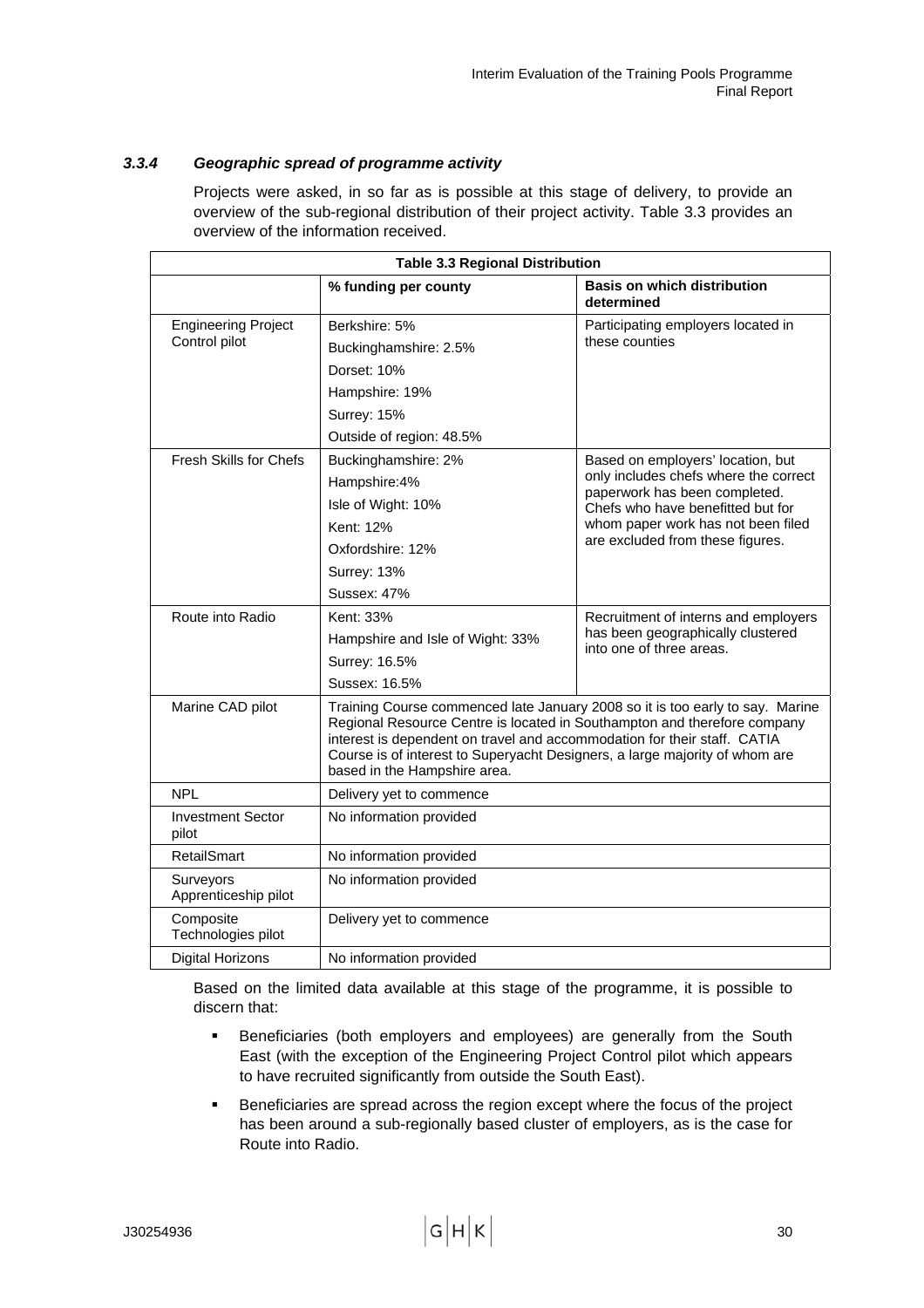## *3.3.5 Costs*

**Set up costs:** Development costs training activities vary greatly reflecting the different scale and complexity of Training Pools pilots. The Composites Technologies pilot and NPL pilot have proved relatively resource intensive in the development stage (estimated set up cost of £366,000 and £272,000 respectively), whereas Fresh Skills for Chefs, the Marine CAD pilot and Radio all reported set up costs of well under £20,000 (£5,500 actual cost; £7,251 actual cost; £17,500 estimated cost, respectively). For the remaining five projects, set up costs were not fully reported or not submitted.

**Unit cost of delivery:** Three projects were able to provide information on the actual cost of training an individual through the pilot. Fresh Skills for Chefs reported the lowest unit cost at £608; the Engineering Project Control pilot reported the cost of its five day training programme at £1,903 and the Marine CAD pilot £2,500. Route into Radio estimated the unit cost of their internship programme at £7,947 while the Composites Technologies pilot expects each module to cost £1,200 per individual giving a total cost of £7,200 for an individual having completed the six planned modules. Again five projects did not fully report or submit information on this.

**Preparedness to pay:** Few projects appeared clear about the costs that the market or public sector funders would be prepared to pay for their interventions. This is a crucial consideration for the sustainability of approaches post SEEDA funding. Few projects were able to offer views on what the LSC might be prepared to pay per learner. Those who did respond suggested it would be the entire course (Composite Technologies pilot and Fresh Skills for Chefs) or half of it (Engineering Project Control pilot). Projects that provided a perspective on what employers might be willing to pay suggested that employers would be willing to meet only a proportion of the unit delivery cost of their interventions (Fresh Skills for Chefs 15%, Engineering Project Control pilot and composite Technologies pilot 50%). The Surveyors Apprenticeship pilot suggested that employers would be prepared to pay £6,000 for the apprenticeship but it is not clear what proportion of the course costs this would cover.

## *3.3.6 Monitoring and evaluation*

Projects were asked to indicate if they were monitoring any other outputs in addition to those that contribute to the SEEDA core outputs. Four projects describe the monitoring of measures additional to those required by SEEDA and provided the following information on this:

- Feedback from course participants and employers (Marine CAD pilot);
- Trainees undertaking work placement and CPD; trainees developing their job profile; trainees supported in mapping their career progression; (Route into Radio);
- **Development of training material; pilots undertaken (NPL);**
- Key project milestones such as starting master classes roll out and visits; concluding discussions with People 1st for a SE Skills Passport; creating Fresh Skills for Chefs Portfolio; holding award/celebration events and dissemination event; evaluating the effectiveness of the project; creating ten case studies (Fresh Skills for Chefs).

The measures described above are in the main tools for monitoring projects progress. This is little indication that projects have put measures in place that will collect data of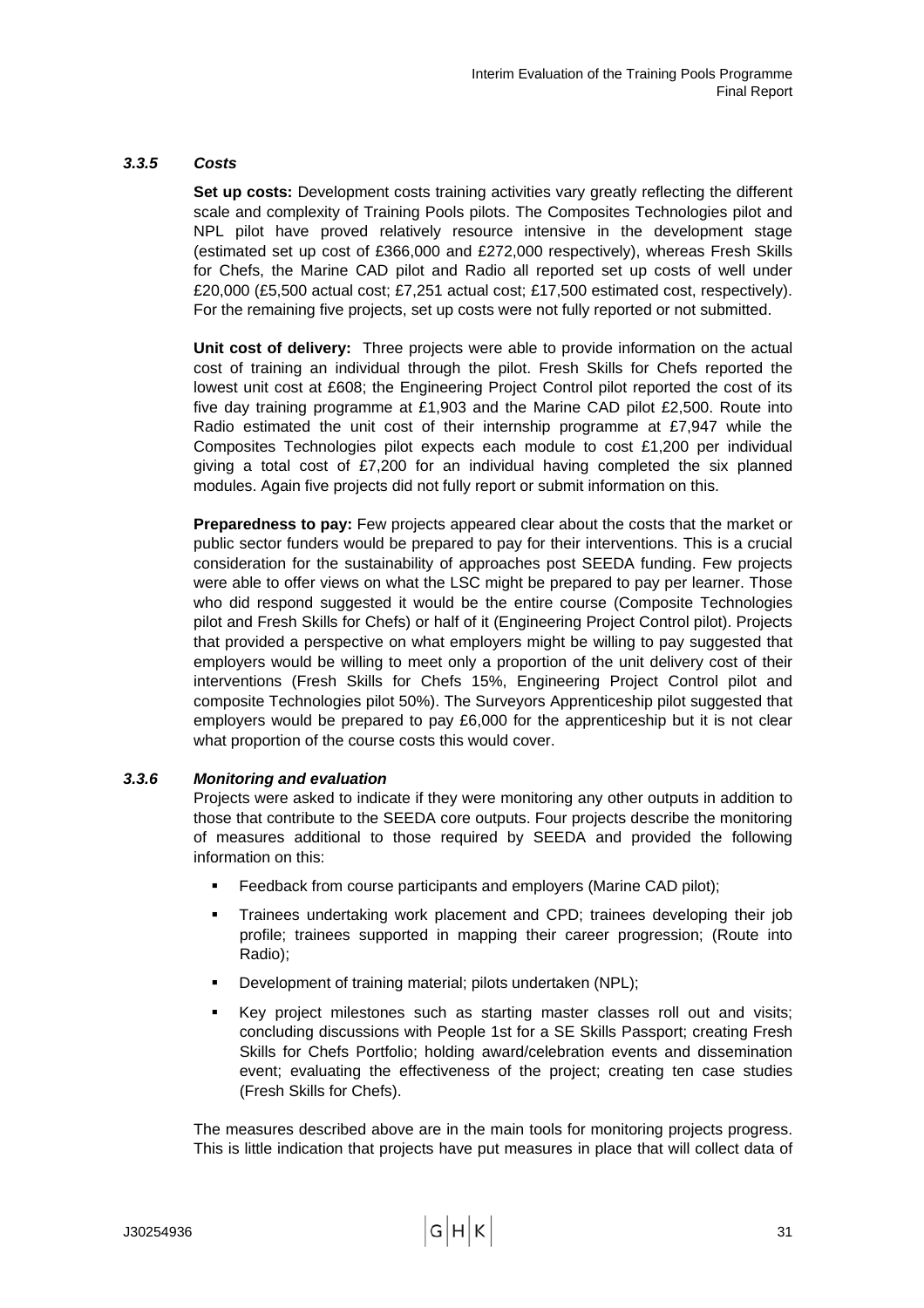use in assessing the economic impact of interventions, identifying good practice and lessons.

Only two of the projects have appointed external evaluators; Route into Radio and the Digital Horizons. Both have allocated significant resource to this activity (£17,000 and £10,000 respectively). The remaining projects that have provided information state that internal evaluations will be carried out. Most projects indicate that evaluation costs will be absorbed into general project management costs with the exception of Fresh Skills for Chefs, and the Engineering Project Control pilot which have allocated £6,000 and £2,000 respectively to carry out evaluation activity.

## *3.3.7 Assessment of progress to date*

As the data presented above suggests, progress and performance of pilots to date has been mixed. Projects can generally be described as falling into one of three categories:

- Projects that are 'on track' Digital Horizons, Engineering Project Control, Fresh Skills for Chefs and Route into Radio are all meeting or exceeding their targets for employer and training beneficiary engagement and/or have delivered activity set out in their bid documents to time and broadly to budget.
- Projects experiencing recoverable delays the Investment Sector pilot, NPL and RetailSmart have all experienced delays in the stage of preparing for delivery but indications at this point suggest that steps have been taken to avert further delays and the projects should proceed to plan for the remainder of the timeframe.
- Ability to complete delivery of the pilot potentially compromised the Composite Technologies pilot, Marine CAD pilot and Surveyors Apprenticeship pilot are all facing obstacles that are preventing them from moving forward with delivery.

The factors that have influenced these variations in performance amongst the pilots are discussed in the following sections.

## **3.4 Challenges faced by pilot projects**

The challenges faced by pilots have been both positive and negative: positive in the sense that they provide useful insights into the feasibility of delivering interventions that are seeking to address key skills gaps, and negative in that some of the challenges relate to the delivery of the pilots and in this sense detract for the 'testing' of interventions themselves. Key challenges identified from across all ten projects are outlined below:

**Preparing for pilot delivery within the time frame allocated:** Projects generally allowed six months to set up their approaches. This included the recruitment of employers and participants and the design and development of materials. This has been too short a time frame for many projects. It is particularly the case where:

- Development of materials has been a lengthy and complex process, either because of the need to ensure that materials meet appropriate standards for accreditation, or the shear volume of material to be produced has taken longer than expected.
- The establishment of new working relationships with partners has been required. Collaborative development of materials has in some instances slowed progress. There are several examples of mis-communicated expectations that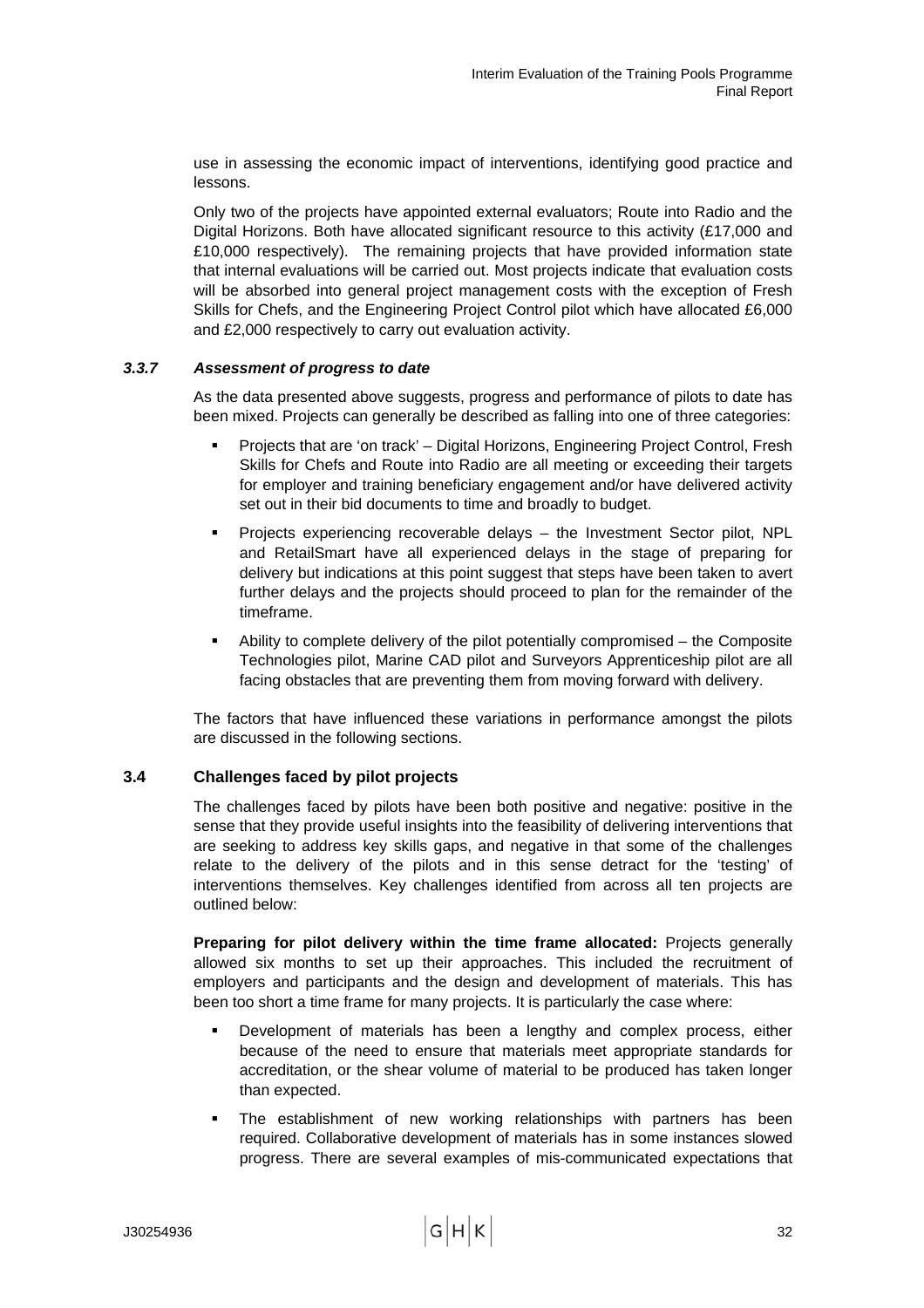has slowed marketing to and recruitment of employers and participants to pilot projects.

- Project managers for pilots brought strong sector expertise to the pilot, but less experience of managing publicly funded programmes and working with public sector providers.
- Several projects have yet to secure partners to ensure the continued delivery of their pilots.

**Addressing / increasing diversity:** One consequence of the challenges highlighted above has been that projects have not maintained a focus on diversity where this was intended. A partner of one project commented *'the chance to bring people into the industry that usually don't get access has been lost due to the short window of time for recruiting participants. Consequently we've tended to recruit people already on the periphery of the industry'*.

**Achieving effective engagement of FE colleges and HEIs:** Experiences across the pilot projects have been variable. While there are some strong and positive examples of FE and HE engagement, many projects have experienced difficulties resulting from providers' failure to deliver on initial commitments. This includes poor marketing of the pilot to employers, inability to commit technically qualified staff to the process of materials development, and not following through on the promise of provision of facilities and equipment for delivery. Commenting on FE engagement in particular, many pilot project managers pointed to an inability or unwillingness to share risk associated with the development of the project and a weak appreciation of the potential business benefit in the longer term of investment of time and resources upfront. Several pilot project managers pointed to the short term focus on targets and funding inherent in FE that has prevented some colleges taking the long view. There were fewer expectations of HEI engagement across the pilots. However, where this was a feature of proposed approaches, engagement has similarly been disappointing. Several project managers stated that HEIs had failed to make the most of opportunities to develop links with and learn from industry experience that the pilots offered them exposure to.

**Generating employer buy in:** A few pilots have experienced challenges in this respect. First, pilots have by and large found it difficult to attract a full range of their sector's employers. They have tended to focus either on micro-businesses / SMEs or larger companies. Currently these seem to be pragmatic choices based on what is most achievable (given existing contacts and knowledge) in the project time frame. Secondly, some projects have found it difficult to recruit employers to their pilots. This has been accounted for by pilot project managers as unwillingness to sign up to incomplete products and a cautious approach towards investment in the pilot by some employers (because of currently market conditions in some sectors).

# **3.5 Aspects of pilot projects that are working well**

**Partnership working:** while in some pilots this has been a key challenge, for others it has proved to be a major strength. Partnership working has generally worked well where it has built on the foundation of previous joint working, but there are also examples of productive partnership working between partners collaborating for the first time. Key aspects include: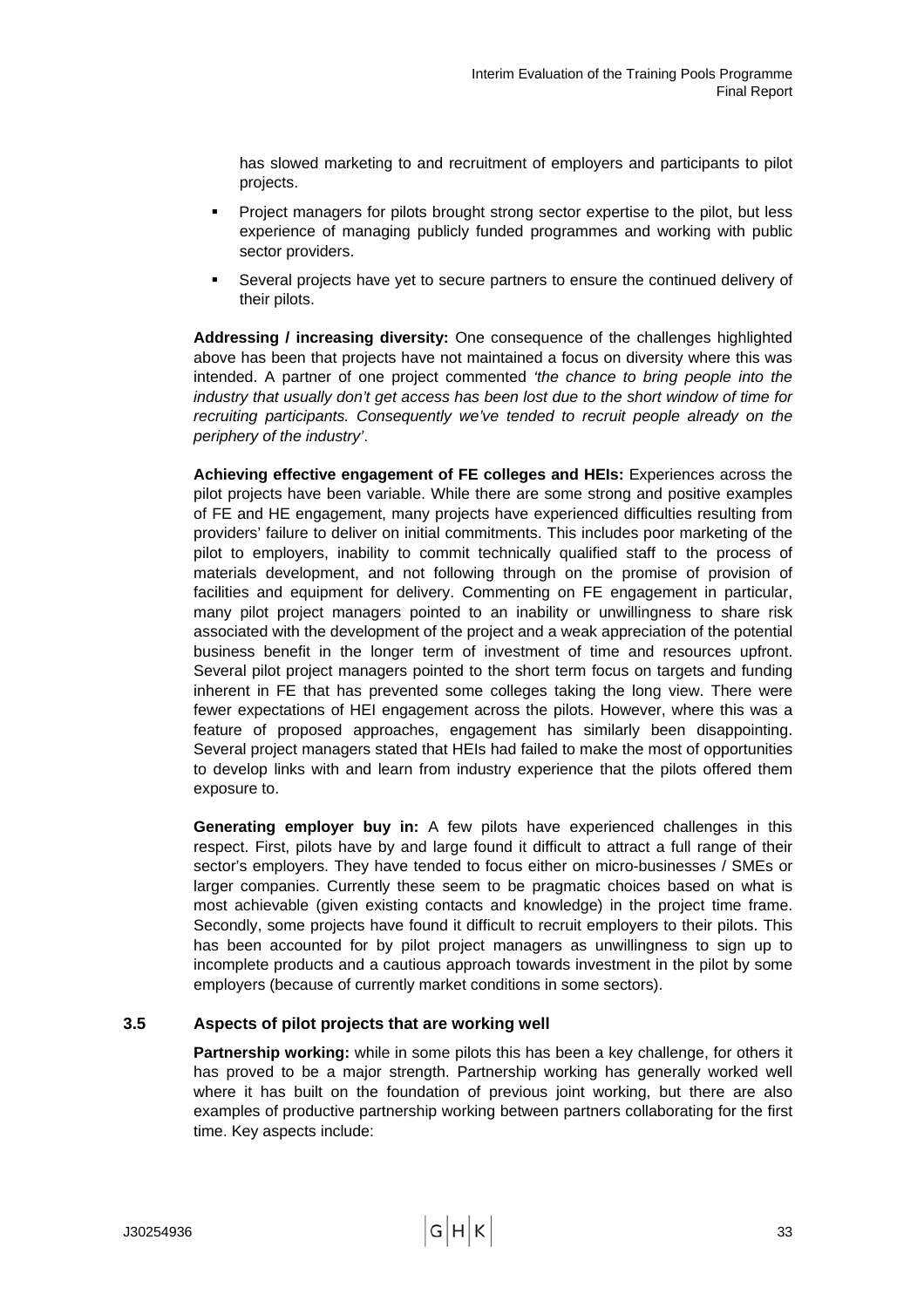- The crucial role of the pilot project manager in facilitating collaboration between partners and managing conflict;
- A positive approach towards developing the programme resulting from partners sense of ownership and involvement and a willingness to 'go the extra mile' to ensure project success.

**Involvement of private sector training providers:** projects have largely been impressed with the commitment of private providers to pilot approaches and the quality of their inputs. They have brought to projects:

- An entrepreneurial spirit and an appreciation of risk taking associated with the development of pilot approaches;
- Recognition of the longer term business benefits of their involvement i.e. new products that they can take to market and a willingness to invest time and resources upfront to achieve this.

**Generating employer buy in** – although this has been a challenge for some projects, for others it has been a key element of the successful delivery of pilot approaches. Employer buy-in has successfully been achieved where:

- The rationale and business benefit of the pilot has been clearly articulated and is highly valued by employers;
- The shape and delivery mode of pilot interventions clearly fits with what is feasible for employer to commit time to and thus is attractive.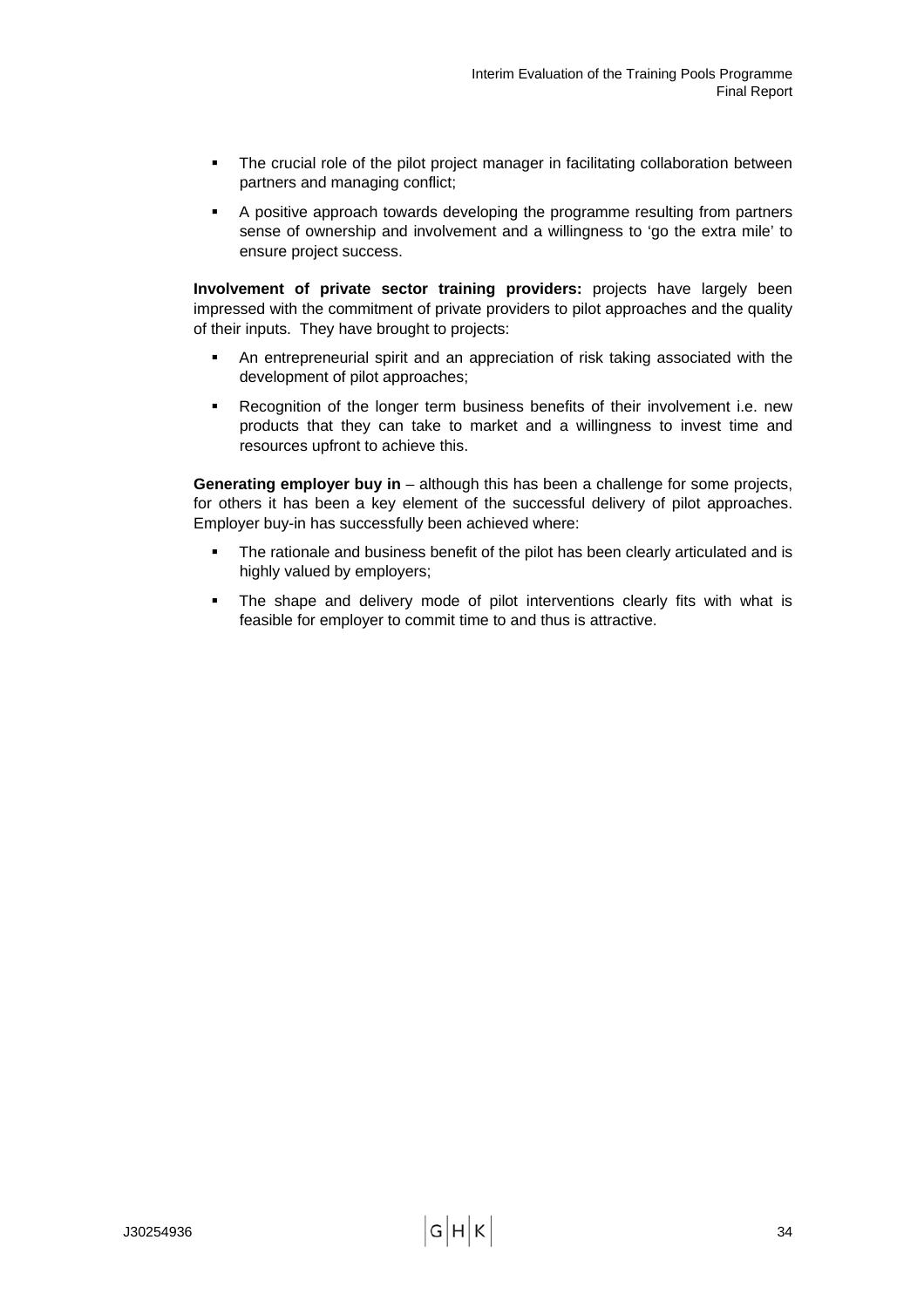#### **Box: 3.1 Employer experience of engagement with the Training Pools pilots**

**Sample of employers:** In total, we asked 20 employers about their views of the training programmes on offer through Training Pools. This was intended to provide an initial indication of employers' experiences at this early stage of development. It should be noted that these were not evenly distributed across all 10 Training Pools programmes. No employers were spoken to in relation to the NPL pilot and Composite Technologies pilot as they had not finished developing the training.

The employers we spoke to were a diverse group, including both public and private organisations from across the different sectors that the training programmes related to. The size of organisations also varied from one or two staff employed, to well over a thousand either on site or nationally. However, nearly three quarters employed under 50 staff on site and nearly half employed fewer than 10 staff.

**Training currently offered by employers:** Separately from the Training Pools offer, the majority (16 out of 20) of employers had provided training for their employees over the past 12 months, though technical staff benefited most from training towards qualifications and training to achieve occupational standards (6 out of 16, with no other types of employees identified). Employers were most likely to have provided CPD training (provided by 11 out of 17 employers) rather than training towards a qualification or industry recognised occupational standards and it was split roughly evenly between internal and external delivery (53% delivered internally, 47% externally) . Where training had been sourced externally, it was almost exclusively from private training providers (14 out of 17 employers).

**Initial engagement with Training Pools**: Employers were most likely to have heard about and engaged with the Training Pools programmes through a direct approach from the deliverer (15 out of 19 employers). Very few employers cited marketing or word of mouth (5 out of 17 and 3 out of 16 employers respectively). The main reasons for employers using Training Pools provision were:

- training being reasonably priced (17 out of 17 who answered agreed), and
- training being tailored to the specific needs of the business (14 of 17 who answered agreed).

The reputation of the training provider and the ability to access training not previously available were also important (14 out of 19 employers and 13 out of 17 employers respectively thought this was quite or very important). However, accessing training to meet industry standards or gain recognised qualifications were not seen as being a priority (cited by 7 out of 17 employers and 4 out of 17 employers respectively as being quite or very important).

**Employers' views of Training Pools provision:** Virtually all employers (15 out of 17 who answered) reported the quality of training as being 'very good' or 'excellent'. The reasons for this were:

- course coverage, which gave employees better knowledge and skills relevant to the sector (7 out of 17 employers)
- high quality tutors (6 out of 17 employers)
- providing employees with contacts and networking opportunities in some sectors (such as radio) (4 out of 17 employers)

While employers did highlight that there had been some 'teething problems', several were impressed by how responsive the delivery organisation was to the feedback they had given.

All 20 employers felt that the training they accessed represented 'very good' or 'excellent' value for money. Only a small minority (3 out of 15 employers) thought that the training cost the same or more than other comparable training.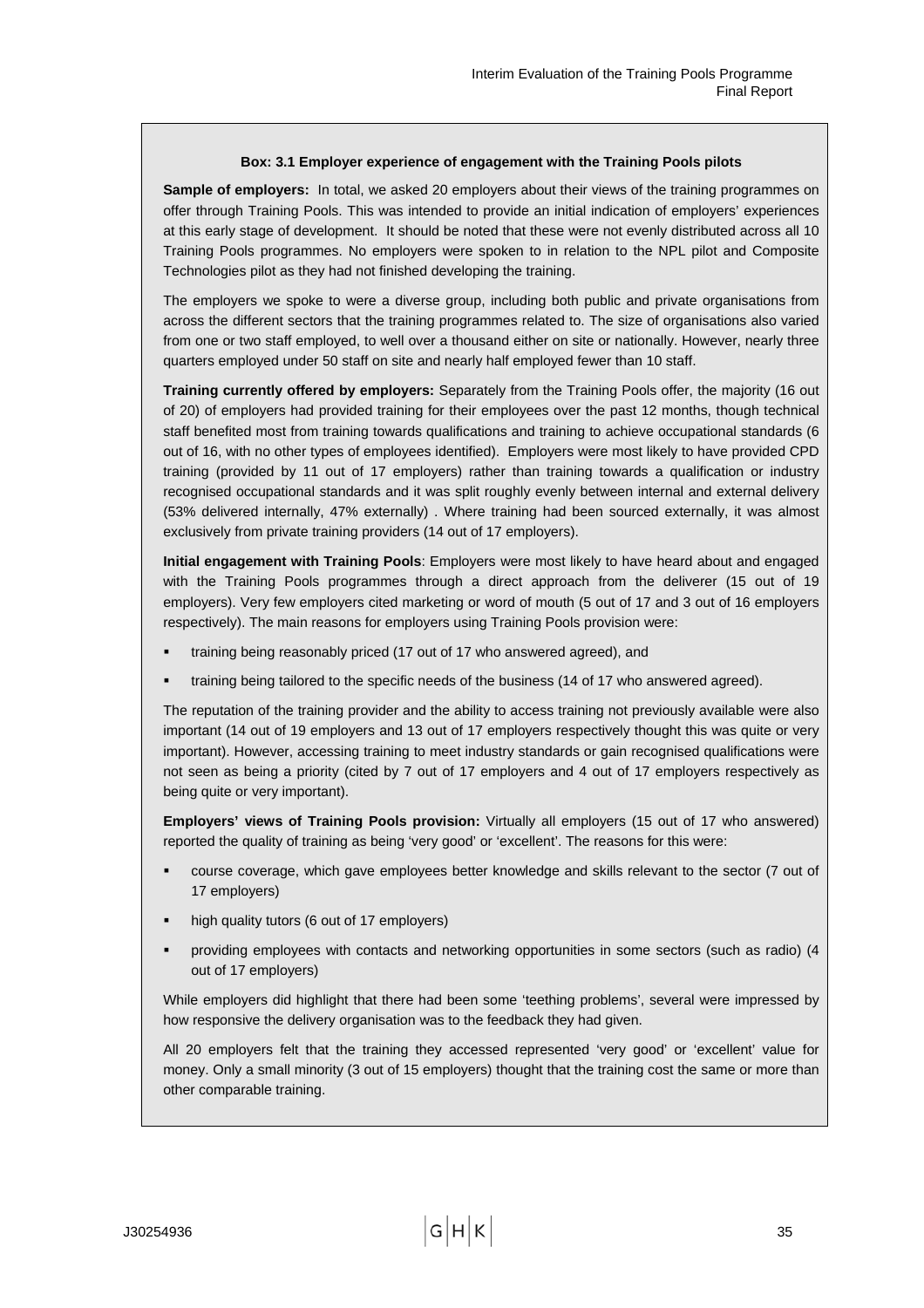#### **Box 3.2 Training beneficiaries experience of the Training Pools pilots**

27 individuals were spoken to across the eight pilot projects that had commenced delivery at the time of the interim evaluation. Their views on the training and the experience of being part of the pilot is summarised below.

**Digital Horizons:** participants interviewed had all become aware of the project either through marketing literature or a direct approach from one of the project partners. Their main motivation for taking part in the course was the opportunity to gain a strategic overview of industry challenges, opportunities and the future direction of cross-platform digital technologies. Participants were particularly keen on the approach offered by the project, a series of seminars and master classes which they identified would provide the opportunity to build relationships and trust with peers tackling similar creative and business challenges across different sub-sectors. Overall, participants interviewed were generally impressed by the content and delivery of Digital Horizons. The experience and professional background of course participants provided a good mix. The range and calibre of industry professionals involved in master class panels and seminars was excellent. Plenty of time was available for networking and identifying potential partners for collaboration and this was perceived as a key benefit of the approach. Positively, organisers responded to feedback from early sessions and introduced a more interactive style of delivery to the programme. However, more opportunities for participants to collaborate on project working would have been valued. The breadth of subject matter covered by the course was debated by most. Although enjoyable, the value of whole seminars on sub-sectors in which they had no present interest or knowledge was questionable. All were in no doubt that they would seek out training offered by the sector bodies involved in delivering the pilot again and stated that they would value the opportunity to keep the wider network generated by the programme active.

**Route into Radio:** trainees on this project are those that have previously been working in the radio industry on the fringes – volunteering or doing part time work for local or community stations. Most heard about it through their station managers where they were working who were encouraged to identify suitable candidates. Many interns had done media related training before but this was attractive for a number of reasons – it is radio specific, it has a huge amount of practical experience and especially, because it enables contact and networking opportunities with managers of radio stations. Interns have also benefited from the relationships with mentors in the stations during their placement, as well as structuring their work and allowing them to experience various aspects of the station, the mentors have been able to give career advice and point trainees in the direction of jobs that become available. The project has also included additional unanticipated elements such as a day at a production house to allow interns to practise these skills in preparation for their submission of one of their diploma units. Interns have appreciated this chance as well as the support and guidance from the course leaders in shaping their future career.

**Surveyors Apprenticeship pilot:** apprentices on the Asset Skills project have been recruited and selected by CSTT and placed with employers. They are currently undertaking a distance learning diploma through the College of Estate Management and a work-based learning NVQ. Apprentices were generally very positive about their opportunity to get into employment with minimal qualifications, which has been facilitated through CSTT brokerage. They welcomed the chance to do very practically based training and to learn in a work environment rather than pursuing the traditional academic degree route into the profession. Being able to combine working and studying also allows them to complete their training without debts. There are advantages too in getting a chance to try out a job, for certain types of employers, in a relatively risk free context. However, the distance learning element of the course has its drawbacks and requires participants to be very motivated and dedicated. Apprentices also commented on the varying levels of support in their workplace for their studies.

**Engineering Project Control pilot:** participants in the ECITB/Adept project controls training were given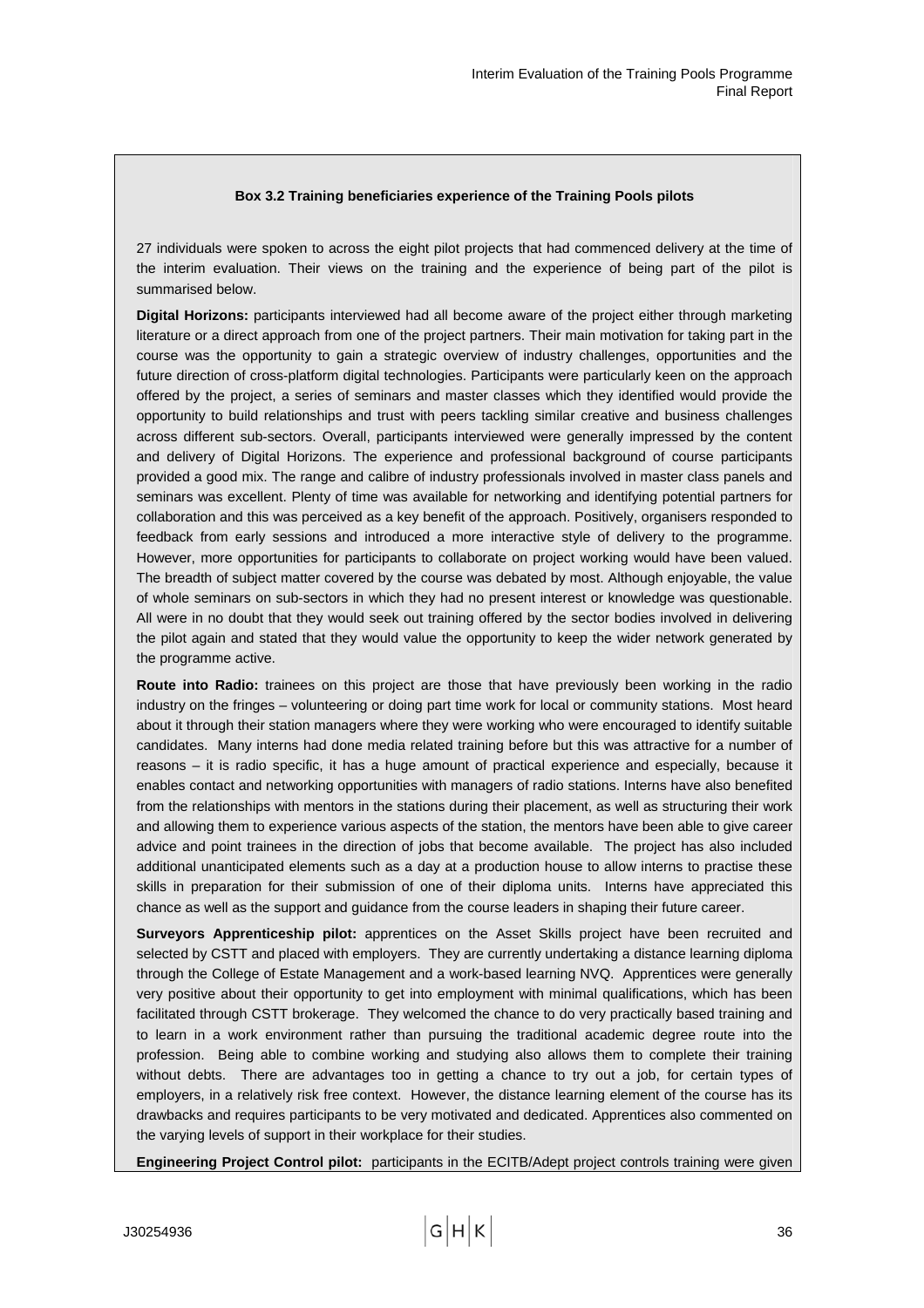an overview of the principles of a discipline that most had already been working in. The five day course provided them with a framework within which to understand how their role and the roles of colleagues fitted together which they hoped would enable them to better perform their jobs. Some participants also reported gaining some specific skills in planning and estimating. Undertaking the course contributed to the CPD hours of some trainees for achieving their engineering chartership. The course was criticised by some for being too much of an overview and not developing the skills learning beyond a superficial level. There were also questions about the extent to which the course was directly relevant to the core jobs that trainees were doing as many did not work in project controls.

**Retail Smart:** employees were only half way through the training programme, having completed an introductory module about the sector and general sales techniques. Probably as a result, the training was seen as providing a good general introduction but not being focused enough in terms of different types of products (learners spoken to came from an art gallery and a jewellery shop) or relating to the relative seniority and responsibility of each individual. However, the training was seen as providing a sound overview of good sales techniques.

**Investment Sector pilot:** employees had not completed the course yet, but felt that it had given them a broad introduction to the financial sector and where their company fits in. They felt that the workbooks were generally helpful but that interaction with the tutor was critical. They also identified that completing the course would aid career progression as a good way to demonstrate their interest and ability to learn both with their current employer and with other employers in the sector if they decided to move. The learners were not aware of any other similar training that is currently available.

**Marine CAD Pilot:** the six participants were working within the industry prior to the course. Approximately half attended both five day sessions with the remainder participating in only the first half of the course. All reported that the course had at least helped them to gain the foundations of using the Catia software and anticipated this training would either make them more employable or increase their wages. However some of those interviewed were yet to use the software professionally, and some would have received a variant of the training from the same provider had the pilot not been available. One of the six participants has now found work outside of the region.

**Fresh Skills for Chefs:** of the three participants interviewed, two had attended producer visits and two had attended master classes. All had learnt from their experience and initiated changes in their workplaces as a result of this: this included the introduction of new food preparation techniques, changing menu items and buying in produce from local suppliers. The main area for improvement highlighted was the need to allow sufficient time within master classes to practise what had been learnt.

## **3.6 Summary of key points**

In terms of the process through which projects were selected, the following conclusions can be drawn:

- SEEDA's approach towards promoting the programme was effective in soliciting a relatively good response from a range of organisations across a variety of sectors;
- **•** Despite the amount of interest in the programme, only half of the applications made were considered viable projects. Support offered to applicants was not considered to have significantly improved the quality of the bids submitted;
- The sector coverage of the programme does not adequately reflect all priority sectors in the South East. Some sectors have no project because of poor quality proposals;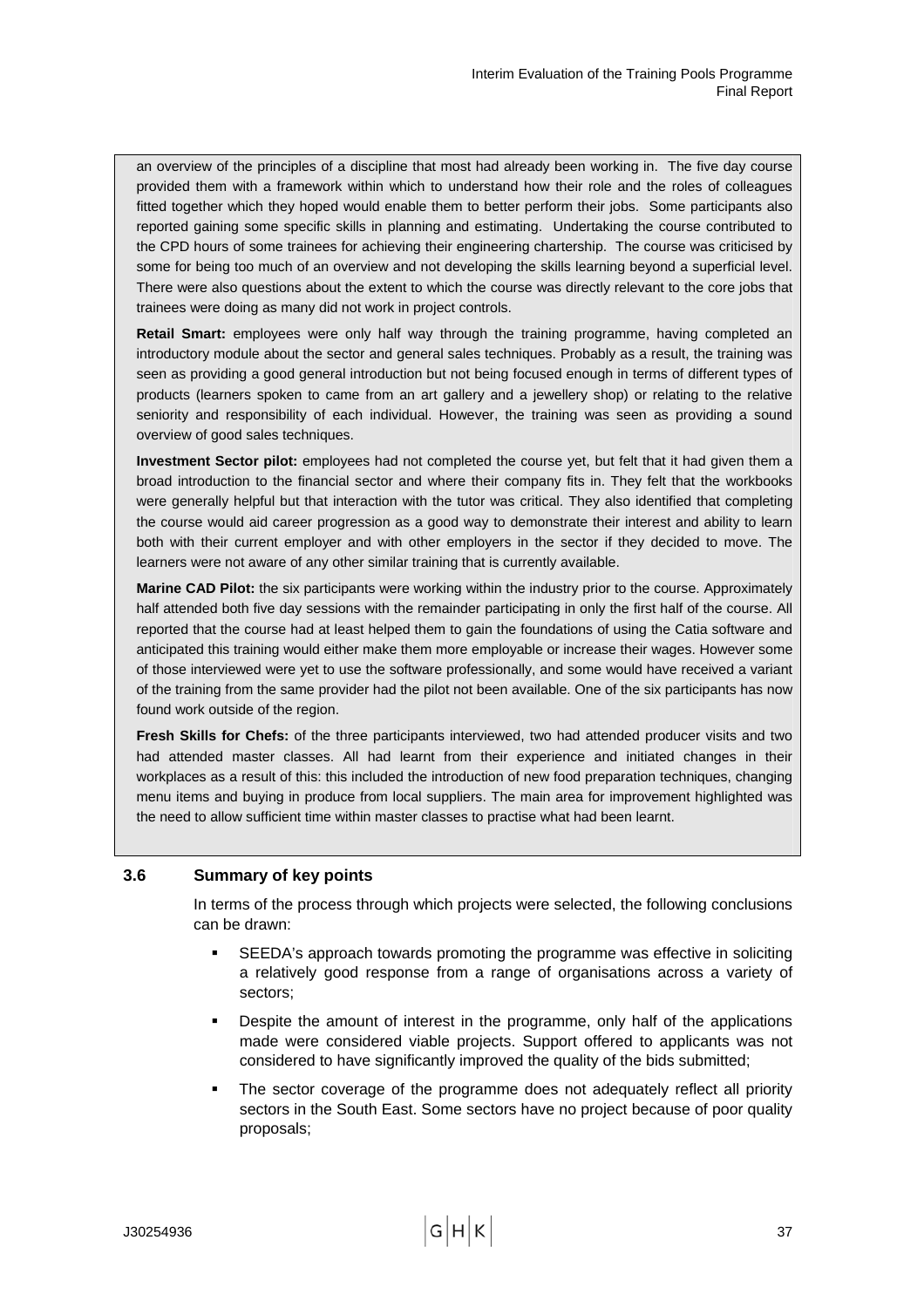The process of project appraisal was considered to be largely robust and fair in testing and shaping bids and determining an allocation of funds. Concerns were only expressed about the strength of the technical assessment and strategic alignment.

In terms of project arrangements and delivery, the following conclusions can be drawn:

- Consortium arrangements vary considerably between pilots. Although no partners explicitly questioned the extent to which these are fit for purpose, it is legitimate to question the arrangement put in place by several projects based on the progress these projects have made to date and some of the challenges faced in engaging partners and employers.
- Positively there is evidence that employers are being consulted in all the pilots and projects have generally tailored employer involvement to what is most appropriate within the sector. This is reported to have been productive;
- Eight projects provide evidence of the in-depth employer engagement that should be expected in Training Pools consortiums: employers are being involved in product development in five projects and in delivery in three;
- **There is evidence in a several pilots that projects have taken the opportunity to** market test and modify approaches based on responses to this. This demonstrates good utilisation of the flexibility that the Training Pools programme affords;
- Progress made in delivering the pilots is mixed: four projects are on track either meeting or exceeding their milestones and/or targets; three have experienced delays which are recoverable; and three have problems delivering as planned. These delays in part relate to the lack of similar project management experience of some project leads;
- Planned and achieved outputs fall short of programme level targets set in the programme's planning phase. Arguably the programme level target set for adults gaining a qualification at level 3 or above was overstated given that the primary requirement of pilots was to develop tailored and responsive provision to employer needs and not accredited provision;
- Projects have set stretching targets for the number of beneficiaries engaged in their pilots. This is appropriate given the need to robustly evidence the viability of their interventions. Delivery against these targets has been mixed and over half of projects do not have measures in place to upscale delivery to the level needed to meet the targets established at the outset of their project;
- Many providers were unable to provide adequate data on the geographic distribution of their activity, detail of set up and unit costs and an indication of the sustainability of their interventions in terms of the preparedness of employers and funders to meet future costs. This suggests that core business planning processes have not been robustly carried out by some projects;
- The allocation of insufficient time to prepare for pilot delivery has been a key factor that has affected the performance of some projects;
- For many projects, effective engagement with some FE and HEI providers has proved problematic. Some of these providers have not demonstrated the willingness to share risk or take the long term view needed to develop innovative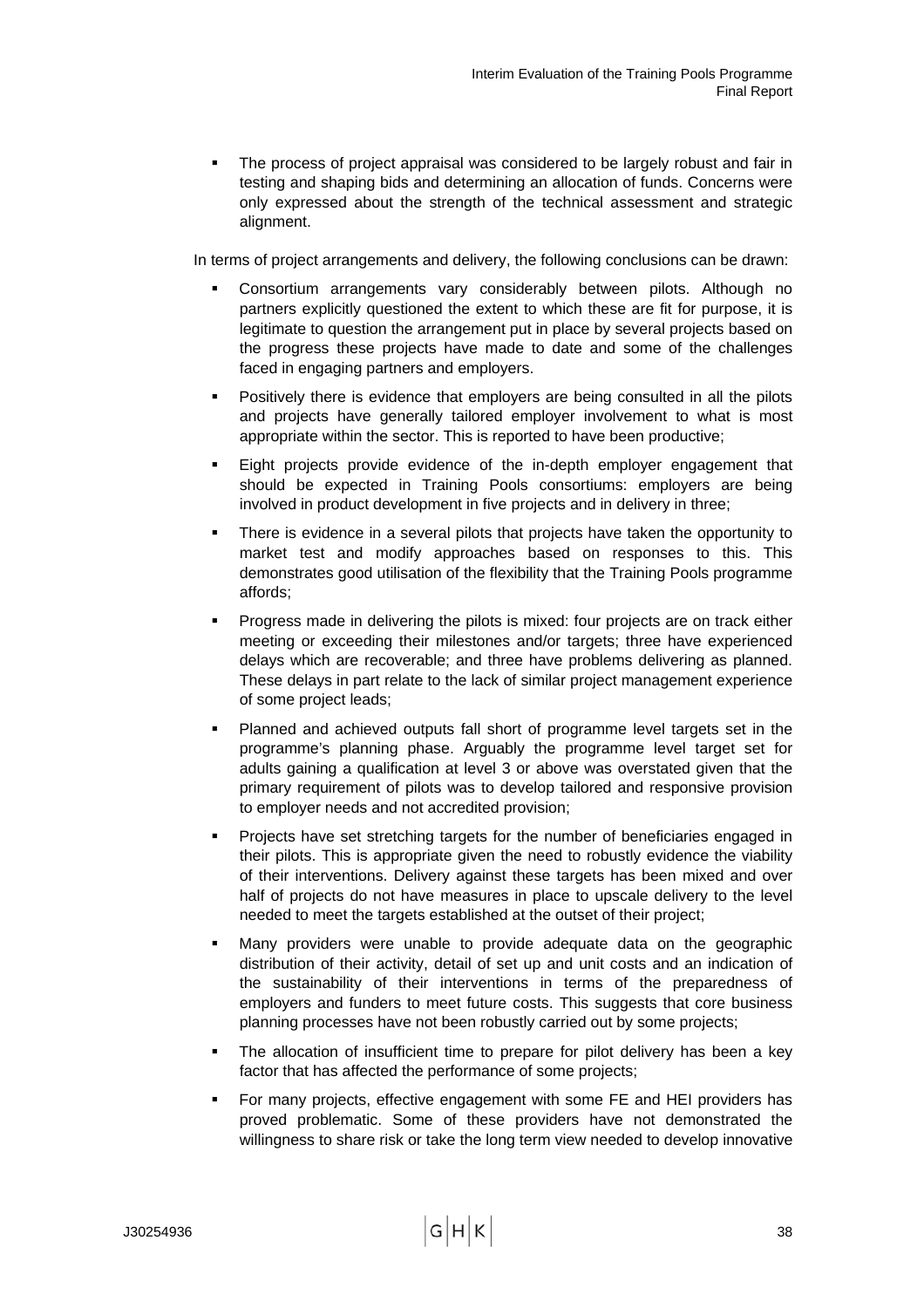products that will respond to employer needs. Private providers are stepping up to fill this gap in some projects;

- In relation to the intervention model, some aspects are working well in most projects: partnership working among consortium members, involvement of private sector training providers, and generating employer buy-in;
- **Employer and employee feedback about the programme and pilots is generally** positive.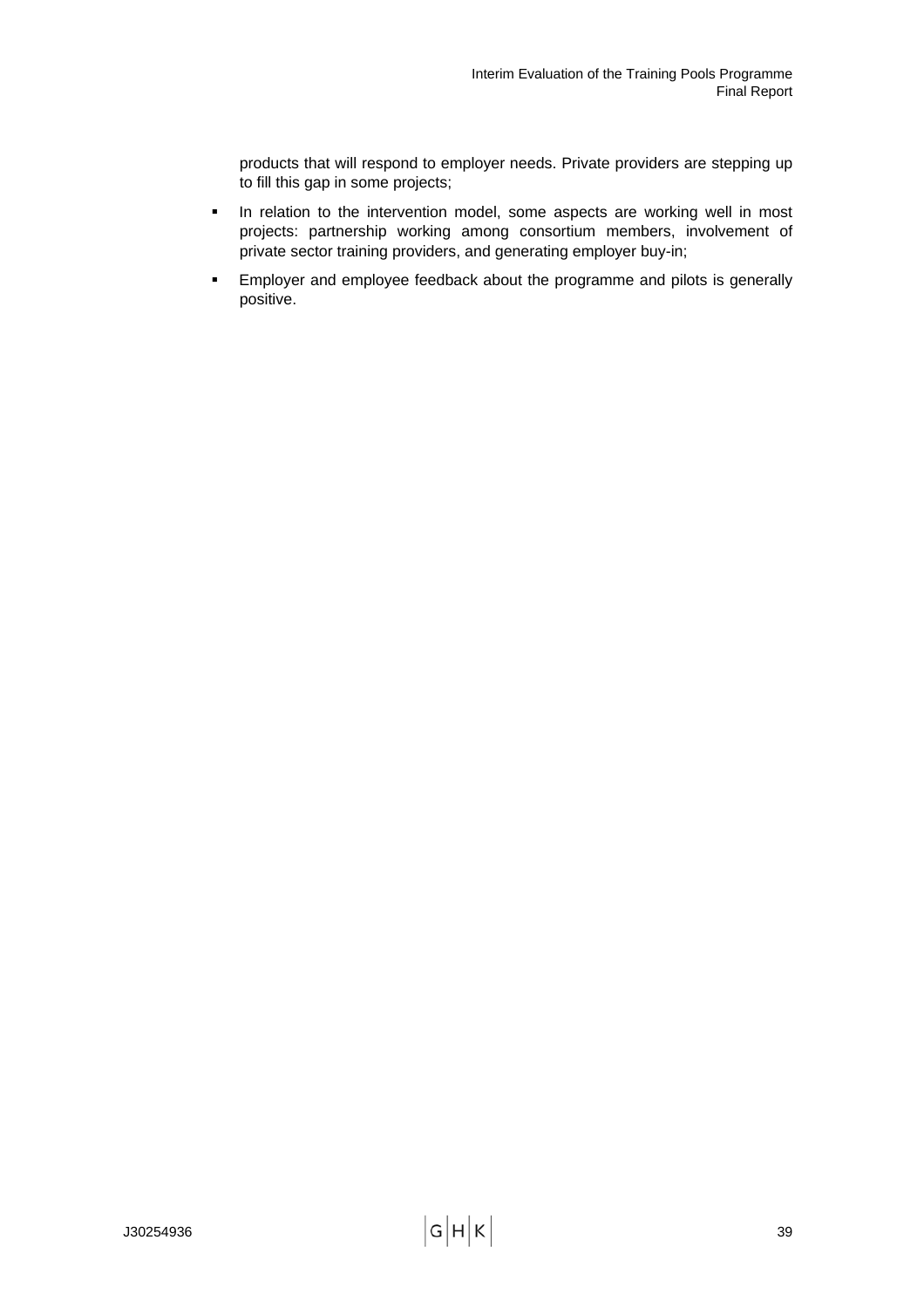# **4 IMPACTS OF THE PROGRAMME**

In this chapter we draw on the interviews of project managers, partners, employers and employees as well as the monitoring returns to examine the impacts of the projects and how these compare to the expected impacts. We also assess to what extent the gross impacts so far have to be discounted and in what ways, as well as what evidence there is to demonstrate the programme's strategic added value. In the main this chapter can only draw on projects which have begun to deliver.

# **4.1 Direct impacts**

# *4.1.1 Employee / participant perspectives*

It is expected that employees will have gained new skills which will have enabled them to change the way they work. This is clearly the case in seven projects. For example:

- Fresh Skills for Chefs attendees at the master classes have learnt and had practical experience of kitchen skills using fresh produce they did not have, such as preparing game or offal dishes or croissant making. Some have already reported that they have used these skills in their work;
- Surveyors Apprenticeship pilot: the trainees in this programme are very inexperienced, coming directly from school with a low skill base. Through the academic and work based elements of this course, they are learning the skills required of surveyors and will develop these techniques to achieve Technical RICS standards by the end of the two year training. The academic and practical elements of the apprenticeship are mutually reinforcing in the development of skills;
- Retail Smart has provided staff with an understanding of the retail sector and given them knowledge of how to improve sales techniques through better communication with customers. One shop floor manager at Bluewater found the course a useful refresher that would give her the skills to be able to train inexperienced and new staff to improve their sales;
- Route into Radio: The development of skills has varied depending on individual learners' interest and consequent internship. It includes news and reporting, sales and marketing, research and programming skills. Learners have gained particular skills in relation to radio production through their internship which will be examined in the diploma unit requiring them to produce their own radio programme;
- Digital Horizons a key skill learnt by participants (freelancers and microbusinesses) on the programme is how to critically appraise their current business model. Several participants pointed to the value of presenting business challenges and receiving feedback from peers and expert panel members. Participants have also gained an appreciation of how the industry fits together and future trends, the ability to identify ideas with market value and how to monetise these through product development. Participants have applied what they have learnt in pitching for new work and in reviewing business structure and direction;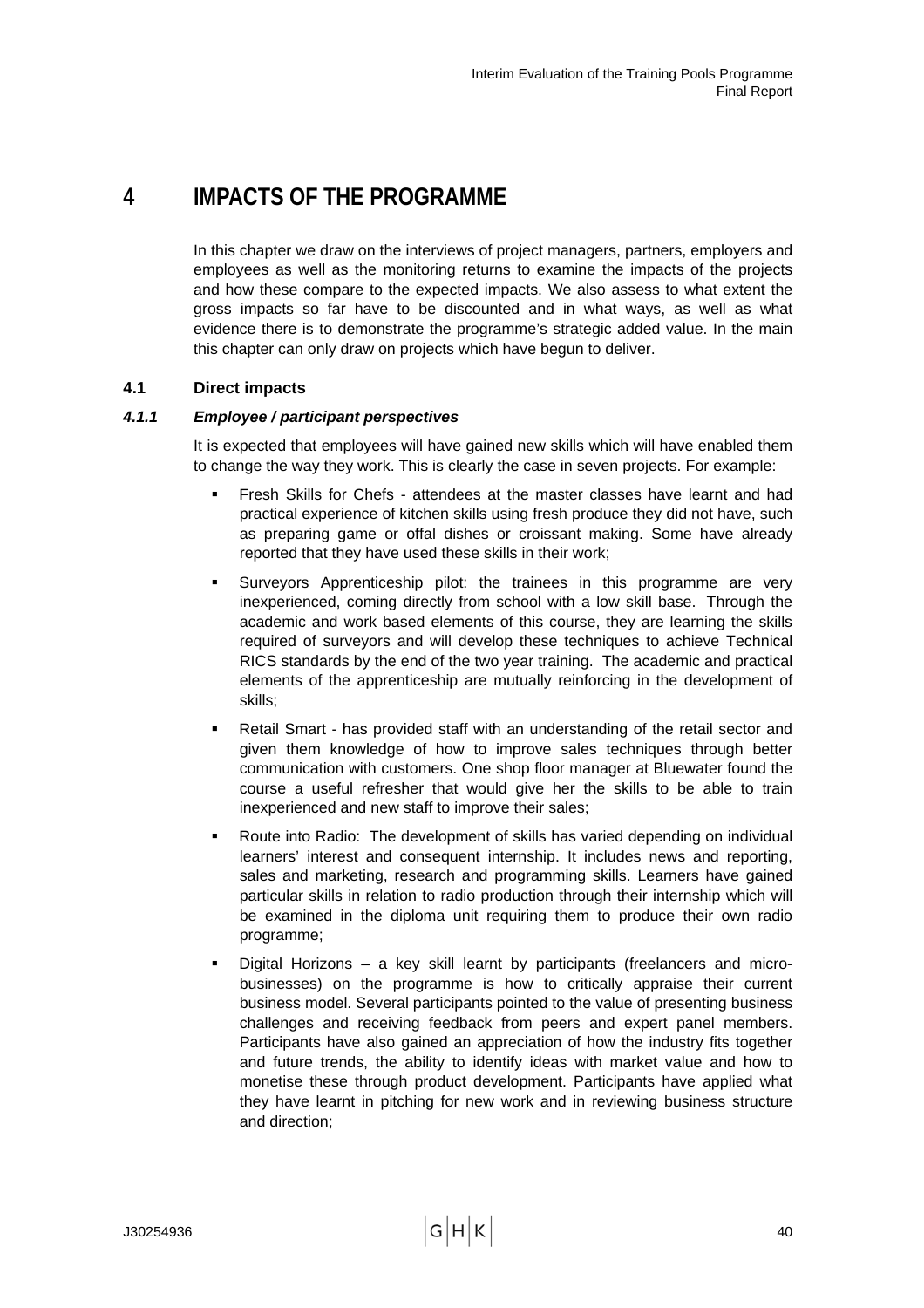- Marine CAD pilot course participants have learnt the skills necessary to operate and apply the Catia CAD software package to the boat design process. Three of the four employees interviewed had already applied the skills they had learnt in the workplace;
- Engineering Project Control pilot: some employees reported gaining specific skills in relation to estimating, planning and costs. There was also some opportunity to develop 'soft' skills of team working and presentation.

Such changes can demonstrably improve productivity. For example, using a new kitchen skill can mean that staff time is used to make a product that was bought in or to prepare a dish with a higher margin. Chefs report that they have changed menus and increased sales and margins.

It is not just skills that employees and participants have learnt. Some have acquired knowledge and information which they have been able to use in their jobs. For example:

- Fresh Skills for Chefs many who have gone on the food producer visits have learnt about local producers and supply chains and consequently placed orders and replaced existing suppliers, often larger wholesalers. Some of these have done so not just to improve quality and improve their menu marketing (local produce has a positive effect on sales of menu items) but also to improve their margins. Local suppliers can often be cheaper because they are selling directly. As a chef who had been using a Covent Garden wholesaler pointed out, it makes financial sense to use a good local supplier who can meet the wholesaler's quality and reliability standards because they are cheaper;
- Digital Horizons networking opportunities at the heart of the programme have enabled participants to identify peers with whom to collaborate on product development, commissioners of products, and organisations that will fund product development. Programme participants have already started to collaborate on existing and prospective ventures. Commissioning contacts have for one participant led to work with a new client. Several others are now developing products for international markets having accessed funding to enable entry to overseas markets through contacts made on the programme;
- Investment Sector pilot non-regulated staff in the financial sector identified that they previously had a relatively limited understanding of the financial sector and the products which their companies traded. Gaining a solid foundation of knowledge within the sector was useful in helping them to understand the products and how they could better support the technical staff that they work with;
- Route into Radio: one of the most valuable elements of the Route into Radio project, mentioned by everyone involved, was the opportunity it provided for developing contacts and networking. Developing a career in the radio industry is particularly contingent on knowing the right people and the programme has provided interns with direct access to a number of station managers. There are already examples of trainees finding paid work opportunities through the contacts made;
- Surveyor Apprenticeship pilot: apprentices have benefited from being able to experience the world of work in this project, getting a chance to try out various aspects of surveying and see what kind of specialism they would like to pursue;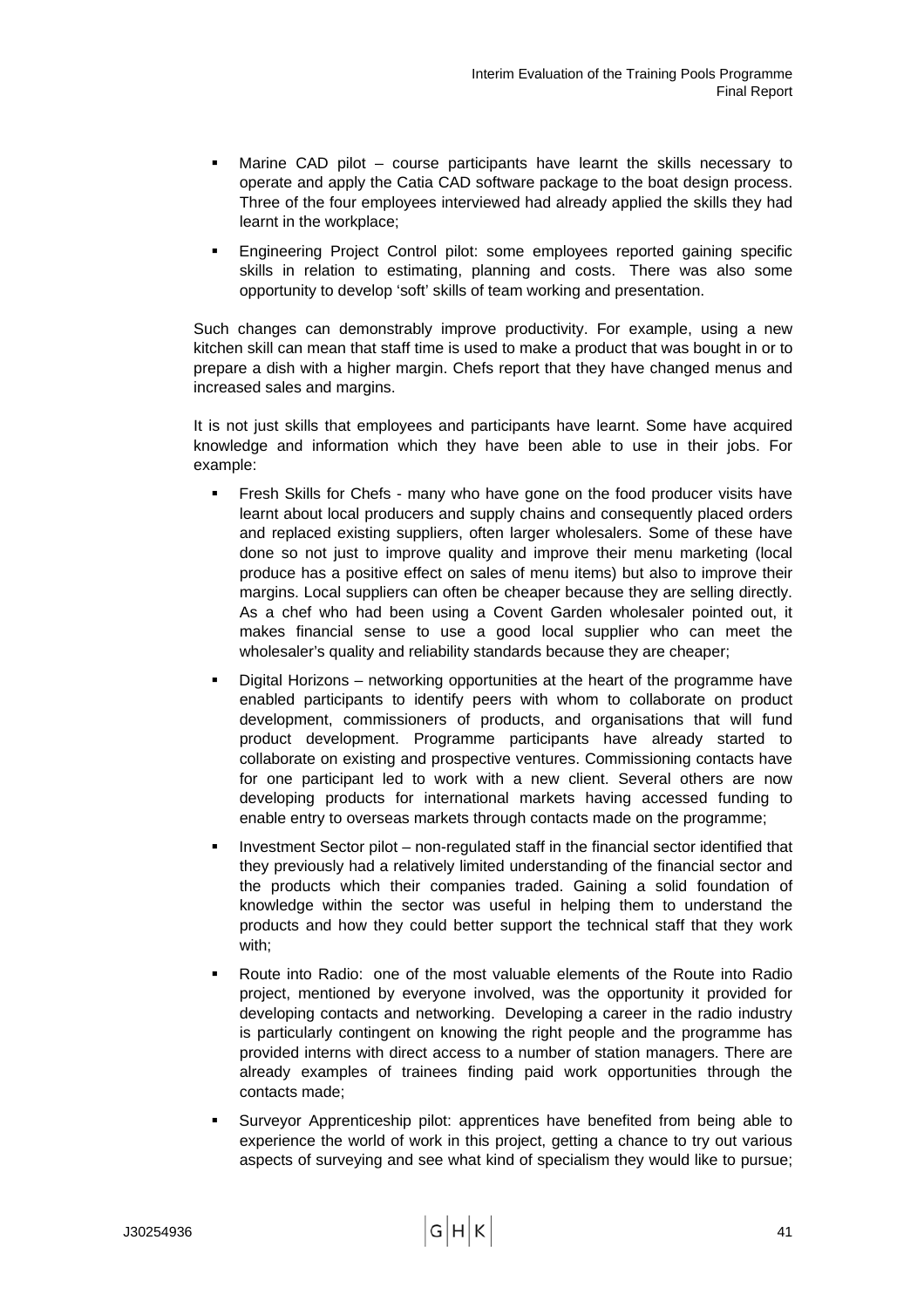They have also enjoyed the interaction with their fellow trainees in comparing notes about the type of organisations they are working for to guide their future career paths.

# *4.1.2 Employer perspectives*

Employers were largely positive about the benefits to their businesses as a result of having employees participate in Training Pools pilots. A series of closed answer questions were posed to the 20 employers interviewed to gauge the degree of impact the programme has had to date. In summary:

- All employers thought that participating employees had gained new skills or were likely to. Thirteen employers said this had been achieved already. Three employers said employees were likely to gain new skills and four thought that this would probably be the case;
- Over three quarters also felt that the business now has, or is likely to have, staff equipped with technical skills or knowledge that have closed skills or knowledge gaps. Eight employers said that this was already the case. Eight said it would be likely or probably. Four employers did not think that staff would acquire skills or knowledge that would close existing gaps. These tended to be larger employers two of whom were involved in the Surveyor Apprenticeship pilot, and one employer from Route into Radio and the Engineering Project Control pilot respectively;
- However, just over half did not think that the business had been introduced to new working practices. Eleven employers said that employers had not, or were unlikely to bring back knowledge of new working practices. Four thought this would probably be the case and four said this was the case already;
- Similarly, half of employers did not think the business is now better equipped, or likely to be, to compete in existing markets. Ten employers thought they were no better equipped to complete in existing markets. Three employers said they definitely were. Five employers thought that this was likely or probably the case. Those responding positively tended to be medium size employers employing between 25 and 50 staff and involved in Fresh Skills for Chefs and Route into Radio;
- Three quarters, did not feel that the business is now, or likely to be, better equipped to enter new markets (15 employers). Two employers thought that they were definitely equipped to enter new markets, three employers thought that this was likely or probably the case.

Employers were less able to point to the tangible business benefits resulting from employees' participation in Training Pools pilots. Given that most project are in the delivery phase it is arguable too early to expect tangible business benefits to be in evidence. Just under a quarter (four employers) felt that any of the factors outlined above had the potential to impact on their businesses' 'bottom line'. One employer thought the training was likely to increase wages per head. Three employers thought the training might increase sales and three thought the training might increase profits. Employers who thought there was likely to be an impact said this was because of:

 Improved procurement through making contact with suppliers (Fresh Skills for Chefs);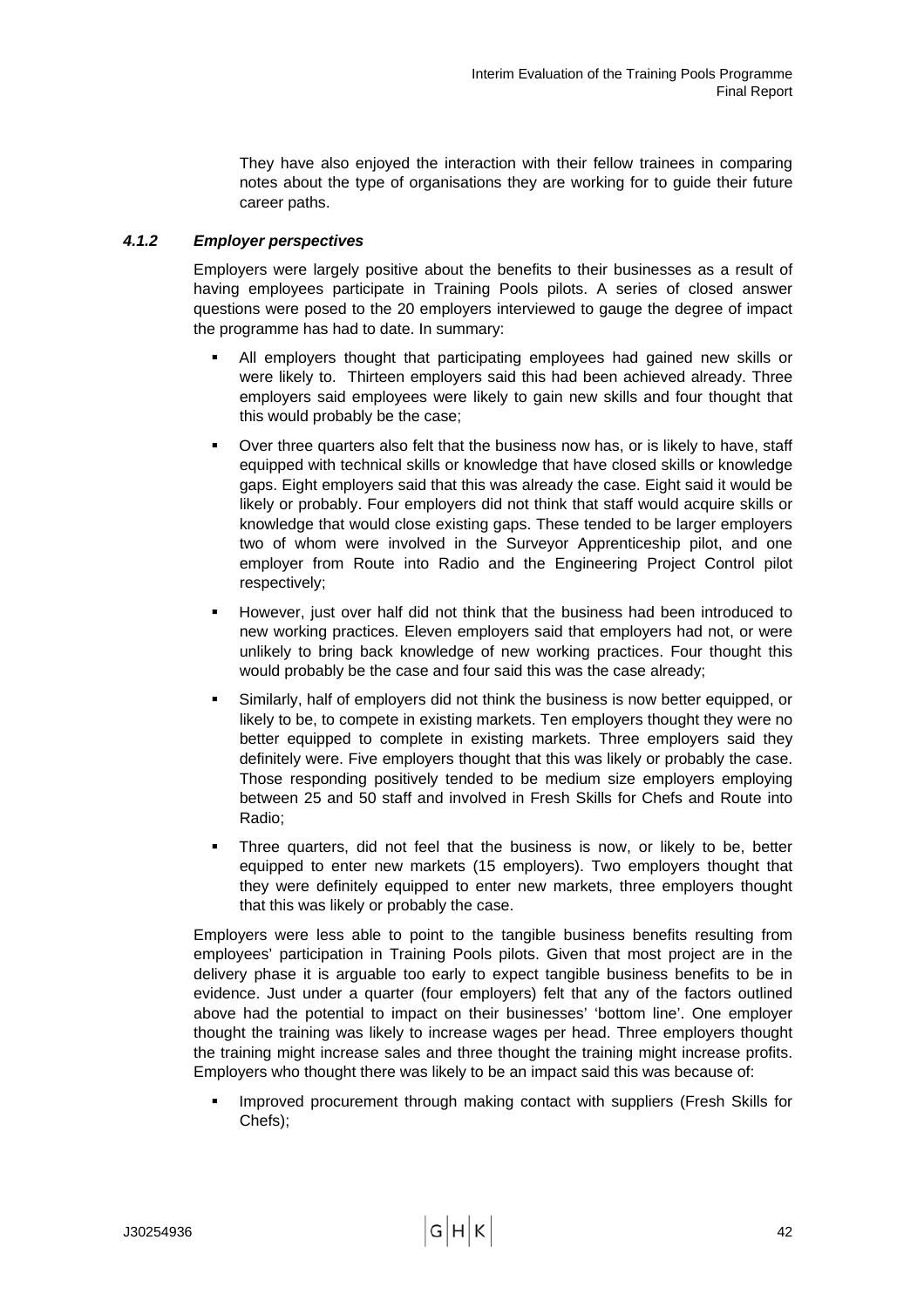- Greater use of cheaper ingredients with higher margins on sales (Fresh Skills for Chefs);
- **Increased staff knowledge and staff becoming multi-skilled, so better able to do** their job (Surveyors Apprenticeship pilot and Route into Radio);
- Better retention of staff (Route into Radio).

However, most employers said that it was too early to tell. Some also argued that they did not have a 'bottom line' (for example, local authorities whose employees were participating in the Surveyors Apprenticeship pilot) or that they would not expect any direct relation with the bottom line through the training.

There is some evidence from employers that their involvement in Training Pools pilots has had a positive impact on their attitude towards training. Six employers said they would provide more training for staff in the coming year, ten employers said they intended to provide the same amount and four employers expressed an intention to train less. Of those intending to train more, five out of six said that this was because of their positive involvement in a Training Pools pilot, whilst the decisions of the majority of those (13 out of 14) planning to provide the same amount or less training were not affected by their experience of the pilot. Employers planning to train less were microbusinesses. A need to focus on business development was cited as the main reason for the intention to train less in the coming year. Of the six employers planning to train more, three had participated in RetailSmart, and there was one each from the Investment Sector pilot, Fresh Skills for Chefs and the Marine CAD pilot.

## *4.1.3 Partner and lead organisation perspectives*

For organisations involved in the development and delivery of pilots the impacts are less quantifiable. To date few training providers have been able to identify any change to demand for training provision, for example. However in a few cases they and other partners in provision have indicated initial benefits:

- Digital Horizons the project was the first time that sector bodies in the South East had collaborated extensively on the development and delivery of a programme. These partners are now exploring other opportunities for joint working;
- Fresh Skills for Chefs a provider and several food producer groups have made contact with new employers to add to their marketing and promotion and begun to work with each other; others are exploring joint initiatives;
- Route into Radio: Skillset as the SSC and lead body in this project has been able to extensively develop its relationships with regional radio stations in the South East through this project;
- Engineering Project Control pilot: ECITB has been enabled to develop demand for the project by subsidising employers' contribution in the pilot phase. This has already brought dividends by employers becoming repeat customers and sending staff on subsequent courses. It now puts ECITB and training delivery partner Adept, in a position to include an additional course in their repertoire to offer to levy paying employers. It also allows ECITB/Adept to offer the course to out of scope employers at a more profitable rate.
- Marine CAD Pilot Intrisys, the training provider for the pilot, were able to use this project to develop a specific training course for the marine modules of the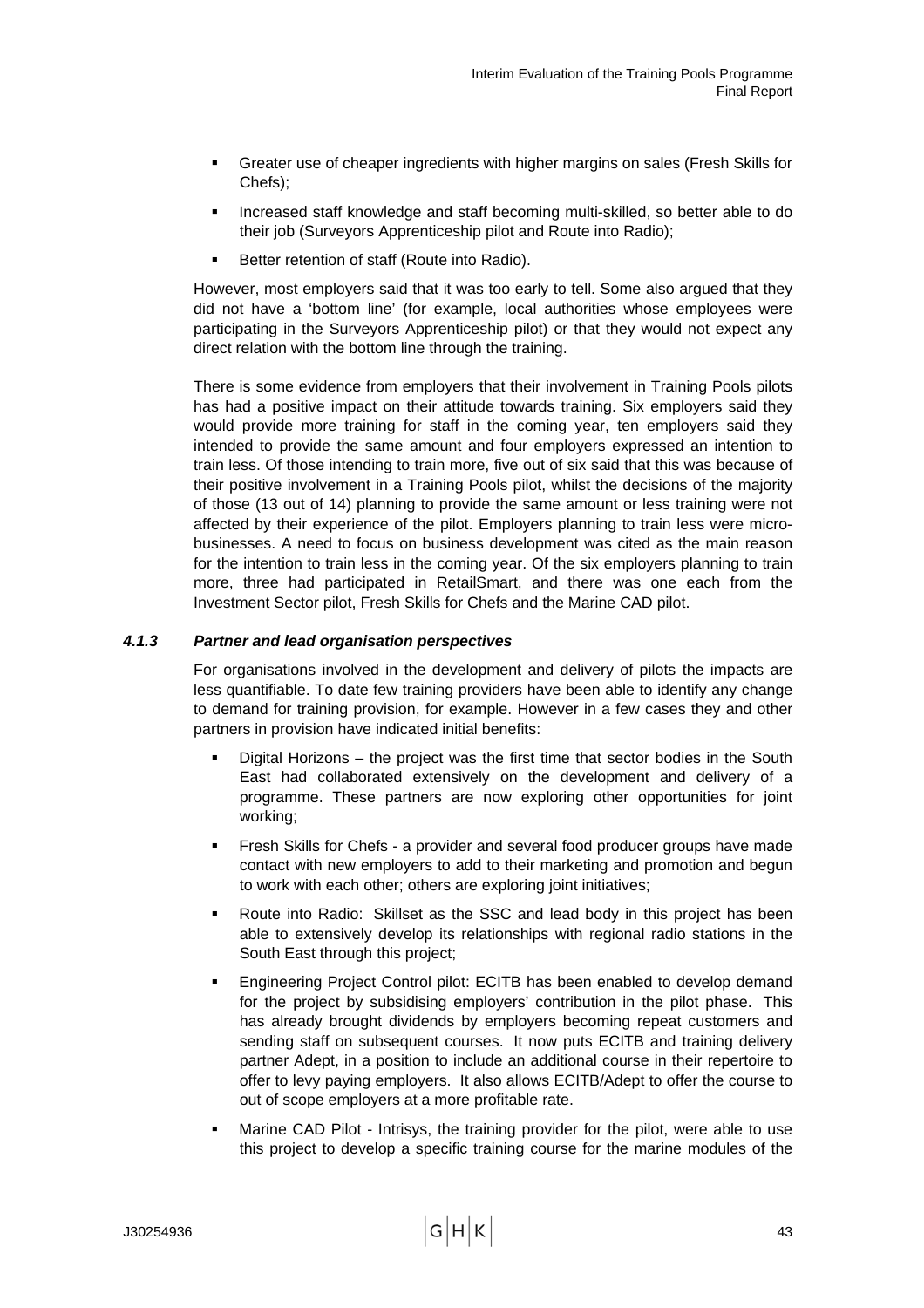software that they sell, distinct to their existing generic or other industry specific training courses. They have gone on to offer this course to other businesses nationally.

# **4.2 Net impacts**

Some of the impacts have to be discounted because it is clear that they would have happened anyway or they have displaced other training which the employees would have done to acquire skills or knowledge. However some of the impacts have had knock-on effects that have benefited the region's economy. These are briefly discussed in turn.

# *4.2.1 Deadweight*

The table below illustrates some causes of deadweight identified in some of the projects.

| Table 4.1 Deadweight      |                                                                                                                                                                                                                                                                                                                        |                                                                                                                                                                                                                                                                         |                                                                                                                                                                                                                                                                                                                               |  |  |  |
|---------------------------|------------------------------------------------------------------------------------------------------------------------------------------------------------------------------------------------------------------------------------------------------------------------------------------------------------------------|-------------------------------------------------------------------------------------------------------------------------------------------------------------------------------------------------------------------------------------------------------------------------|-------------------------------------------------------------------------------------------------------------------------------------------------------------------------------------------------------------------------------------------------------------------------------------------------------------------------------|--|--|--|
|                           | <b>Acquiring but not</b><br>using any skills gained                                                                                                                                                                                                                                                                    | <b>Acquiring but not</b><br>using new knowledge                                                                                                                                                                                                                         | Not acquiring new skills or<br>knowledge                                                                                                                                                                                                                                                                                      |  |  |  |
| Digital<br>Horizons       | The opportunity to apply<br>new skills learnt (e.g. re-<br>focusing of business<br>objectives) has not yet<br>arisen for many<br>participants.                                                                                                                                                                         | Market environment and<br>existing workload meant<br>that many participants<br>will not have had the<br>opportunity to turn new<br>contacts / potential<br>collaborators into<br>business opportunities                                                                 | Not all course content was<br>relevant to all participants<br>therefore some participants<br>perceived that they did not<br>acquire new skills or knowledge.<br>Some participants were already<br>very familiar with content relating<br>to their own industry, however<br>reviewing this has been a useful<br>reinforcement. |  |  |  |
| Fresh skills<br>for chefs | Not evident so far but<br>possible                                                                                                                                                                                                                                                                                     | Some chefs may not be<br>the buyer so they have to<br>pass on what they have<br>learnt to the head chef or<br>HQ (although some may<br>be buyers in the future)                                                                                                         | Some chefs are already familiar<br>with local producers but the visit<br>has introduced them to some new<br>producers (so speeding up the<br>process) and new products<br>resulting in sales                                                                                                                                  |  |  |  |
| <b>ECITB</b>              | Trainees have learned<br>skills (in costing,<br>estimating and planning<br>for example) but some of<br>those taking the course<br>are not working in project<br>controls jobs, or not<br>working on the types of<br>roles in project controls<br>that would allow them<br>the opportunity to<br>implement these skills | The knowledge that<br>participants said they<br>gained was in relation to<br>having a better<br>appreciation of how<br>project controls operates.<br>The value of this<br>knowledge may be<br>questionable if<br>participants aren't<br>working in project<br>controls. | Some participants on the course<br>commented that much of the<br>content was too basic for their<br>level – particularly in relation to<br>costings and calculations<br>elements - so they didn't gain<br>anything new from this                                                                                              |  |  |  |
| Marine CAD<br>pilot       |                                                                                                                                                                                                                                                                                                                        |                                                                                                                                                                                                                                                                         | Some participants of the course<br>were not new to 3D modelling<br>programmes. This course has<br>only helped them move to a<br>different computer programme<br>rather than to a new way of<br>working. This will mitigate the<br>productivity and competitiveness<br>benefits from the course.                               |  |  |  |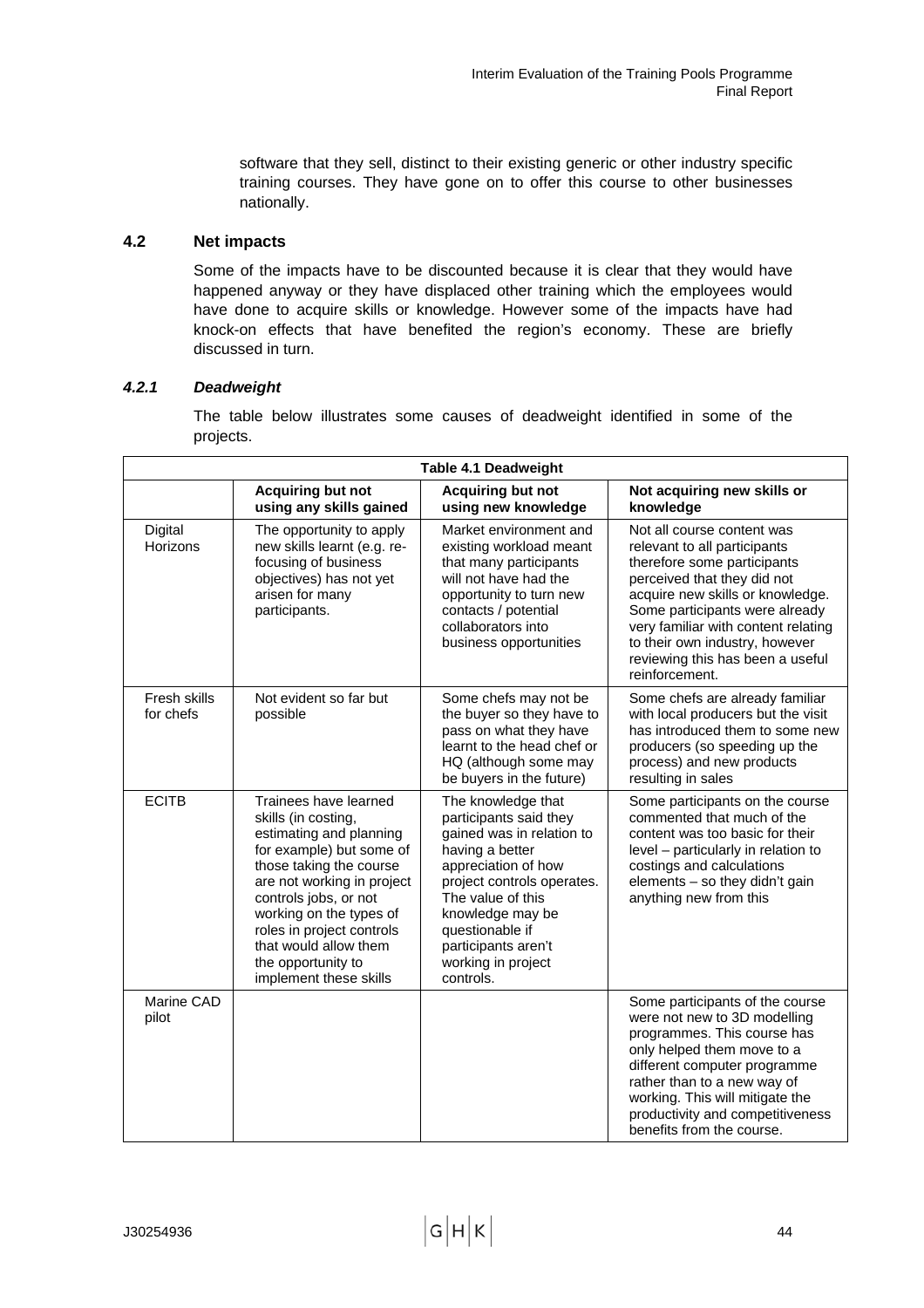# *4.2.2 Substitution and displacement*

There is some but limited evidence that the Training Pools projects have displaced other training. The likelihood of this falls into three categories:

- Minimal risk of substitution or displacement a number of projects developed offers that are completely new to the market place in terms of content and mode of delivery (e.g. Route into Radio, Digital Horizons, Fresh skills for Chefs, Composite Technologies pilot). Partners, employers and employees / participants have indicated that they had not accessed nor were aware of anything comparable. Other pilots, although based on approaches already being trialled, are new to the region (e.g. Engineering Project Control, Surveyors Apprenticeship pilot);
- Potential for substitution or displacement partners of a number of projects pointed to existing provision that broadly addressed the skills gaps that their pilot aimed to address, but stressed that the Training Pools funded pilot was an improvement on the existing market offer. For example, RetailSmart and the Investment Sector pilot have moved away from unpopular full NVQ level 3's which cover some of the same ground but are much less focused and too long for employers to show interest in them;
- Risk of substitution or displacement for one project there is evidence from an employer and employees that the project has displaced other training provision (Marine CAD pilot).

# *4.2.3 Leakage*

Evidence of leakage from the region is, at this stage, minimal. All the businesses and employees consulted as part of this evaluation study worked and lived in the South East. It was evident form interviews with pilot project managers that effort had been put into ensuring that employers they targeted met this criterion. The only project that appears to have directly worked with employers from outside the region is the Engineering Project Control pilot and only one example of an employee having left the region was identified during the course of the evaluation. Indeed for Route into Radio, partners said that the quality of the training experience offered by the pilot was providing an incentive to participants to seek work in the region. For several projects it is clear that that some form of leakage of project funding has occurred as training has taken place in central London locations. This was mainly as a response to logistical problems faced in maximising access to participants coming from different parts of the region (Digital Horizons, Surveyors Apprenticeship pilot).

## *4.2.4 Multipliers*

Wider impacts have been reported in only one project which add to the value of the impacts achieved. In Fresh Skills for Chefs, the following are evident:

- Local suppliers have increased their sales replacing in many cases out of region and out of UK suppliers of fresh produce (including vegetables and fish) and of prepared foods (where fresh produce has replaced manufactured food);
- Others have been persuaded to change suppliers. In one hotel, the bar manager has changed to a local beer and cider producer which has also brought higher margins.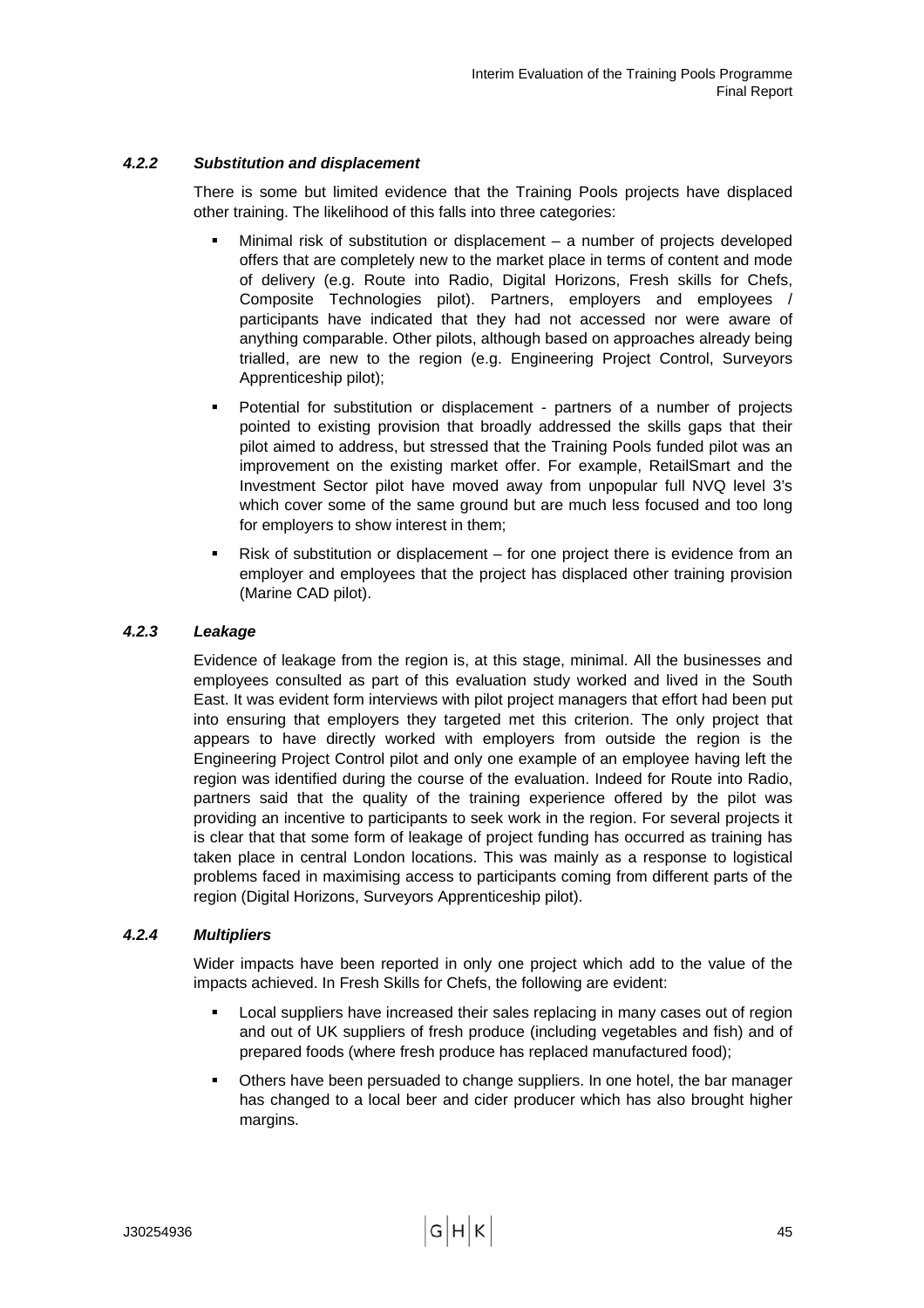# **4.3 Maximising gross impacts**

It is clear from conversations that some projects could consider action to avoid some of the discounting of impacts during the rest of their delivery of their projects. In the main this is a matter of targeting and restricting entry to some of the training on offer.

For example, providers working on the Fresh Skills for Chefs project could try to ensure that they discouraged non-buyers from the producer visits and skilled chefs from the master classes. Digital Horizons screened applicants to ensure their businesses were sufficiently established thus giving them experience to share with other participants. They also ensured that the applicant had a clear rationale for how they could commercially benefit from the programme and expressed an intention to take forward what they had learnt.

Managing entry and access can be easier when a course in oversubscribed.

## **4.4 Strategic added value of the programme**

The concept of strategic added value provides a useful measure of some of the less tangible impacts of a programme. In the context of Training Pools this term is being used to assess the value derived from the fact that funding for this programme has been provided by SEEDA as opposed to another body, the programme's regional focus, and the consortium approach that has sought to bring together sector bodies, providers and employers in collaborative partnerships.

For many projects strategic added value is as yet hard to discern because of the stage reached so evidence is limited. More examples of strategic added value would be expected as the projects draw to a close. This section of the report drawn on the views of stakeholders involved the project appraisal process, project deliverers, their partners and SEEDA staff.

The assessment in this section is made against the framework devised at the outset of the evaluation (Appendix 2) and considers each of the following features in turn: leadership and initiative; influence; catalyst and leverage; and, engagement.

## *4.4.1 Leadership and initiative*

All the lead bodies and partners to pilot projects were very supportive of SEEDA's involvement in the development of training provision through the Training Pools programme. It was considered that leadership and initiative has been demonstrated by SEEDA in the following ways:

- Creating a programme that is unique in the funding market place;
- Providing an opportunity to develop truly demand led solutions focusing on the need to add value to businesses and not accredited outcomes where employers do not value these;
- Risk taking providing pilots with the opportunity to innovate and test what works without an overly strong emphasis on generating outputs;
- Demonstrating support to regional employers and sector bodies, including those not previously championed, such as in the retail and financial services sectors.

Pilot projects have generated strategic added value through demonstrating their leadership and initiative in the following ways: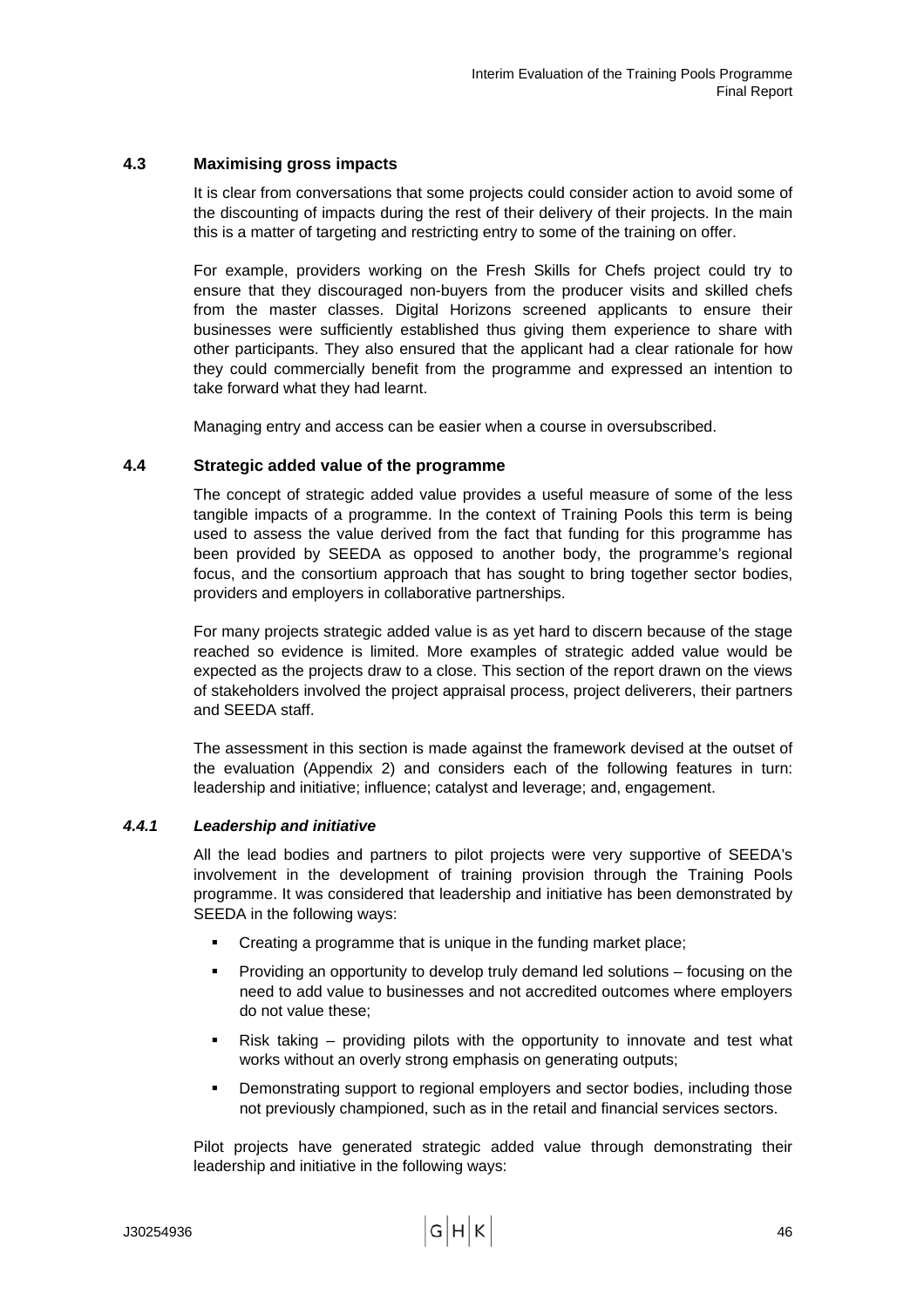- Bringing competitive employers together to share knowledge and experience that has informed the development of provision (Investment Sector pilot), enhanced industries' capability to attract applicants of calibre (Route into Radio), and enhanced the capability of SMEs in particular to respond to local (RetailSmart) and globally competitive markets (Digital Horizons);
- Motivating employers to play key roles in the training solutions delivered. For example, the provision of facilities (Fresh Skills for Chefs) and offering mentoring and coaching (Digital Horizons and Route into Radio);
- Influencing training providers to develop provision that is responsive to employer demands and appropriate to their needs – in particular encouraging FE colleges to move towards a master class format (Fresh Skills for Chefs) and demonstrating strong and iterative collaboration between a private training provider and sector employers (Investment Sector pilot).

## *4.4.2 Influence*

Relatively few projects have reached the point where they have been able to affect other strategies, qualifications and training programmes. To date the following can be pointed to:

- RetailSmart the provision developed for the pilot offers a flexible approach towards achieving a level 3 Award (combining self-managed distance learning with tutor led workshops). It is envisaged that the pilot will provide the business case to Edexcel and the QCA to enable the award to be placed on the NQF. The foundations for this have been laid and Edexcel has already offered its support for the pilot;
- Fresh Skills for Chefs is using the pilot to support the role out of the People First skills passport. The project also intends to promote the adoption of master classes through a South East Hospitality Academy as well as country food groups and colleges were they can be self sustaining;
- Route into Radio Skillset is exploring the potential to transfer the model to other regions. The pilot has trialled the application of an existing qualification (City and Guilds Media Techniques Diploma) to the radio industry.

Most pilots have demonstrated that they have applied and tested an innovative product which is not otherwise available in the market. Where pilots have promoted their work to a wider audience this has served to positively showcase the skills and talent in the region and demonstrate SEEDA's support for innovative skills related activity.

# *4.4.3 Catalyst/leverage*

Projects that have reported to date appear to be generating match funding that they set out to achieve. Several projects, Retail Smart and Fresh Skills for Chefs have been more successful in generating employer match that originally expected largely because of their ability to undertake more activity with employers at this stage in project delivery than they originally envisaged.

At this stage there is no strong evidence that suggests how most individual pilots will continue to be supported once SEEDA funding ends. The exception to this is the Engineering Project Control pilot which plans to continue to deliver provision through the industry levy and enhanced employer contributions.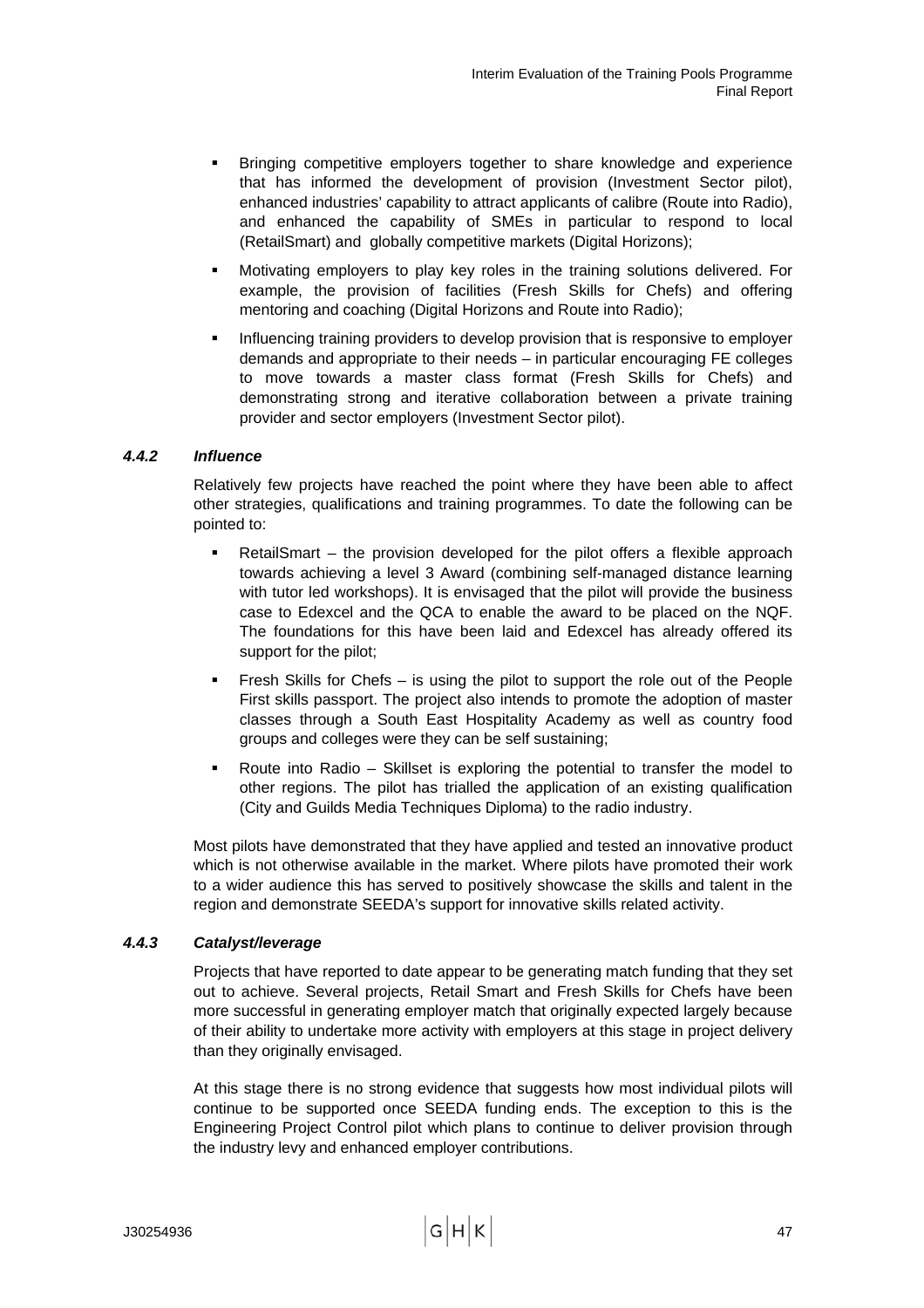A number of projects are in discussions with relevant skills academies about the possibilities of embedding the pilot within their offer (Composite Technologies pilot, RetailSmart) and other projects have plans to lobby the LSC for mainstream funding (RetailSmart). However the success of these outcomes is dependent on the pilots providing a strong business case for the wider adoption of provision. Lead bodies of other pilots have expressed confidence that employers will bear a larger proportion of the cost of provision and are planning to market their provision at more commercial rates (e.g. Marine CAD pilot, Surveyor Apprenticeship pilot). In Fresh Skills for Chefs, for example, colleges and food producer groups have indicated that they would continue to invest in these if the take up and the impacts are achieved, each seeing potential benefits in doing so.

Initial indications from employers suggest that their experiences have generated an interest and potential commitment to the types of provision trialled by the pilots.

- All employers said that they were either very likely to (16 employers) or would probably (4 employers) work with the Training Pools pilot training provider again.
- A large majority of the employers that responded said that they would be prepared to pay or pay more to access the training once SEEDA funding ends (14 employers against three who would not pay more). Those employers that said they would not pay were likely to be smaller employers (two had less than 10 staff and one had 30).
- The majority said that they would be more likely to work with publicly funded training providers in the future (probably 11 / very likely three), although some were less likely to (probably not five / very unlikely).

## *4.4.4 Engagement*

At this point, the positive effects of enhanced engagement are starting to emerge across a number of projects. Notable examples include:

- In Fresh Skills for Chefs, employers are collaborating with providers and food producer groups to develop local programmes of master classes and word of mouth is attracting new employers and bringing employers to existing networking events. It is expected that seasonal menus linked to fresh produce and local suppliers will be available for future activities and down loading which will assist colleges and food producer groups;
- Route into Radio Skillset's role as an independent broker in the industry at a regional level has brought the various sub-sectors of radio (BBC, commercial, community) together to work collaboratively in a way that had not previously happened. This has brought about agreement in relation to developing a structured entry pathway into a career in radio.

## **4.5 Summary of key points**

In terms of the impacts generated from Training Pools projects to date it is possible to conclude that:

 Pilot approaches are generating positive impacts for individuals participating in training. These are being achieved through the acquisition of new skills but also new knowledge and information. The extent of these impacts does vary across projects;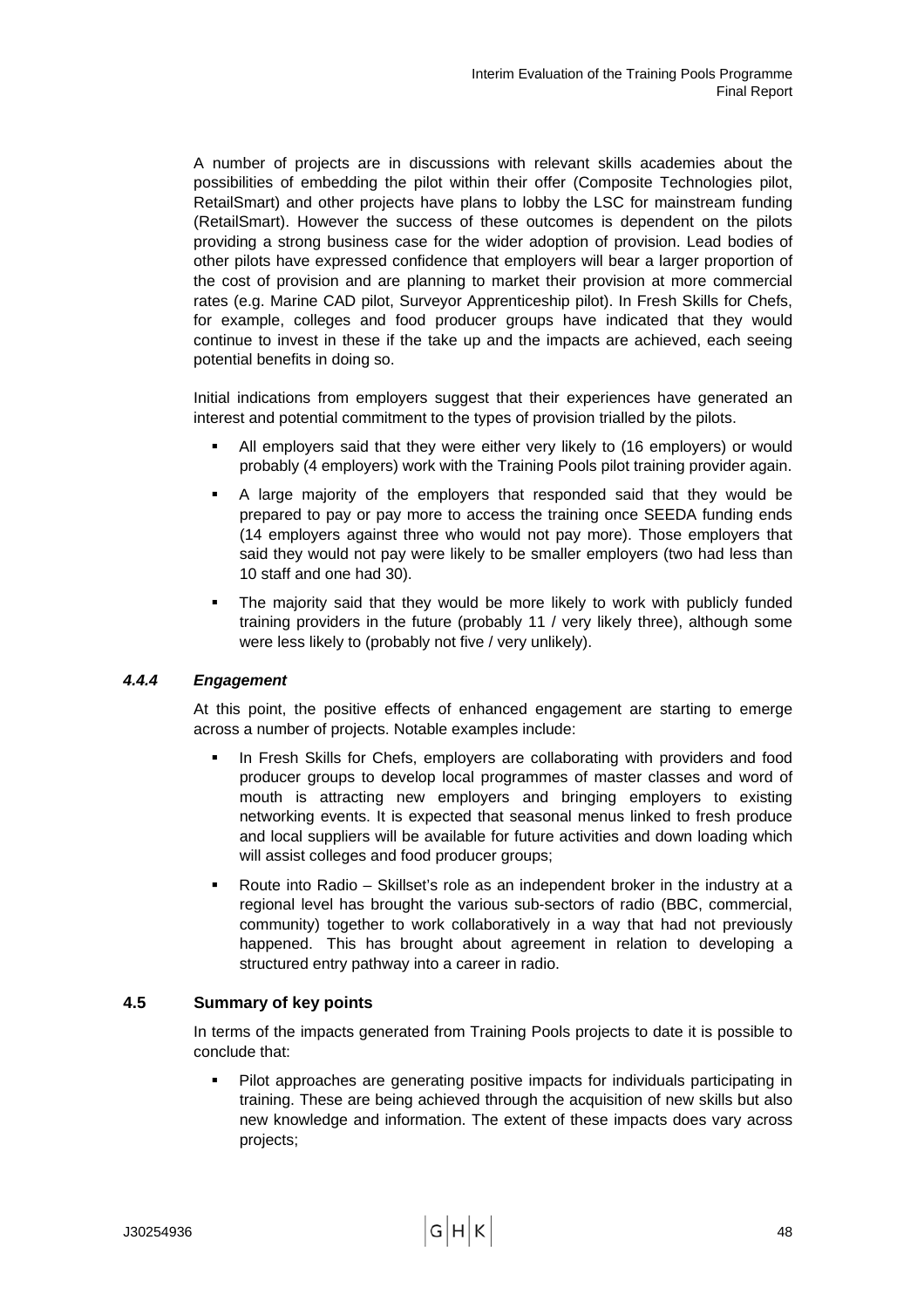- There is potential and in some instances evidence that skills and knowledge acquisition is leading to demonstrable improvements in productivity –this is more evident in some projects than in others;
- Employers are largely positive about the benefits of the training to their businesses, acknowledging the skills gained and their value in relation to skills and business needs;
- There is some evidence that employers plan to train more as a result of their involvement in a Training Pools project (five employers) and no evidence that employers view of training had been adversely affected because of their involvement;
- Under half of the employers felt that the training had so far introduced new working practices or better equipped the business in the market place:
- Training Pools pilots have not yet generated benefits to the business bottom line for employers. Few employers were able to identify the potential for future impact. Many however, also said that it was too early to judge the potential contribution that could be generated from training;
- Partners, including training providers, see potential benefits from their involvement in the programme but these are generally not yet achieved;
- Impacts can be offset in several projects by a little deadweight, substitution and displacement. There is limited evidence of leakage. These factors are not possible to quantify at this stage in project delivery.
- There is very limited evidence that multipliers are counterbalancing factors that need to be discounted. Only one project was able to provide any substantial evidence of this.
- There is evidence that the programme is yielding strategic added value; all told there is a good range of wider emerging impacts. However in most instances further work is needed to ensure these deliver the potential benefits that are envisaged.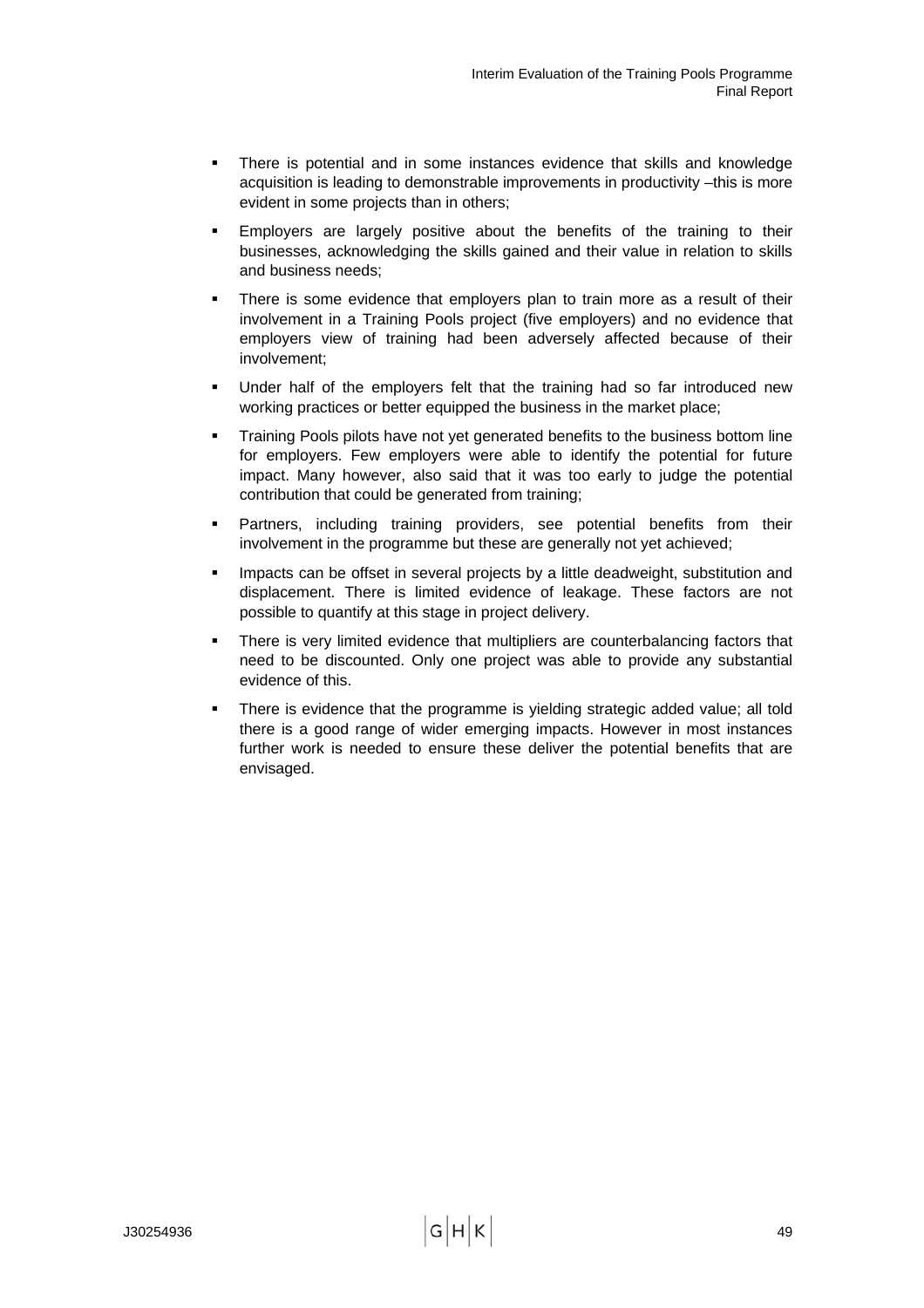# **5 CONCLUSIONS AND RECOMMENDATIONS**

This final chapter of the report summarises the evaluation's conclusions, presents recommendations to inform the future decisions about the programme, and identifies some lessons for SEEDA's future funding of skills programmes. In this chapter we address the three specific aims set out for the evaluation. These are:

- To review and assess the rationale, design and processes put in place to establish the programme;
- To assess the effectiveness and efficiency of programme and project delivery; and
- To evaluate the programme's outputs and outcomes, paying specific attention to net economic impact and strategic added value.

# **5.1 Establishment of the programme**

Overall, the programme has a clearly articulated and robust rationale that draws on the potential for skills to contribute to productivity and competitiveness gains, makes the case for focusing on skills gaps at the intermediate level, and evidences links into the regional skills agenda as articulated in the RES.

In terms of programme design, the consortium model that is at the centre of the Training Pools approach has been a key strength.

- Overall the enhanced employer engagement that is central to the model has been adopted across the pilots.
- Pilots have adapted the model to suit the specifics of their intervention and the nature of the employer and provider base they have engaged with.
- Pilots have demonstrated that the model has the potential to deliver on the specific aims that the Training Pools programme was set up to achieve: enabling businesses to strengthen their influence on what provision is required and how this is shaped to meet their skills needs; and facilitating collaboration between businesses and training providers to develop the most relevant and useful provision. This evaluation has found evidence of greater collaboration between employers and some evidence of improved working between employers and providers.

The recruitment of potential projects to the programme was largely left to market response. The consequence of this was a variable response in terms of the quality and focus of pilot bids. The programme would have benefited from greater targeting in order to ensure that:

- Pilots were funded in sectors that provided the greatest potential to achieve productivity and competitive gains by investment in skills acquisition at level 3;
- Businesses targeted were those most likely to achieve productivity gains as a result of their involvement.

The programme has sought to respond to market failures resulting from employers' underinvestment in training and perceived supply side gaps. Arguably there has been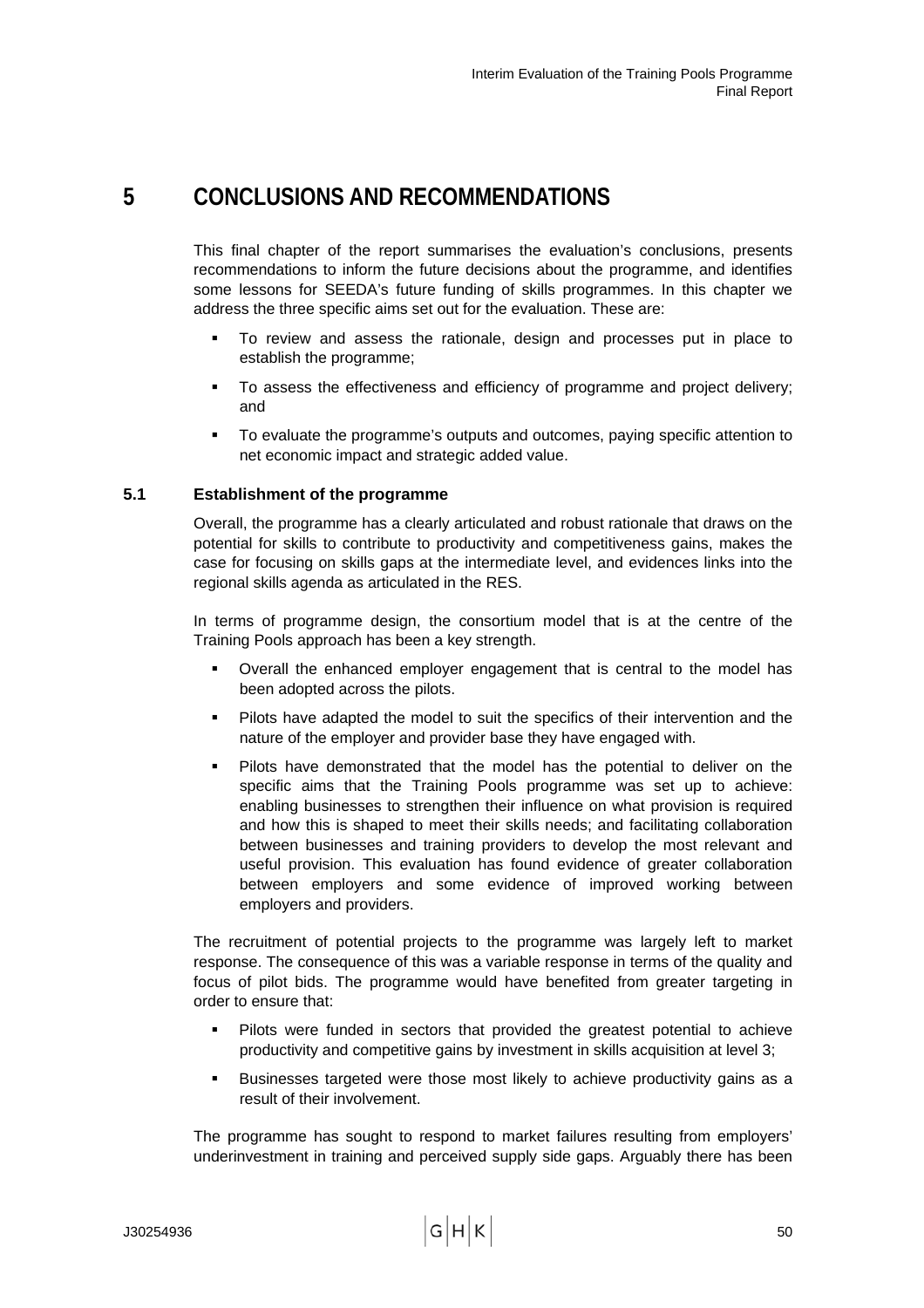too strong a focus on the latter and a lack of critical challenge to appraise the extent to which addressing supply side failure offers the potential to truly deliver on employers' demands for training interventions that clearly provide a business benefit. Employer investment is key to sustainable intermediate level training; the ability of some projects to address this is currently questionable.

It is also evident, based on the experience and progress made by projects to date that bidders would have benefited from greater support to ensure that the market failure identified as part of the rationale was the *right one* and that the intervention logic clearly responded to this. For example, one project correctly identified that supply side market failure was a cause of the shortage of skills staff, but failed to identify the specific cause of market failure as the capacity of existing providers to deliver appropriate provision. Consequently the lead body placed insufficient emphasis on building the capacity of the provider in question and as a consequence the project is falling short of its objectives.

It is clear from the intervention logic of individual pilots that not enough attention has been given to how approaches will be sustained and the potential risk factors that might act as barriers to this.

In accounting for these shortcomings, consideration should be given to the project appraisal process. Although this process was largely robust and fair in testing and shaping bids, there was arguably insufficient attention paid to three key factors:

- Financial viability and sustainability of proposals and in particular the business case made by potential bidders. The appraisal process should have more clearly determined the set up cost of pilots and the potential scale of delivery in order to assess the potential sustainability and financial viability of proposed approaches;
- Risk assessment stronger focus could have been placed on verifying the market failure and proposed intervention logic to address this;
- Technical assessment of bids greater consideration could have been given to verifying the robustness of proposed delivery mechanisms, particularly in projects where partners were to play a key delivery role.

# **5.2 Delivery of the programme**

In terms of planning their interventions:

- The short duration allocated by projects to prepare for pilot delivery has proved a key challenge in some. This is particularly the case in pilots that are pursuing more formal qualifications and where the design of materials has been largely a consultative process organised through committee.
- Strong partnership working has aided the efficiency of the planning process. A number of projects have effectively capitalised on the requirements of the bidding process to lay the foundations of partnership working needed to move smoothly through the planning stage. Where pilots have built on prior experience of joint working this has also been an asset.

In terms of the delivery of pilots: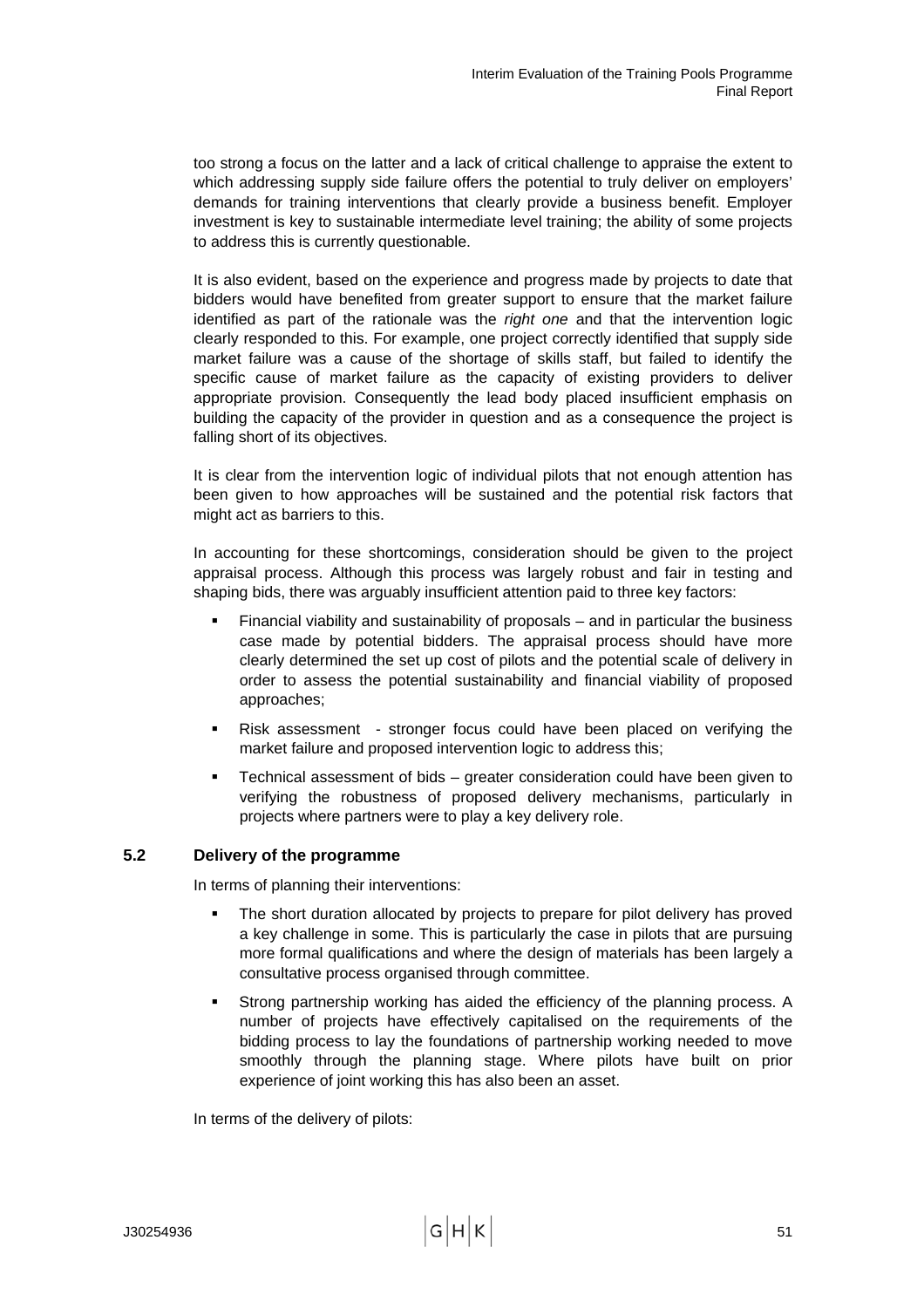- Most projects are delivering their pilots within acceptable margins of cost and timescale;
- Stretching targets were set at the programme level and by individual projects. This is appropriate given the need to robustly evidence the viability of Training Pools interventions. However, performance has fallen sort. The scale of intervention and approaches planned by pilot projects does not mirror the output related expectations of the programme. Performance against targets to date has been mixed and over half of projects do not have measures in place to upscale delivery to the level needed to meet the targets established at the outset of their project.
- A significant number of the challenges that projects have faced result from shortcomings in the early stages of developing their approaches: weaknesses in the rationale and intervention logic of a number of projects have been exposed. A key objective of the programme however is to test the viability of approaches and in this sense valuable lessons can be learnt from this experience at the programme level;
- Less beneficial have been delivery challenges that have resulted from ineffective project management. These have served to detract from the 'testing' of interventions.

# **5.3 Impact of the programme**

Training Pools pilots are generating positive impacts for both employees and employers. These include the acquisition of new skills, knowledge and information that are improving individuals' ability to work more productively in some instances and also have the potential to provide business benefits.

There is little evidence to date however, that Training Pools interventions are impacting on businesses' bottom line. Skills are one of the many factors that contribute towards productivity; therefore a degree of proportionality is required in drawing conclusions about the success or failure of pilots because of this.

It is essential however, that pilot projects are equipped to collect data on the relevant measures that will indicate whether an economic impact has been achieved, and the key factors that need to be discounted in order to assess the net economic impact of interventions. There is little evidence that all projects have the necessary systems in place to capture this data.

Finally, in terms of the sustainability of pilot approaches, the majority of projects point to the importance of the Training Pools pilot in providing the evidence needed to make the case for the mainstreaming of their approaches and in terms of building a persuasive argument that will attract the interest of employers. The scale of some pilot projects (in terms of the number of employers or employees engaged) is small or uncertain at this stage. A key concern needs to be the ability of projects to influence the supply side and employers given the small scale on which their interventions have been tested.

## **5.4 Recommendations**

There are a number of key recommendations that the SEEDA team managing the Training Pools programme should consider taking forward. These are limited at this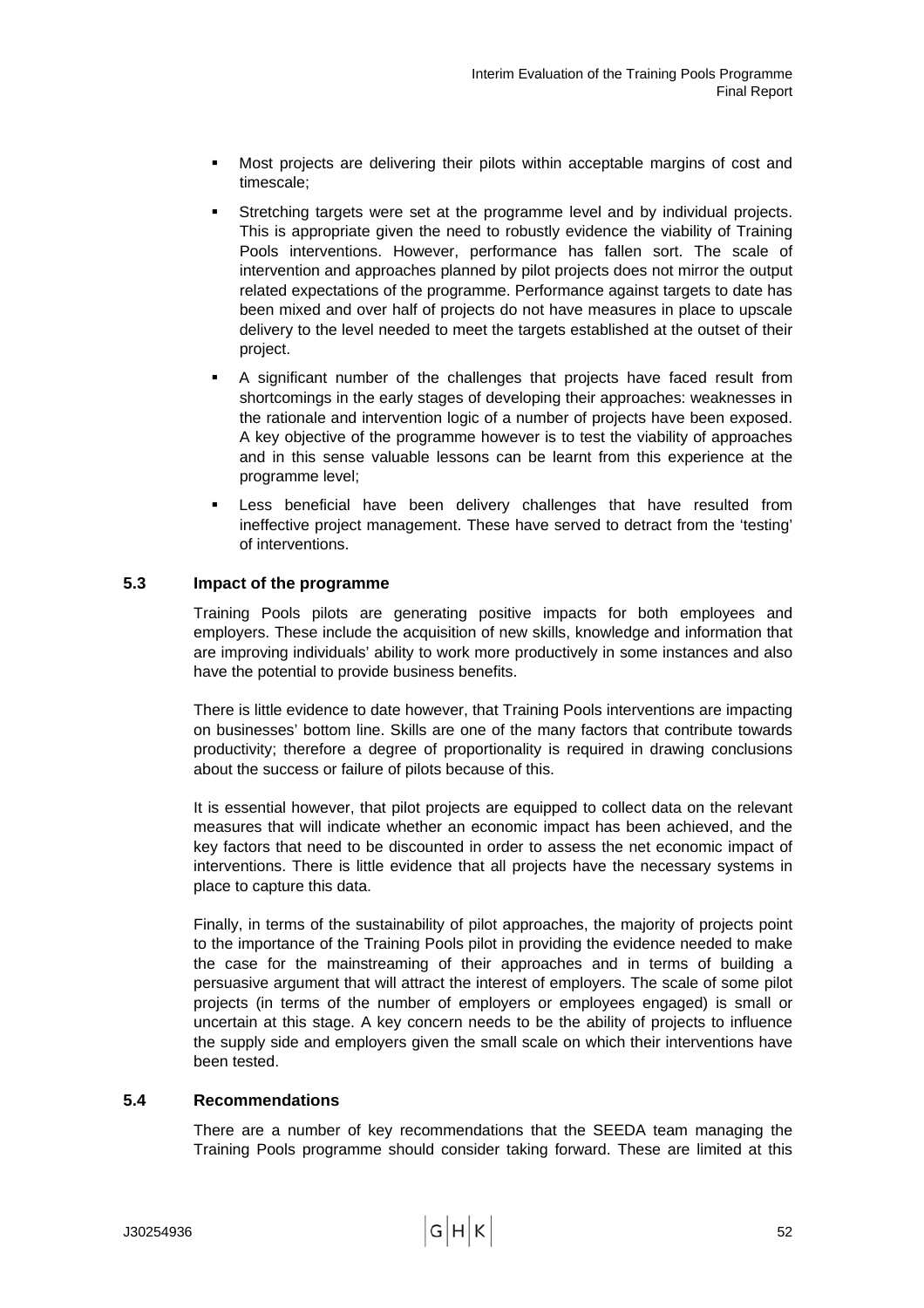stage in delivery to suggestions that assist pilots to deliver on and evidence their proposed outcomes.

- Most projects have yet to firm up their plans for evaluation. This provides the opportunity for SEEDA to provide the advice and support that is needed to ensure that the project level evaluation is sufficiently focused on evidencing the impact of the pilots and that measures are put in place to ensure monitoring and evaluation data collected will provide the basis for a full assessment of economic impact in the final programme level evaluation. Projects should be encouraged to appoint independent evaluators if this is feasible given their stage of delivery. The focus of project level evaluation should be on the robust assessment of additionality and value for money as well as identifying more general lessons and elements of good practice.
- A number of projects are either behind schedule or stalling. SEEDA contract managers should maintain a close watching brief over these projects and work closely with projects to assess what steps can be taken to ensure the delivery and 'testing' of pilot approaches. In some instances, it may be necessary to rationalise the scope of pilots in order to ensure a degree of 'testing' takes place.
- An assessment of value for money should be included in the final programme evaluation. In order to achieve this the following steps will need following:
	- − Collation of robust cost data by projects in order to full ascertain actual set up and unit costs of interventions, as well as stronger evidence of what employers and other funders would be willing to pay for the intervention and a clear indication of the volume of delivery needed to make an intervention sustainable and whether there is actual market demand to achieve this.
	- An assessment of the outcomes the pilot has generated that where possible compares the quality and quantity of outcomes achieved by the pilot with similar training initiatives present in the sector. Project level evaluators with sector knowledge would be best placed to conduct this.
	- − An assessment of 'customer' satisfaction following the completion of interventions conducted through a beneficiary survey. This can be conducted at programme level.

The interim evaluation of the Training Pools programme also provides useful insights that SEEDA may wish to consider in the future planning and development of skills related initiatives. These lessons are as follows:

- Development of an intervention logic with any programme, a useful starting point is the development of a clear intervention logic. This has the benefit of providing a framework for evaluating a programme and generating the criteria against which potential bids can be assessed.
- The link between skills and productivity is complex therefore to achieve the greatest benefit from an intervention a process must be put in place by which assumptions around market failure are tested, and proposed intervention logics challenged. This could be integrated into the bid appraisal process but would be more usefully employed earlier on in programme development through for example, workshops or briefing sessions with potential applicants.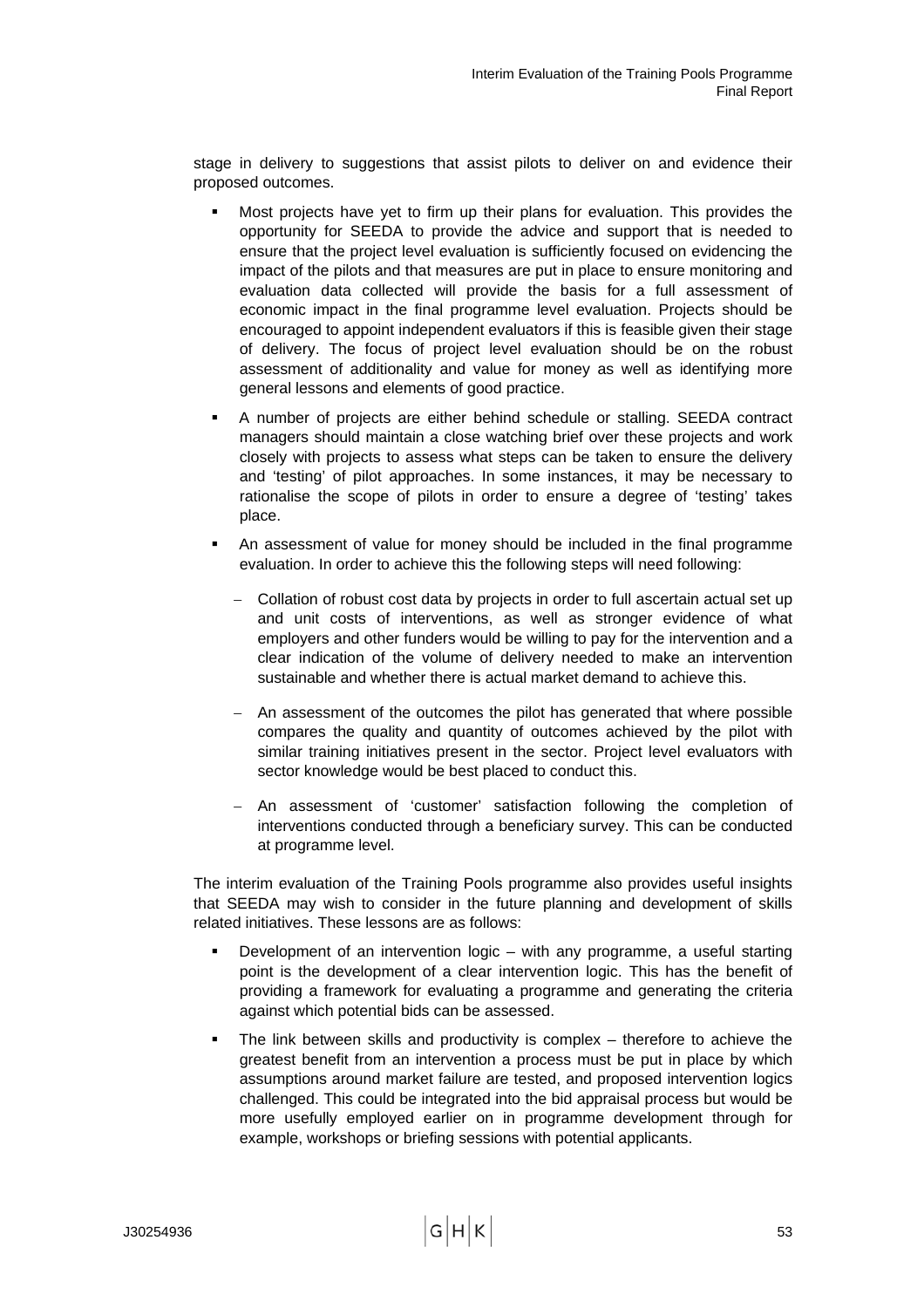- Target setting the experience of Training Pools suggests that two key factors should be borne in mind in future programmes: the first relates to the deliverability of targets once a programme moves from the scoping phase into detailed planning following the selection of projects. Assessing potential performance against targets at this stage will indicate whether targets should be reviewed or steps taken to ensure projects meet their commitments to deliver. Secondly, there is an argument of particular relevance to pilot programmes to suggest that the period over which outputs and outcomes are attributed to a programme should extent beyond the programme funding period in order to capture the full value of the investment in establishing the initiative.
- By their nature, demonstration programmes are likely to have, and should adopt, a greater level of risk than other programmes. They therefore require a more hands on approach towards programme management than other programmes. For some pilot projects this might mean closer scrutiny and monitoring. In most cases what is required are opportunities for pilots within a programme to share their experiences of challenges and lessons to assist others in overcoming problems as these arise.
- Assessing the capability and capacity of project leads and partners close attention to the details of how interventions are to be managed and delivered is required in order to ensure robust piloting. Employing independent sector expertise can provide stronger scrutiny in the bid appraisal process while conducting interviews with shortlisted bidders provides the opportunity for a more general assessment to be made.
- Evidencing experiences pilots are run to test and also *demonstrate* whether approaches do or do not work. Demonstration of success or failure requires close attention to the lessons learnt, the assessment of impacts and added value. Therefore it is essential that measures to robustly evaluate at the programme and project level are established at the outset. Independent project level evaluation is particularly important in generating the detailed information that employers will want to know before they invest in an approach and in terms of generating a credible evidence base from which pilots can go on to lobby for further supply side support.
- A strategic steer it is useful in programmes that seek to test and innovate to involve a group of stakeholders with the knowledge and experience to provide a strategic steer throughout the programme. This has a number of uses: it can ensure that a programme remains routed within the strategic aims and objectives that led to the programme rationale at the outside and also provide a mechanism for disseminating and spreading good practice established by the programme and potentially provide the linkages needed to sustain successful approaches.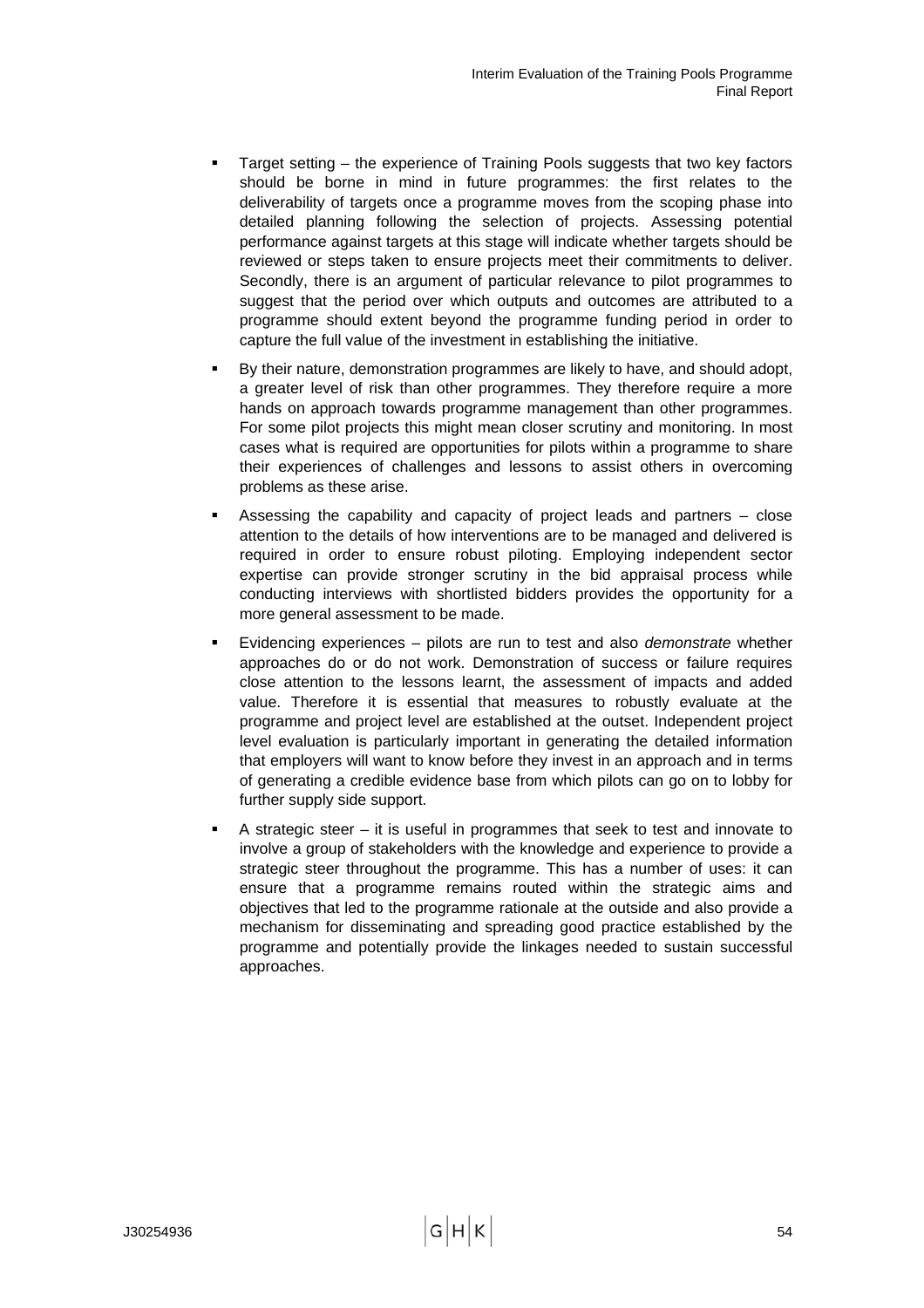# **APPENDIX 1 – RESEARCH TOOLS**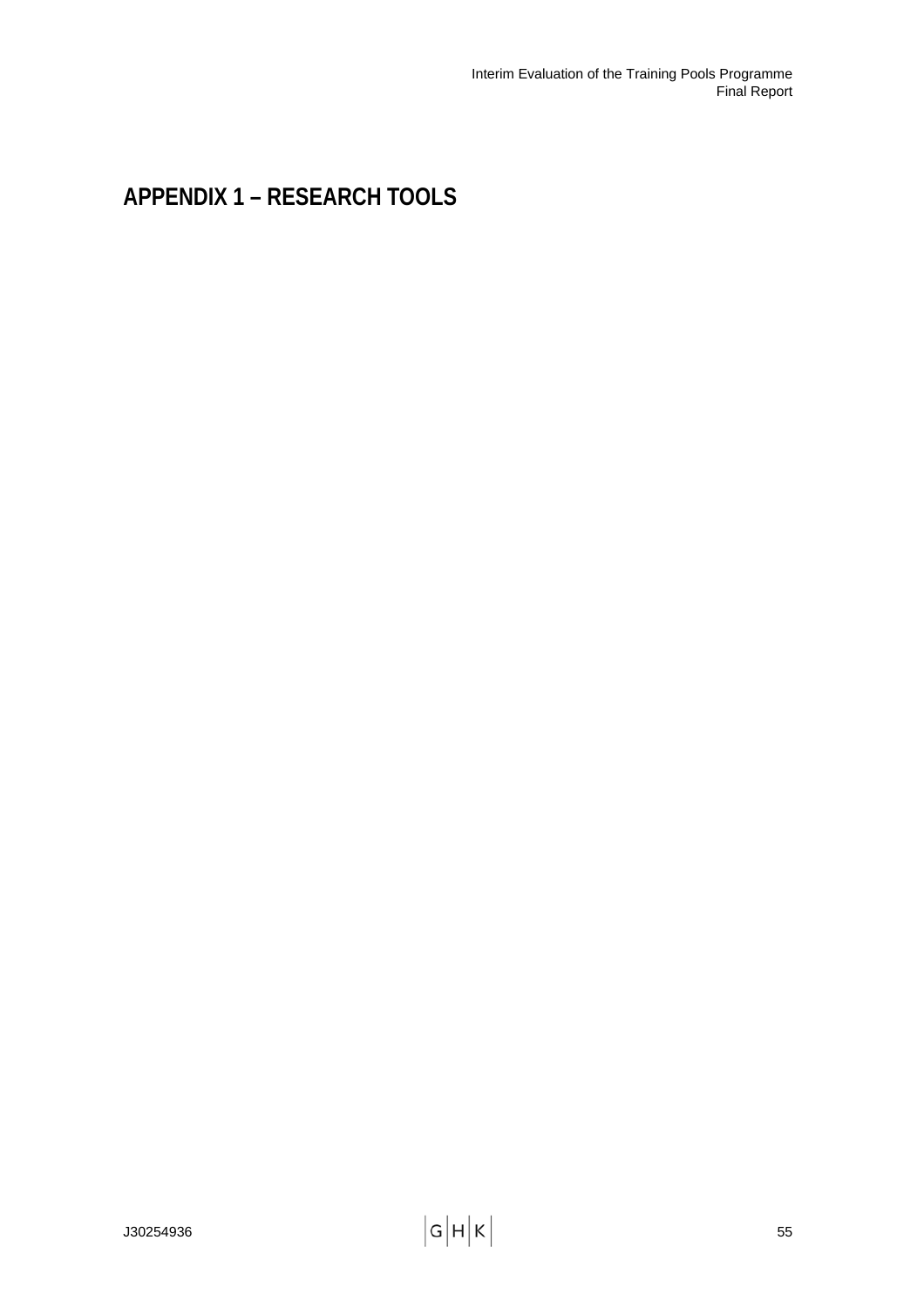# **Interim Evaluation of the Training Pools Programme Interview Schedule: Project Deliverers**

*Begin by explaining the objectives of the study:* 

- *Review and assess the rationale, design and process put in place to establish the programme*
- *Assess the effectiveness and efficiency of programme delivery*
- *Evaluate the programme's outputs and outcomes, exploring economic impact and strategic added value together with an overall assessment of the programme's performance to date.*

*Explain that views are expressed in confidence.* 

*Other aspects of the study include:* 

- *A review of bid documents and monitoring data*
- *Interviews with SEEDA staff*
- *Project and programme partners and stakeholders (gather contact details for up to 6 partners and project stakeholders if not received already)*

#### **1 Rationale, approach and planning**

1.1 How did the project first hear about the Training Pools Programme and what was their motivation to apply for funding?

 Was the Training Pools programme perceived to offer something that other programme don't?

1.2 Explore the rationale underpinning the project and the specific intervention.

- What specific challenge had the project sought to address?
- What evidence is there of this? (were employers consulted? What sector intelligence was used e.g. the SSA or other sources etc.)
- Is there any evidence of adverse equalities impact?
- Why was the particular approach chosen? (how does it sit alongside what is already in the market place?)

1.3 Project planning and partners

- Who was involved in pulling the project specification together?
- Why were specific partners chosen? (had the project provided an opportunity to work with new partners?)
- How was the intended scale of the programme determined (i.e. number of employers, employees that the project intended to work with)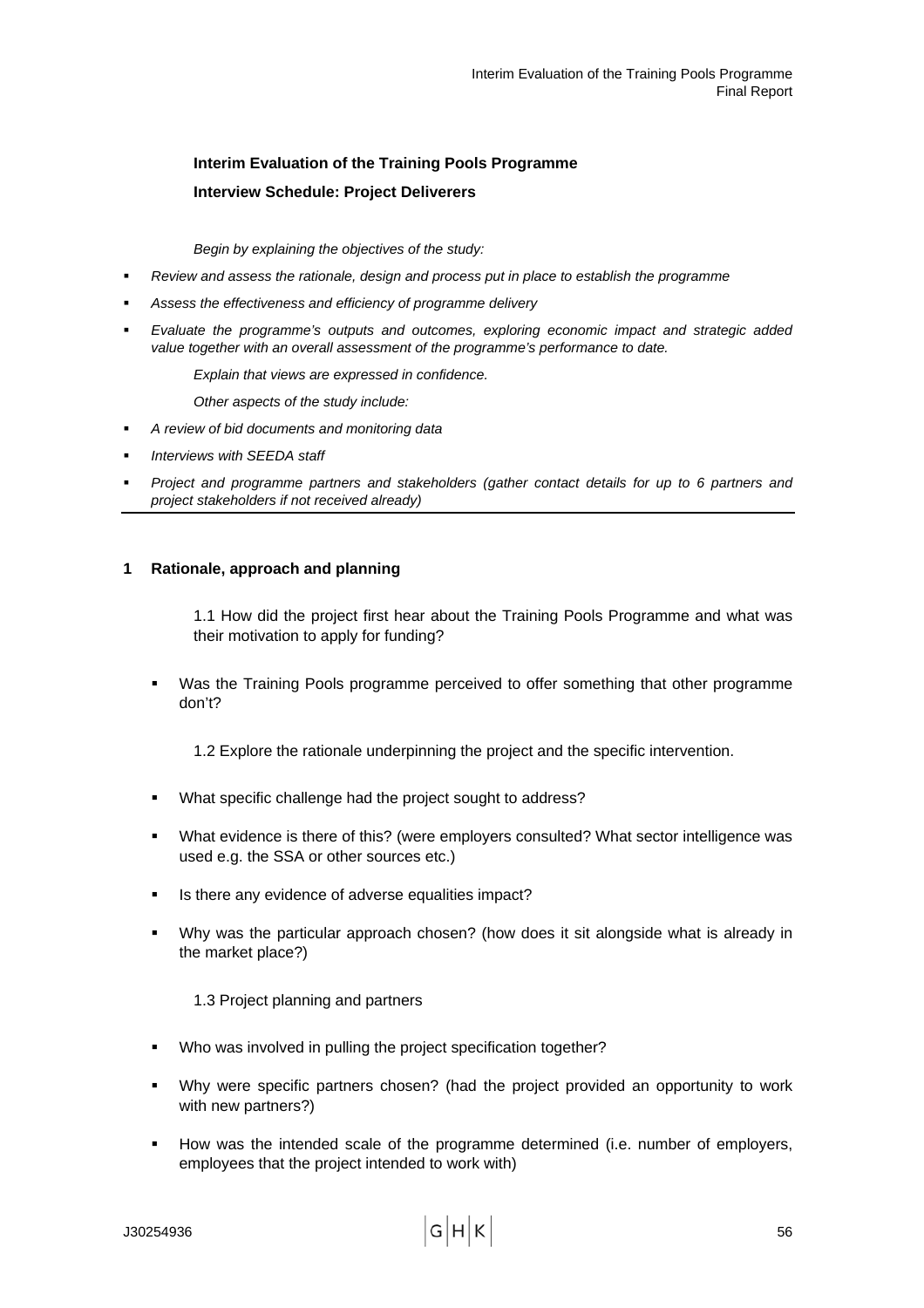**Employer contribution (?)** 

#### **2. Progress to date**

2.1 At what stage in the delivery cycle is the project? Review the main tasks carried out so far.

- **Are you satisfied with the progress you have made?**
- Are their aspects of development and planning that have progressed better or less well than you expected? Why is this? (e.g. explore employer engagement in project development, materials development, recruitment of key staff etc.)
- Has the project been successful in securing the match funding specified in the initial bid from others? (any particular issues relating to this)

2.2 Review project outputs to date (Review data collected on the project pro-forma and discuss the main output measures that the project is monitoring)

- **In Step 2** is the project on track with project delivery? (Employers engaged; training sessions delivered; employees trained)
- Is the cost of delivery in line with expectations (see cost section in the pro-forma)
- What's worked particularly well?
- What specific challenge have been faced and how are these being addressed?

#### **3. Outcomes and impacts**

Review the main outcome and impact measures that the project is monitoring. Explore the evidence that this provides then discuss more generally experience of outcomes and impacts.

3.1 Is there any evidence to date of the project's impact on the employers it is working with? (use prompts only after initial response)

- Higher productivity of trained employees
- Impact on the business's bottom line
- Skills gaps closed
- Greater competitiveness in existing markets intention to enter new markets
- Access to provision that otherwise wasn't available in the market place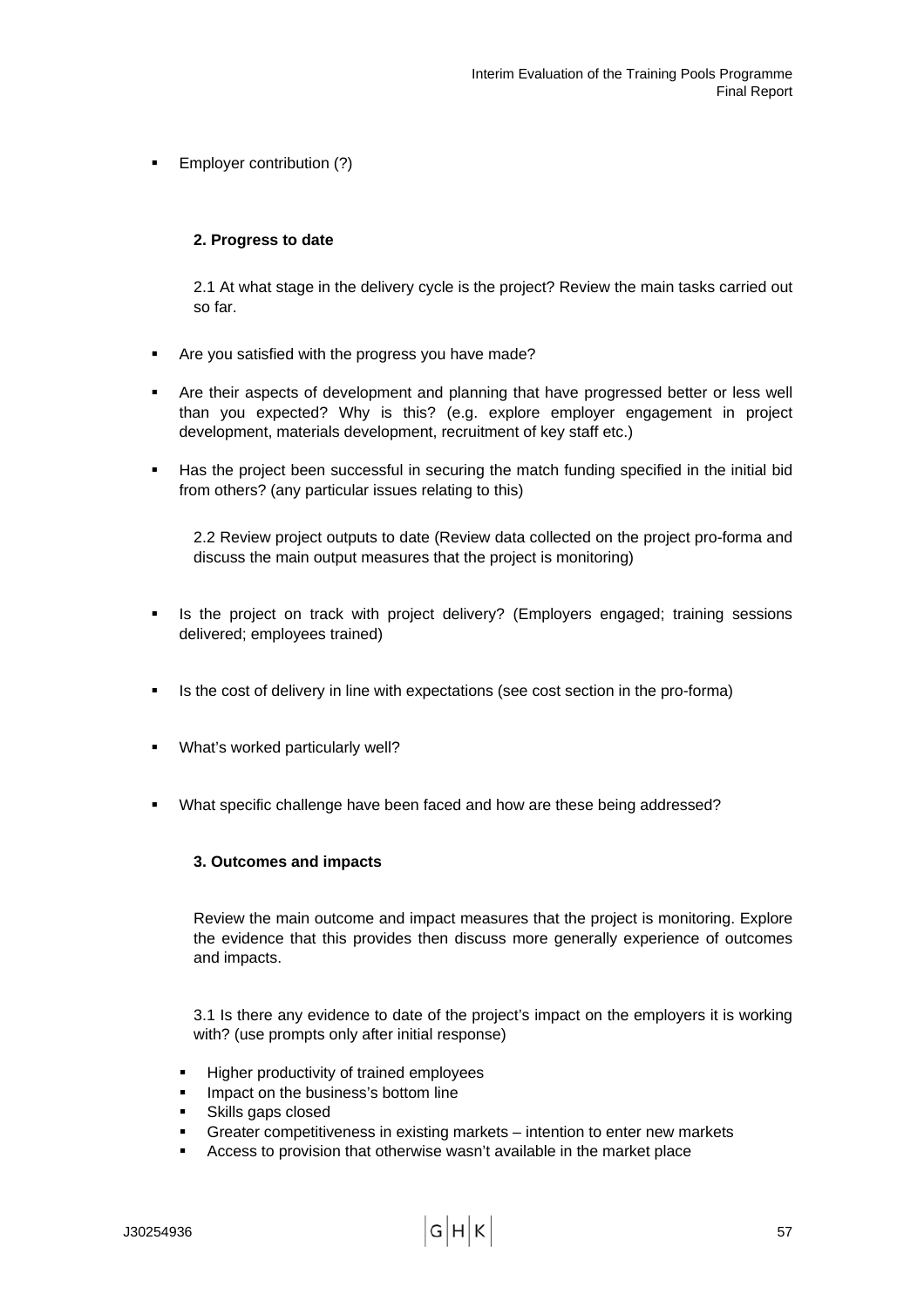- Changing perceptions of public sector funded training
- Preparedness to meet the full cost of future training
- New employers have been recruited to the programme
- Additional commitment from employers to education / training / CPD

3.2 Is there any evidence to date of the project impact on the employees that it has engaged with? (use prompts only after initial response)

- Achievement of qualifications (industry recognised / or level 3 accredited qualifications)
- New or improved skills
- Greater productivity
- Opportunities / evidence of progression in the workplace or labour market
- Motivation to invest in further CDP
- **Overcoming adverse equalities impact**
- 3.3 What have been the main benefits to your own organisation? (use prompts only after initial response)
	- **Expanded portfolio of training delivery**
	- New employer relationships or more effective relationships
	- New partner relationships or greater collaboration
	- Potential impact on organisations own business development process direction of travel

3.4 What impact has the project had on the partner organisations that you are working with? (use prompts only after initial response – see 3.3)

# **4. Additionality**

4.1 How has the project created additionality? (use prompts only after initial response)

- 'Packaged funding more effectively
- **Developed activity that would have otherwise been slower, not as thorough, would not** have taken place
- Formed new relationships with partners, employers resulting in new areas of collaboration

4.2 Have any risks or negative impacts been encountered as a result of the delivery of this project?

- Has the activity substituted or displaced other similar activities being undertaken by other training providers – or is it likely to?
- $\blacksquare$  Has (or is) the activity substituted any aspects of employers own CDP / training activity or is it likely to?
- Have employers lost employees as a result of their acquisition of improved skills or are they likely to?
- Would employers have paid a market rate for the training?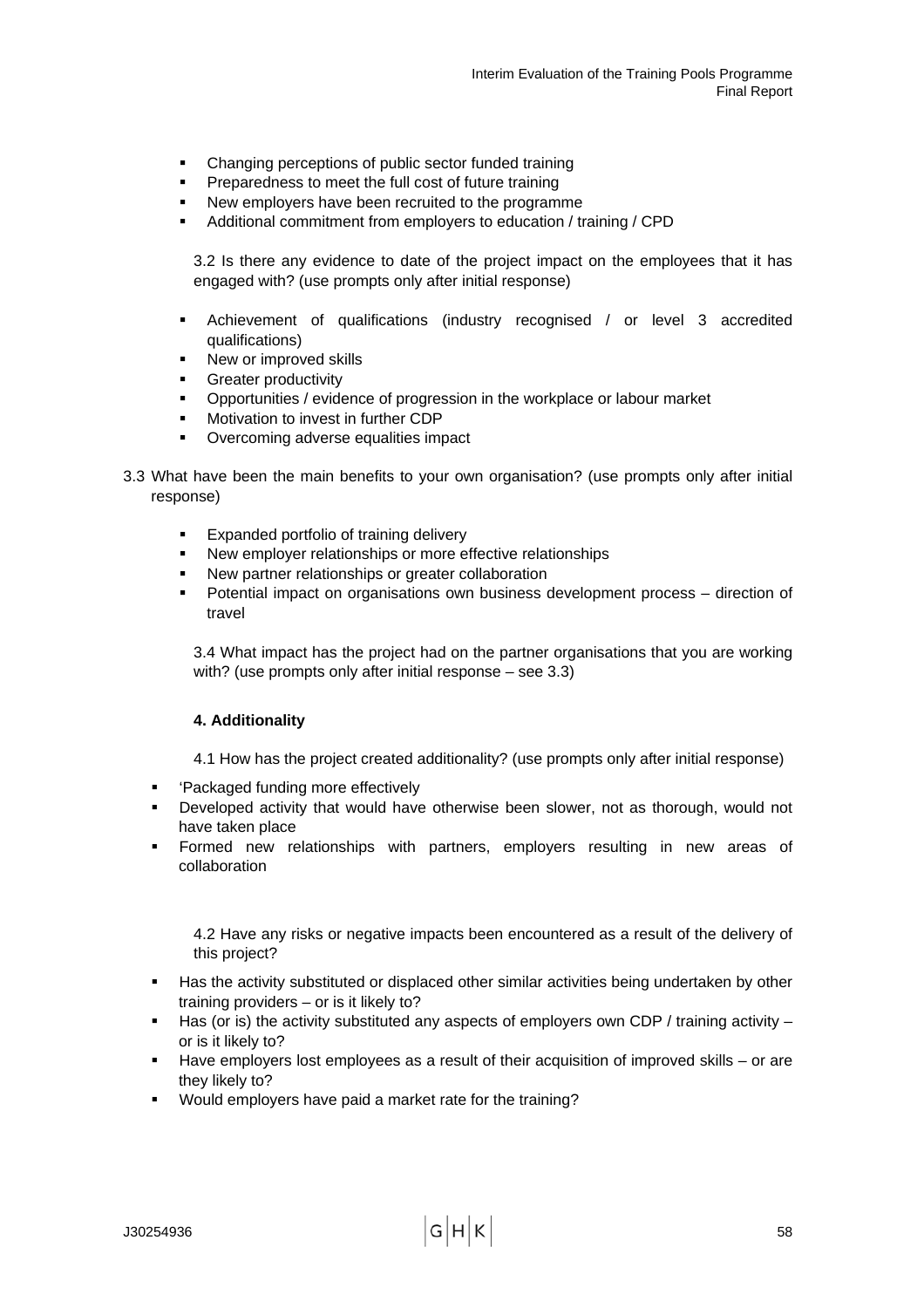4.3 What do you think would have happened in the absence of the programme? (would the same activities have been generated over a longer time frame, not at all, would employers have found alternative solutions?)

4.4 Has the fact that this project has been part of the Training Pools programme funded by SEEDA made any difference in terms of how the project was planned, delivered, or the degree of networking and support that you have received?

- Has there been scope to innovate that might not have been afforded by other funders?
- Has their been opportunity to exchange learning with other projects?
- Has it influenced the employers you have worked with or the areas in which you have worked?
- Has it influenced how you intend to take the project forward?

#### **5. Next Steps**

5.1 What measures have been put in place to sustain the project activity or mainstream its outcomes once SEEDA funding draws to a close?

- Access to alternative funding streams (via FE / FE budgets)
- Integration with sector skills infrastructure such as Skills Academies
- Accreditation by awarding bodies
- Preparedness of employers to meet the cost of training (associated moves by the project to lower the unit cost potentially)

#### **Interim Evaluation of the Training Pools Programme**

#### **Interview Schedule: Project Partners**

*Begin by explaining the objectives of the study:* 

- *Review and assess the rationale, design and process put in place to establish the programme*
- *Assess the effectiveness and efficiency of programme delivery*
- *Evaluate the programme's outputs and outcomes, exploring economic impact and strategic added value together with an overall assessment of the programme's performance to date.*

*Explain that views are expressed in confidence.* 

*Other aspects of the study include:* 

- *A review of bid documents and monitoring data*
- *Interviews with SEEDA staff*
- *Project and programme partners and stakeholders (gather contact details for up to 6 partners and project stakeholders if not received already)*

## **1 Nature of involvement and views on overall approach**

- 1.1 What is the nature of your involvement in the project? How did this come about?
- 1.2 Has the project's approach made sense in the context of the challenges faced by employers in the sector and the regional context of the South East?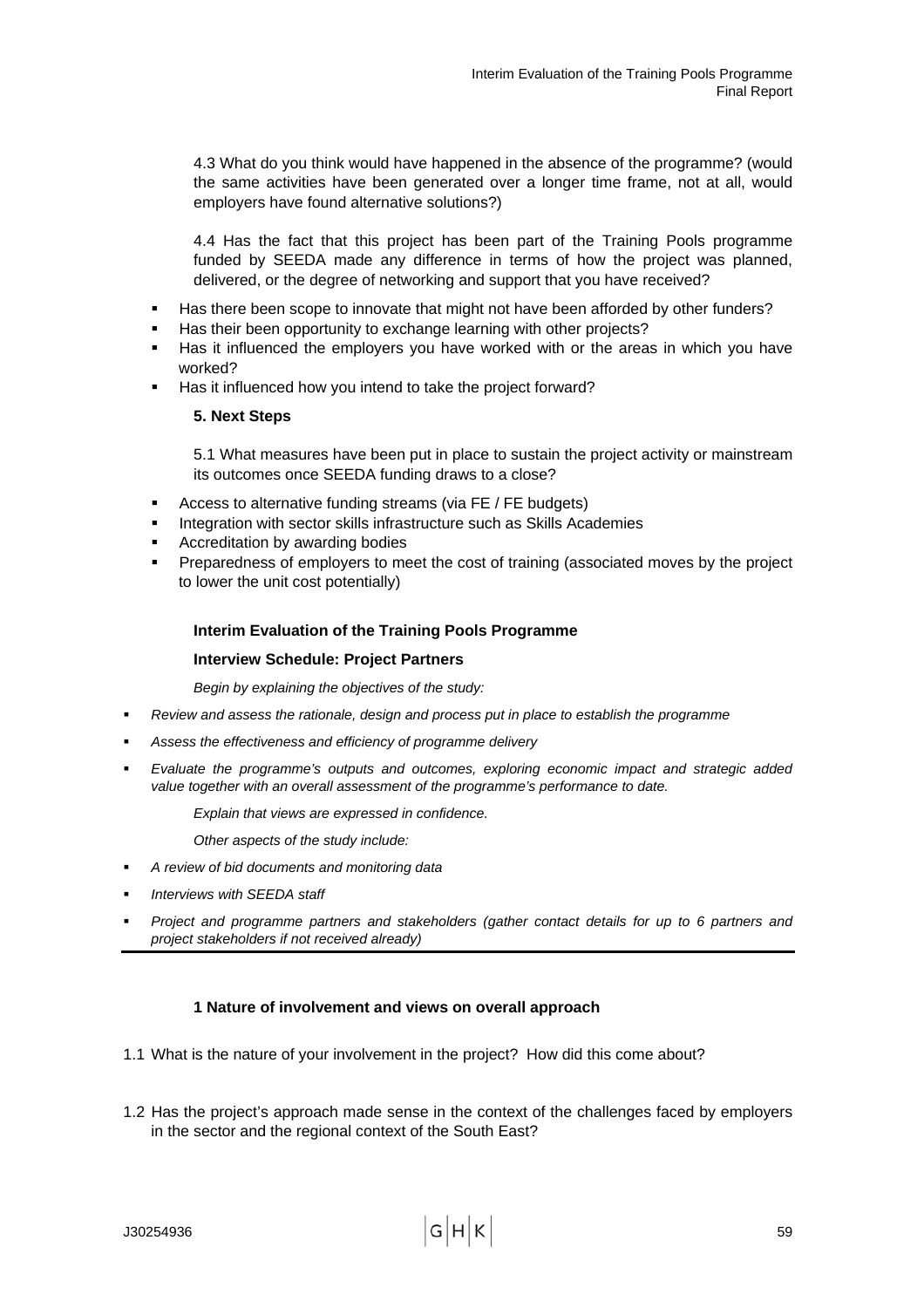1.3 Does the project address market failure?

#### **2 Progress to date**

- 2.1 What are your views on the progress made by the project to date?
- 2.2 Has is operated effectively? How and why?
- 2.3 What do you think the project has done well?

2.4 What particular challenges has it faced and what steps have been taken to overcome these?

#### **3 Outcomes and Impacts**

3.1 Is there any evidence to date of the project's impact on the employers it is working with? (employers spend, employer behaviour etc.)

3.2 Is there any evidence to date of the project's impact on the employees that it has engaged with?

3.3 What's been the benefit to your organisation from having been involved in the project? What's your involvement brought to the project?

## **4. Additionality**

- 4.1 How has the programme created additionality?
- 4.2 Has the project displaced existing training and employer interventions?
- 4.3 What do you think would have happened in the absence of programme funding?

4.4 Do you think the project has benefited having been funded as part of the SEEDA Training Pools Funding Programme?

#### **5. Next Steps**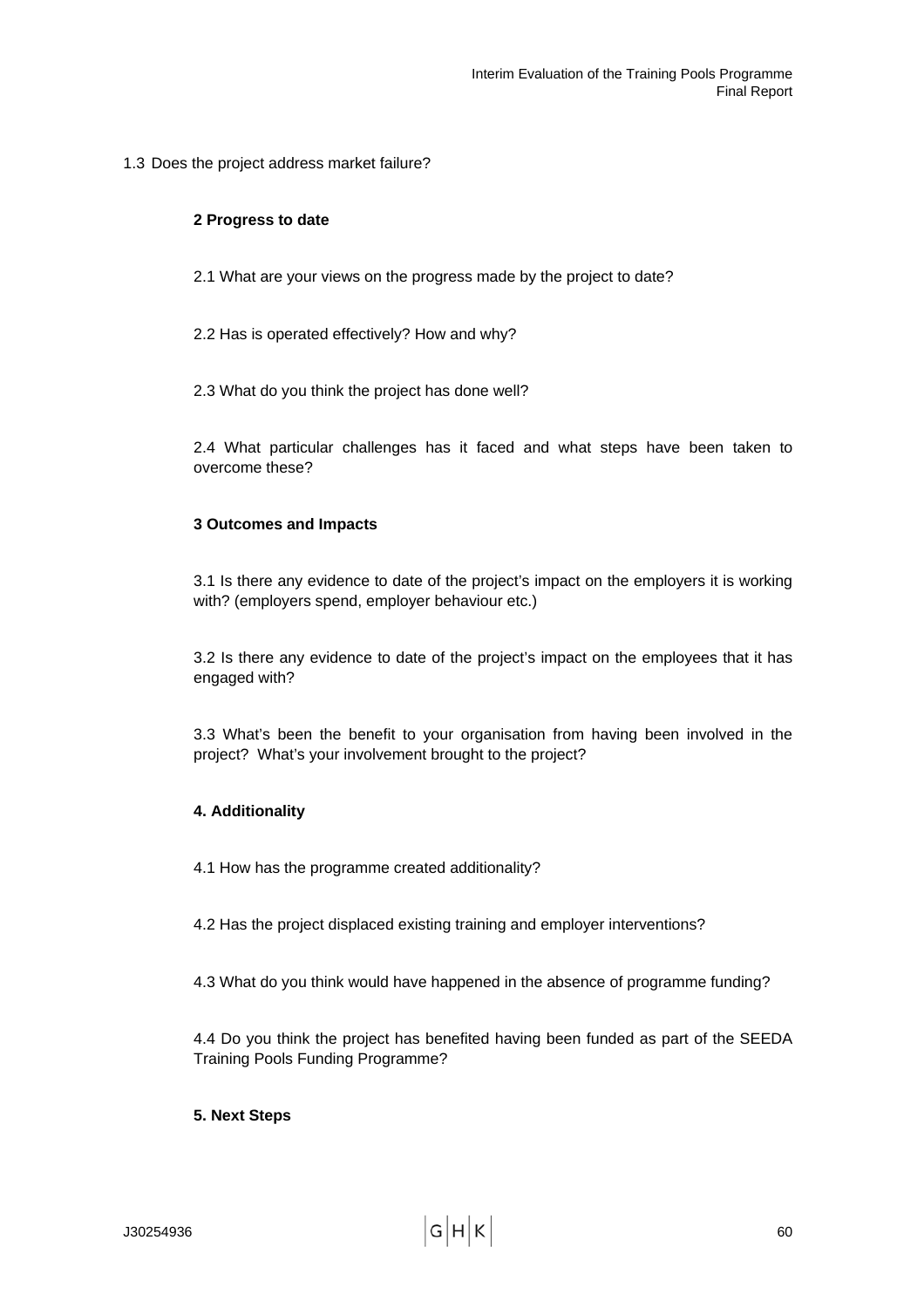5.1 What measure have been put in place to ensure the sustainability of the projects outcomes? Do you think this is sufficient / will be effective?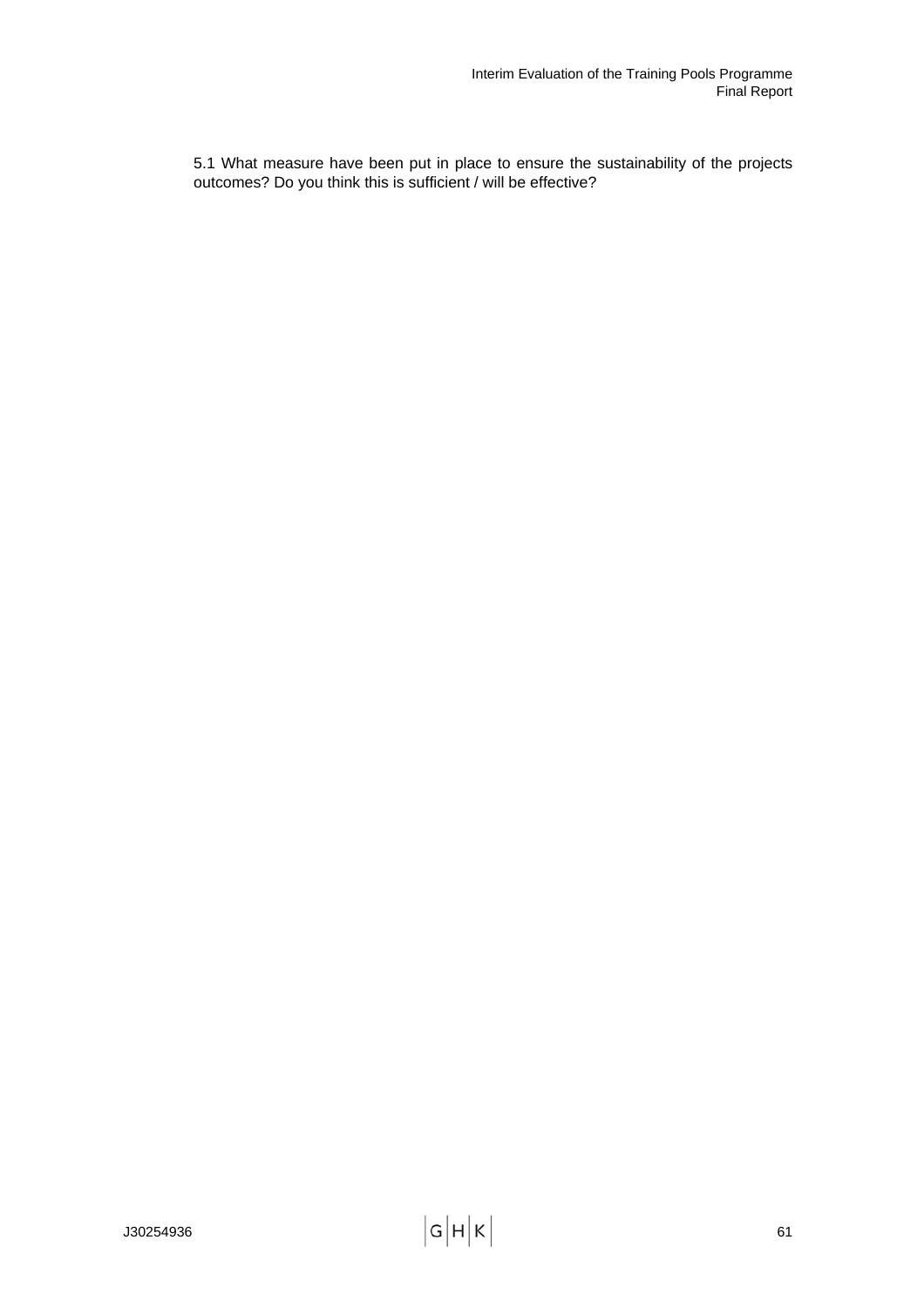#### **Interim Evaluation of the Training Pools Programme**

#### **Interview Schedule: Stakeholders**

*Begin by explaining the objectives of the study:* 

- *Review and assess the rationale, design and process put in place to establish the programme*
- *Assess the effectiveness and efficiency of programme delivery*
- *Evaluate the programme's outputs and outcomes, exploring economic impact and strategic added value together with an overall assessment of the programme's performance to date.*

*Explain that views are expressed in confidence.* 

*Other aspects of the study include:* 

- *A review of bid documents and monitoring data*
- *Interviews with SEEDA staff*
- *Project and programme partners and stakeholders (gather contact details for up to 6 partners and project stakeholders if not received already)*

#### **1. Involvement in the project selection process**

- 1.1 How did you become involved and what was the rationale for your involvement in the selection process for projects?
- 1.2 What are your views on the quality and focus of bids received for Training Pool funding?
- 1.3 Were there any sectors / organisations that didn't apply from which you would have liked to have received bids? What is your rationale for this?
- 1.4 Was their a sufficient mix of skills around the table when making the decision about which projects to fund? What did the different parties bring? How did this strengthen the decisions made?
- 1.5 What contribution do you think that the projects selected will make to the regional skills agenda?

#### **2. Progress, Outcomes and Impacts** (if the interviewee is aware of progress)

- 2.1 Overall, what are your views on how projects are currently performing.
- 2.2 What aspects of the programme are going particularly well
- 2.3 What specific challenges are being faced? Are measures in place to address these?
- 2.4 What are the emerging benefits for:
	- **Employers**
	- **Employees**
	- **•** Delivery organisations and partners

#### **3. Strategic Added Value**

3.1 In your view what is the added value of SEEDA supporting this sector skills development initiative? (prompts to be used only after initial response)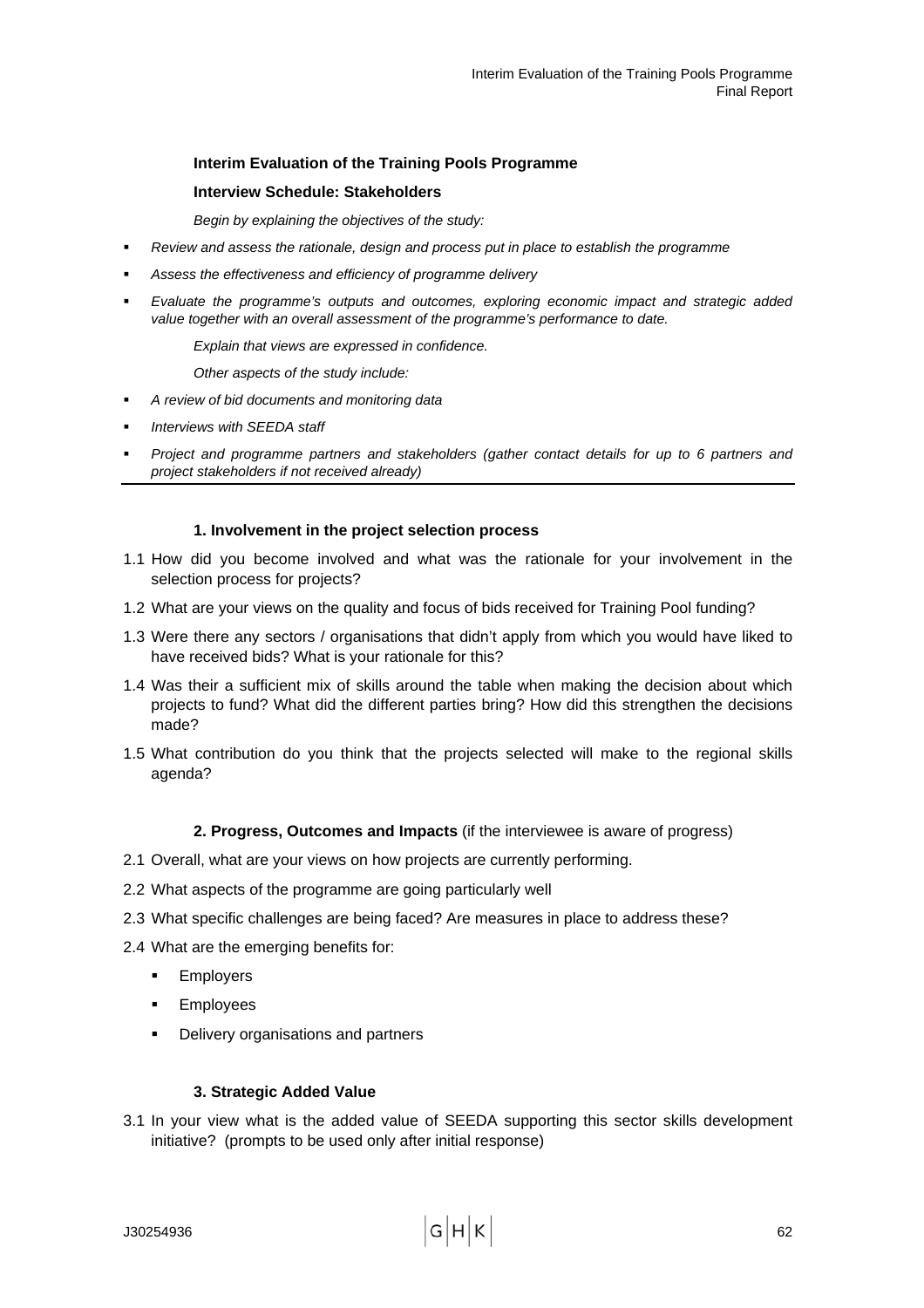- **EXEC** Leadership e.g. funding sector skills agenda
- $\blacksquare$  Initiative taking the lead on funding skills gaps
- 3.2 Has the programme been able to influence the policies and programmes of others (e.g. LSC, SSCs, qualification bodies) – how has or will this be achieved?
- 3.3 Is there any evidence to suggest that the Training Pools programme will leverage additional investment into the region?
- 3.4 Is there a benefit to projects derived from the fact that this particular programme funding has come through SEEDA? (e.g. in terms of coordination, facilitating partnerships for delivery, sharing learning).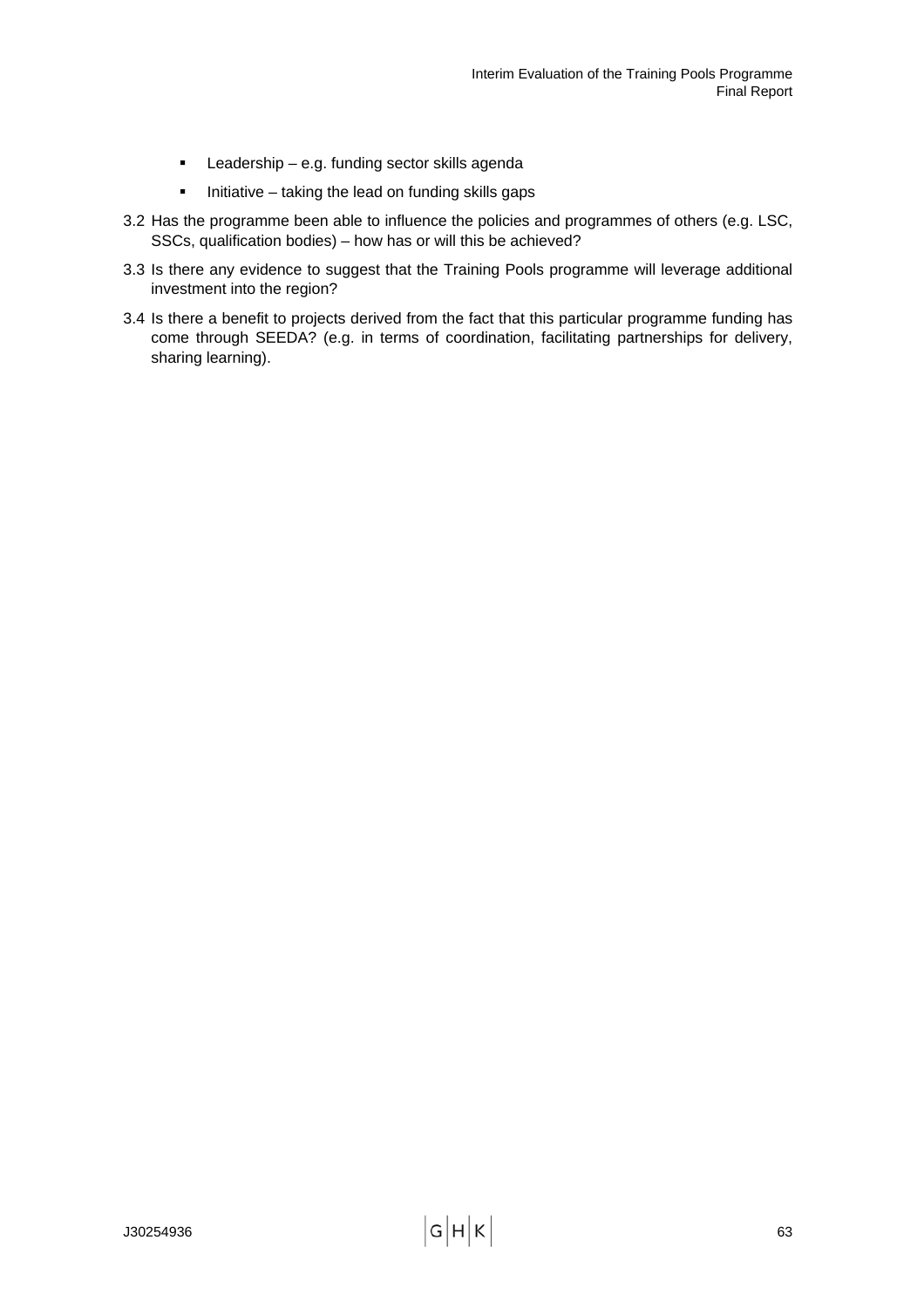### **Interim Evaluation of the Training Pools Programme**

#### **Interview Schedule: Employers**

*Begin by explaining the objectives of the study:* 

- *The study is being carried out for SEEDA (RDA in the South East).*
- *'SEEDA funding is contributing toward the delivery of x project, with which you are involved.*
- *The purpose of our visit is to gather information on how employers are involved, your views on the quality of provision and the business benefits of engagement*

*Explain that views are expressed in confidence.* 

*The checklist can be delivered in 20 minutes*

### **Section A Employer receives training**

| 1 Nature of involvement with the project                                                               |                                   |                  |
|--------------------------------------------------------------------------------------------------------|-----------------------------------|------------------|
|                                                                                                        |                                   |                  |
| 1.a Involvement in the design and development of the product<br>delivered by the project               |                                   | 1.1a             |
| 1.b Company is involved in the delivery of the product together with<br>the project                    |                                   | 1.1 <sub>b</sub> |
| 1.c Company receives / is a beneficiary of the product                                                 |                                   | 1.1c             |
| 2 Employer background                                                                                  |                                   |                  |
| 2.2a Confirm the nature of the business                                                                |                                   | 2.2a             |
|                                                                                                        |                                   |                  |
| 2.2b How many people do you employ on this specific site?                                              |                                   | 2.2 <sub>b</sub> |
| 2.2c And how many people does your company employ nationally?                                          |                                   | 2.2c             |
| <b>3 Training Profile</b>                                                                              |                                   |                  |
|                                                                                                        |                                   |                  |
| 3.1 Aside from the training provided by Project x, have you provided                                   | Yes                               | 3.1              |
| any training for your employees over the past 12 months                                                | No                                |                  |
| 3.2 What types of training was provided and for whom:                                                  |                                   |                  |
| 3.2a Generic Skills (team working, leadership, planning, time                                          | Managerial staff                  | 3.2a             |
| management, customer service H&S etc.)                                                                 | Technical staff                   |                  |
|                                                                                                        | Operatives or non<br>skills staff |                  |
|                                                                                                        | All staff                         |                  |
| 3.2b Training towards qualifications - HND /Diplomas/ NVQs /<br><b>Modern Apprenticeships</b>          | Ġ.                                | 3.2 <sub>b</sub> |
| 3.2c Training for staff to achieve occupation standards relating to<br>their job (industry recognised) | $\alpha$                          | 3.2 <sub>c</sub> |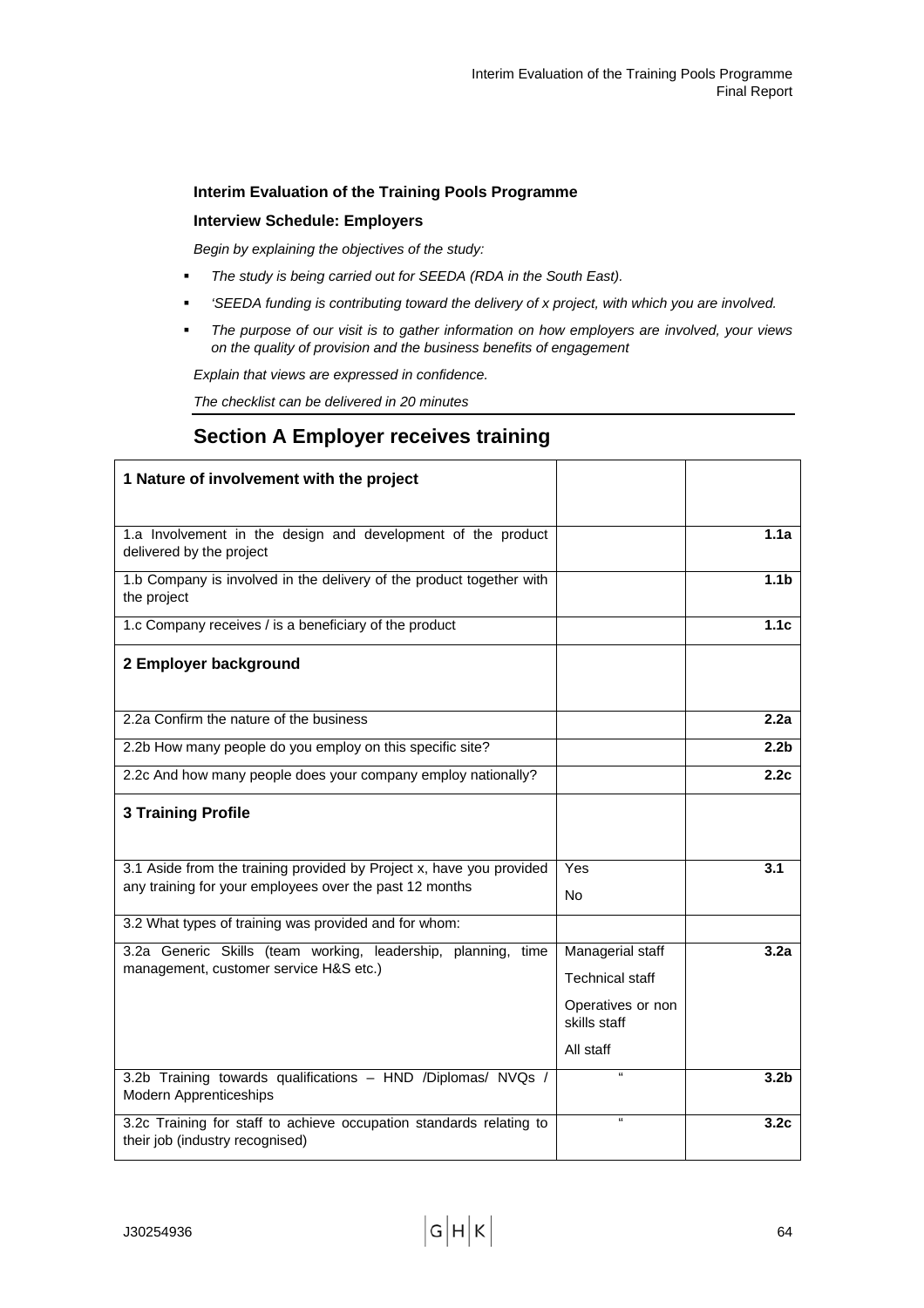| 3.2d Training for staff to update their skills (CPD)                                                              | $\epsilon$                           | 3.2 <sub>d</sub> |
|-------------------------------------------------------------------------------------------------------------------|--------------------------------------|------------------|
| 3.3 Roughly, what percentage of the training you provide is                                                       | % Internal                           | 3.3              |
| delivered internally and how much is training that you pay a person<br>from outside your organisation to deliver? | % External                           |                  |
| 3.4 When you pay for training where do you most commonly go?                                                      | <b>HE</b>                            | 3.4              |
|                                                                                                                   | FE.                                  |                  |
|                                                                                                                   | Private training                     |                  |
|                                                                                                                   | provider                             |                  |
|                                                                                                                   | Not for profit /<br>voluntary sector |                  |
| 3.5 Broadly speaking which group of employees most often receive                                                  | <b>Managerial Staff</b>              | 3.5              |
| training?                                                                                                         | <b>Technical Staff</b>               |                  |
|                                                                                                                   | Operative or non-<br>skilled staff   |                  |
|                                                                                                                   | Equality split                       |                  |
|                                                                                                                   |                                      |                  |
| 4 Experience of Project X - ALL EMPLOYERS THAT HAVE<br>USED TRAINING / QUALIFICATIONS / OTHER PRODUCTS &          |                                      |                  |
| SERVICES DELIVERED BY THE PROJECT                                                                                 |                                      |                  |
| 4.1 How did you hear about the training provision offered by project<br>$x$ ?                                     |                                      |                  |
| 4.1a Marketing literature provided by the project / delivery                                                      |                                      | 4.1a             |
| organisation or partner?                                                                                          |                                      |                  |
| 4.1b Direct approach from the project / delivery organisation or<br>partner?                                      |                                      | 4.1 <sub>b</sub> |
| 4.1c Experience of working with the project previously                                                            |                                      | 4.1c             |
| 4.1d Word of mouth from other employers                                                                           |                                      | 4.1 <sub>d</sub> |
| 4.1e Other - please specify                                                                                       |                                      | 4.1e             |
|                                                                                                                   |                                      |                  |
| 4.2 Which factors influenced your decision to use training offered by<br>project x?                               | Very important                       |                  |
|                                                                                                                   | Quite important                      |                  |
|                                                                                                                   | Neither important<br>or unimportant  |                  |
|                                                                                                                   | Not at all<br>important              |                  |
| 4.2a The reputation of the training provider                                                                      |                                      | 4.2a             |
| 4.2b The ability to offer training that is tailored specifically to the<br>businesses needs                       | $\alpha$                             | 4.2 <sub>b</sub> |
| 4.2c The opportunity to access training / qualification that have not<br>been available previously                | $\mathfrak{c}\mathfrak{c}$           | 4.2c             |
| 4.2d The provision is reasonably priced                                                                           | "                                    | 4.2 <sub>d</sub> |
| 4.2e The opportunity for training to take place on-site at the                                                    | 66                                   | 4.2e             |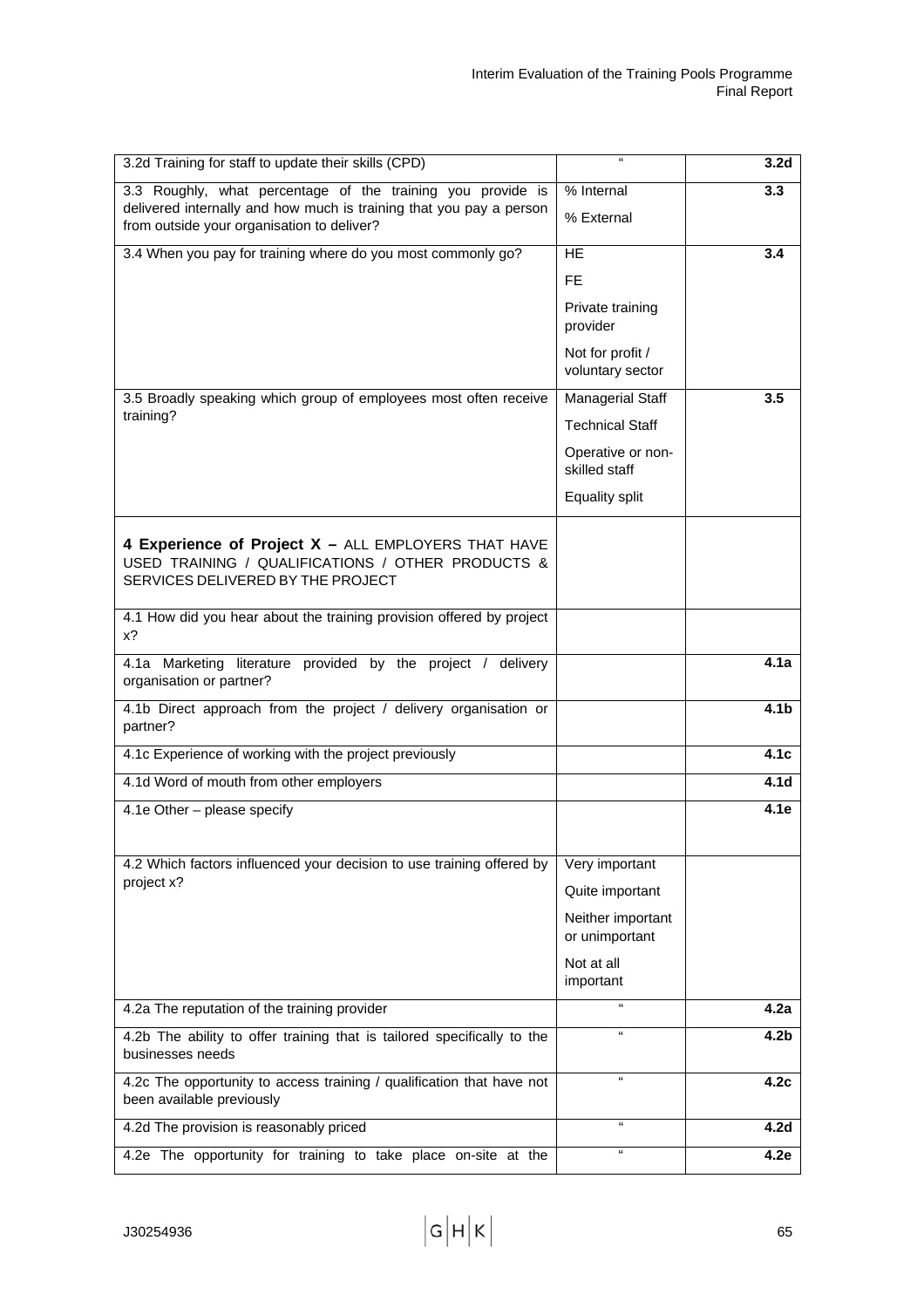| employers premises                                                                                                          |                          |      |
|-----------------------------------------------------------------------------------------------------------------------------|--------------------------|------|
| 4.2f The opportunity to access training / CDP in new ways e.g. e-<br>learning, mentoring.                                   | ££                       | 4.2f |
| 4.2g The opportunity to access training that will generate a<br>productively boost or competitive advantage to the company. | $\alpha$                 | 4.2g |
| 4.2h The opportunity to access training that meets industry standard                                                        | G.                       | 4.2h |
| 4.2i The opportunity to access training that leads to a recognised<br>qualification at Level 3 or Level 4                   | ££                       | 4.2i |
| 4.2j Comment                                                                                                                | Free Text                |      |
| 4.3 How many employees have taken part in training delivered by<br>Project x?                                               | <b>Record Number</b>     | 4.3  |
| 4.4 What has the training comprised of?                                                                                     | Text response            | 4.4  |
|                                                                                                                             | For verification<br>only |      |
| 4.5 What is your view on the quality of the training?                                                                       | Excellent                | 4.5  |
|                                                                                                                             | Very Good                |      |
|                                                                                                                             | Fair                     |      |
|                                                                                                                             | Poor                     |      |
| 4.6 Please describe why                                                                                                     | Text response            | 4.6  |
| 4.7 Was the training value for money?                                                                                       | Excellent                | 4.7  |
|                                                                                                                             | Very Good                |      |
|                                                                                                                             | Fair                     |      |
|                                                                                                                             | Poor                     |      |
| 4.8 How does the cost of training compare with other comparable                                                             | More expensive           | 4.8  |
| training that you have purchased recently?                                                                                  | On a par                 |      |
|                                                                                                                             | Cheaper                  |      |
| 5 Business Benefits - has your involvement impacted on<br>your business in any of the following ways, or is it likely to?   |                          |      |
| 5.1a Participating employees have gained skills and experience that                                                         | $Yes - impact$           | 5.1a |
| are valuable to the business                                                                                                | $No$ – impact            |      |
|                                                                                                                             | Yes - likely to          |      |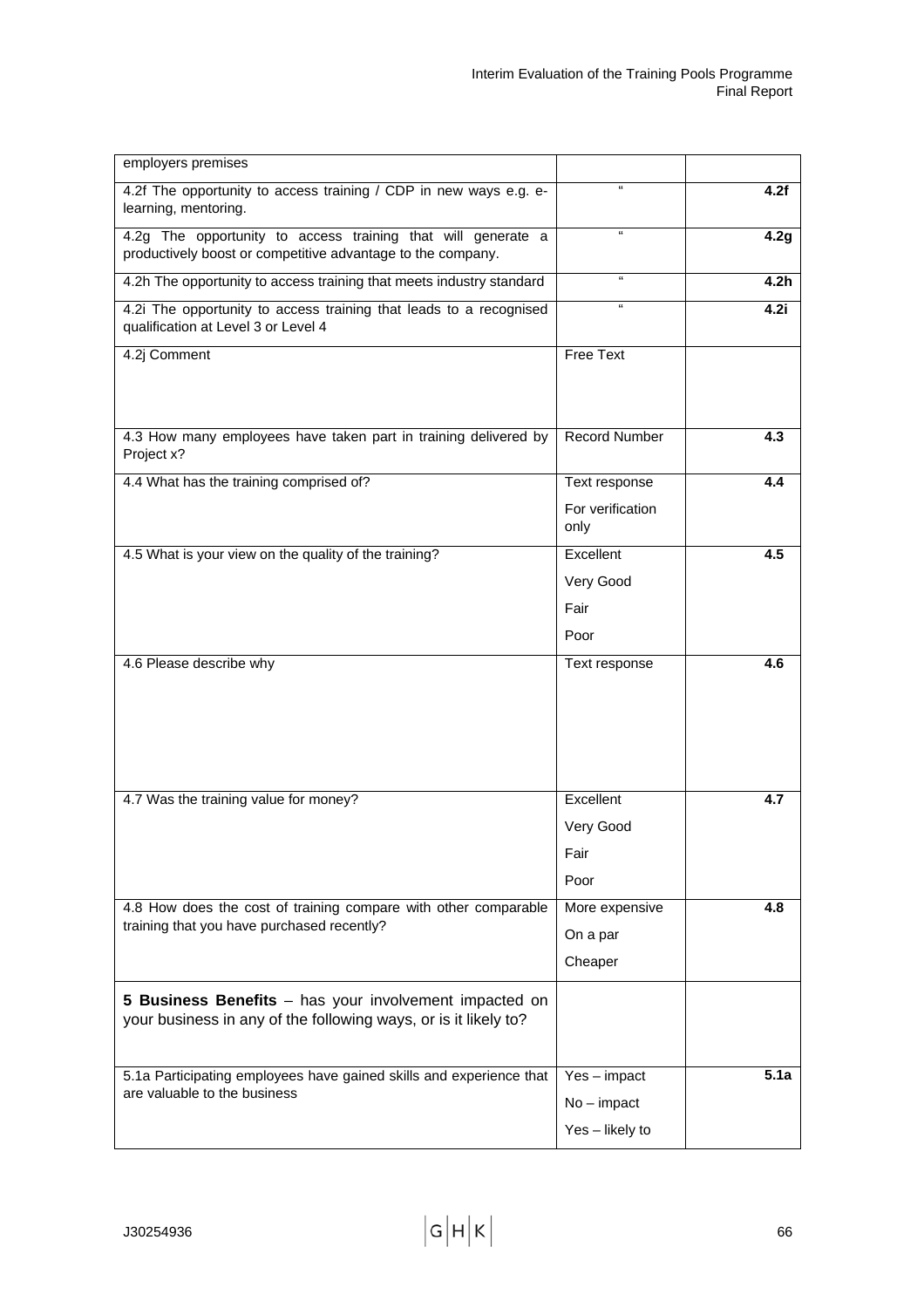|                                                                                                                                                                    | Probably likely to |                  |
|--------------------------------------------------------------------------------------------------------------------------------------------------------------------|--------------------|------------------|
|                                                                                                                                                                    | Not likely to      |                  |
| 5.1b The business now has staff equipped with technical skills or<br>knowledge that have closed skills or knowledge gaps                                           | $\epsilon$         | 5.1 <sub>b</sub> |
| 5.1cThe business has been introduced to new working practices                                                                                                      | $\epsilon$         | 5.1c             |
| 5.1d The business is now better equipped to compete in existing<br>markets                                                                                         | $\epsilon$         | 5.1 <sub>d</sub> |
| 5.1e The business is now better equipped to enter new markets                                                                                                      | $\epsilon$         | 5.1e             |
| 5.2 Have any of these factors had an impact on your business's<br>'bottom line'? If 'yes' - follow on with questions                                               | Yes / No           | 5.2              |
| 5.2a Increased wages per head                                                                                                                                      | $Yes - impact$     | 5.2a             |
|                                                                                                                                                                    | $No$ – impact      |                  |
|                                                                                                                                                                    | Yes - likely to    |                  |
|                                                                                                                                                                    | Probably likely to |                  |
|                                                                                                                                                                    | Not likely to      |                  |
| 5.2blncreased sales                                                                                                                                                | $\epsilon$         | 5.2 <sub>b</sub> |
| 5.2clncreased profits                                                                                                                                              | $\epsilon$         | 5.2 <sub>c</sub> |
| 5.3 If impact is 'yes'. Discuss: How or by how much has the<br>intervention impacted? Why and how has the training made the<br>difference?<br>Comment:             | <b>Free Text</b>   | 5.3              |
| 5.4 If answered 'yes' or 'probable' to likely impact explain why and<br>how the intervention is likely to make a difference and over what<br>timeframe?<br>Comment | <b>Free Text</b>   | 5.4              |
| 6 Net impact $-$ has the company experienced any of the<br>following as a result of accessing provision offered by Project<br>x                                    |                    |                  |
| 6.1 Have you lost any employees as a result of their acquisition of<br>new skills?                                                                                 | Yes<br>No          | 6.1              |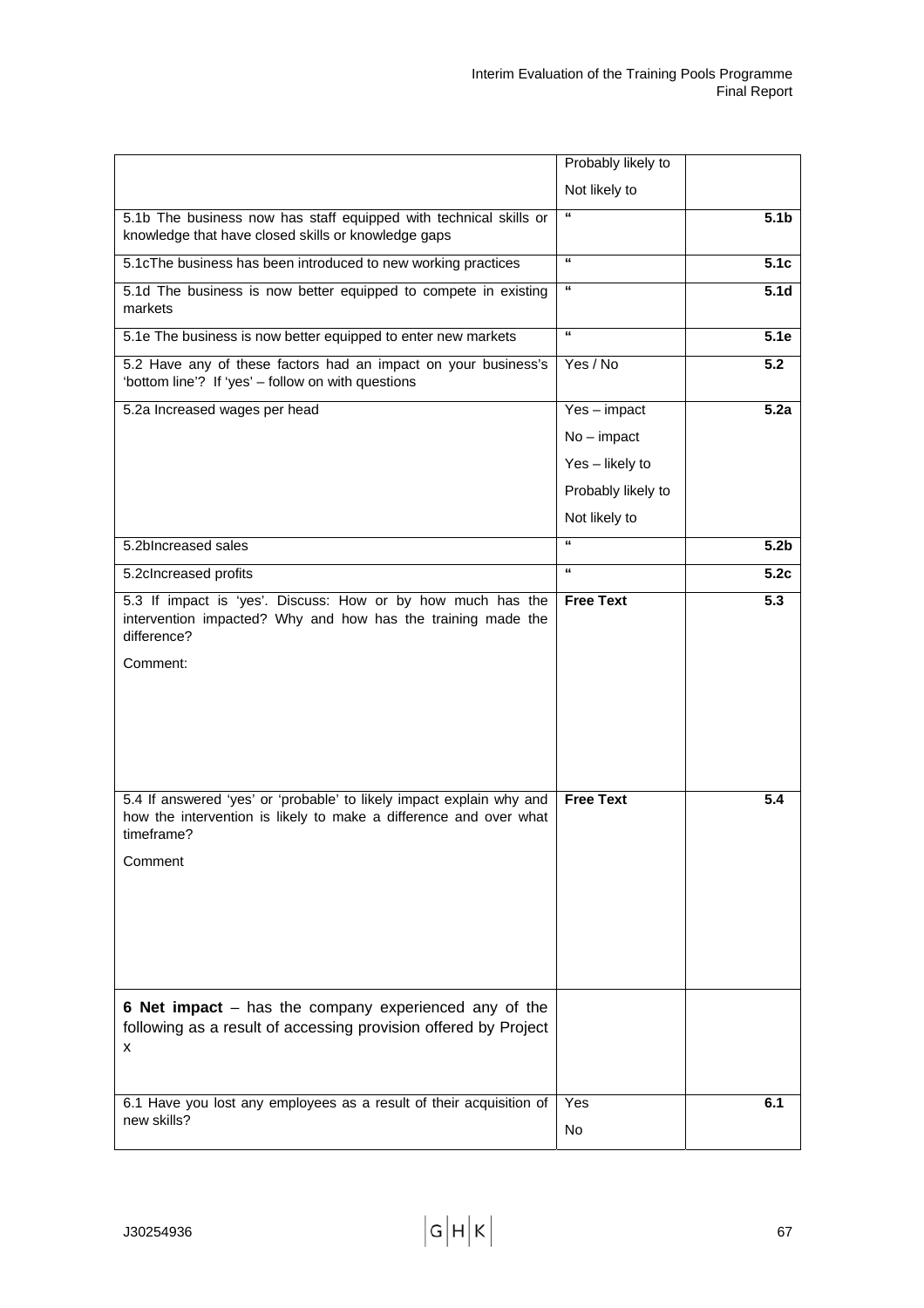| 6.2 Have you stopped purchasing similar training provided by other<br>providers?                                                                                                                              | Yes<br><b>No</b>                                  | 6.2 |
|---------------------------------------------------------------------------------------------------------------------------------------------------------------------------------------------------------------|---------------------------------------------------|-----|
| 6.3 Have you stopped delivering similar training that you previously<br>delivered in house?                                                                                                                   | Yes<br><b>No</b>                                  | 6.3 |
| 6.4 Comment                                                                                                                                                                                                   | <b>Free Text</b>                                  | 6.4 |
| 7 Future intentions - based on your experiences so far                                                                                                                                                        |                                                   |     |
| 7.1 Would you work with the training provider again?                                                                                                                                                          | Very likely                                       | 7.1 |
|                                                                                                                                                                                                               | Probably                                          |     |
|                                                                                                                                                                                                               | Probably not                                      |     |
|                                                                                                                                                                                                               | Very unlikely                                     |     |
| 7.2 Would you consider approaching other colleges, universities and<br>publicly funded education providers in the future?                                                                                     |                                                   | 7.2 |
| 7.3 Will you avoid using colleges, universities and other publicly<br>funded education providers in the future?                                                                                               | $\epsilon$                                        | 7.3 |
| 7.4 Would you be willing to pay more / pay for the training once<br>SEEDA funding ends?                                                                                                                       | Yes / No                                          | 7.4 |
| 7.5 How much would you be prepared to pay?                                                                                                                                                                    | <b>Free Text</b>                                  | 7.5 |
| 7.6 To what extent does the training represent a good investment of                                                                                                                                           | Strongly agree                                    | 7.6 |
| time and resources?                                                                                                                                                                                           | Tend to agree                                     |     |
|                                                                                                                                                                                                               | Tend to disagree                                  |     |
|                                                                                                                                                                                                               | Strongly disagree                                 |     |
| 7.7 In terms of training at your company, in the next 12 months are<br>you likely to                                                                                                                          | Train more                                        | 7.7 |
|                                                                                                                                                                                                               | Train less                                        |     |
|                                                                                                                                                                                                               | Carry<br>the<br>out<br>same amount of<br>training |     |
| 7.8 Has this decision (5.7) been influenced because of your                                                                                                                                                   | Yes                                               | 7.8 |
| involvement in the project?                                                                                                                                                                                   | <b>No</b>                                         |     |
| 7.9 Are there any remaining gaps in training / CPD provision that<br>need plugging in order for you to improve the competitiveness of<br>your business? (focus on provision not already in the market place - | <b>Free Text</b>                                  | 7.9 |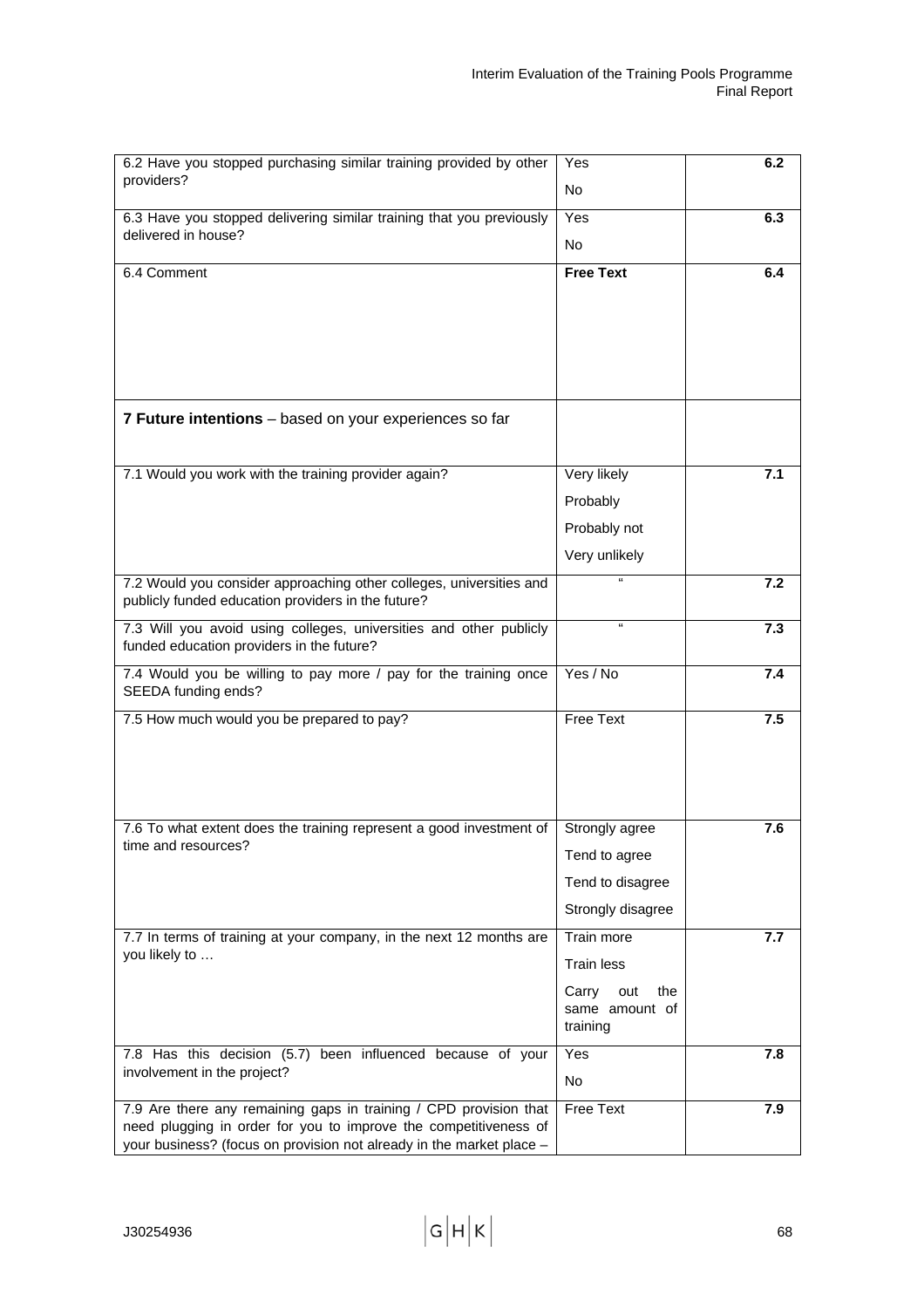| and discuss at what level this training needs to be provided). |  |
|----------------------------------------------------------------|--|
|                                                                |  |
|                                                                |  |
|                                                                |  |
|                                                                |  |
|                                                                |  |
|                                                                |  |
|                                                                |  |
|                                                                |  |

## **Section B – Employer was involved in the design and development of the product**

- 1. How did you get involved?
- 2. Why did you get involved (perceived benefits)?
- 3. What has involvement meant in practical terms (how much time has been invested what particular task has the employer been involved in)
- 4. To what extent do you think employer involvement has influence the design of produced developed by Project X? How has it influenced them?
- 5. What have the benefits been to you, as an employer?
- 6. How has your involvement benefited Project X?
- 7. Would you get involved in this type of collaborative activity again? (why or why not?)

## **Employers that were offered but declined the opportunity to take part in the programme**

- 1. How were you initially approached about participating in the programme?
- 2. What influenced your decision not to get involved?
- 3. Is there anything that the project could have delivered / done differently to influence your decision?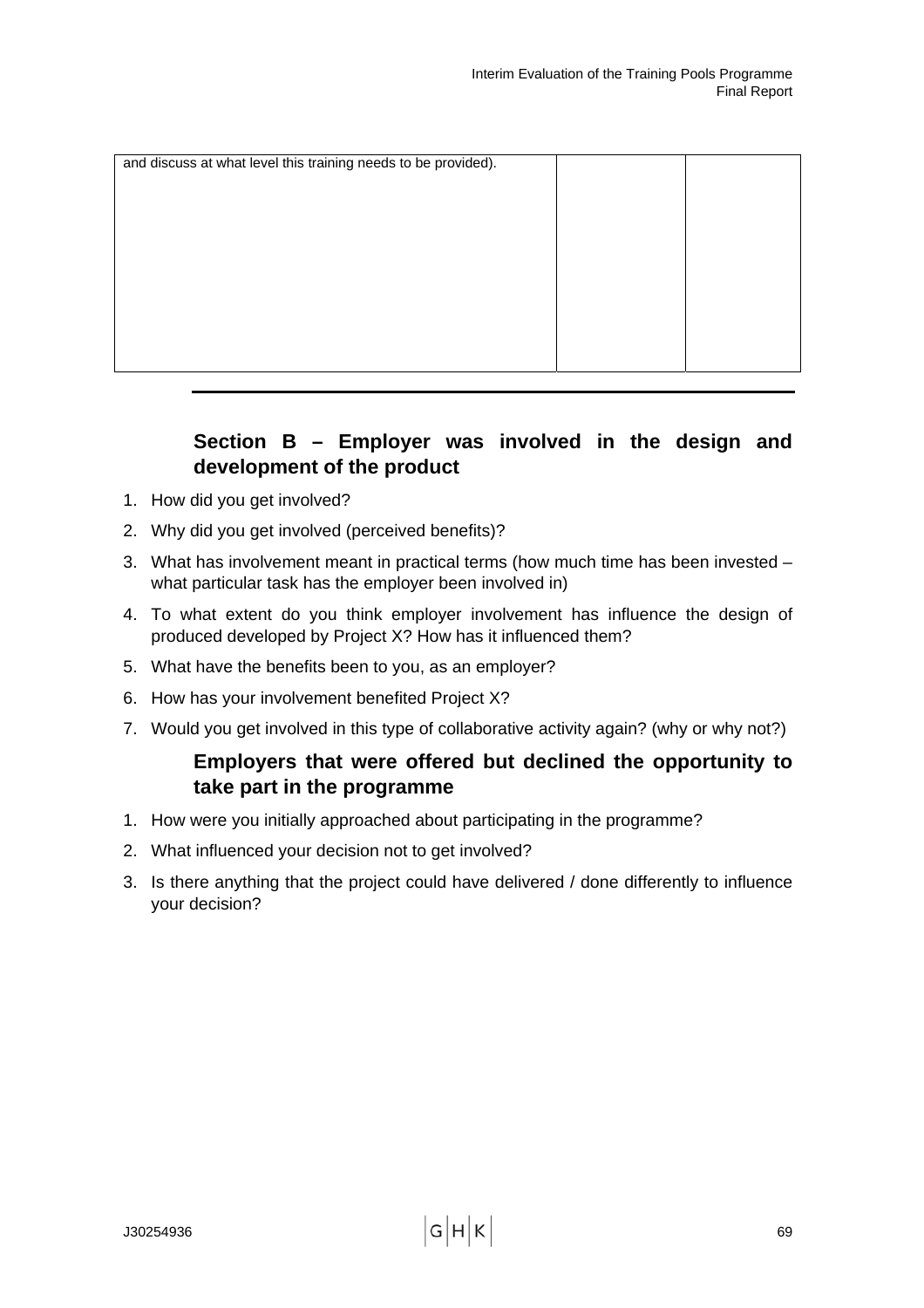### **Interim Evaluation of the Training Pools Programme**

### **Interview Schedule: Employees**

*Begin by explaining the objectives of the study:* 

- *The study is being carried out for SEEDA (RDA in the South East).*
- *'SEEDA funding is contributing toward the delivery of x project, with which you are involved.*
- *The purpose of our visit is to gather information on how employees were involved, your views on the quality of provision and the business benefits of engagement*

*Explain that views are expressed in confidence.* 

- 1. How did you get involved?
- 2. Why did you get involved (career progression, employer requested participation etc.)?
- 3. What has been involved in practical terms (time commitment number of training sessions attended)
- 4. What are your views on how the course / training package has been delivered?
- 5. What aspects have worked well from your perspectives?
- 6. Are there any areas in which there is room for improvement?
- 7. How will the course / training help you in your role at work?
- 8. Have you gained new or improved skills? Or Are you likely to gain new or improved skills?
- 9. Are there any longer term benefits from having done this?
	- a. Have you wages improved or are they likely to improve because of this training experience?
	- b. Have you or will you gain a qualification? How important is this?
	- c. Will your participation in the course make you more employable?
- 10. If you hadn't taken part in this specific course / training are there others that could have provide comparable experience and skills development?
- 11. Do you live in the South East?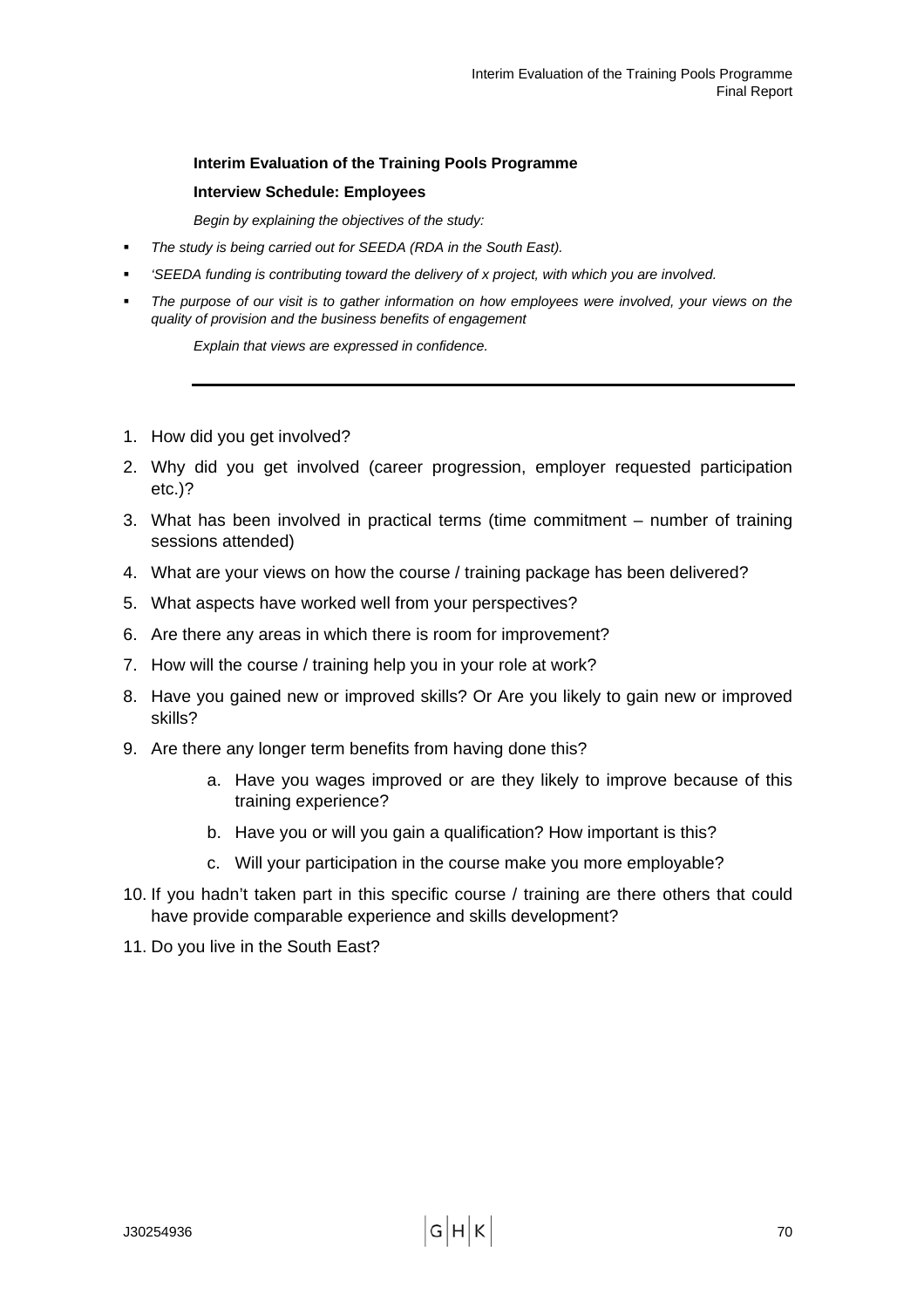# **APPENDIX 2 – STRATEGIC ADDED VALUE FRAMEWORK**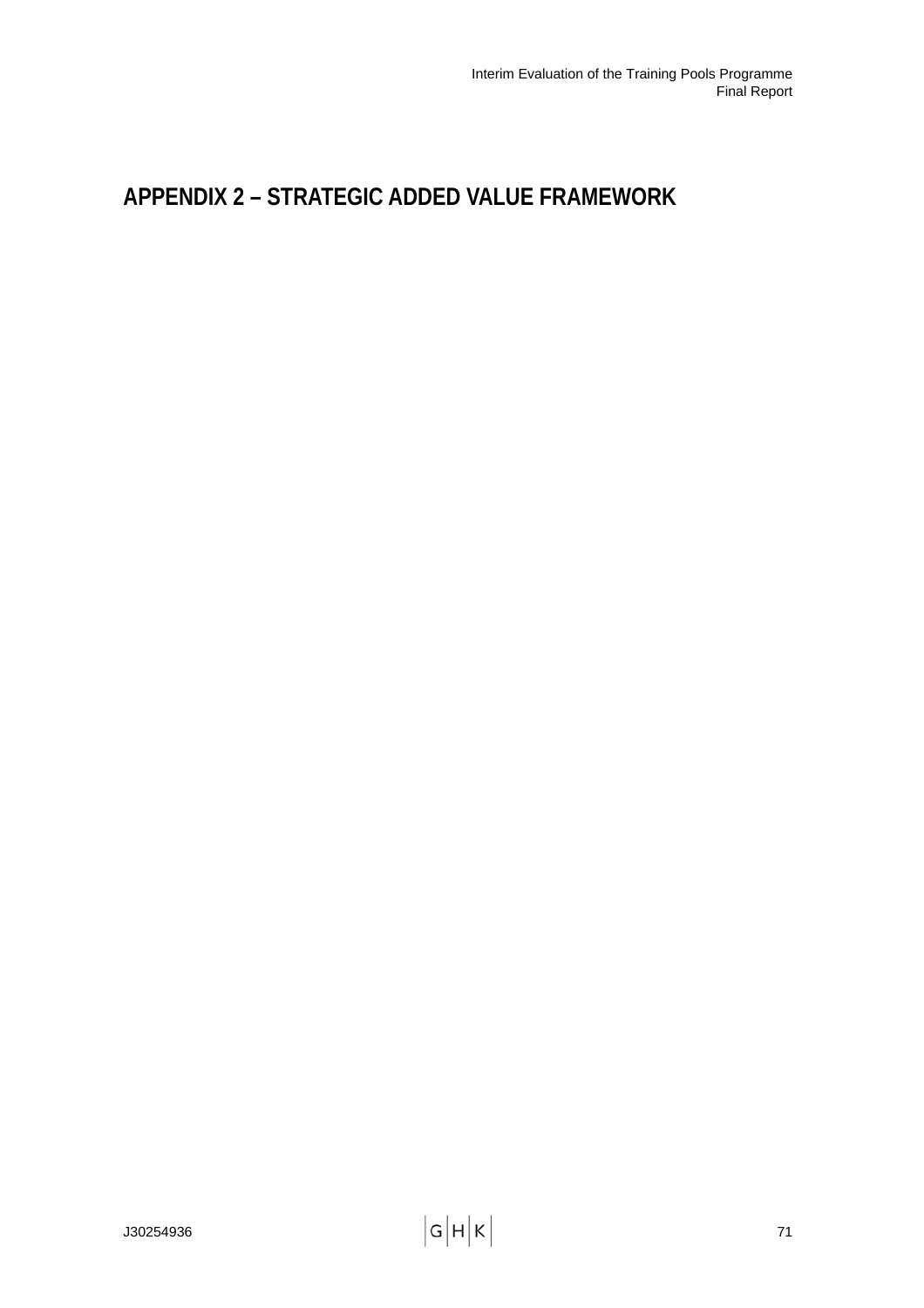| Direction-<br>Leadership /<br>Catalyst | Showcasing of projects - innovative approaches - on a national basis Demonstration of transferability of<br>approach and benefits to other sectors / Improved synergy between employers and supply chain<br>Collaborative action of competitive employers to jointly contribute to learning products and solutions – or<br>$\blacksquare$<br>share experience and knowledge<br>Support for innovations that will enable SE based business to enhance their future competitiveness and<br>$\blacksquare$<br>growth<br>Training providers are influenced to develop skills development programmes that are more responsive to<br>$\blacksquare$<br>employers demands and appropriate to employees needs. | Number of<br>projects that<br>can<br>demonstrate<br>this and the<br>number of<br>instances in<br>which this<br>has been<br>achieved.              |
|----------------------------------------|--------------------------------------------------------------------------------------------------------------------------------------------------------------------------------------------------------------------------------------------------------------------------------------------------------------------------------------------------------------------------------------------------------------------------------------------------------------------------------------------------------------------------------------------------------------------------------------------------------------------------------------------------------------------------------------------------------|---------------------------------------------------------------------------------------------------------------------------------------------------|
| Influence                              | Intelligence generated by the project influences policy makers and relevant strategies (skills strategies, SQS)<br>٠<br>Successfully developed and trialled qualifications are taken on by national bodies - potentially for role out<br>$\blacksquare$<br>and funding<br>Products generated by the programme achieve national application by employers working across different<br>٠<br>regions<br>The application and 'testing' of innovative products to skills gaps.<br>٠                                                                                                                                                                                                                          | Number of<br>projects that<br>can<br>demonstrate<br>this and the<br>number of<br>instances in<br>which this<br>has been<br>achieved.              |
| Catalyst<br>Leverage<br>Engagement     | Match funding generated for the programme from other sources<br>٠<br>Additional value brought to interventions through leveraging in the involvement of other key partners<br>٠<br>Continued investment in Training Pool initiatives and products by employers and public sector funders.<br>$\blacksquare$<br>Greater coordination and cohesion in the regional supply side offer<br>٠                                                                                                                                                                                                                                                                                                                | Number of<br>projects that<br>can<br>demonstrate<br>this and the<br>number of<br>instances in<br>which this<br>has been<br>achieved.<br>Number of |
|                                        |                                                                                                                                                                                                                                                                                                                                                                                                                                                                                                                                                                                                                                                                                                        | projects that                                                                                                                                     |